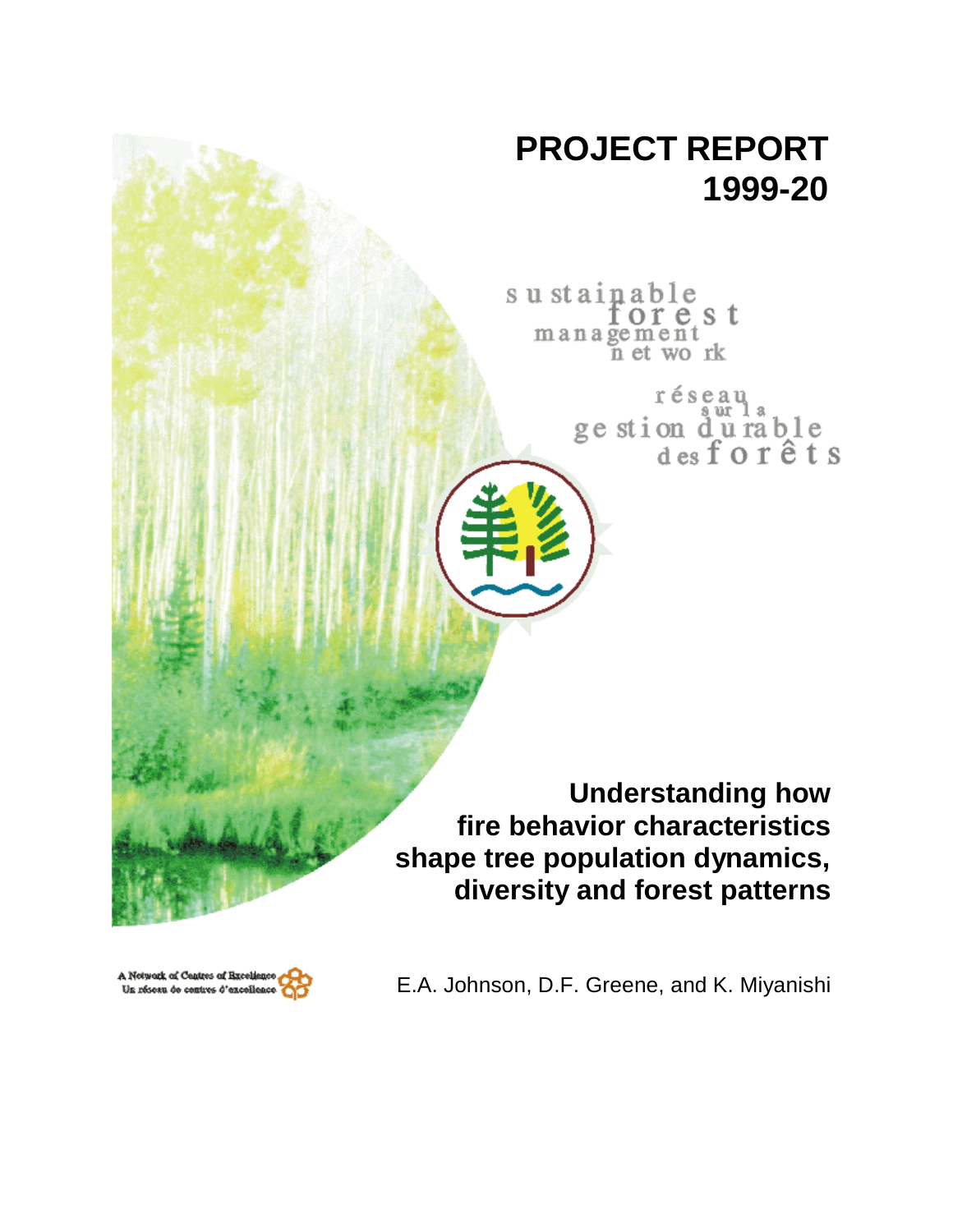For copies of this or other SFM publications contact:

Sustainable Forest Management Network G208 Biological Sciences Building University of Alberta Edmonton, Alberta, T6G 2E9 Ph: (780) 492 6659 Fax: (780) 492 8160 http://www.biology.ualberta.ca/sfm/

ISBN 1-55261-034-9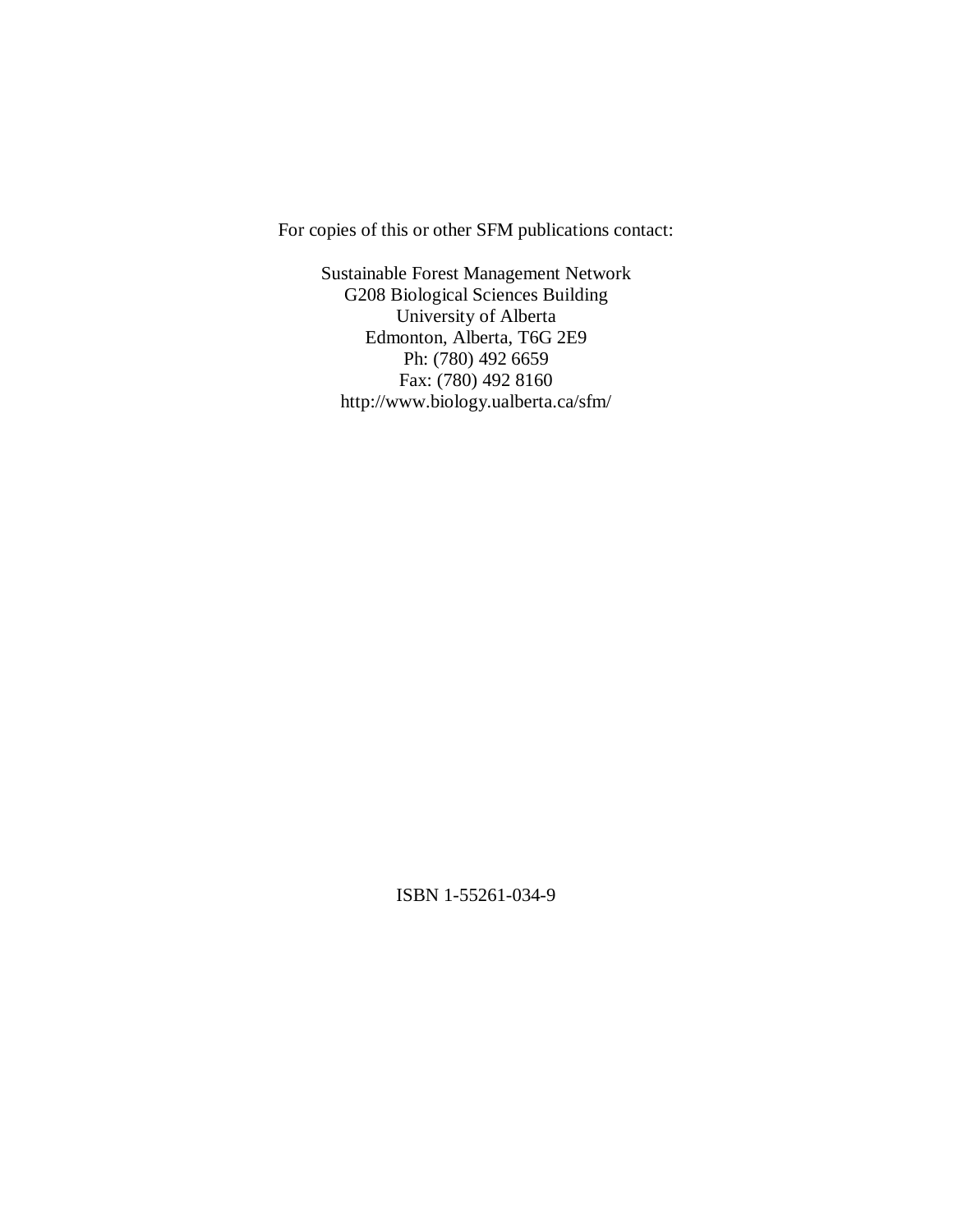# **Understanding how fire behavior characteristics shape tree population dynamics, diversity and forest patterns**

by

#### **E. A. Johnson<sup>1</sup> , D. F. Greene2 and K. Miyanishi3**

<sup>1</sup>Dept. Biological Sciences, University of Calgary, Calgary, Alberta <sup>2</sup>Dept. Geography & Biology, Concordia University, Montreal, Quebec <sup>3</sup>Dept. Geography, University of Guelph, Guelph, Ontario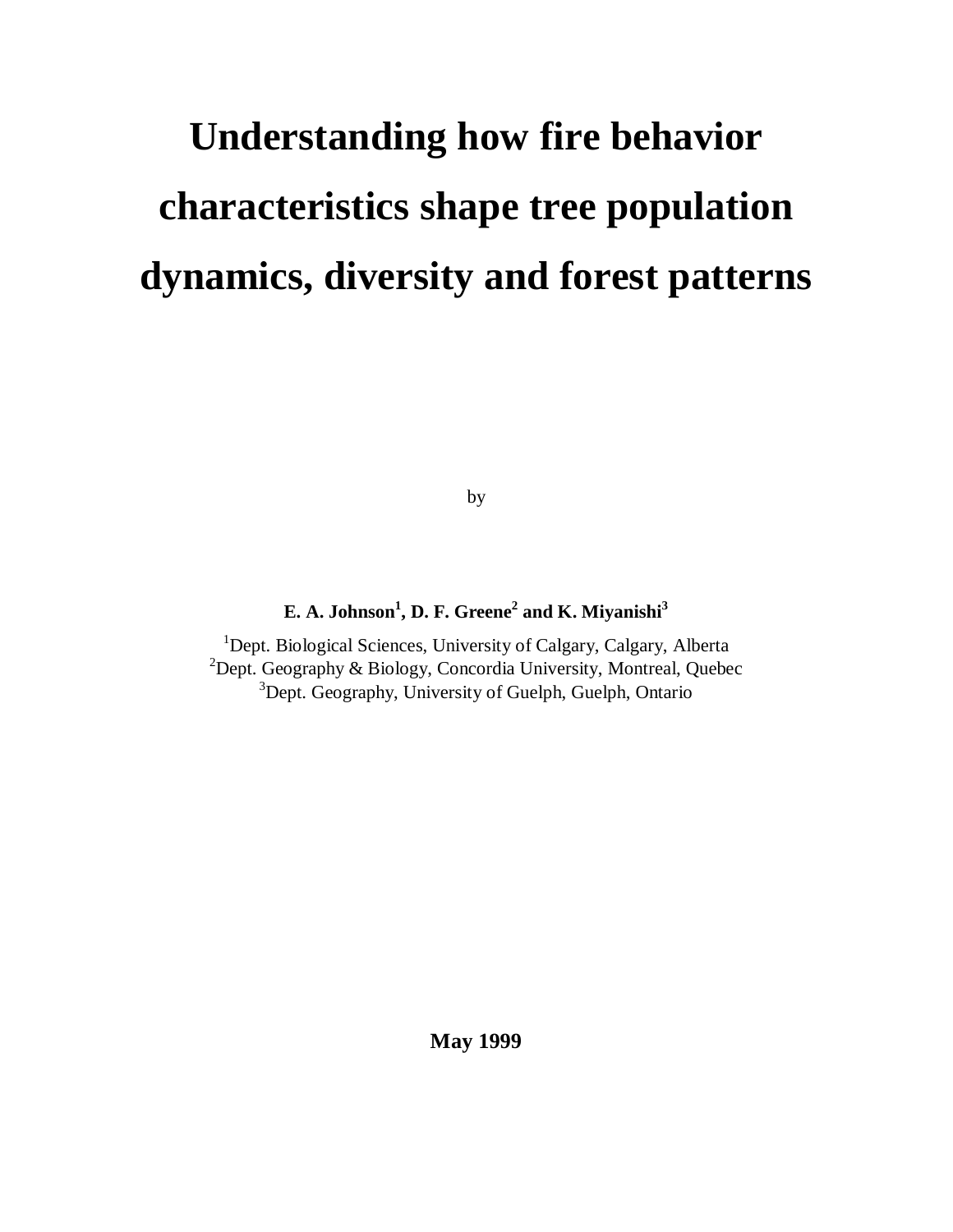#### **INTRODUCTION**

This progress report reviews three years of research carried out by three principal investigators and their graduate students, each located at different universities. The team is interdisciplinary, each principal investigator bringing different backgrounds and disciplines to the projects.

Our study area encompasses the Weyerhaeuser FMLA and Prince Albert National Park, an area of about 3.7 million ha (Figure 1).

The purpose over the last three years has been to understand the **ecological processes** (particularly fire and terrain processes) that produce the **patterns of forest composition and age**. One goal of the SFMN has been to understand ecological processes so that foresters can simulate them in their forest practices and maintain forest ecosystem structure and function within desired bounds. In the past, forest practices have been largely rule (pattern) based. Today an understanding of how ecological processes produce patterns is needed so that managers can reason through what the effects of their actions will be and determine if their goals are likely to be realized. Hence, we are moving from a rule and desired outcome system of management to a conjecture and confirmation management system.

Our projects are not case studies, but attempts at understanding the underlying mechanisms applicable to **forests in general**. The models, however, are explicit and indicate the variables which need to be measured. They are not theoretical simulations. We believe this approach leads to more valid and applicable **tools** for foresters.

There are seven projects reported, divided into three clusters (Figure 2) which ask these general questions:

- 1) What is and what determines the forest patterns?
	- Biophysical land classification geomorphic principles of terrain organization and vegetation gradients.
	- Fire frequency and the forest age mosaic pattern.
	- The relative importance of terrain and forest fire in determining plant biodiversity.
	- Forest fragmentation mechanism and measures.
- 2) Forest dynamics and fire effects.
	- Patterns of duff consumption and exposed mineral soil after forest fires the wildfire mechanisms and its implications for regeneration.
	- Recruitment models: seed production, dispersal and juvenile mortality after fire and cutting.
	- Population dynamics of trees in the mixedwood boreal forest.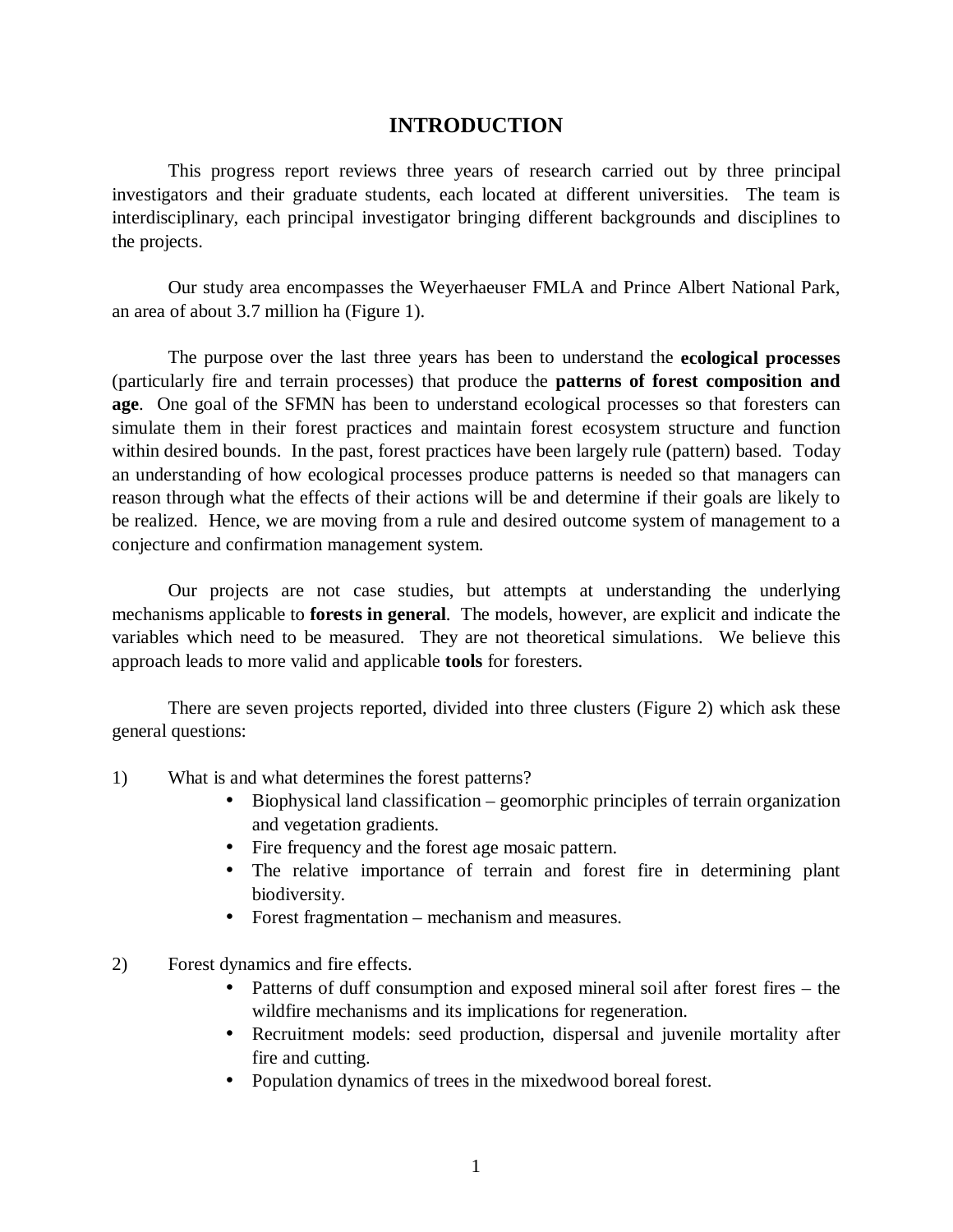Study area encompasses the Weyerhaeuser FMLA and Prince Albert National Park. The dark area is the mixedwood boreal forest and lighter area, the boreal forest in total.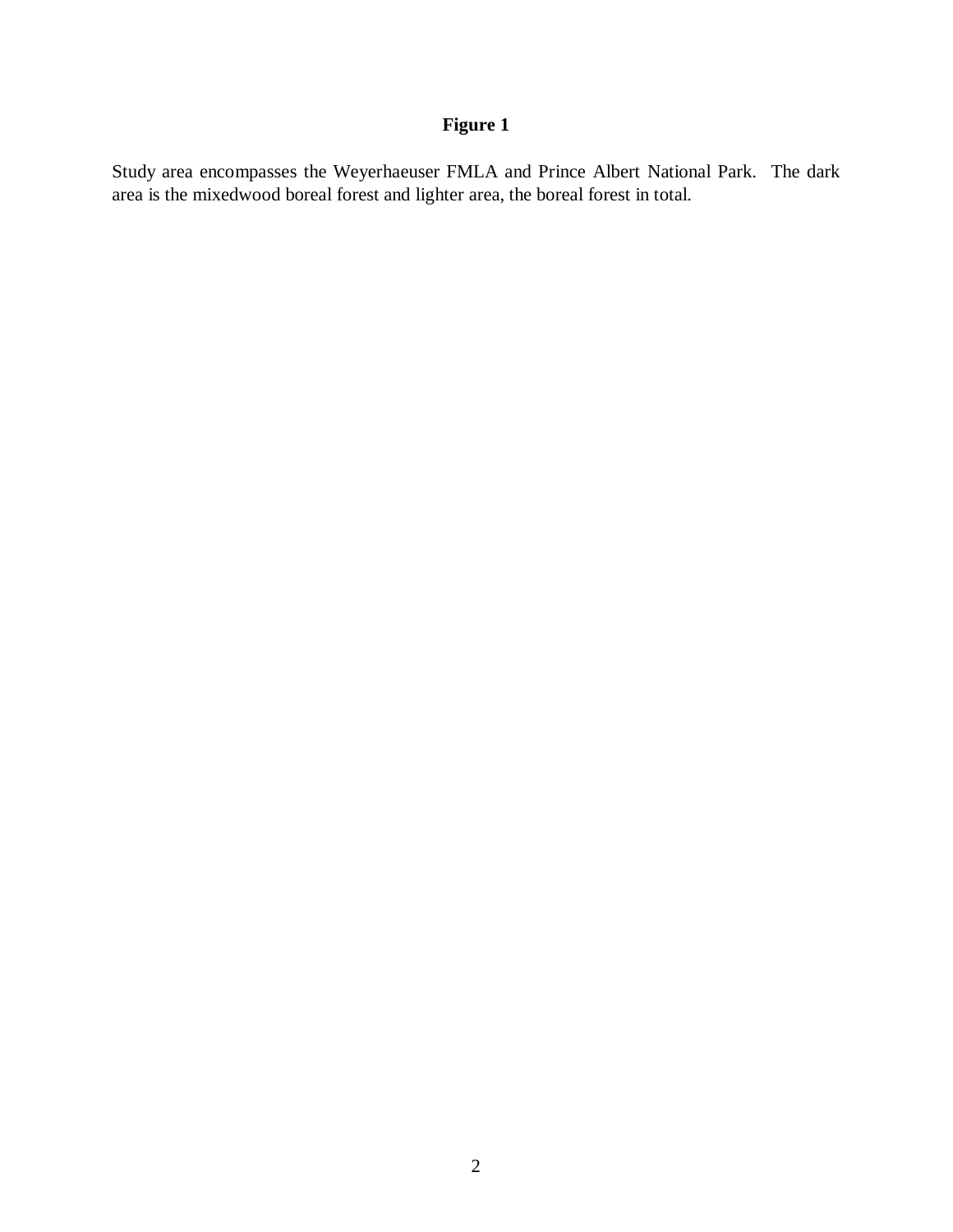Organization of projects into research clusters.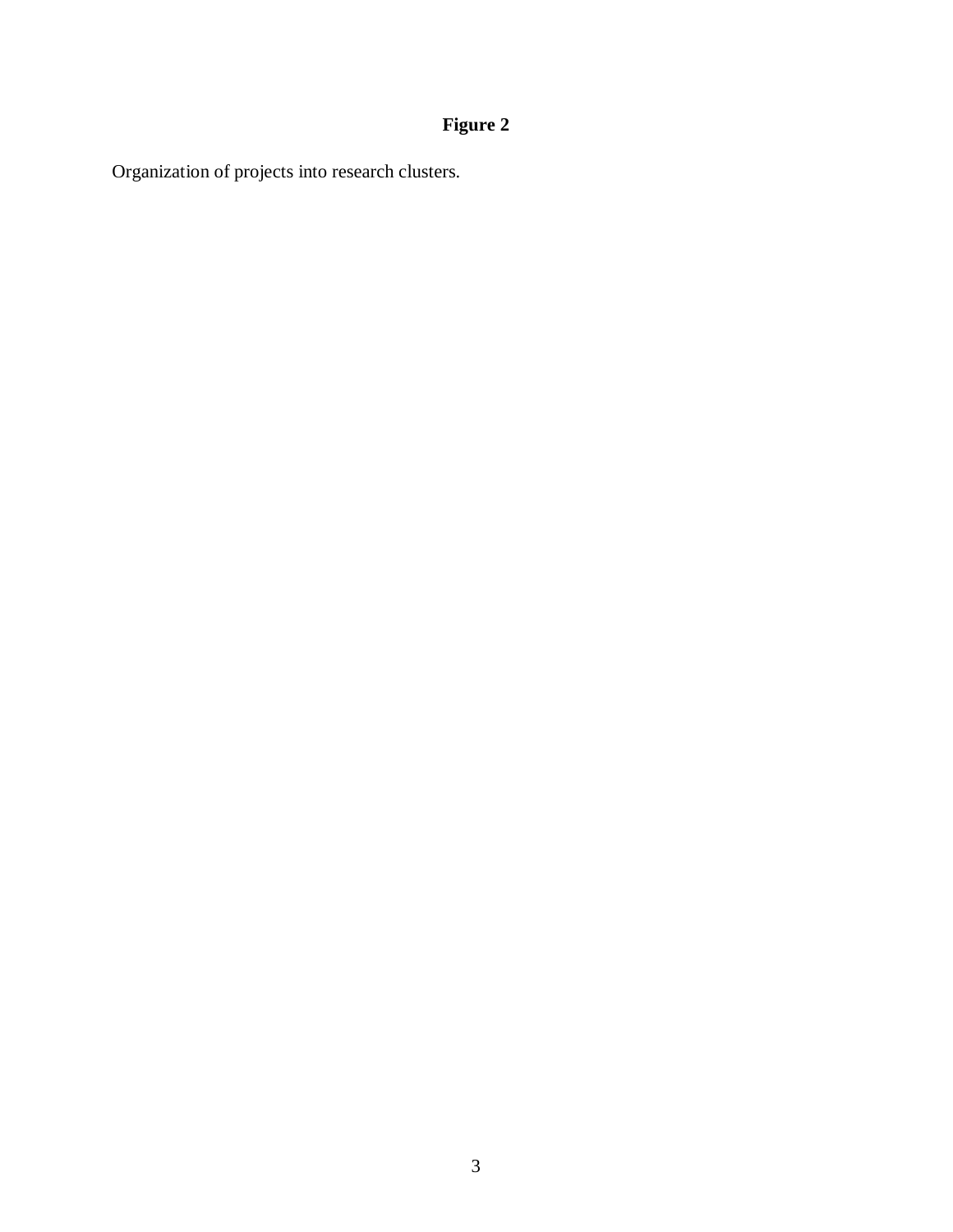Each project can be read separately and has its own executive summary.

The following graduate students, postdoctoral fellows and visiting scientists have taken part: Postdoctoral Fellows – M. B. Dickinson Visiting Scientist (Xinjiang University) -- A. Mijit Graduate Students – M. J. Bajtala, S. R. J. Bridge, I. Charron, S. J. Chipman, S. L. Gutsell, O. Proulx, T. Tchir and A. Warren Undergraduate Students – N. O'Brien, S. Vo, J. Kresowaty.

Overall, the SFM projects have been enormously helped by the logistic and information help of Saskatchewan Timberlands (Weyerhaeuser Canada) and Prince Albert National Park.

Finally, we extend an invitation to the partners in the NSERC Sustainable Forest Management Network who wish to discuss or consider any of the implications in this report. We can be reached by e-mail at johnsone@ucalgary.ca, phone (403) 220-7635 or at the mail address given at the beginning of the report. As forest ecologists, we need the interaction with operational foresters.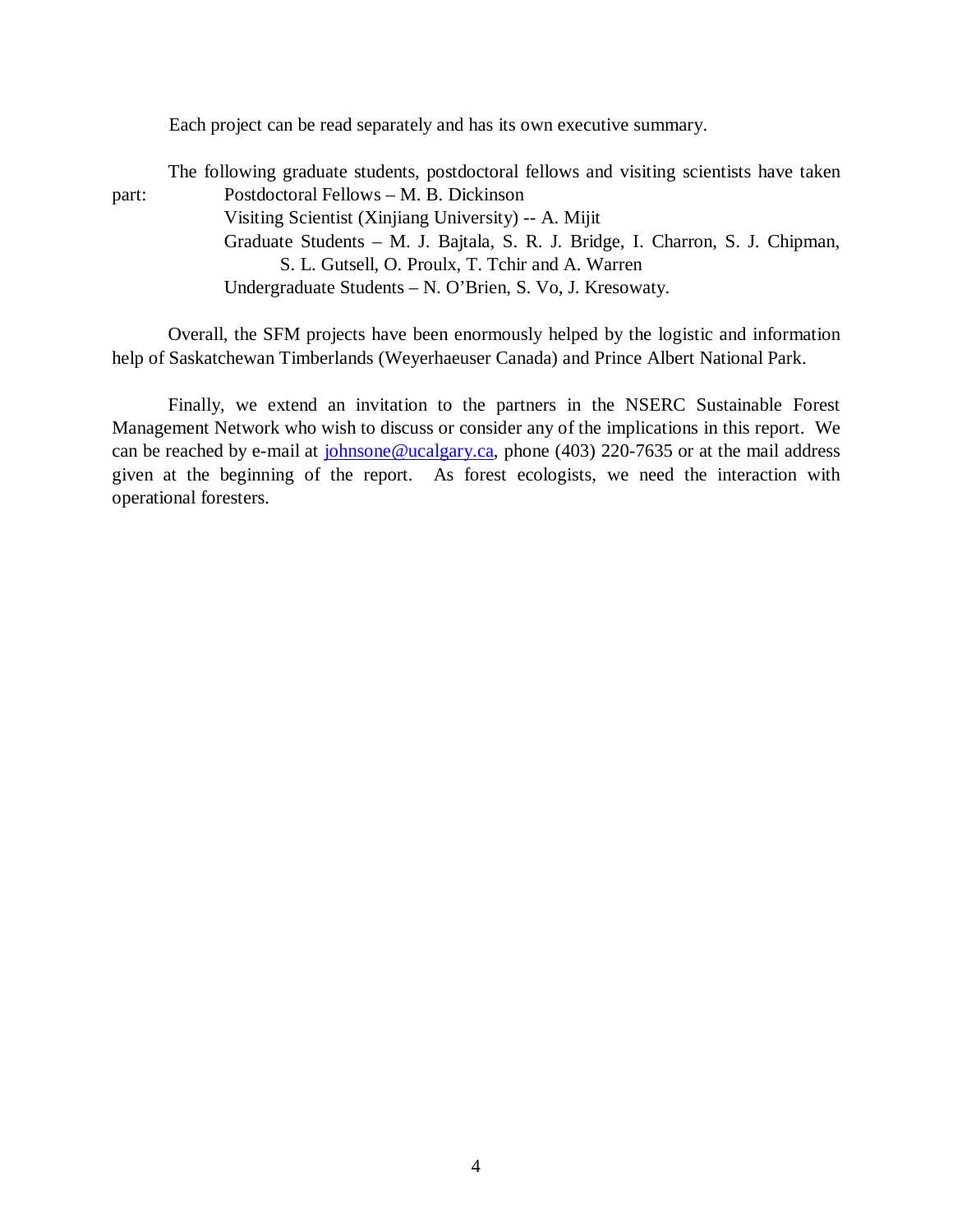# **Biophysical land classification – geomorphic principles of terrain organization and vegetation gradients.**

SFM Network Project:

Understanding how fire behavior characteristics shape tree population dynamics, diversity and forest patterns.

by

#### **S. R. J. Bridge and E. A. Johnson**

Dept. Biological Sciences and Kananaskis Field Stations, University of Calgary, Calgary, Alberta, T2N 1N4

**May 1999**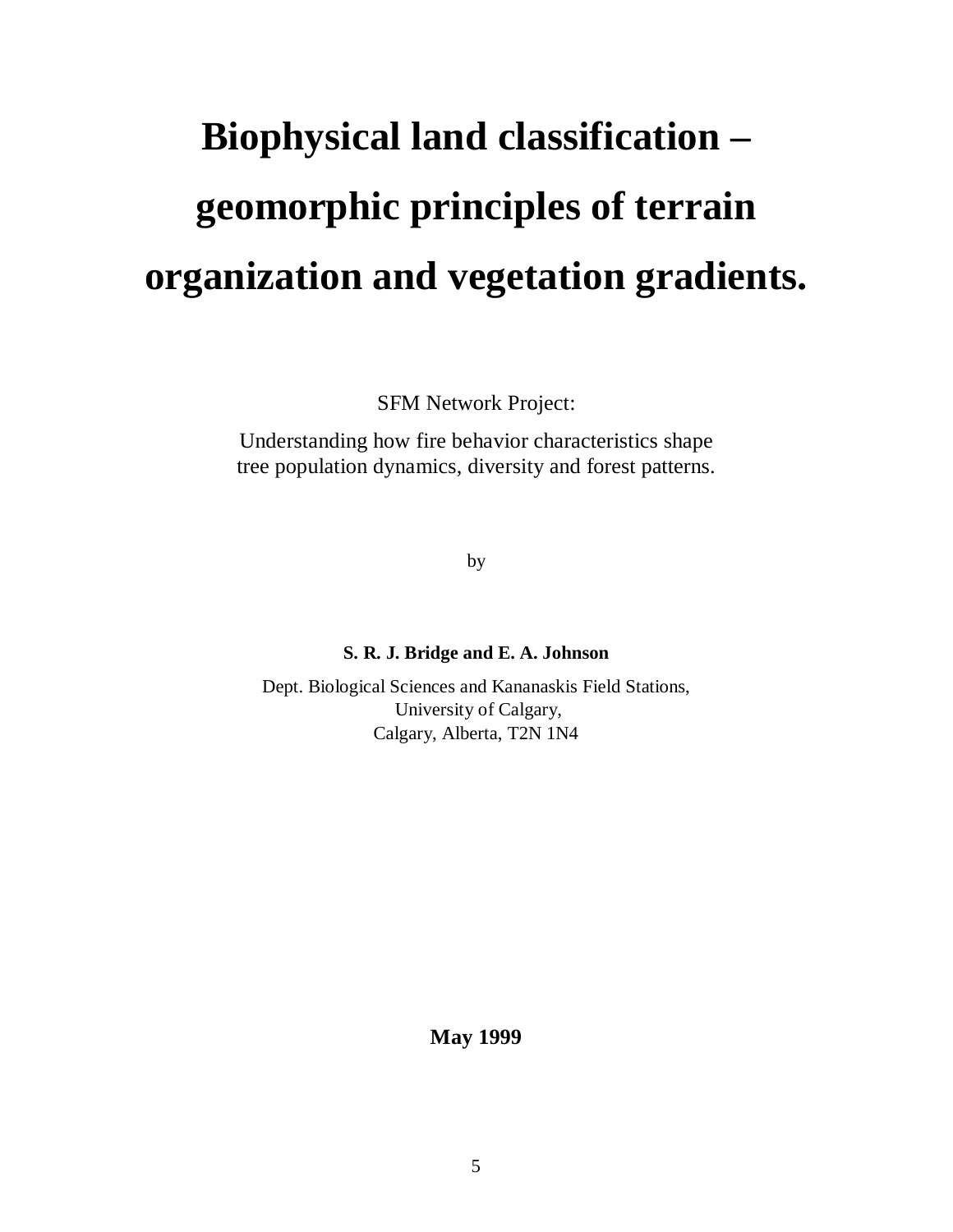#### **EXECUTIVE SUMMARY**

Moisture and nutrient gradients consistently explain much of the variation in plant species composition and abundance, but these gradients are not spatially explicit and only reveal species' responses to resource levels. This study links these abstract gradients to quantitative, spatial models of hillslope assembly. A gradient analysis in the mixedwood boreal forest demonstrates that patterns of upland vegetation distribution are correlated to soil moisture and nutrient gradients. The physical environmental gradients are related to qualitative positions on the hillslope, i.e. crest, midslope, bottomslope. However, hillslope shape can be quantitatively described and compared by fitting allometric equations to the slope profiles. Using these equations, we show that hillslope profiles on similar surficial materials have similar parameters, despite coming from widely separated locations. We then quantitatively link the moisture and nutrient gradients to the equations. Moisture and nutrients significantly increase as distance downslope from the ridgeline increases. Corresponding vegetation composition changes too. These relationships characterize the general pattern of vegetation change down most hillslopes in the area. Since hillslopes are a universal feature of all landscapes, these principles may characterize landscape scale spatial patterns of vegetation in many environments.

#### **ACKNOWLEDGMENTS**

This research was supported by Environment Canada's Environmental Innovation Program, a Natural Sciences and Engineering Research Council operating grant and the NSERC Sustainable Forest Management Network. We thank Prince Albert National Park, particularly Greg Fenton, Paul Tarlton and Jeff Weir, for their cooperation and logistical support in the field and we thank James Clark, Deborah Clark, Robert Knox, Kiyoko Miyanishi, and Christian Lemay for their critical and useful comments on this manuscript.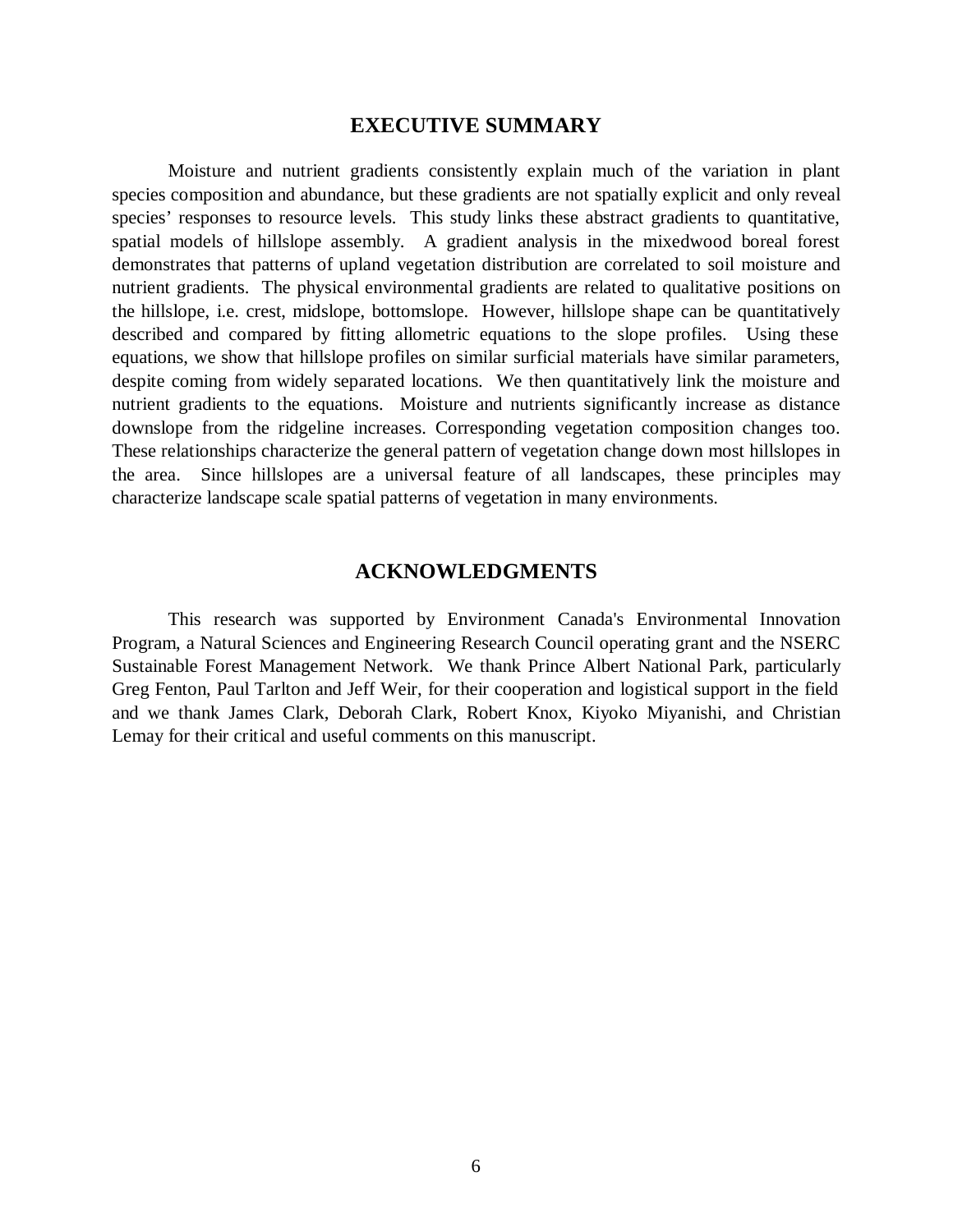#### **INTRODUCTION**

Landscape ecology is concerned with the spatial arrangement of vegetation on the landscape. One of the issues of forest ecosystem management is also spatial arrangements, particularly between productive (to be harvested) and unproductive (to be left unharvested) forest. This spatial relationship is important for management concerns such as the selection of areas that are most economically feasible for harvesting or the availability of post harvest seed sources for natural regeneration of nonserotinous species.

One of the goals of ecology has been to predict the distribution and composition of species over the landscape. Plant ecologists have been successful at defining the changes in abundance of species along abstract environmental gradients (e.g. Whittaker and Gauch 1973) and in testing ideas about the organizing principles responsible for these gradients (e.g. Tilman 1988). Moisture and nutrients have consistently been the two most important gradients. These gradients are abstract in that stands (specific geographic locations) are arranged along continuously changing values of moisture and nutrients. However, stands next to each other on the gradient need not be next to each other geographically. The difficulty has been to relate the organization of species along these abstract environmental gradients to the organization of the terrain in terms of the physical processes of geomorphology and climate.

Biophysical land classification attempts to produce this linkage of the physical environment (terrain) to the ecology (biology). Unfortunately, biophysicals have been largely unsuccessful because they have taken a classificational rather than a process approach. For example, at the same time that ecology was interested in determining the interactions which organized communities (e.g. McNaughton and Wolf 1970) and in coupling climate and organisms (e.g. Porter and Gates 1969), biophysicals were interested in taxonomy and description of land units which related geographic location to plant communities (Lacate 1969). Biophysicals were not concerned with the geomorphic and hydrologic processes which organize the land. In fact, contemporary geomorphology and hydrology (e.g. Carson and Kirkby 1972; Kirkby 1978; O'Loughlin 1981, 1986; Wood et al. 1988) were largely ignored, probably because these disciplines are mostly process oriented and were not seen as pertinent to land classification.

#### **SUMMARY OF DATA ANALYSIS**

#### **The Vegetation Gradients**

We sampled canopy and understorey vegetation as well as shrubs and ground cover in 101 stands in and around Prince Albert National Park, Saskatchewan. All stands were > 4 hectares in size and visually homogeneous with respect to age, structure, etc., with no evidence of anthropogenic disturbance in the lifetime of the canopy trees. There was also no evidence of standing water within the top 30 cm of mineral soil. Principal Component Analysis (PCA) was used to derive indirect gradients (ter Braak 1987). These were compared with direct gradients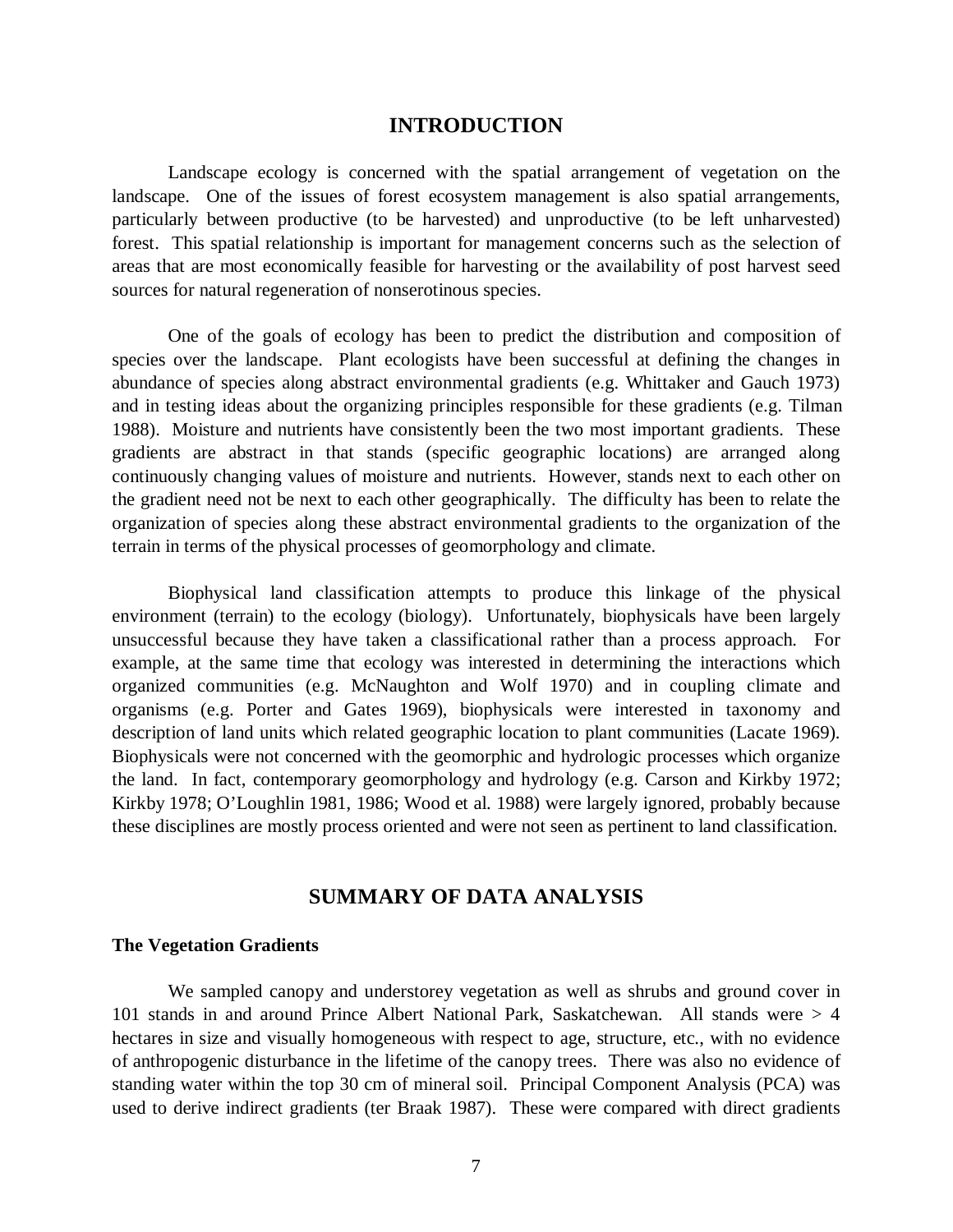derived using Redundancy Analysis (RDA) (ter Braak 1987, 1988). The soil moisture and nutrient information required for the RDA was derived from soil samples taken from 40 sites chosen to represent a broad range of species compositions. The two techniques produced almost identical ordinations (Spearman rank correlation axis 1:  $r^2 = 0.98$ , axis 2  $r^2 = 0.95$ ), suggesting that moisture and nutrients explain most of the variation in species abundance and distribution.

The vegetation on the PCA forms two groups based on the geomorphic surface on which it resides (Figure 1). Stands dominated by the canopy species *Populus tremuloides*, *Picea glauca* and *Abies balsamea* reside almost exclusively on unstratified till deposits laid down directly by the glaciers, while stands dominated by *Pinus banksiana* and *Picea mariana* reside almost exclusively on glaciofluvial surfaces produced by flowing glacial meltwater.

Surfaces with different geomorphic histories often support different vegetation (e.g. Whittaker 1960; Marks and Harcombe 1981; Wentworth 1981; McAuliffe 1994). The change in vegetation with geomorphic surface may also explain why texture gradients were so important in other studies in this region (Swan and Dix 1966; La Roi 1991).

Within each surficial type there is also a strong relationship between qualitative measures of topographic position on slope and gradient position (Figure 2). On hillslopes cut into homogeneous surficial material, the primary determinant of soil moisture flux and storage is usually topography (Quinn et al. 1992), while variability in soil hydraulic conductivity and rainfall play only a secondary role (O'Loughlin 1981, 1986; Selby 1982; Wood et al. 1988). The lack of any obvious trend in soil moisture capacities with topographic position or gradient position on each geomorphic surface (Figure 3) indicates that this is true here. This suggests that within each surficial group the first principal component represents a moisture gradient, with dry sites to the left and wet sites to the right. This is consistent with studies in many other forested systems where vegetation composition reflects topographic control over moisture and nutrient gradients (e.g. Day and Monk 1974; Johnson 1981; Marks and Harcombe 1981; Allen and Peet 1990; Busing et al. 1992).

#### **Characterizing Hillslopes With Allometric Equations**

In this region, three different geomorphic surfaces have been left on the landscape through the action of glacial ice and glaciofluvial and glaciolacustrine meltwater (Padbury et al. 1978). On each of these different surfaces, the geomorphic processes produce hillslopes which can be described by allometric equations that summarize the relationship between the processes, the surficial material and the climate (Hack and Goodlet 1960; Bull 1975). We estimated the parameters for two allometric equations that describe hillslopes on glacial till and glaciofluvial surfaces (Figure 4). This was accomplished by measuring the log vertical fall and log horizontal distance from the ridgeline down the slope profile (Hack and Goodlet 1960).

Twenty-three hillslopes on glacial till materials and six on glaciofluvial materials were measured in this way from 1:50 000 topographic maps. An analysis of covariance revealed no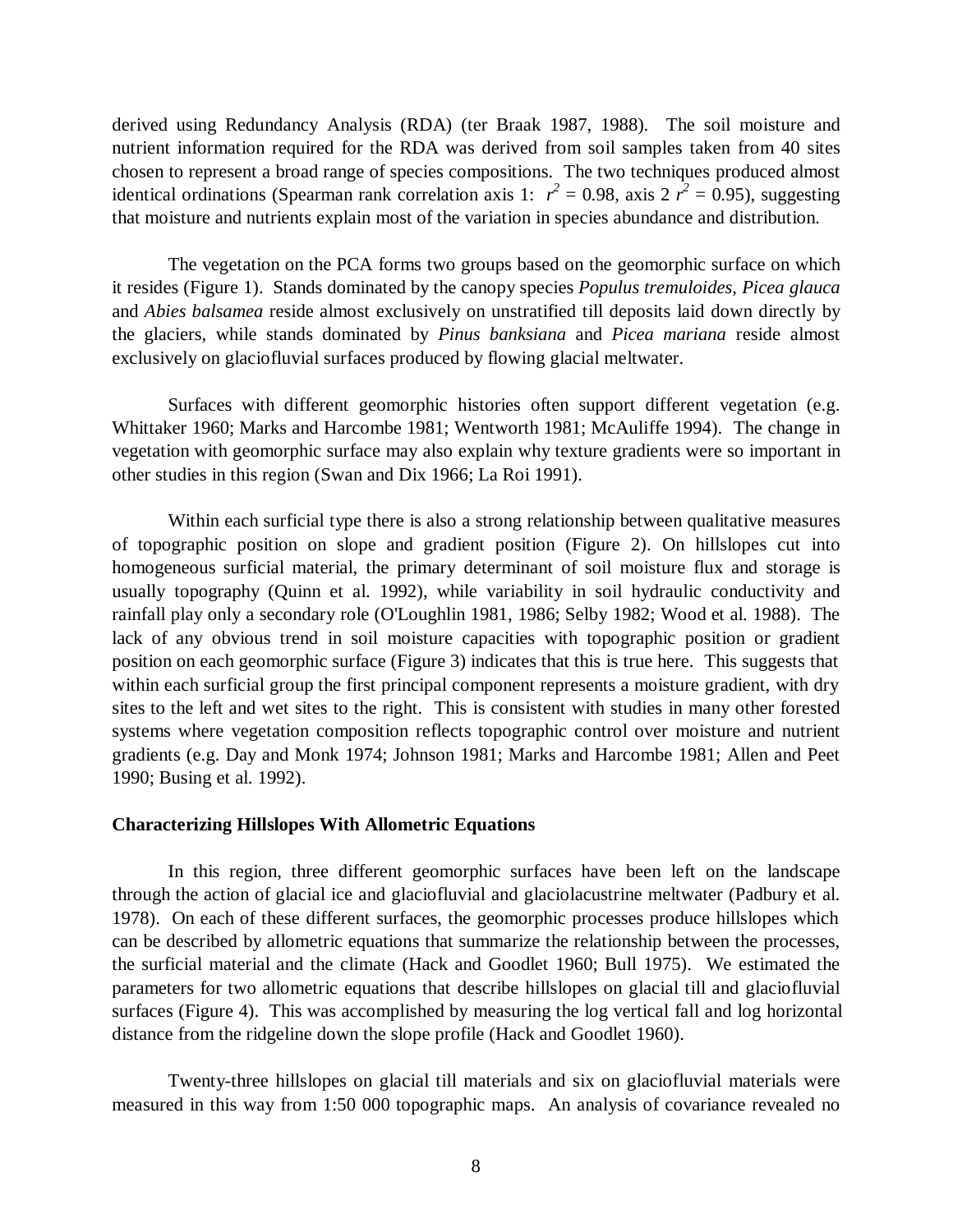The stand scores and species abundance on the first two gradients of the principal components analysis. Each figure shows the abundance of a given species in stands on the ordination. The broken curve running diagonally across the ordination separates stands residing on undifferentiated glacial till deposits from stands residing on highly sorted glaciofluvial deposits.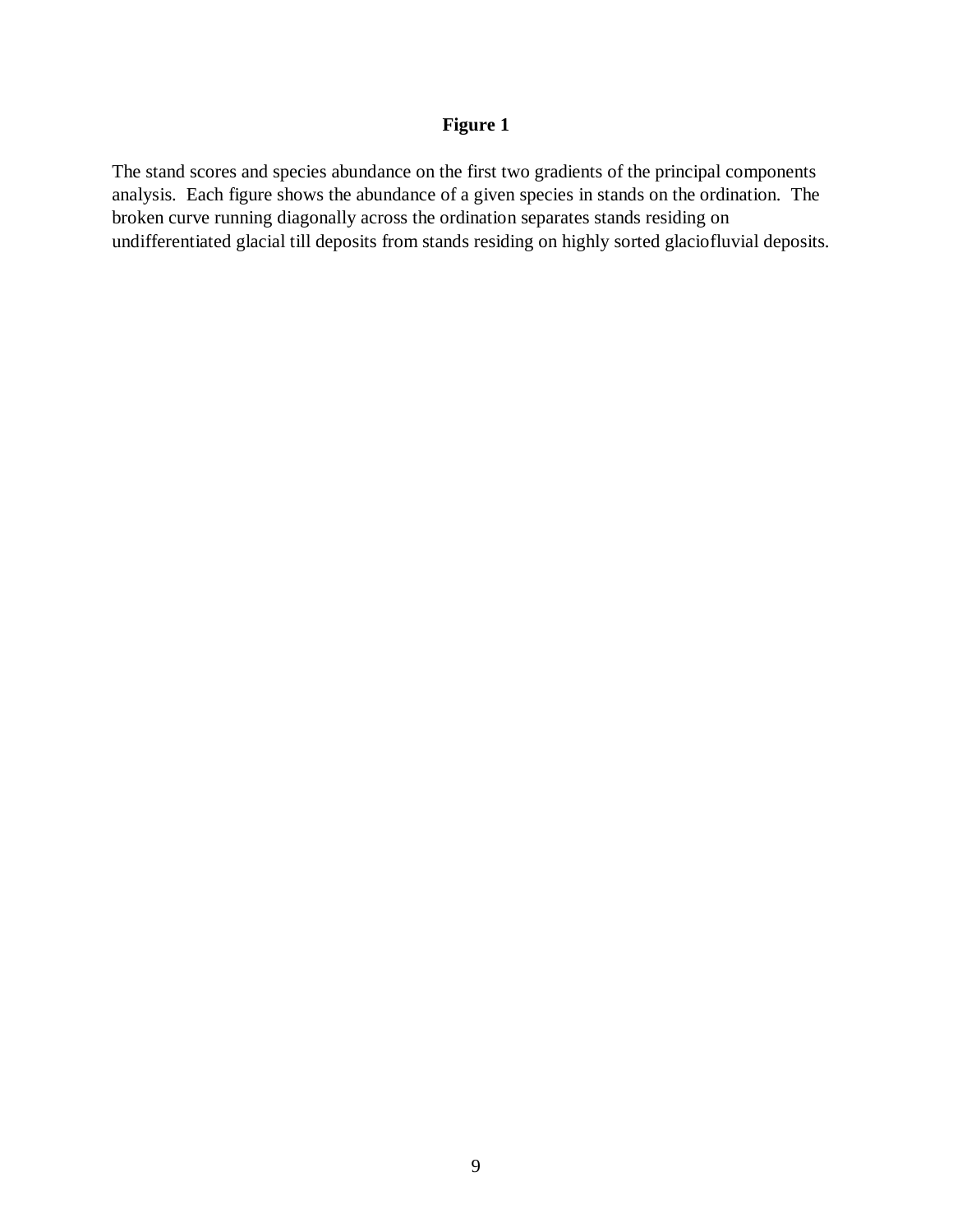Centroids for topographic position on slope with the stand loadings on the first two gradients of the principal components analysis. The centroids for topographic position on slope are indicated separately for the two types of surficial deposits.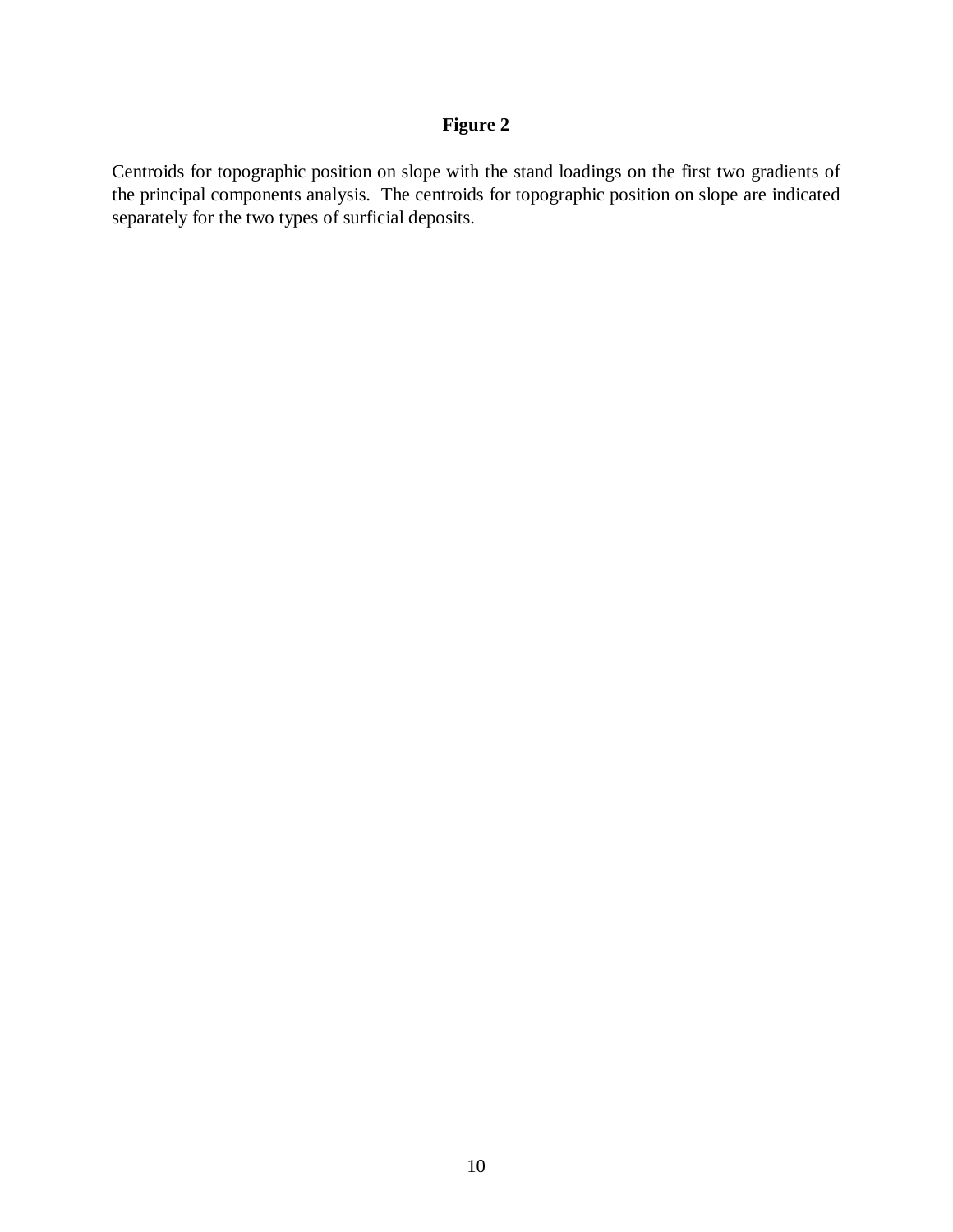Soil moisture capacity (% dry weight) at (a) 33 kPa, (b) 1500 kPa and (c) available moisture capacity for stands on the principal components analysis.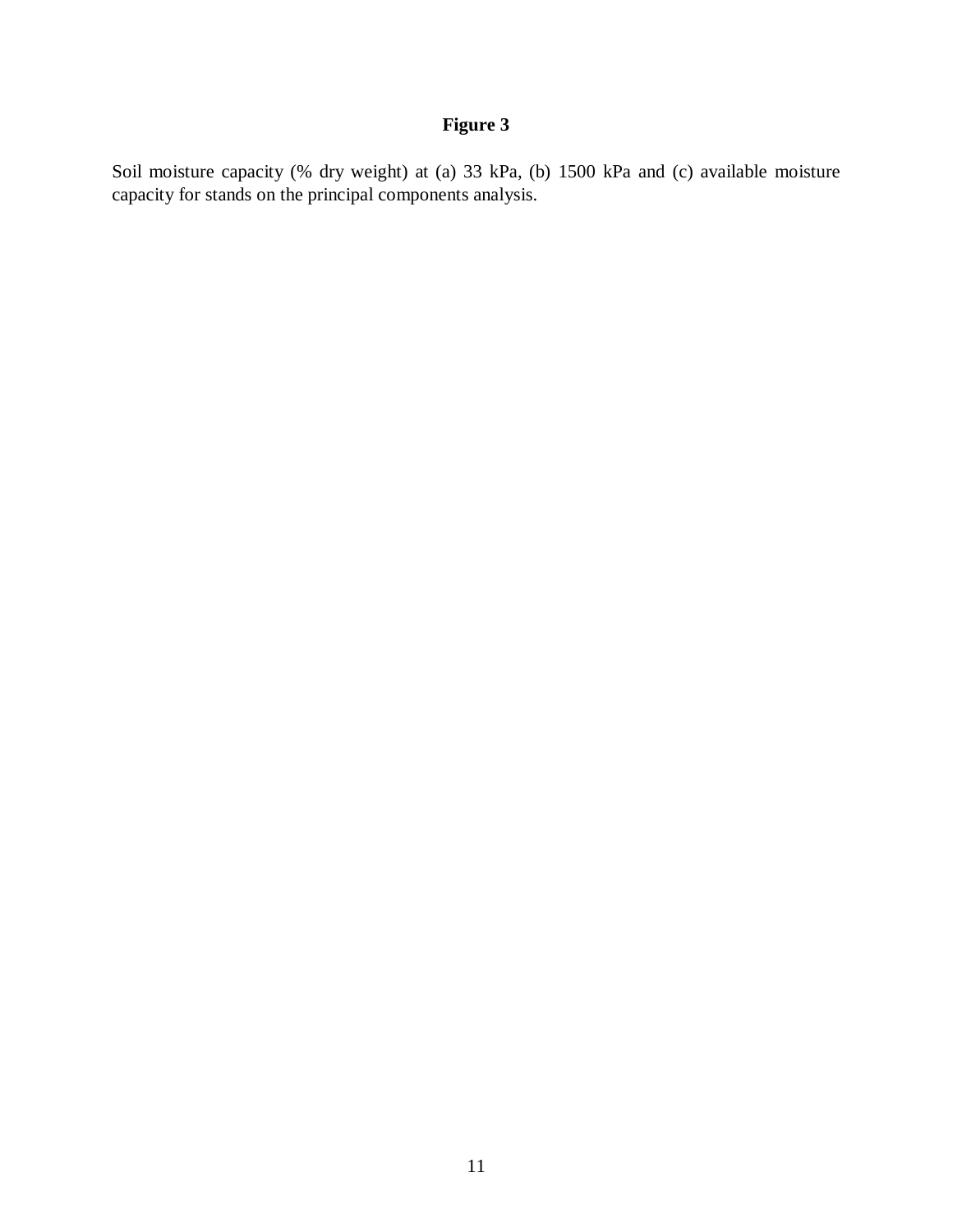Allometric relationships for hillslope profiles on glacial till deposits and glaciofluvial deposits.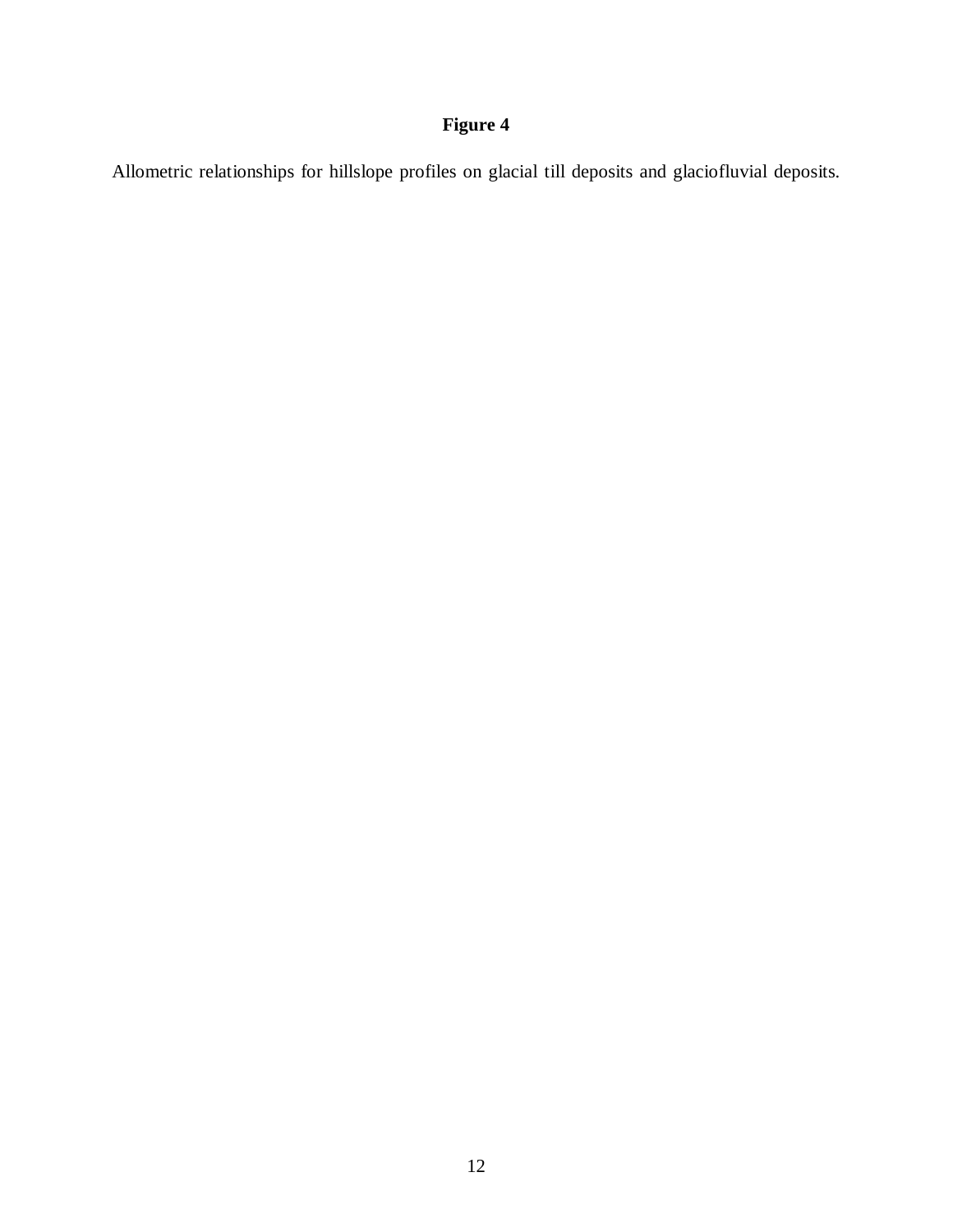significant differences between the slope profiles on a given surficial material, therefore the profiles were pooled to produce the two equations; one for each surficial material. The intercept, or coefficient of steepness (Hack and Goodlet 1960), was significantly higher for hillslopes on glacial till surfaces, meaning that these hillslopes are steeper for any given distance from the divide than are hillslopes on glaciofluvial surfaces.

#### **Linking the Abstract Environmental Gradients to Terrain Organization**

New slope profiles were plotted to determine distance from the ridgeline for 47 stands on till surfaces and nine on glaciofluvial surfaces. These distances were then plotted against the stands' gradient position. On both geomorphic surfaces, moisture and nutrients increased significantly as distance down slope from the ridgeline increased (Figure 5).

Again, this is consistent with the strong control of topography over moisture and nutrient flux and storage (Kliess 1970; Malo et al. 1974; Selby 1982; Wood et al. 1988; O'Loughlin 1981, 1986; Litaor 1992; Quinn et al. 1992). As moisture and nutrients change down slope so does the vegetation composition. This quantitative linkage between the moisture and nutrient gradients and the allometric equations of hillslope profile form provide a way to characterize the general pattern of gradient and vegetation composition change down most hillslopes for this region. This general pattern is depicted in Figure 6 which, unlike stylized figures of vegetation change on hillslopes (Day and Monk 1974; Niering and Lowe 1984; Lieffers and Larkin-Lieffers 1987; Baldwin et al. 1990), is derived from the allometric equations and the relationships between the stand positions on the gradients and their distances down slope from the ridgeline. Since the geomorphic processes form hillslopes in the same general way in many environments (Hack and Goodlet 1960; Troeh 1965; Bull 1975; Nash 1980), this approach to characterizing the landscape scale spatial patterns of vegetation in terms of geomorphic principles should be applicable in many places.

In previous studies, the allometric description of hillslopes and the distributed modeling of moisture have taken place on terrain with considerably more topographic relief than central Saskatchewan. It is noteworthy, then, that allometric measurements of hillslopes and the quantitative relationships between gradients and distance from the divide work so well in this relatively flat study area. This is an important point from this study. It is quite likely that these relationships will be even stronger in areas of greater relief, strengthening the suggestion that this approach to understanding landscape scale vegetation patterns may be applicable in many different environments. It also suggests a reason why moisture and nutrients, as opposed to other gradients, are so common as controls of variation in vegetation distribution. Since hillslopes are a universal feature of landscapes, variation in moisture and nutrient values across the landscape will always be high.

On any given geomorphic surface species can only move to higher or lower topographic positions to find more suitable environmental conditions. Why then does the gradient analysis indicate that two gradients, moisture and nutrients, are the most important gradients controlling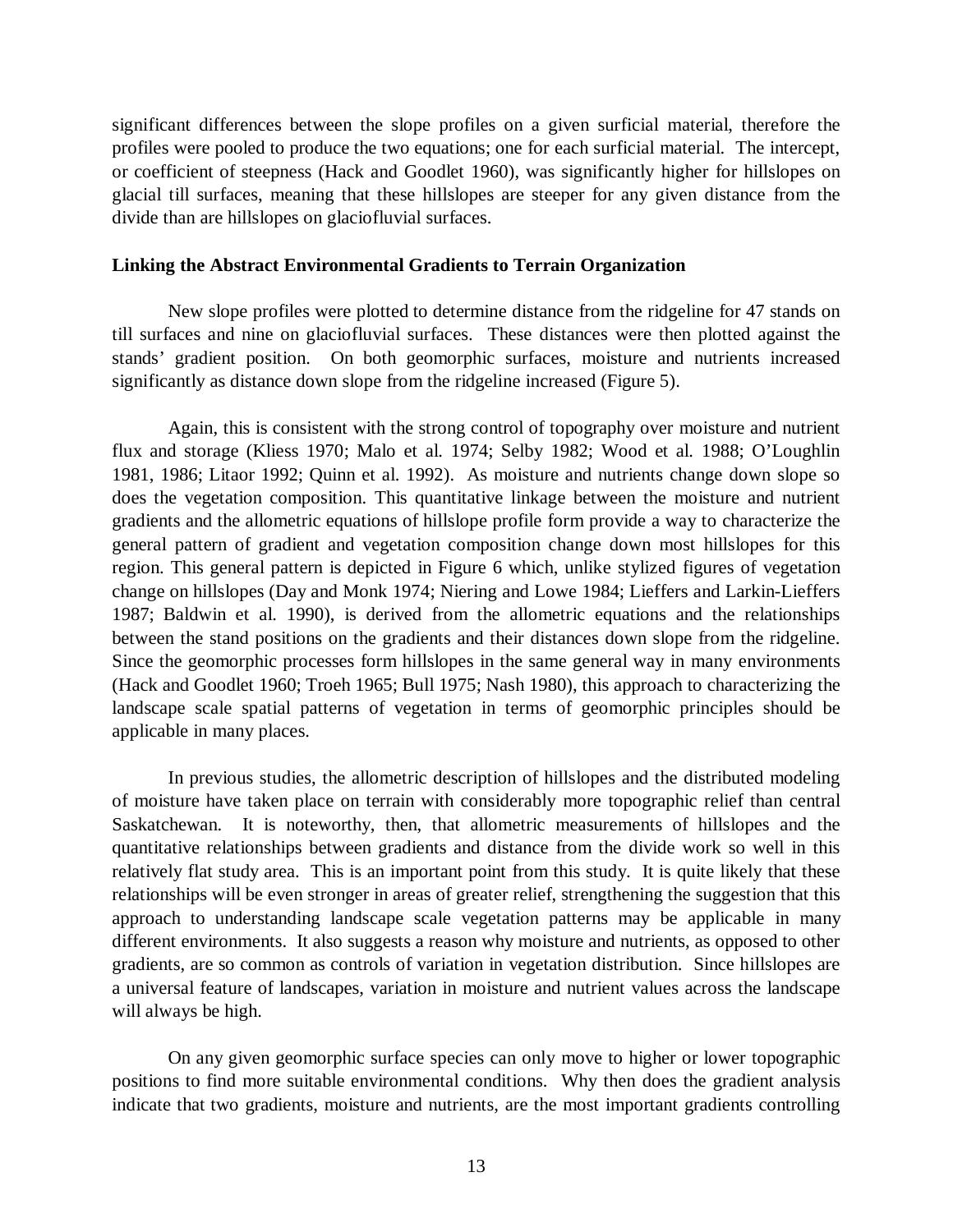Relationship between stand position on the moisture gradient (PCA 1), or the nutrient gradient (PCA 2), and the distance from the ridgeline for slopes on: (*a*) glacial till deposits that are either horizontally flat or convex, (*b*) glacial till deposits that are either horizontally flat, convex or concave, (*c* and *d*) glaciofluvial deposits.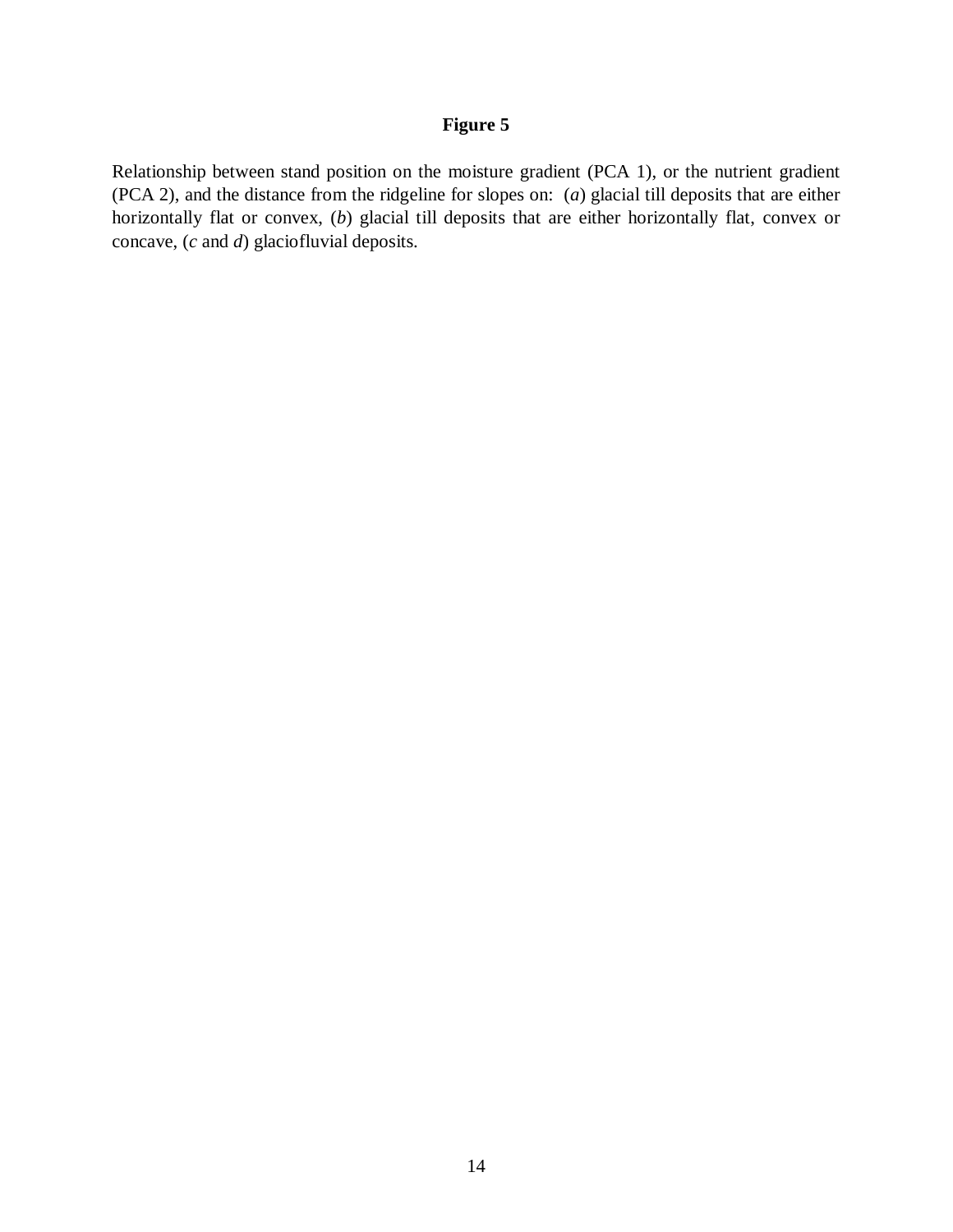General landscape patterns of vegetation composition. The shape of the hillslopes is derived from the allometric equations for hillslopes on glacial till and glaciofluvial surfaces. The tree symbols depict the general change in dominant canopy species down the hillslope which is based on the relationship between the stand positions on the moisture and nutrient gradients and the stand distances from the ridgeline.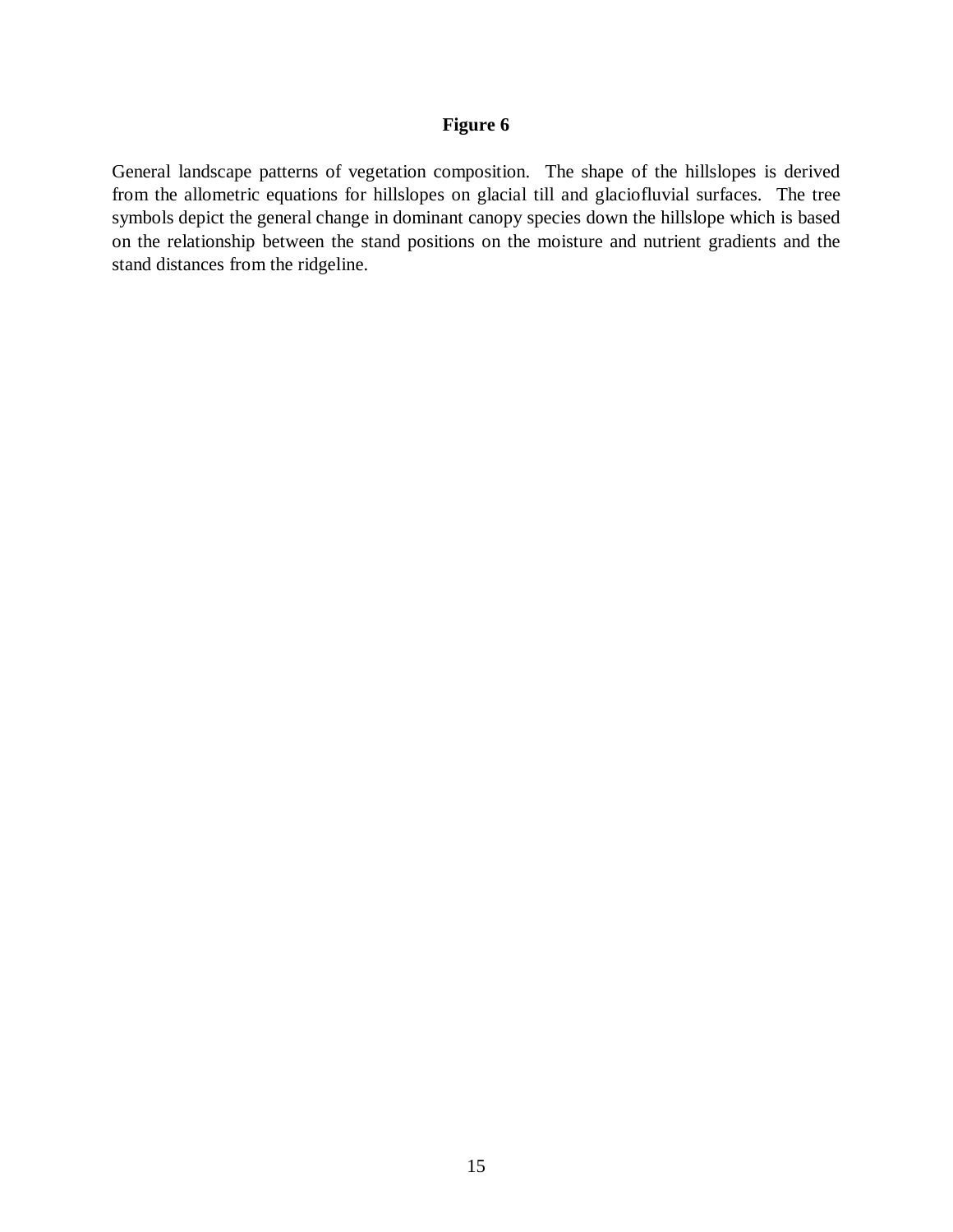the variation in vegetation distribution rather than one gradient of topographic position on slope? The most likely explanation for this is that the rates of change of moisture and nutrients down the hillslope vary independently of one another over time. For example, climate change may alter the average amount of precipitation falling in the study area resulting in a different rate of change in moisture down the hillslope. However, the rate of change in nutrients down the hillslope, which depends upon weathering of the parent material and leaching, may be slower to react to the climate change. Thus, the old combinations of moisture and nutrients have not simply moved to higher or lower topographic positions on the hillslope, but instead, entirely new combinations of these gradients are presented. The species must, therefore, continue to respond to both gradients independently if they are to deal with these gradient changes over time.

#### **MANAGEMENT APPLICATIONS**

Recognition that hillslopes are the predominant geomorphic form on erosional landscapes and, consequently, that the environmental gradients down these slopes have been a principal selection force on plants provides the link between the physical environment and the ecology needed for biophysical land classification. The variation in vegetation composition on the landscape is determined in part by the proportions of hillslopes which are made up of different substrates and resistance-erosional environments. In the mixedwood, these proportions were determined by glacial and postglacial events.

#### **CONCLUSIONS**

We have shown that, in the mixedwood boreal forest, the upland vegetation composition can be quantitatively linked to topographic position on slope. In this region, hillslope geomorphology seems to be a unifying explanation for upland gradients; however, this hypothesis needs further testing in areas with different vegetation and stratigraphic histories. The fact that hillslopes are assembled in the same fashion in many environments suggests that quantitative linkages between vegetation change and hillslope position should occur elsewhere. Any attempt to understand the landscape patterns of vegetation distribution and abundance must, therefore, focus on the processes that distribute these gradients across the landscape. By understanding the processes involved, more accurate predictions about landscape scale vegetation patterns may be made.

Recent work in surface hydrology has shown that the landscape can be divided up into a series of hillslopes where the parameters of the water flux and storage processes are assumed to be spatially homogeneous (Wood et al. 1988; Band 1989, 1991). Extending the statistical descriptions of the planimetric form of the river channels to their associated hillslopes has met with some success in predicting the moisture and carbon flux and storage of watersheds (Wood et al. 1988; Band 1993). We have been able to characterize the change in vegetation down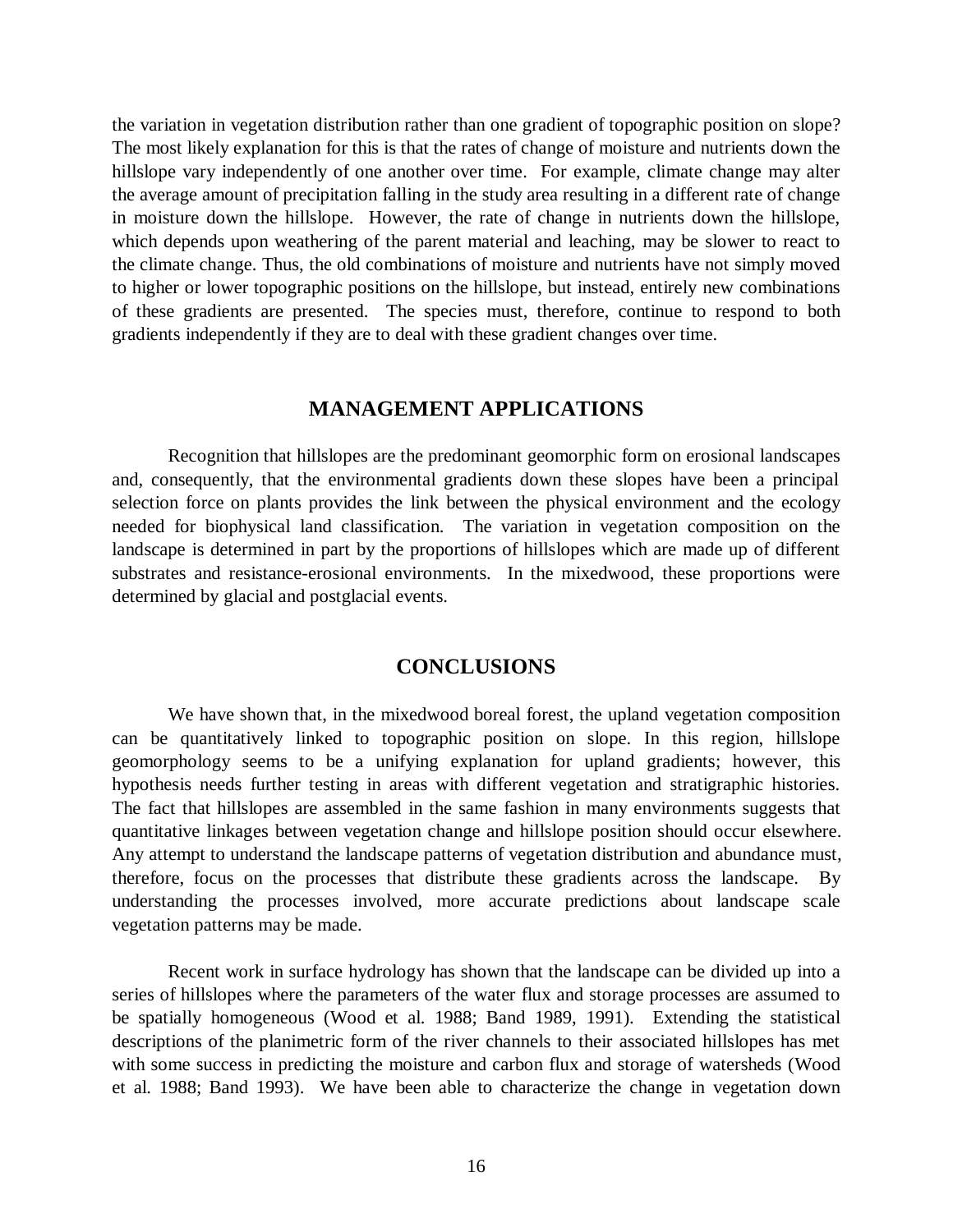hillslopes. It should, therefore, also be possible to extend the statistical description of planimetric form of the channels to their associated hillslopes to derive a statistical description of landscape scale vegetation distribution patterns. These patterns will be couched in the geomorphic processes that shape the landscape. A similar argument can be made for the relationship between the recovery after fire gradient and time and the pattern of time since last fire across the landscape.

Although two physical environmental gradients, moisture and nutrients, are shown to be important in controlling variation in vegetation distribution, the species on a given stratigraphic surface can only respond to the gradients by changing topographic position on slope. Species still respond to both moisture and nutrient gradients though, as the rate of change of moisture and nutrients down a hillslope may vary independently of one another with time.

#### **REFERENCES**

- Allen, R. B., and Peet, R. K. 1990. Gradient analysis of forests of the Sangre de Cristo Range, Colorado. Can. J. Bot. 68: 193-201.
- Baldwin, K. A., Johnson, J. A., Sims, R. A., and Wickware, G. M. 1990. *Common Landform Toposequences of Northwestern Ontario*. Ontario Ministry of Natural Resources Publication 5311. Ontario Ministry of Natural Resources. Thunder Bay, Ontario.
- Band, L. E. 1989. Spatial aggregation of complex terrain. Geogr. Anal. 21: 279-293.
- Band, L. E. 1991. Distributed parameterization of complex terrain. In E.F. Wood, Editor, Land Surface-Atmosphere Interactions for Climate Modeling: Observations, Models and Analysis*.* Kluwer Academic Publishers, Dordrecht, The Netherlands. pp. 249-270
- Band, L. E. 1993. Effect of land surface representation on forest water and carbon budgets. J. Hydrol. 150: 749-772.
- Bull, W. B. 1975. Allometric change of landforms. Geol. Soc. Amer. Bull. 86: 1489-1498.
- Busing, R. T., White, P. S., and MacKenzie, M. D. 1992. Gradient analysis of old spruce-fir forest of the Great Smokey Mountains circa 1935. Can. J. Bot. 71: 951-958.
- Carson, M. A., and Kirkby, M. J. 1972. Hillslope form and process. Cambridge University Press, Cambridge, United Kingdom.
- Day, F. P., and Monk, C. D. 1974. Vegetation patterns on a Southern Appalachian watershed. Ecology 55: 1064-1074.
- Hack J. T., and Goodlet, J. C. 1960. Geomorphology and Forest Ecology of a Mountain Region in the Central Appalachians. Geological Survey Professional Paper 347. United States Government Printing Office, Washington, DC, U.S.A.
- Johnson, E. A. 1981. Vegetation organization and dynamics of lichen woodland communities in the Northwest Territories, Canada. Ecology 62: 200-215.
- Kirkby, M. J. (ed.) 1978. Hillslope hydrology. John Wiley and Sons, New York, U.S.A.
- Kleiss, H. J. 1970. Hillslope sedimentation and soil formation in northeastern Iowa. Soil Sci. Soc. Amer. Proc. 34: 287-290.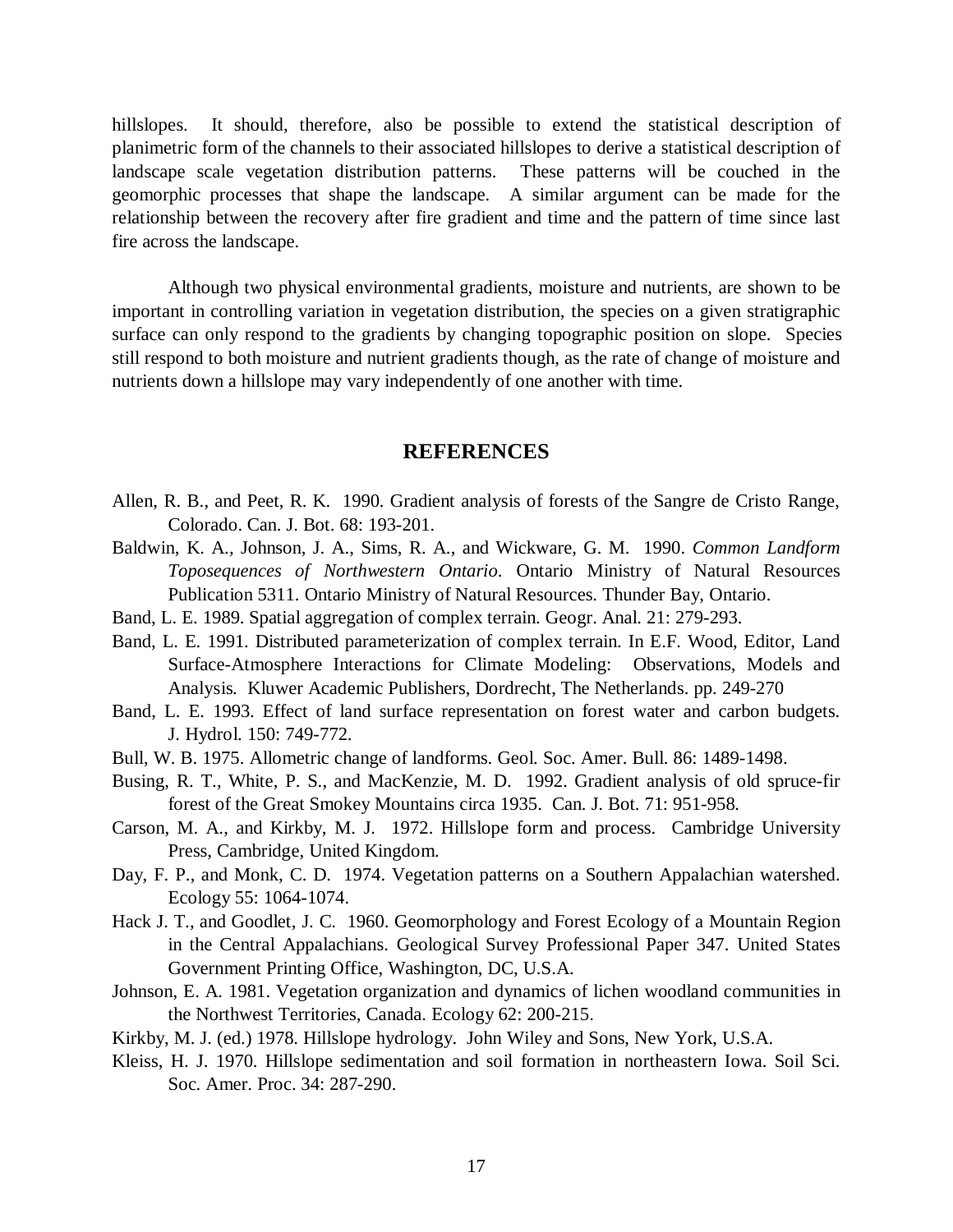- La Roi, G. H. 1991. Classification and ordination of southern boreal forests from the Hondo Slave Lake area of central Alberta. Can. J. Bot. 70: 614-628.
- Lacate, D. S. 1969. Guidelines for biophysical land classification. Department of Fisheries and Forestry, Canadian Forest Service. Publication No. 1264.
- Lieffers, V. J., and Larkin-Lieffers, P. A. 1987. Slope, aspect and slope position as factors controlling grassland communities in the coulees of the Oldman River, Alberta. Can. J. Bot. 65: 1371-1378.
- Litaor, M. I. 1992. Aluminum mobility along a geochemical catena in an alpine watershed, front range, Colorado. Catena 19: 1-16.
- Malo, D. D., Worcester, B. K., Cassel, D. K., and Matzdorf, K. D. 1974. Soil-landscape relationships in a closed drainage system. Soil Sci. Soc. Amer. Proc. 38: 813-818.
- Marks, P. L., and Harcombe, P. A. 1981. Forest vegetation of the Big Thicket, southeast Texas. Ecol. Monogr. 51: 287-305.
- McAuliffe, J. R. 1994. Landscape evolution, soil formation, and ecological patterns and processes in Sonoran Desert Bajadas. Ecol. Monogr. 64:111-148.
- McNaughton, S. J., and Wolf, L. L. 1970. Dominance and the niche in ecological systems. Science 167: 131-139.
- Nash, D. 1980. Forms of bluffs degraded for different lengths of time in Emmet County, Michigan, USA. Earth Surf. Proc. 5: 331-345.
- Niering, W. A., and Lowe, C. H. 1984. Vegetation of the Santa Catalina Mountains: community types and dynamics. Vegetatio 58: 3-28.
- O'Loughlin, E. M. 1981. Saturation regions in catchments and their relations to soil and topographic properties. J. Hydrol. 53: 229-246.
- O'Loughlin, E. M. 1986. Prediction of Surface Saturation Zones in Natural Catchments by Topographic Analysis. Water Resources Res. 22: 794-804.
- Padbury, G. A., Head, W. K., and Souster, W. E. 1978. Biophysical Resource Inventory of the Prince Albert National Park, Saskatchewan. Saskatchewan Institute of Pedology Publication S185. University of Saskatchewan, Saskatoon, Canada.
- Porter, W. P., and D. M. Gates. 1969. Thermodynamics equilibrium of animals with the environment. Ecol. Monogr. 39: 245-270.
- Quinn, P., Beven, K., Chevallier, P., and Planchon, O. 1992. The prediction of hillslope flow paths for distributed hydrological modeling using digital terrain models. In Terrain analysis and distributed modeling in hydrology. John Wiley and Sons, New York, USA. pp. 63-84.
- Selby, M. J. 1982. Hillslope Materials and Processes. Oxford University Press. Oxford, United Kingdom.
- Swan, J. M. A., and Dix, R. L. 1966. The phytosociological structure of upland forest at Candle Lake, Saskatchewan. J. Ecol. 54: 13-40.
- Ter Braak, C. J. F. 1987. Ordination. In R. G. H. Jongman, C. J. F. ter Braak and O. F. R. van Tongeren, Editors, Data Analysis in Community and Landscape Ecology. Pudoc, Wageningen, The Netherlands. pp. 91-173.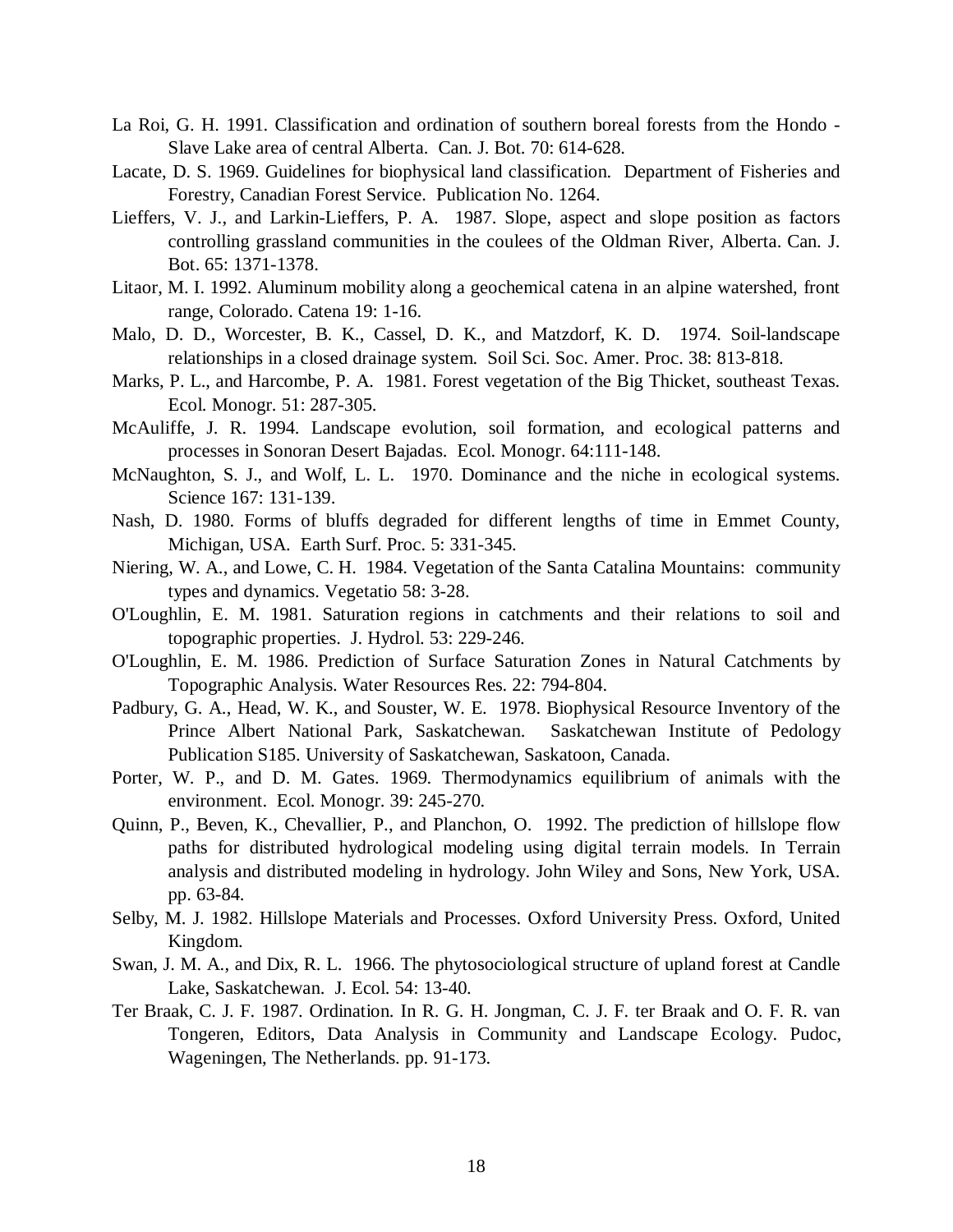- Ter Braak, C. J. F. 1988. CANOCO A Fortran Program for Canonical Community Ordination by [Partial] [Detrended] [Canonical] Correspondence Analysis, Principle Components Analysis and Redundancy Analysis (Version 2.1)*.* Groep Landbouwwiskunde Technical Report LWA-88-02. Wageningen.
- Tilman, D. 1988. Plant strategies and the dynamics of plant communities. Princeton University Press, Princeton, New Jersey, U.S.A.
- Troeh, F. R. 1965. Landform equations fitted to contour maps. Amer. J. Sci. 263: 616-627.
- Wentworth, T. R. 1981. Vegetation on limestone and granite in the Mule Mountains, Arizona. Ecology 62: 469-482.
- Whittaker, R. H. 1960. Vegetation of the Siskiyou Mountains, Oregon and California. Ecol. Monogr. 30: 279-338.
- Whittaker, R. H., and Gauch, H. G. 1973. Direct gradient analysis. Handbook of Vegetation Science 5: 9-51.
- Wood, E. F., Sivapalan, M., Beven, K., and Band, L. 1988. Effects of spatial variability and scale with implications to hydrological modeling. J. Hydrol. 102: 29-47.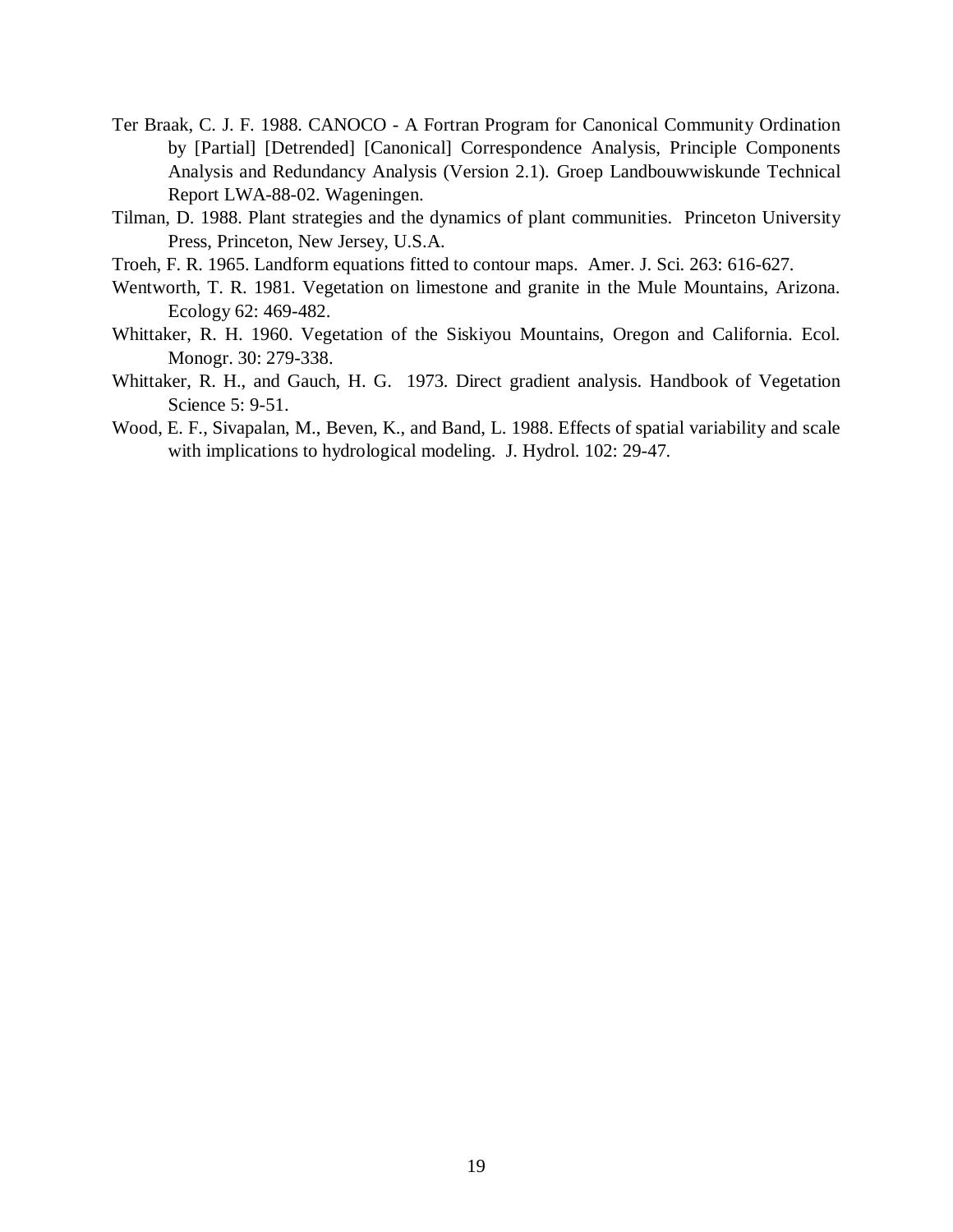# **Fire frequency and the spatial age mosaic of the mixedwood boreal forest of Saskatchewan.**

**SFM Network Project:**

### **Understanding how fire behavior characteristics shape tree population dynamics, diversity and forest patterns.**

by

#### **J.M.H. Weir1 , E.A. Johnson2 , and K. Miyanishi<sup>3</sup>**

<sup>1</sup>Prince Albert National Park, Waskesiu Lake, Saskatchewan, S0J 2Y0, <sup>2</sup>Department of Biological Sciences and Kananaskis Field Stations, University of Calgary, Calgary, Alberta, T2N 1N4, <sup>3</sup>Department of Geography, University of Guelph, Guelph, Ontario, N1G 2W1

#### **May 1999**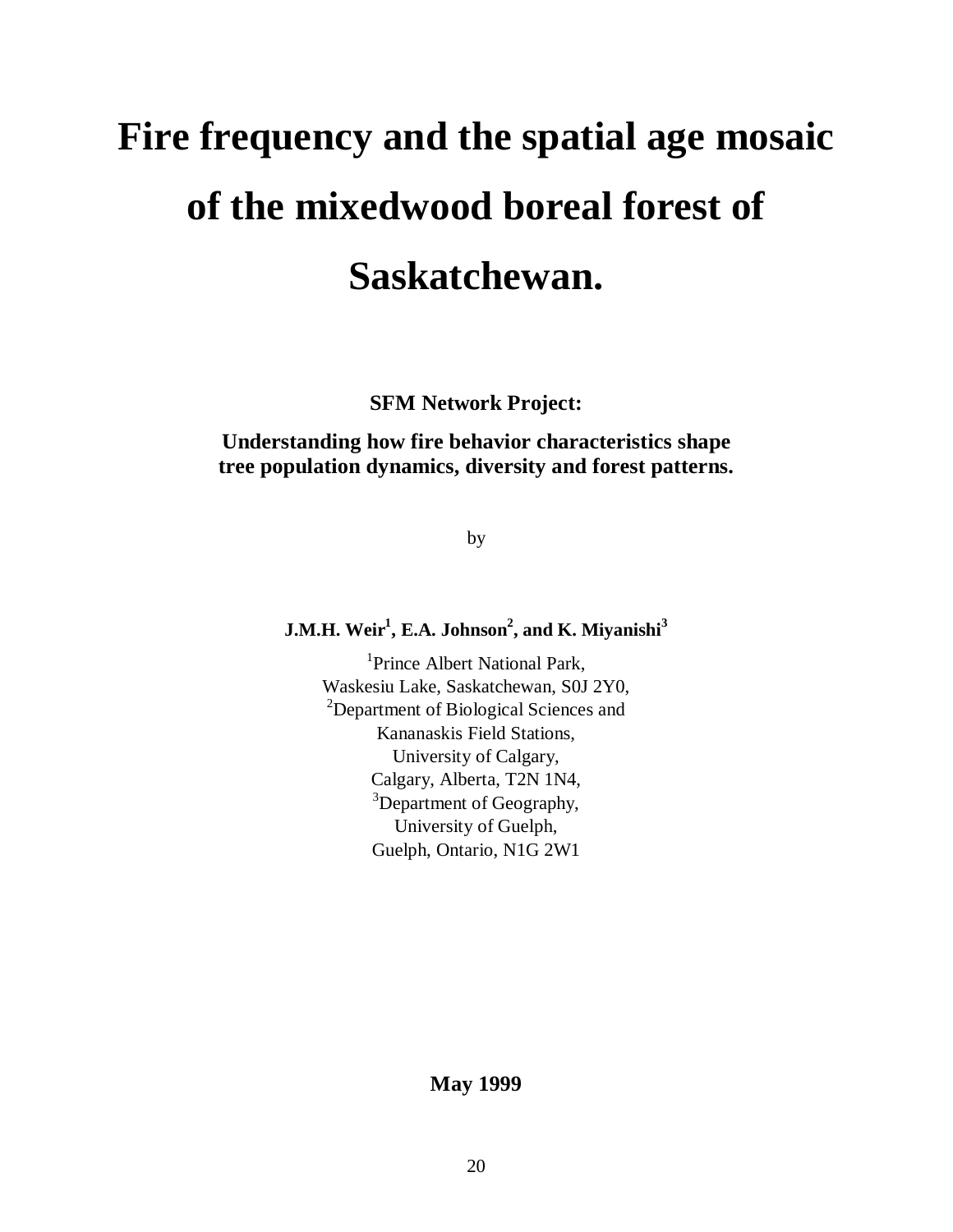#### **EXECUTIVE SUMMARY**

One approach to ecosystem management is to emulate the effects of natural disturbance in producing landscape patterns. This approach requires a spatial analysis of the pattern and an understanding of the processes producing the pattern. Forested landscapes exhibit mosaic patterns of both stand types and ages. This study investigates the spatial mosaic of stand ages produced by high intensity, stand-replacing fires in the mixedwood boreal forest of western Canada.

A high resolution, accurately dated time-since-fire map for a large  $(3,461 \text{ km}^2)$ contiguous area is used to produce the landscape survivorship distribution in which both spatial and temporal changes in fire cycle are statistically tested. Spatial multivariate analysis of the time-since-fire map is also used to investigate the spatial assembly of the age mosaic.

Significant changes in fire cycle can be explained by climatic change as well as by land use change in the surrounding area. The shift from a short (15 year) fire cycle to a longer (75 year) cycle after 1890 in the northern half of the study area coincides with climatic change at the end of the Little Ice Age. In the southern half of the study area, the short fire cycle continues after 1890 due to the spread of human-caused fires from the adjacent area which was settled and cleared for agriculture during the first half of this century. Upon completion of settlement in 1945, the fire cycle becomes significantly longer due to the fragmentation of the once continuous forest that surrounded the study area and from which the majority of large fires propagated in the past.

The different fire cycle histories of the two regions within the study area also explains the spatial mosaic pattern of stand ages, sizes and shapes. The extended period of the short fire cycle through the first half of this century in the southern region results in it being dominated by larger oblong-shaped polygons with irregular edges that are younger in age. These are characteristics that describe the pattern of large burns. The northern region generally has circular-shaped compact polygons that are older and are the remnants of larger, much earlier burns that have since been overburned. The polygons in the northern region are more similar in size and shape to adjacent polygons, but less similar in age, than are those in the southern region. Thus, this study shows how spatial heterogeneity in the landscape mosaic pattern can be characterized and related to the disturbance history of an area. Furthermore, it provides evidence of the impacts on the age mosaic due to forest fragmentation in surrounding areas.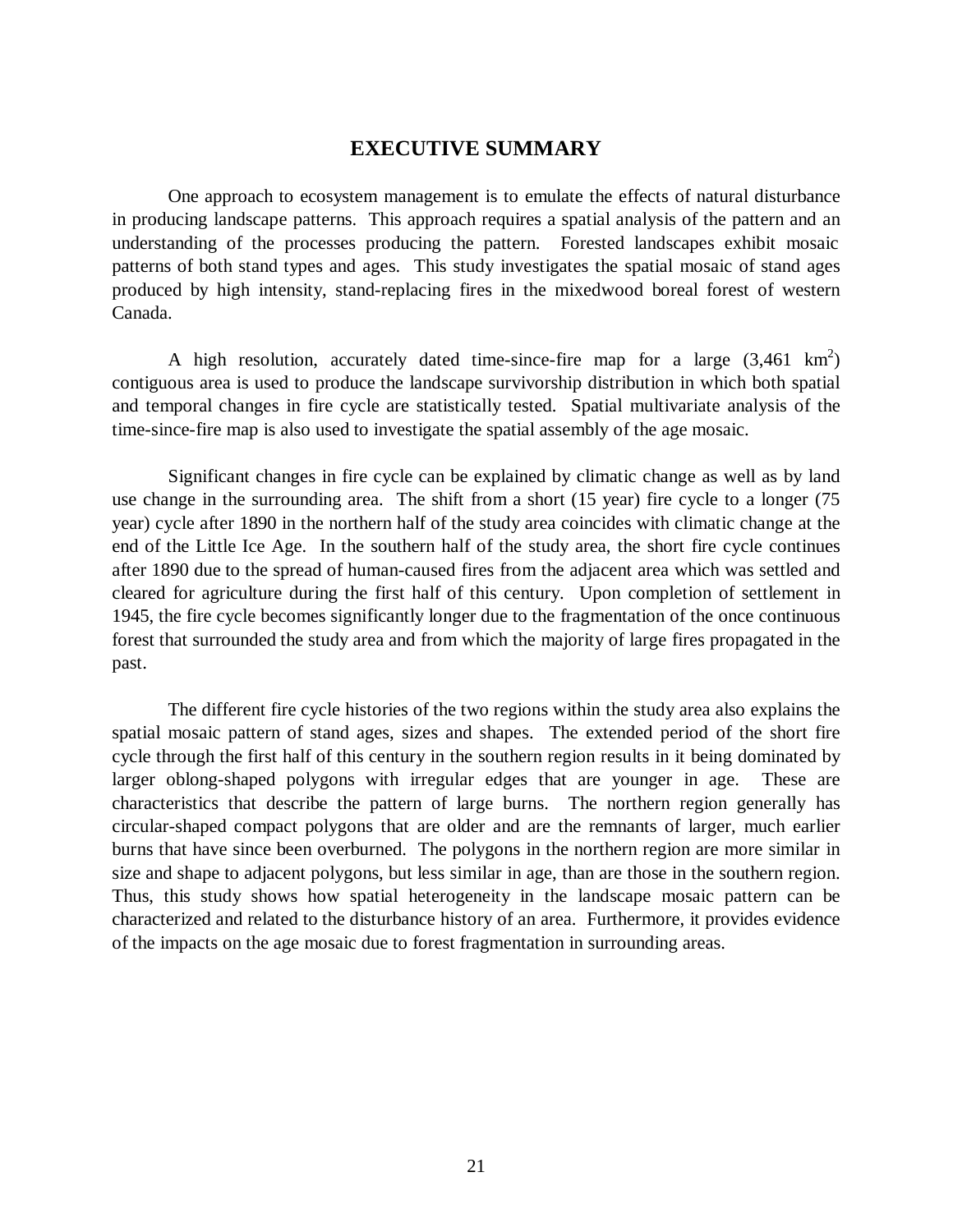#### **INTRODUCTION**

Ecosystem management has suggested the hypothesis that by emulating the effects of natural disturbances, we will be able to develop a more ecologically sound basis for resource management. In order to test this approach, we must first gain an understanding of the ecosystem patterns and how these patterns come about.

Vegetation landscape patterns are determined by both terrain and forest fires. For the mixedwood boreal forest in Western Canada, Bridge and Johnson (1999) have demonstrated the role of surficial geology and geomorphic processes in producing the upland mosaic pattern of species composition across the landscape. They found that species sorted themselves according to moisture and nutrient gradients, which in turn are related to hillslope position and surficial geology. These processes could be used to predict that part of the landscape pattern usually described in biophysical classification.

In this paper, we will address the second mosaic pattern: the time since the last fire or forest landscape age. The time-since-fire mosaic is the pattern that the natural disturbance hypothesis wishes to emulate. We will analyze two aspects of this pattern: the pattern created by the over-burning of past fires (i.e. the fire frequency) and the spatial assembly of the age mosaic.

A time-since-fire map was constructed using the methods of Johnson and Gutsell (1994) for a 3,461  $km^2$  area in the mixedwood boreal forest of Prince Albert National Park. This area was chosen because it was relatively undisturbed in the last 75 years by logging. The 1:50,000 scale time-since-fire map contained 1,249 polygons whose boundaries were verified and whose fire dates were determined by visiting each polygon and dating trees. No successional arguments, tree composition or height from air photos were used to infer ages. Fire dates after 1700 are accurate to the year, while those before 1700 are accurate to within 5 years. Fire frequency was analyzed using the methods of Johnson and Gutsell (1994), Reed 1994, and Reed et al. (1998). The spatial mosaic was analyzed by spatial multivariate analysis using spatial correlation of polygon's age, size and shape (Wartenberg 1985).

This study was carried out with the significant support of Prince Albert National Park and modest support from SFMN funding. However, it plays an important part in our understanding of the SFMN's objectives. At the present time, this is the only fire frequency study based on a large, detailed fine resolution time-since-fire map of the mixedwood boreal forest (Weir et al., in press).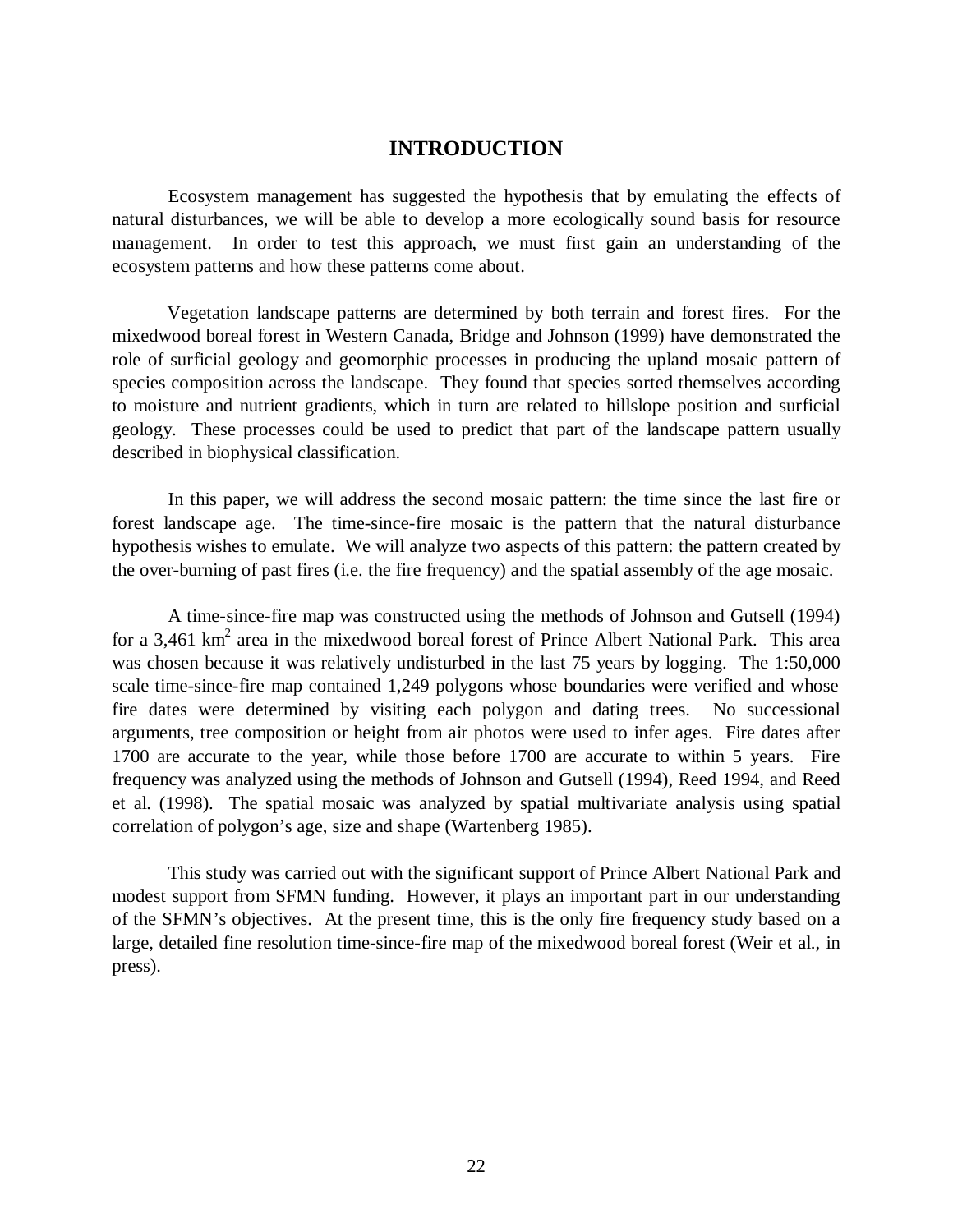The time-since-fire distribution for Prince Albert National Park: north and south regions. Data were grouped into 5-year age classes.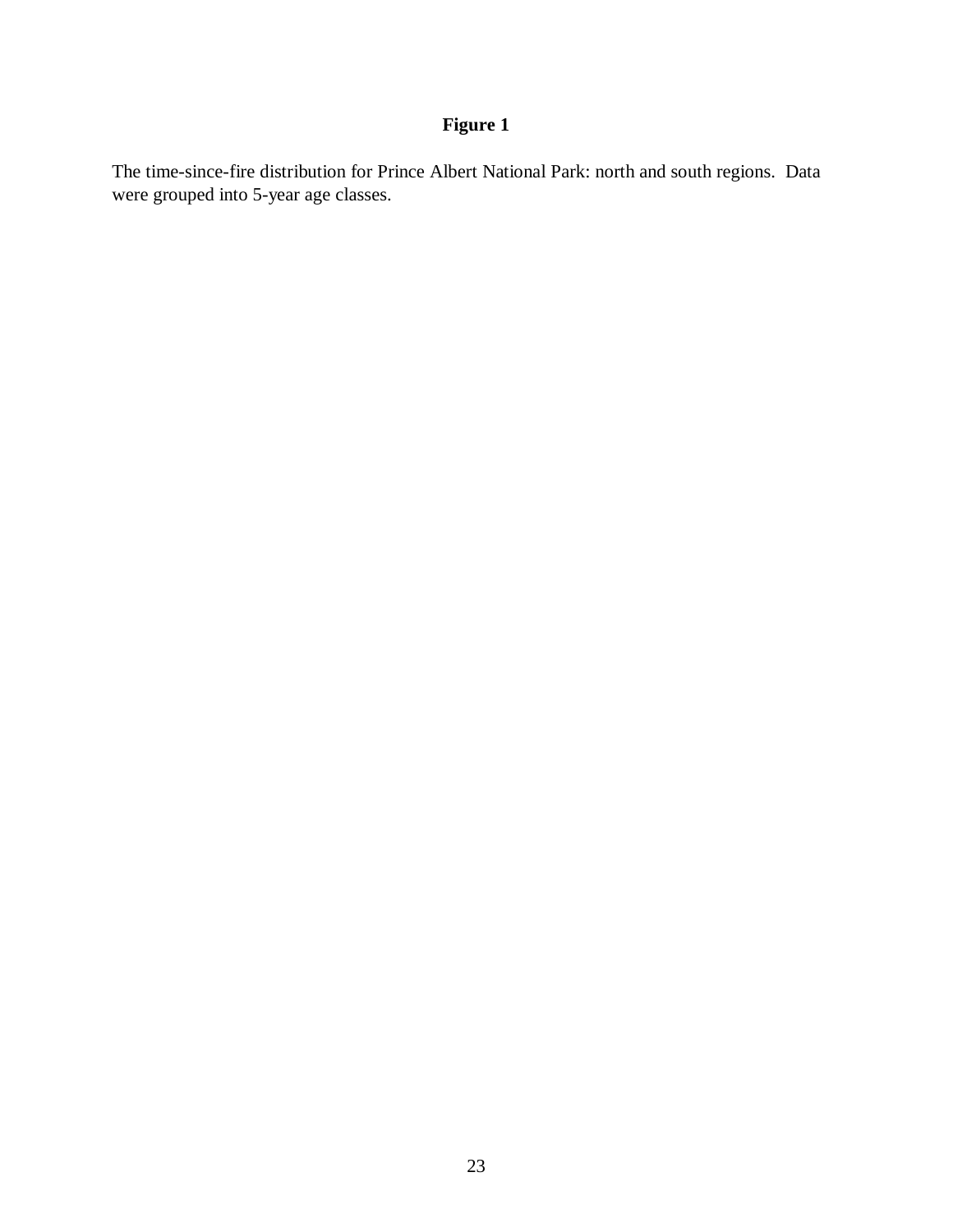#### **SUMMARY OF DATA ANALYSIS**

During the last 235 years, all of the study area burned at least once. Less than 5% of the study area is older than 125 years. The negative exponential time-since-fire distribution is mixed both spatially and temporally. The only spatially significant division (Figure 1) was along the 57<sup>th</sup> township line in the Park, dividing the area into a north  $(1,563 \text{ km}^2)$  and a south  $(1,898 \text{ km}^2)$ region. The time-since-fire distribution of the north region consists of three epochs with statistically different (P<0.0005) fire cycles (the parameter of the negative exponential and the time required to burn an area equal to the study area). Prior to 1890, the fire cycle was shorter (15 years,  $CI = 45-150$  years) than between 1890 and 1945 (75 years,  $CI = 45-150$  years). Since 1945, the fire cycle has increased to 1,745 years (CI=285-127,225 years). This later period is clearly not long enough to get a precise estimate. The time-since-fire distribution of the south region had only two statistically different epochs. Prior to 1945, the fire cycle was 25 years (CI=40 years), while after 1945 the fire cycle was 645 years (CI=200-4,270 years). The change in fire cycle in 1890 is coincident with the end of the Little Ice Age and has been found in a number of other fire frequency studies in coniferous forests across North America (Heinselman 1973; Johnson 1979; Yarie 1981; Suffling et al. 1982; Masters 1990; Bergeron 1991; Johnson and Larsen 1991; Larsen 1997).

The shorter fire cycle in the Little Ice Age is not what would be expected in a period of cooler moister weather. However, Bergeron and Archambault (1993) have shown that this result was common in the southern boreal forest during the final part of the Little Ice Age. They suggest that the decreased frequency of persistent blocking high pressure systems since the end of the Little Ice Age may explain the decreased fire frequency. Persistent blocking high pressure systems are strongly correlated with the development of large area burn years (Stocks and Street 1983; Flannigan and Harrington 1988; Johnson and Wowchuk 1993; Nash and Johnson 1996).

The difference between the time-since-fire distributions of the north and south between 1890 and 1945 are hypothesized to be due to land use changes in the areas adjacent to the south half of the Park. Prior to settlement in the 1890's, the area south of the Park was covered by closed canopy mixedwood boreal forest. Between 1900 and 1940, homestead clearance progressed along a relatively uniform front from the south and southwest towards the north and northeast (Weir and Johnson 1998). This conversion of forest to agriculture occurred by cutting of the forest, then piling and burning of the debris. These debris fires frequently escaped control and burned northward into the adjacent forest (MacMillan and Gutches 1909; Mitchell 1910). These fires extended as far as 40 km into the southern region of the Park. The increased area burned during the period of settlement offset the increase in fire cycles due to climate (as seen in the north region). As a result, the fire cycle of the south region remained unchanged during the 1890-1945 period. The escaped fires stopped once settlement was complete, and the largely unforested area now acts as a firebreak.

Simple observation of the time-since-fire map suggests a pattern of smaller, rounder, older polygons embedded within larger, oblong, younger polygons. Spatial multivariate analysis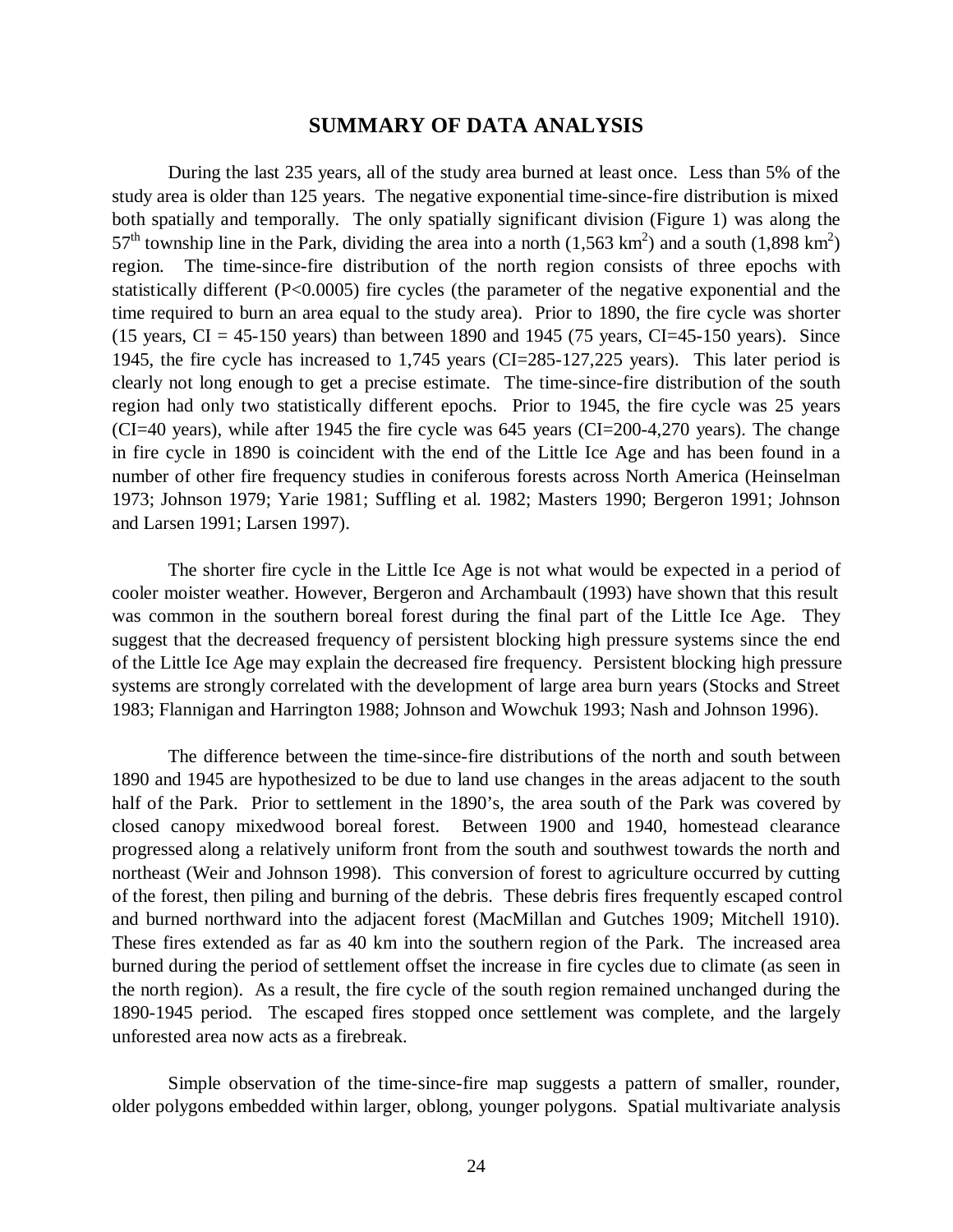supports this observation that the mosaic pattern in the north part of the Park consists of relatively smaller, older, more circular and compact polygons that are less similar in age but more similar in size and shape to adjacent polygons. The south part of the Park has relatively larger, younger, more oblong polygons with more irregular boundaries that are more similar in age but less similar in size and shape to adjacent polygons. From the spatial analysis of the timesince-fire map, it appears that the assembly of the spatial age mosaic reflects the differences in the fire cycle history.

#### **MANAGEMENT APPLICATIONS**

The preoccupation of resource managers with determining the natural disturbance regime and the resulting natural mosaic pattern of time-since-last-disturbance and composition implies a long-term equilibrium of the disturbance regimes. In this study, we provide a clear definition of equilibrium as that period when the fire cycle is constant. We conclude that the spatial mosaic of vegetation would rarely, if ever, be in equilibrium with the disturbance regime, a conclusion already well supported (see Johnson et al. 1998).

In the past, the natural variation of the fire disturbance in the mixedwood boreal forest was driven primarily by large-scale climate change. More recently it is being driven by fire spreading from adjacent agricultural settlement (Weir and Johnson 1998). In this study, the variation in the fire cycles between the epochs of change was two orders of magnitude. This variation in fire frequency demonstrates not only that the changes are frequent, but also that the forested landscape carries a record of several of these changes. Although this variation in fire cycle between epochs can be large, in recent centuries it has been relatively small. The absolute magnitude of the fire cycles in recent centuries has been short and consequently the forested landscape is generally young. Thus, the "old growth" forests in this landscape are only between 156-276 years of age and account for about 5% of the landscape (Johnson et al. 1995, Lesica 1996).

The assembly of the age mosaic of the landscape is of considerable importance if one wishes to emulate this pattern. The spatial arrangement of the age mosaic appears to be controlled by the fire cycle in a relatively logical fashion. Shorter fire cycles produce a younger landscape with larger, more oblong polygons with more irregular boundaries that are more similar in age but less similar in size and shape to adjacent polygons. Longer fire cycles produce a landscape of opposing characteristics.

#### **REFERENCES**

Bergeron, Y. 1991. The influence of island and mainland lakeshore landscapes on boreal forest fire regimes. Ecology 72: 1980-1992.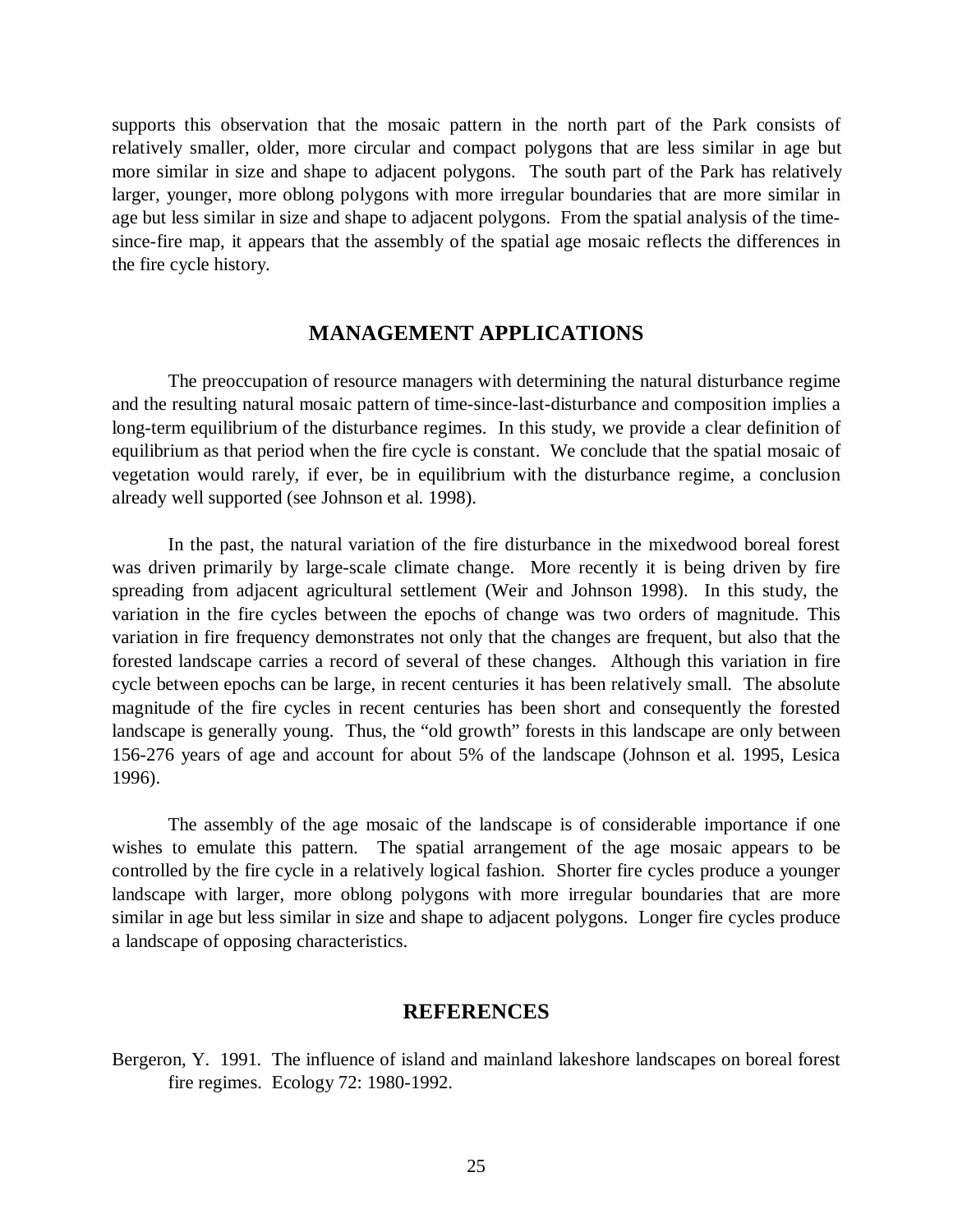- Bergeron, Y., and Archambault, S. 1993. Decreasing frequency of forest fires in the southern boreal zone of Quebec and its relation to global warming since the end of the 'Little Ice Age'. Holocene 3: 255-259.
- Bridge, S. R. J., and Johnson, E. A. 1999. Geomorphic principles of terrain organization and vegetation gradients. Vege. Sci. (in press).
- Flannigan, M. D., and Harrington, J. B. 1988. A study of the relation of meteorological variables to monthly provincial area burned by wildfire in Canada (1953-80). J. of Appl. Meteor. 27: 441-452.
- Heinselman, M. L. 1973. Fire in the virgin forests of the Boundary Waters Canoe Area, Minnesota. Quat. Res. 3: 329-382.
- Johnson, E.A. 1979. Fire recurrence in the subarctic and its implications for vegetation composition. Can. J. Bot. 57: 1374-1379.
- Johnson, E. A., and Gutsell, S. L. 1994. Fire frequency models, methods, and interpretations. Adv. in Ecological Res. 25: 239-287.
- Johnson, E. A., and Larsen, C. P. S. 1991. Climatically induced change in fire frequency in the southern Canadian Rockies. Ecology 72:194-201.
- Johnson, E. A., and Wowchuk, D. R. 1993. Wildfires in the southern Canadian Rocky Mountains and their relationship to mid-tropospheric anomalies. Can. J. For. Res. 23: 1213-1222.
- Johnson, E. A., Miyanishi, K., and Weir, J. M. H. 1995. Old-growth, disturbance, and ecosystem management. Can. J. Bot. 73: 918-926.
- Johnson, E. A., Miyanishi, K., and Weir, J. M. H. 1998. Wildfires in the western Canadian boreal forests: landscape patterns and ecosystem management. J. Veg. Sci. 9: 603-610.
- Larsen, C. P. S. 1997. Spatial and temporal variations in boreal forest fire frequency in northern Alberta. J. Biogeogr. 24: 663-673.
- Lesica, P. 1996. Using fire history models to estimate proportions of old growth forest in northwest Montana, USA. Biol. conserv. 77: 33-39.
- Masters, A. M. 1990. Changes in forest fire frequency in Kootenay National Park, Canadian Rockies. Can. J. Bot. 68: 1763-1767.
- MacMillan, H. R., and Gutches, G. A. 1909. Forest products of Canada, 1908. Depart. Inter., For. Br., Bull. No. 8. Government Printing Bureau, Ottawa, Canada.
- Mitchell, A. 1910. The farmer's plantation. Depart. Inter., For. Br., Bull. No. 10. Government Printing Bur., Ottawa, Canada.
- Nash, C. H., and Johnson, E. A. 1996. Synoptic climatology of lightning-caused forest fires in subalpine and boreal forests. Can. J. For. Res. 26: 1859-1874.
- Reed, W. J. 1994. Estimating the historic probability of stand-replacement fire using the ageclass distribution of undisturbed forest. For. Sci. 40: 104-119.
- Reed, W. J., Larsen, C. P. S., Johnson, E. A., and MacDonald, G. M. 1998. Estimation of temporal variations in fire frequency from time-since-fire data. For. Sci. 44: 465-475.
- Stocks, B. J., and Street, R. B. 1983. Forest fire weather and wildfire occurrence in the boreal forest of northwestern Ontario. In R. W. Wein, R. R. Riewe and I. R. Methven, editors. Resources and dynamics of the boreal zone. Association of Canadian Universities Northern Studies, Ottawa, Ontario. pp. 249-265.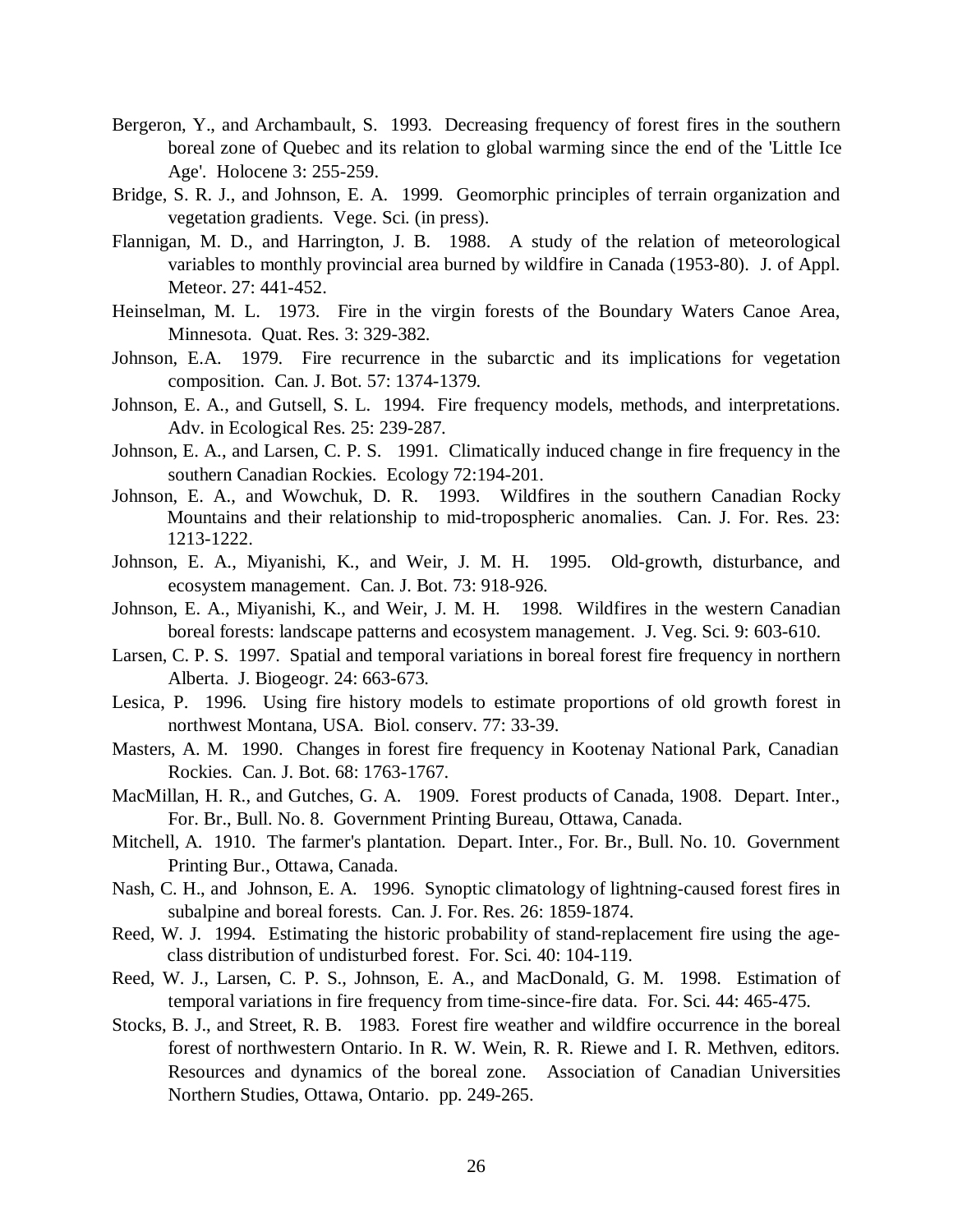- Suffling, R., Smith, B., and Dal Molin, J. 1982. Estimating past forest age distributions and disturbance rates in northwestern Ontario: a demographic approach. J. Envir. Manage. 14: 45-56.
- Wartenberg, D. 1985. Multivariate spatial correlation: a method for exploratory geographical analysis. Geogr. Anal. 17: 263-283.
- Weir, J. M. H., and Johnson, E. A. 1998. Effects of escaped settlement fires and logging on forest composition in the mixedwood boreal forest. Can. J. For. Res. 28: 459-467.
- Weir, J. M. H., Johnson, E. A., and Miyanishi, K. 1999. Fire frequency and the spatial age mosaic of the mixedwood boreal forest in Western Canada. Ecol. Appl. (in press).
- Yarie, J. 1981. Forest fire cycles and life tables: a case study from interior Alaska. Canadian Can. J. For. Res. 11: 554-562.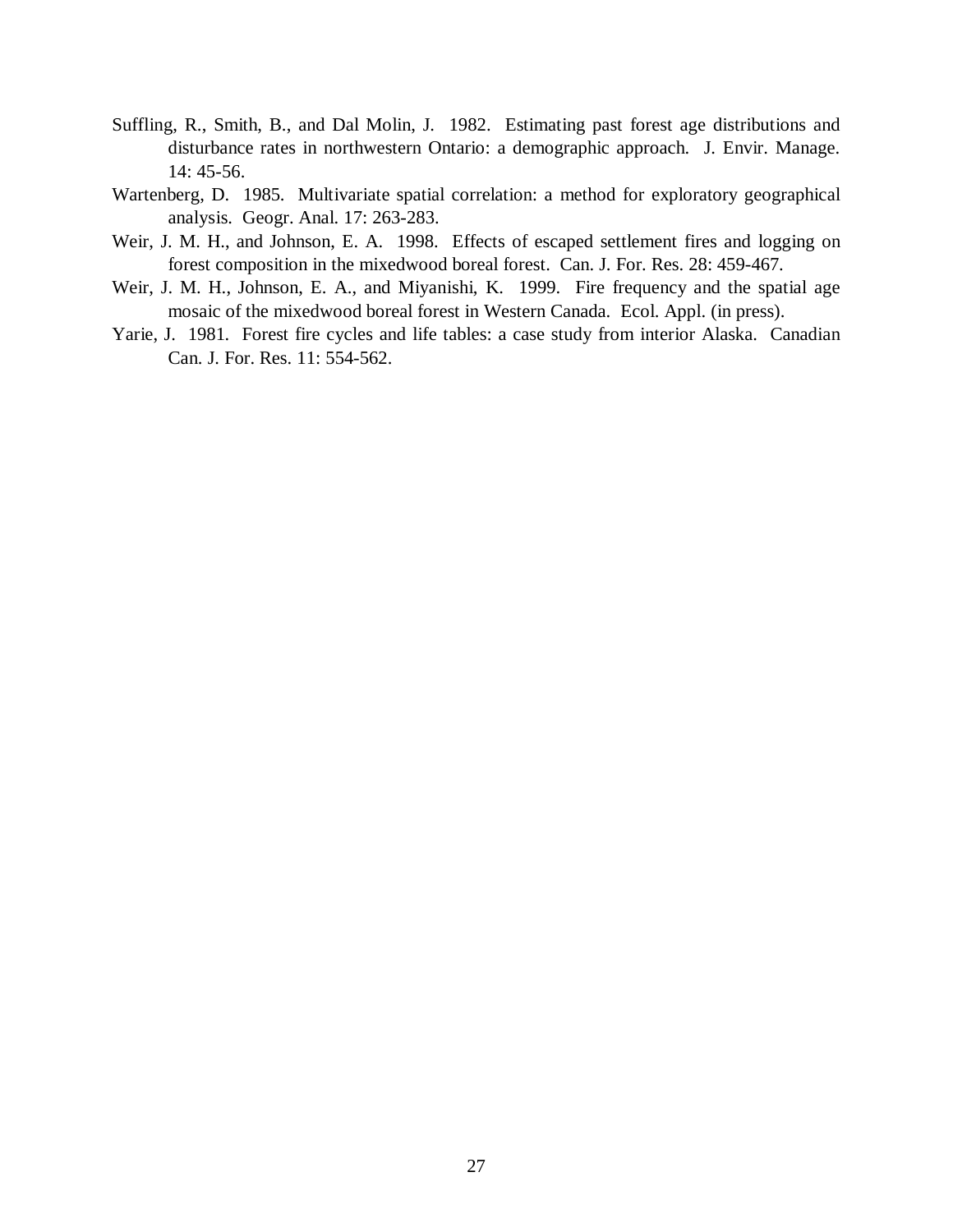# **The Relative Importance of Terrain and Forest Fire in Determining Understory Vascular Plant Diversity**

**SFM Network Project:**

**Understanding how fire behavior characteristics shape tree population dynamics, diversity and forest patterns.**

by

**Sylvia J. Chipman and E. A. Johnson**

Department of Biological Sciences and Kananaskis Field Stations University of Calgary Calgary, AB T2N 1N4

**May 1999**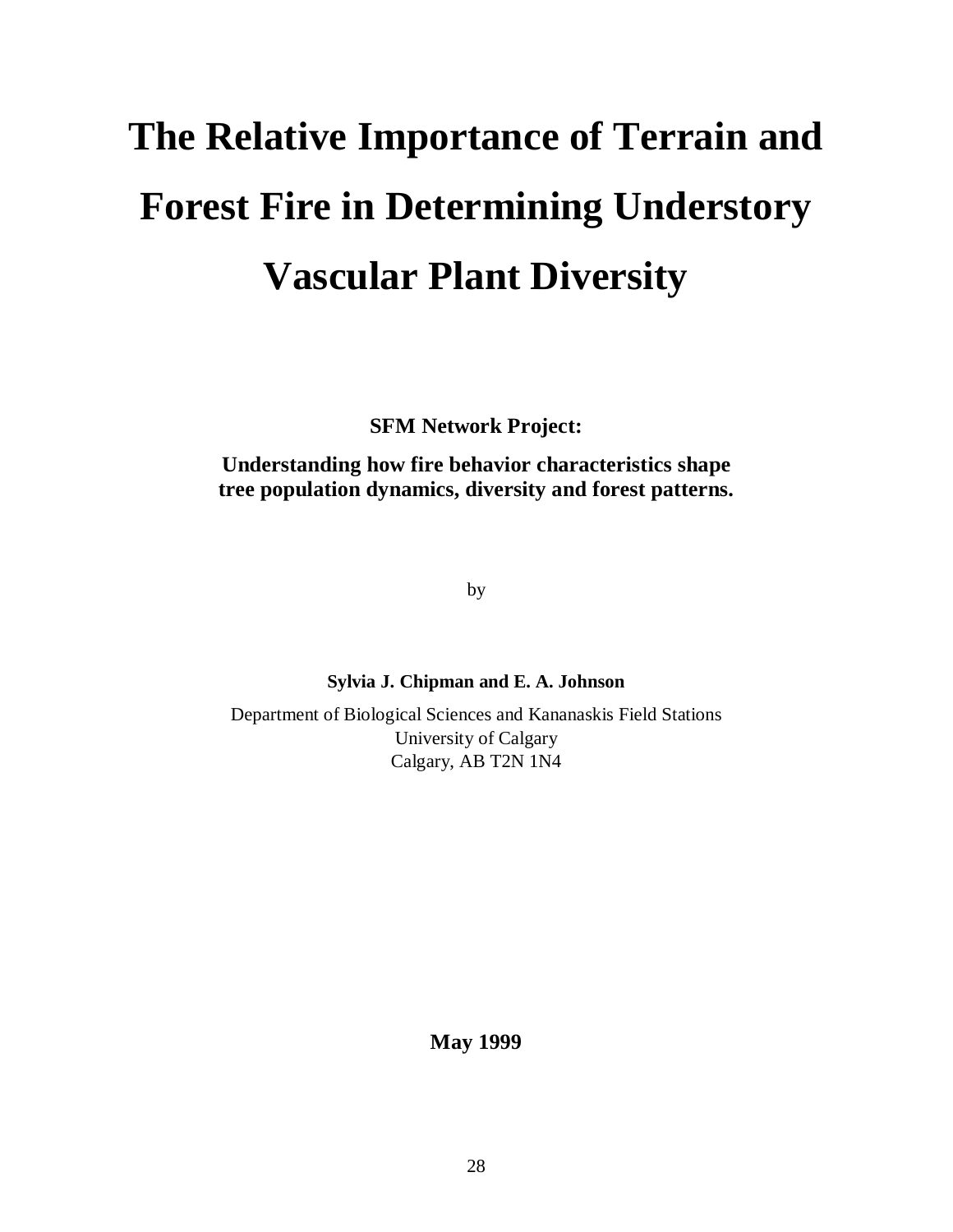#### **EXECUTIVE SUMMARY**

To preserve the natural patterns of plant species diversity, forest managers in the boreal forest attempt to imitate disturbance conditions associated with high intensity, stand replacing fires. However, fire is not the only determinant of plant species diversity and may not even be the most important factor. Therefore, this study examined 1) the relative contribution of three gradients, temporal (time-since-disturbance), moisture and nutrients and light availability, in determining understory plant species richness in the southern mixedwood boreal forest of Saskatchewan, 2) the resulting patterns of richness on the landscape and 3) whether current forestry practices result in the same patterns of richness and composition as burned stands. Species composition and richness were sampled in 159 upland stands in the southern mixedwood boreal forest of Saskatchewan. One hundred and twenty-one of these stands ranged in age from 1 to 234 years and had no evidence of anthropogenic disturbance while the other 38 stands were harvested and ranged in age from 0-11 years since Weyerhaeuser only began clearcutting in 1986.

Light availability is the principal determinant of species richness while moisture and nutrients are secondary. The hillslope pattern of species richness is related to the dominant canopy species which, in turn, is related to both substrate material and topographic position on the hillslope. Therefore, on glacial till, trembling aspen stands are found near the tops of hillslopes and are species rich, while mixedwood stands are found further downslope and are species poor. On glaciofluvial substrate, jack pine dominated stands are found on the tops of hillslopes and are species rich, while black spruce stands are found further downslope and are species poor. The landscape pattern of species richness is related to the hillslope pattern of richness as well as to the temporal gradient of time-since-fire where young, trembling aspen stands have the highest species richness while old black spruce stands have the poorest species richness. Finally, current harvesting practices do not change species richness (with the exception of white spruce stands), but do alter species composition. For example, harvested stands tend to support more grass species.

The results suggest that manipulating species richness will involve changing light regimes through such techniques as planting and stand thinning. However, the landscape pattern of richness is composed of a variety of diversities and preserving this variety seems more appropriate. Secondly, species composition and not species richness is affected by current harvesting practices. Forest managers really have two goals 1) preserving species diversity / composition and 2) promoting tree regeneration. In harvested stands there is a compromise between the cover of competing vegetation and the establishment and growth of tree seedlings not seen in burned stands. Part of this dichotomy is due to residual patches of vegetation, less exposure of suitable seedbeds and the potential spreading of clonal species due to scarification in harvested stands. With few exceptions, information in the literature comparing these characteristics between harvested and burned stands of similar ages is lacking.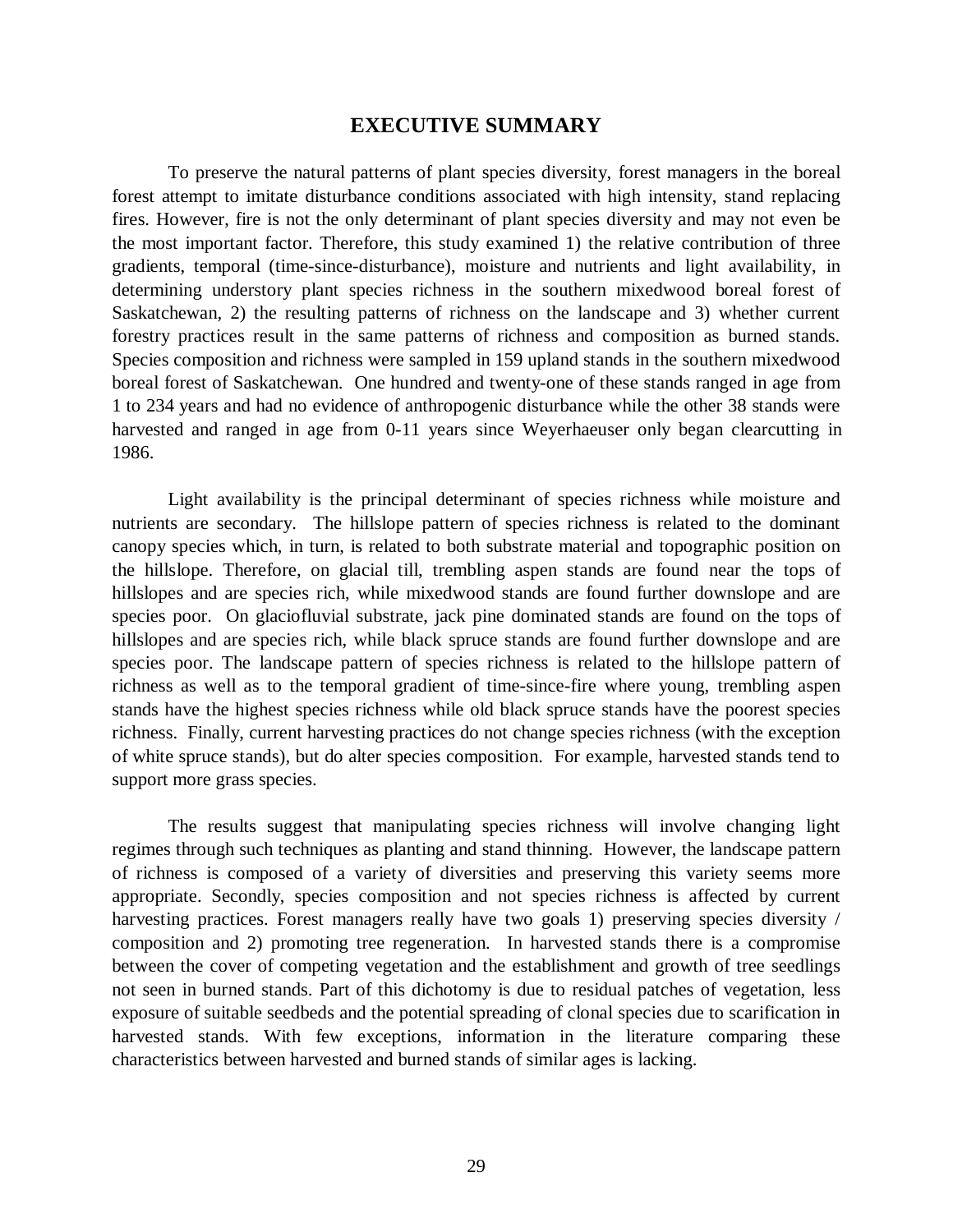#### **INTRODUCTION**

To preserve the natural patterns of plant species diversity, forest managers in the boreal forest attempt to imitate disturbance conditions associated with high intensity, stand replacing fires in the hopes of mimicking the ecological processes operating in the forest ecosystem. However, fire is not the only determinant of plant species diversity and may not even be the most important factor. Plant diversity patterns are dictated by the patterns of species distribution and abundance. These, in turn, are affected by gradients of time (e.g. Lawton 1978; Roberts and Christensen 1988; Richardson et al. 1995), moisture and nutrients (e.g. Whittaker and Neiring 1975; Marks and Harcombe 1981; Day, Jr. and Monk 1974; Roberts and Christensen 1988; Host and Pregitzer 1992) and light availability (Kull and Zobel 1991; Uemura 1994). Species richness is variable with time since the last disturbance and this is likely due to the frequency and types of disturbances in the region. Species richness can peak in the first year following fire and then decline with time (McConnell and Smith 1970; Russell and Parsons 1978; Specht et al. 1958), it can increase over time (Holland 1971; Nicholson and Monk 1974; Halpern and Spies 1995) or follow a unimodal pattern with time (Auclair and Goff 1971; Shafi and Yarranton 1973; Schoonmaker and McKee 1988). In most upland forests, moisture and nutrient gradients are the principal environmental gradients (Chabot and Mooney 1985; Barbour and Billings 1988) and generally, richness decreases with increasing moisture or nutrients (Zobel et al. 1976; Huston 1994; Kull and Zobel 1991). Species richness also decreases with decreasing light availability (Kull and Zobel 1991; Uemura 1994) and light availability decreases with increasing canopy stem density (Bartelink 1998). Therefore, as canopy density increases ground cover diversity decreases (Taft et al. 1995).

There have been numerous studies relating plant species composition to temporal and moisture and nutrient gradients (e.g. Romme 1982; Foster and King 1986; Host et al. 1987; Host and Pregitzer 1992) but few that have related plant diversity to light availability (Kull and Zobel 1991; Uemura 1994). No studies have related plant diversity to all three gradients. Therefore, the **first objective** was to determine the relative contributions of three gradients, temporal, moisture and nutrient, and light availability, in determining understory plant species richness in the southern mixedwood boreal forest. Due to the importance of light for photosynthetic processes, it is expected that light availability will be the primary determinant of species richness and that moisture and nutrient gradients will be secondary.

The **second objective** was to use the relative contributions of the different gradients to predict the pattern of species richness on the landscape. If light availability is the primary determinant of species richness, then the pattern of richness will be related to canopy species since the percent of incoming light transmitted to the forest floor depends on canopy species. For example, aspen dominated canopies transmit 14-40% while white spruce dominated canopies transmit only 5-11% of incoming light (Lieffers and Stadt 1994). Pine stands transmit intermediate levels of light.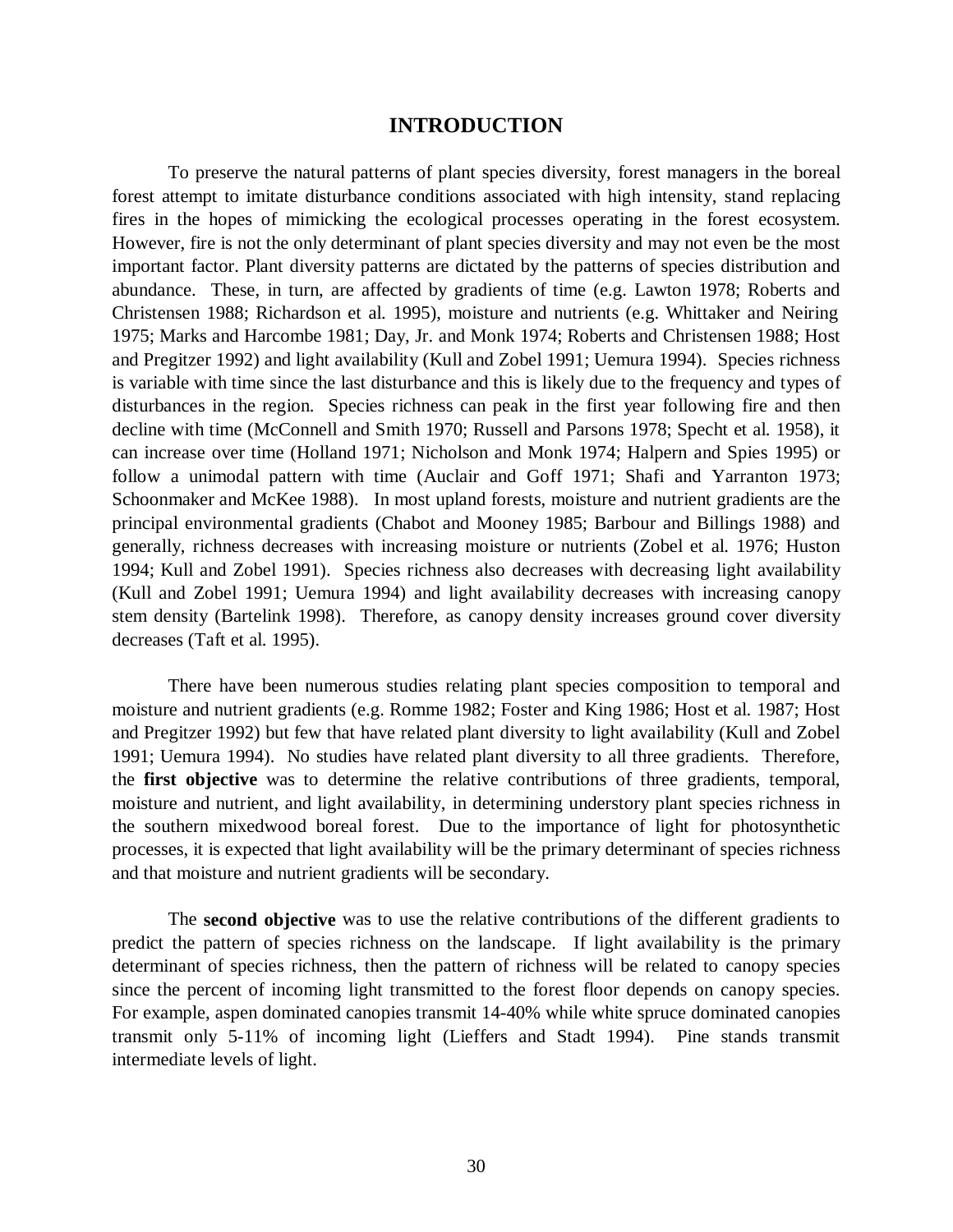Moisture and nutrient gradients also influence species diversity and typically, moisture and nutrient gradients are related to the topographic position on the hillslope (e.g. Kleiss 1970; Day, Jr. and Monk 1974; Malo et al; 1974; Anderson and Burt 1977; Harr 1977; Johnson 1981; Marks and Harcombe 1981; Ciha 1984; Bridge and Johnson 1999). That is, soil moisture and nutrient gradients increase down hillslopes in a predictable manner depending on the shape of the hillslope, and, based on these gradients, the distribution of vegetation can be predicted (Bridge and Johnson 1999). The shape of the hillslope depends on the surficial material, which affects the geomorphic processes of erosion and resistance (Hack and Goodlet 1960; Bull 1975). In turn, soil moisture flux rates and storage capacities, which are primarily dependent on topographic form, are affected (OllLoughlin 1981; Wood et al. 1988; Dawes and Short 1994). Thus, we see similar patterns of moisture and nutrient gradients and vegetation down hillslopes and across the landscape (Bridge and Johnson 1999). The repeatability of these patterns is attributed to plant tolerances (Wentworth 1981). Therefore, since low moisture and nutrients characterize hilltops, species diversity should be high. Further downslope, where moisture and nutrients are higher, species diversity should be lower.

Since canopy trees are organized on the hillslope according to moisture and nutrient gradients (Bridge and Johnson 1999), the pattern of light availability will be correlated to the pattern of moisture and nutrient gradients. Where moisture and nutrients are high, mixedwood stands dominate on glacial till substrate and black spruce stands dominate on glaciofluvial material. Where moisture and nutrients are low, aspen and jack pine dominate on glacial till and glaciofluvial substrate, respectively.

Although the landscape pattern of species richness is related to the hillslope pattern of richness, these hillslope gradients are abstract and do not necessarily reflect the spatial organization of the vegetation on the landscape. For example, hillslopes can be composed of both glaciofluvial and glacial till substrates so that black spruce may not always be found downslope of jack pine. How the hillslopes comprise the landscape will determine whether glaciofluvial substrates are adjacent to glaciofluvial substrates or glacial till. As well, landscape patterns are complicated by the temporal gradient of time-since-fire. For example, young stands, irrespective of species, will be characterized by high light and thus be relatively species rich while old stands will have low light availability and be species poor.

Since forest managers are attempting to mimic natural patterns of diversity the **third objective** was to determine whether current harvesting practices produce the same patterns of species richness and species composition as burned stands. Some studies have reported a loss of species diversity in harvested stands compared with undisturbed stands (Meier et al. 1995). However, the real issue is whether species composition is being altered. If light availability and moisture and nutrient gradients are the principal controls of species richness, then species richness patterns in harvested areas are likely to be the same as those in burned areas. This is because initially, light availability is unlikely to be much different between burned and harvested sites and because moisture and nutrient gradients are generally fixed on the landscape. Therefore, species diversity should be similar. However, species composition may be altered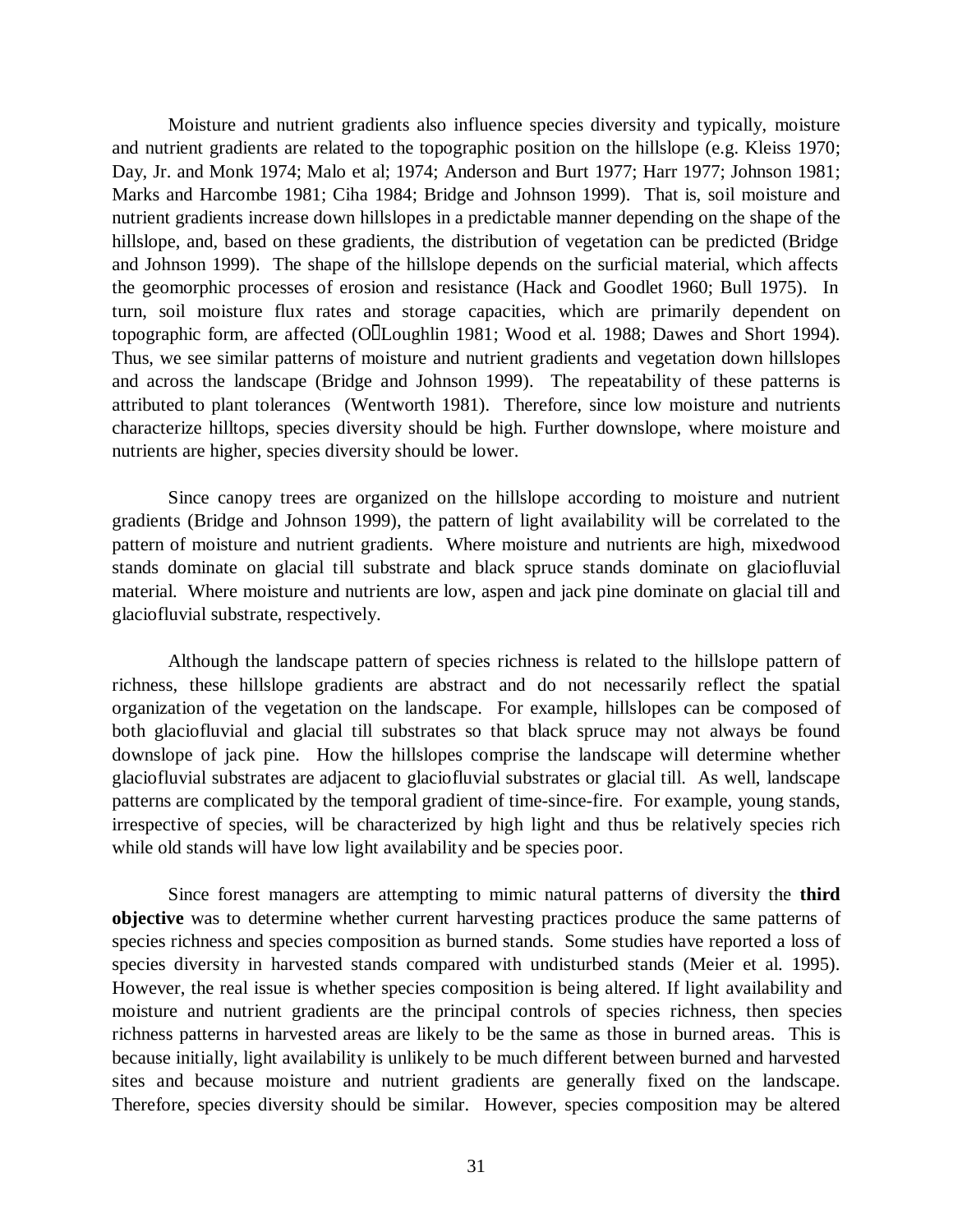since stand characteristics that affect regeneration, such as the amount of exposed mineral soil, differ between harvested and burned stands (Fleming et al. 1987). Alternatively, current harvesting practices may have no effect on diversity or composition. For example, Reich et al. (1999) detected no differences in species diversity or composition in post-fire and post-logged stands of comparable age (1-100 years) in the boreal forest. They suggest that this is because, in terms of disturbance severity, both crown fires and logging are comparable.

#### **SUMMARY OF DATA ANALYSIS**

#### **Study Area**

The study area is located in central Saskatchewan and covers a total area of approximately 8000  $km^2$ , including Prince Albert National Park (PANP) and the surrounding Forest Management License Area (FMLA) leased by Weyerhaeuser Canada Ltd. This area is part of the southern mixedwood boreal forest (Rowe 1972). It has a gentle relief with elevation ranging from 450 m to 900 m a.s.l., and is dominated by undulating hummocky morainal deposits. There are eight tree species in the study area including white spruce (*Picea glauca* (Moench) Voss.), black spruce (*Picea mariana* (mill) B.S.P.), jack pine (*Pinus banksiana* Lamb.), balsam fir (*Abies balsamea* (L.) Mill.), tamarack (*Larix laricina* (Du Roi) K. Koch), trembling aspen (*Populus tremuloides* Michx.), balsam poplar (*Populus balsamifera* L.) and white birch (*Betula papyrifera* Marsh.).

#### **Sampling Regime**

Sampled stands were greater than 4 hectares in size, had vegetation rooted in the mineral soil with no evidence of water in the top 30 cm of the mineral soil and were visually homogeneous with respect to stand age, structure and species composition. One hundred and twenty-one stands with no evidence of significant anthropogenic disturbance were sampled in and around Prince Albert National Park. Thirty-eight harvested stands were sampled in Weyerhaeuser's FMLA. To reduce variation in the data, only stands that underwent the same post-harvest treatments with similar pre-harvest compositions were selected. For example, all harvested trembling aspen stands were left to naturally regenerate, jack pine stands and black spruce stands were either left to naturally regenerate or were site prepared with anchor chains and white spruce stands were site prepared with disc trenchers, planted with white spruce and thinned of aspen as they matured. Stands ranged in age from 0-11 years, since Weyerhaeuser only began clearcutting in 1986.

In each stand, presence or absence of vascular herbaceous species was recorded in thirty  $25 \text{ cm}^2$  quadrats. Species diversity was measured as species richness, where species richness is simply the number of species summed over all 30 quadrats. Only herbaceous species were used to estimate species richness since there are only 8 tree species in the boreal forest.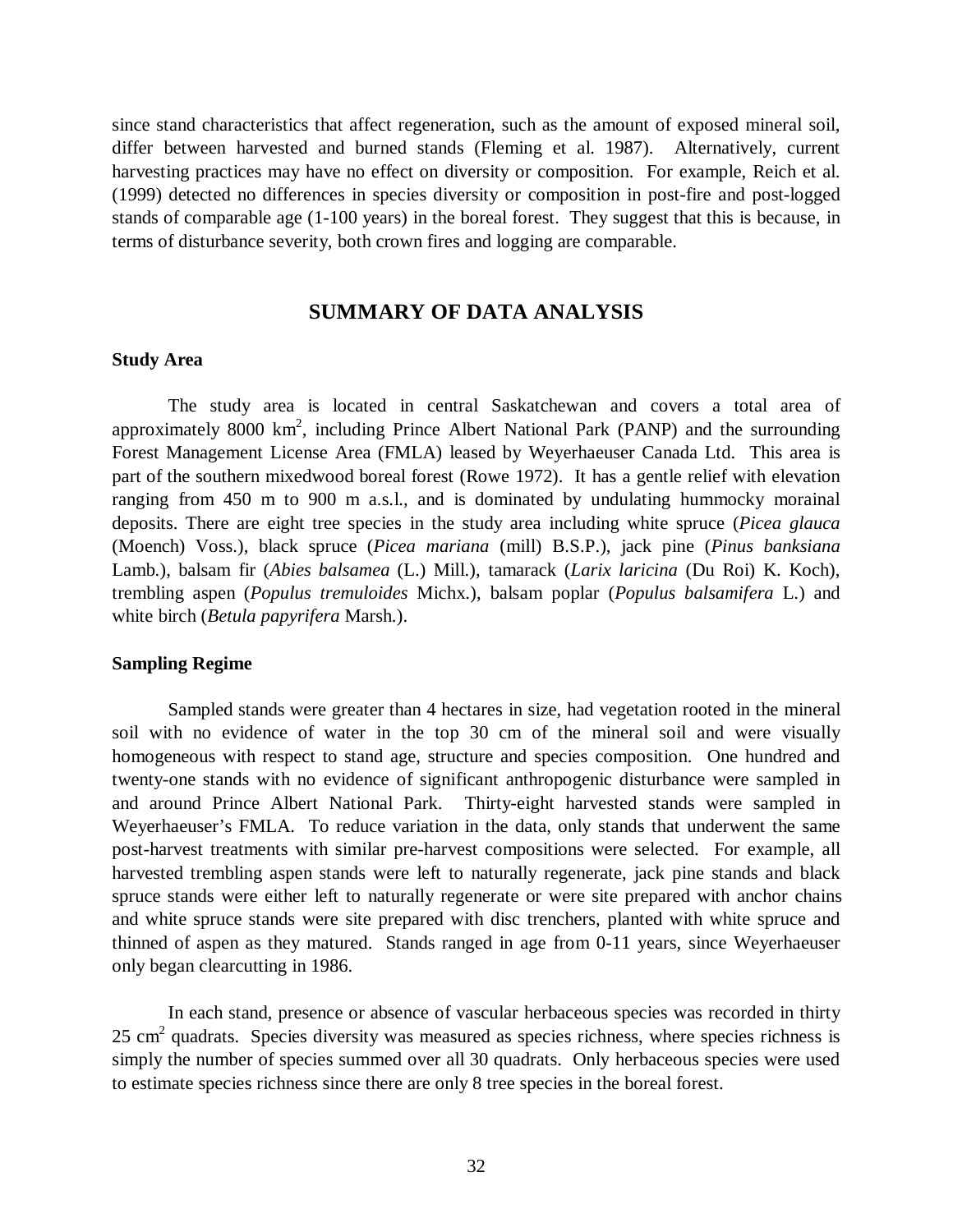Disturbance was measured as time since the last fire, moisture and nutrient gradients as distance from the ridgeline and light availability as canopy stem density. Time-since-fire was established by Weir et al. (1999). Distance from the ridgeline was established by Bridge and Johnson (1999). Canopy stem density, as well as understory and shrub species, were sampled using the point centred quarter method (Cottam and Curtis 1956).

#### **Objective 1: What Is The Relative Contribution Of The Temporal, Moisture And Nutrient And Light Availability Gradients, In Determining Species Richness?**

Light availability was the primary determinant of species richness since only canopy stem density and canopy species showed a significant relationship with species richness in the standard least squares model (p<0.0001) (Figure 1). The variables of time-since-fire and distance from the ridgeline increased the amount of variation explained (72%) but did not show significant relationships with species richness. However, light availability is not the sole determinant of species richness. Remember that distance from the ridgeline is correlated to canopy species (Bridge and Johnson 1999) and thus the significance of canopy species reflects the importance of moisture and nutrient gradients as well as light availability in determining species richness.

#### **Objective 2: What Is The Pattern of Species Richness?** *Hillslope:*

The pattern of species composition is related to topographic position on the hillslope, dominant canopy species and substrate material. This pattern of composition was derived from a Principal Component Analysis. Principal Component Analysis reduces the dimensionality of the species abundance data set so that fewer axes explain most of the variation. Stand positions on the first two principal components could be grouped into classes that correspond to the dominant canopy species as well as to the substrate. These include classes dominated by jack pine and black spruce on glaciofluvial substrate and trembling aspen and a mixedwood class comprised of trembling aspen, white spruce and balsam fir on glacial till. In addition, stand positions on the first two principal components were also strongly related to topographic position on the hillslope.

Since the pattern of species composition was related to dominant canopy species and substrate, the pattern of species richness was determined by comparing mean species richness of the herbaceous stratum within substrate but between the dominant canopy classes using t-tests (two-tailed, p<0.05). Species richness was significantly different between jack pine and black spruce dominated stands ( $t = 2.40$ ,  $p < 0.05$ ) and between trembling aspen and mixedwood stands  $(t= 4.91, p<0.001)$ . Therefore, on glacial till substrate, aspen dominated stands are found near the tops of hillslopes and are species rich (Figure 2). Mixedwood stands of aspen, white spruce, and balsam fir are found further downslope and are species poor. On glaciofluvial substrate, jack pine dominated stands occupy hilltops and are relatively species rich. Stands dominated by black spruce are found further downslope and are species poor.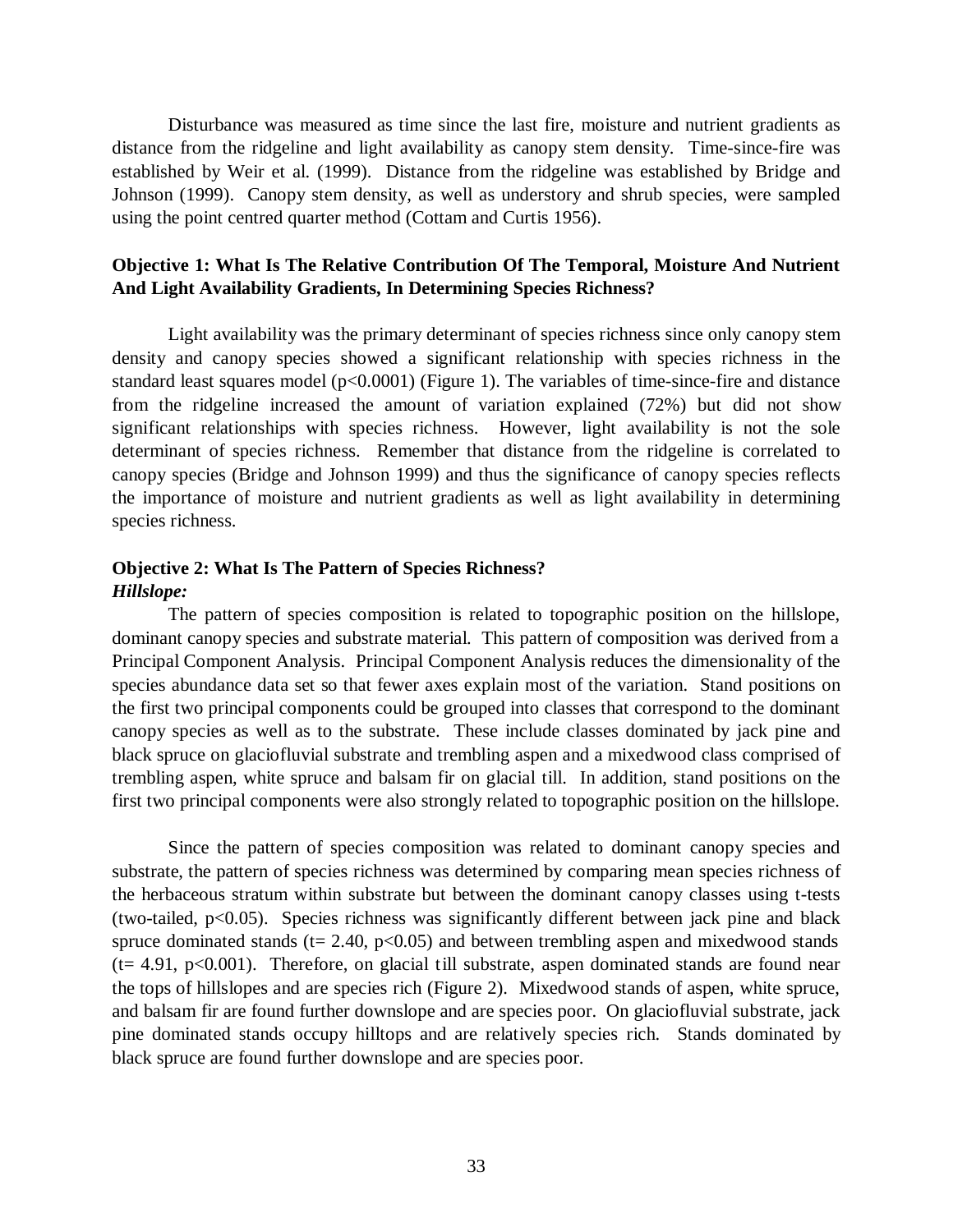Figure 1. Results of the standard linear regression model where canopy stem density and canopy species show significant relationships with species richness.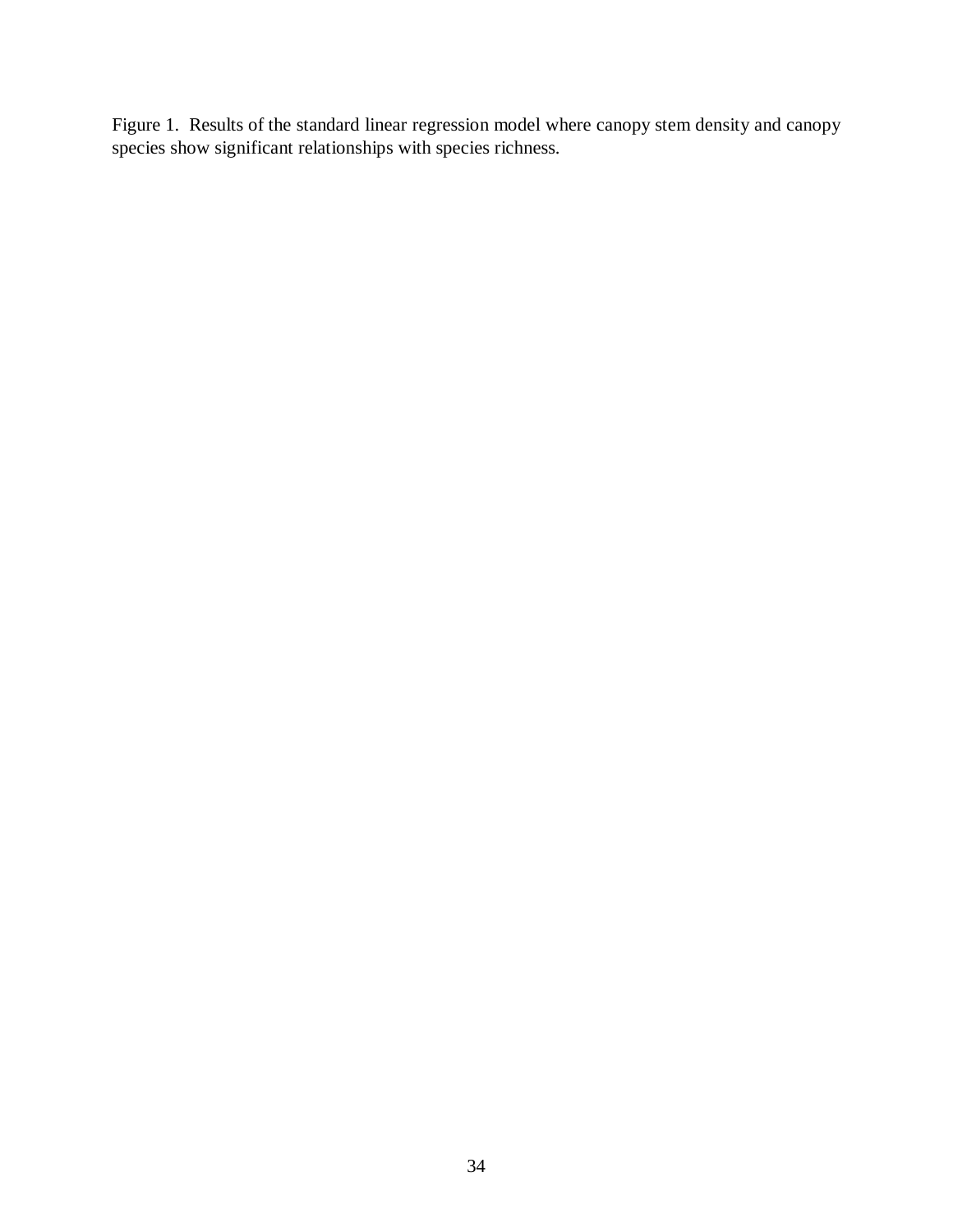Figure 2. General landscape patterns of vegetation composition in Prince Albert National Park. The shapes of the hillslopes depict the profile of most hillslopes in Prince Albert National Park. The tree symbols depict the general change in dominant canopy species down the hillslope, which is based on the relationship between stand positions on the abstract moisture and nutrient gradients, and the stand distances from the ridgeline (Bridge and Johnson 1999).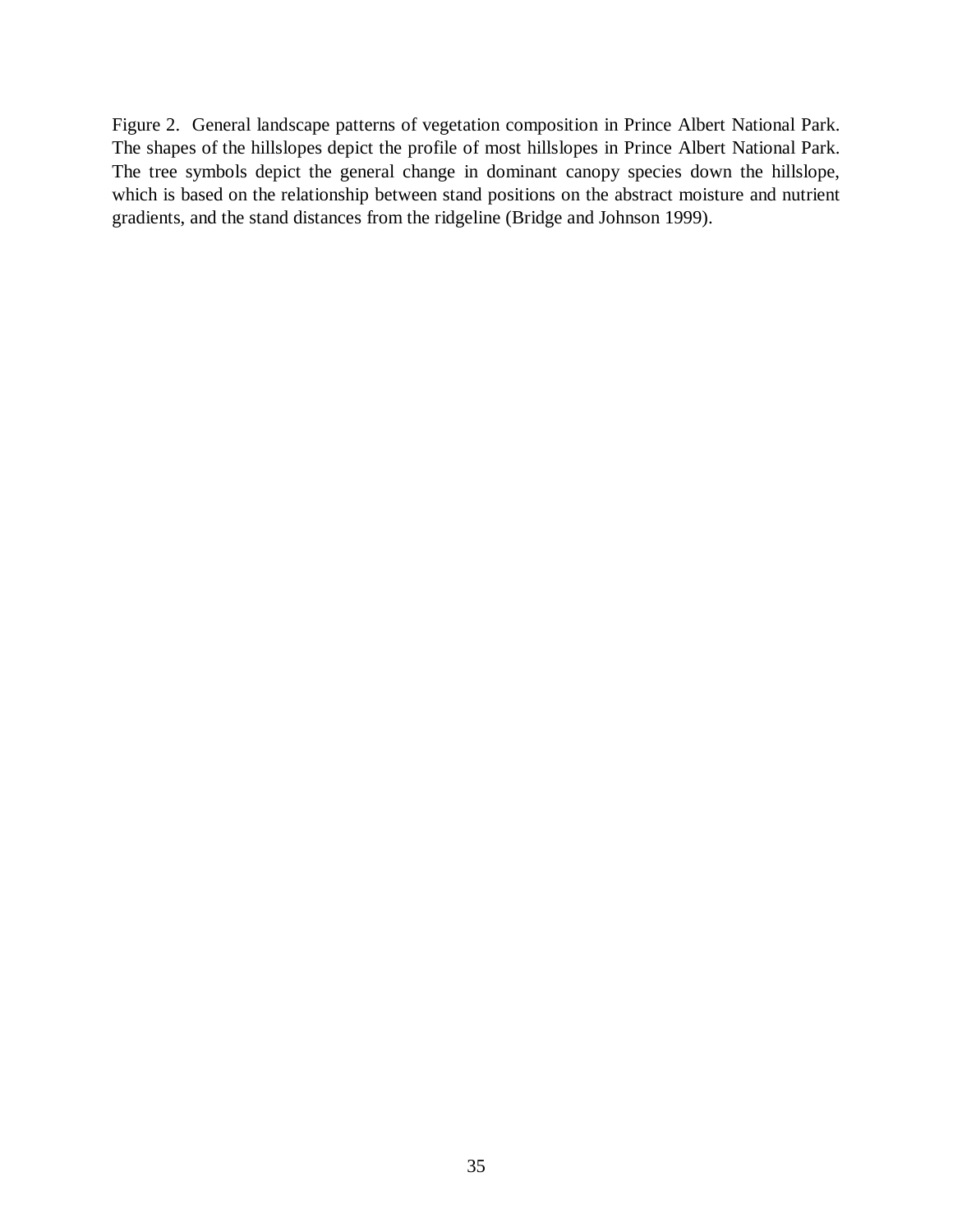#### *Landscape:*

We know that the hillslope pattern of species richness is related to canopy species. Therefore, we should be able to predict species richness using a LANDSAT TM image since it is produced from reflectances of the canopy vegetation in 6 spectral bands and 1 thermal band. We also know that species richness is related to distance from the ridgeline and that the pattern of time since the last fire should also affect species richness. Therefore, the addition of a Digital Elevation Model and a digitized time-since-fire map (Weir et al. 1999) should improve the accuracy of the prediction. The predicted species richness map using LANDSAT TM image, a digitized image of a time-since-fire map and a Digital Elevation Model (DEM), had an overall accuracy of 76% (Figure 3).

Therefore, the landscape pattern of species richness is related to both the hillslope pattern of species richness (which is related to the gradients of light availability and moisture and nutrients) and the temporal gradient of time-since-fire. Young, trembling aspen stands have the highest species richness, while old black spruce stands have the poorest species richness.

# **Objective 3: Do Current Harvesting Practices Produce The Same Patterns Of Species Richness And Composition As Burned Stands?**

Current harvesting practices do not change species richness (with the exception of white spruce stands), but do alter species composition. We compared mean species richness between harvested and burned stands of similar pre-disturbance dominant canopy species and only the harvested white spruce stands had significantly higher species richness than burned white spruce stands (t=3.22, p<0.011).

However, species composition differs between harvested and burned stands. Linear discriminant analysis was performed on harvested and burned stands of similar pre-disturbance canopy composition (Wilks' Lambda,  $p<0.05$ ). Species abundances were transformed with the logistic transformation for multinormality. Accuracies ranged from 87 - 100%. Therefore, using the abundances of the species in Table 1, we can determine whether a stand was harvested or burned. Understandably, certain species are encouraged or discouraged depending on the disturbance type. For example, *Calamagrostis canadensis* is typically found in high abundances in harvested mixedwood stands but not in burned stands of similar canopy composition (Table 1).

# **MANAGEMENT APPLICATIONS**

It is commonly believed that fire is more important in determining species richness than other factors and so the suggested strategy for preserving species diversity in the boreal forest is to imitate disturbance conditions associated with high intensity, stand replacing fires. We tested this hypothesis using a standard least squares model that indicates which variables have significant relationships with species richness as well as the relative importance of each variable. Light availability was the principal determinant of species richness followed by canopy species.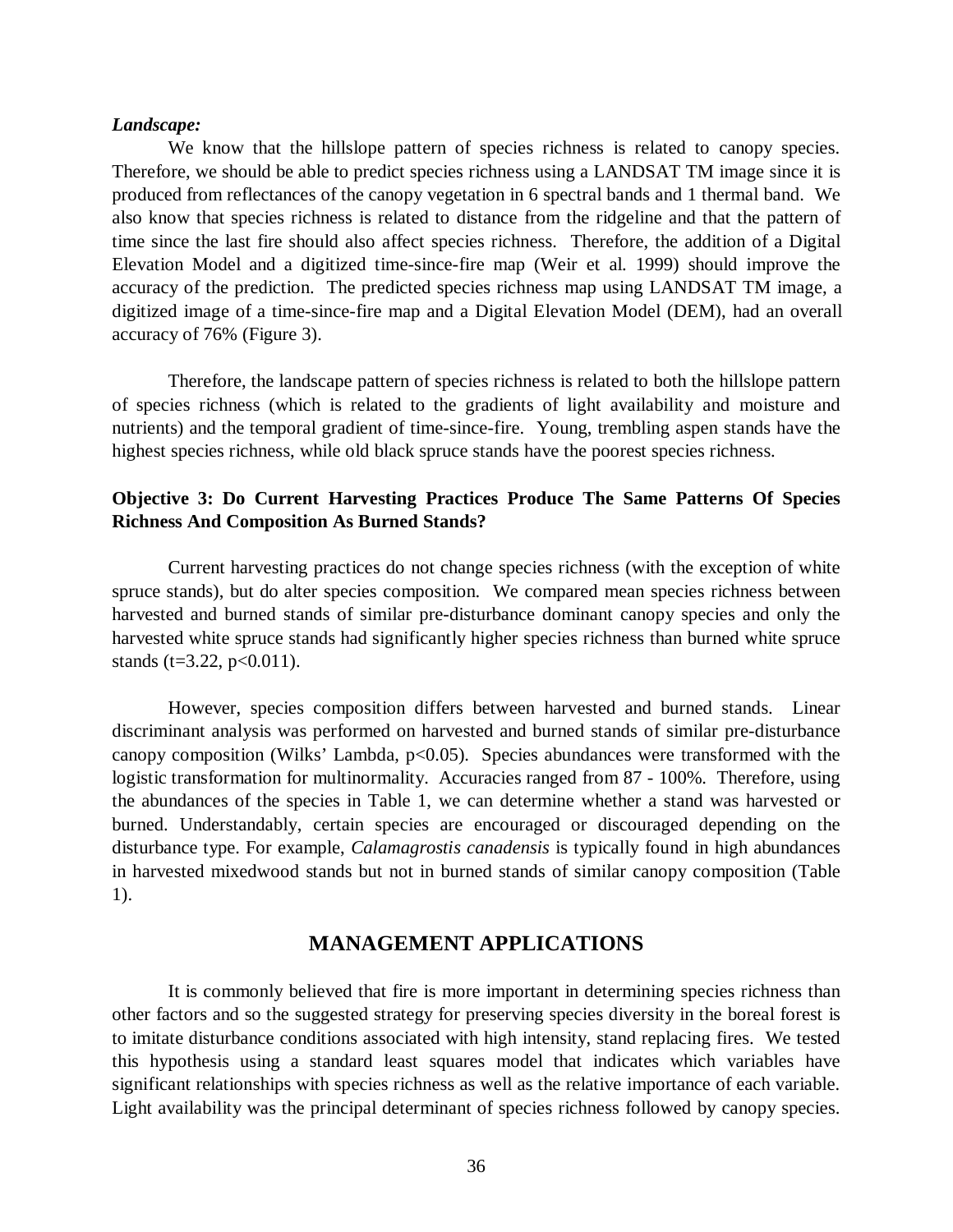Figure 3. Actual distribution of plant species richness in Prince Albert National Park. A supervised classification of a LANDSAT TM image, using a digitized image of a time-since-fire map and a Digital Elevation Model (DEM), was performed using the image analysis software PCI<sup>TM</sup> version 5.2. The image was taken on July 12, 1990 under cloud free conditions.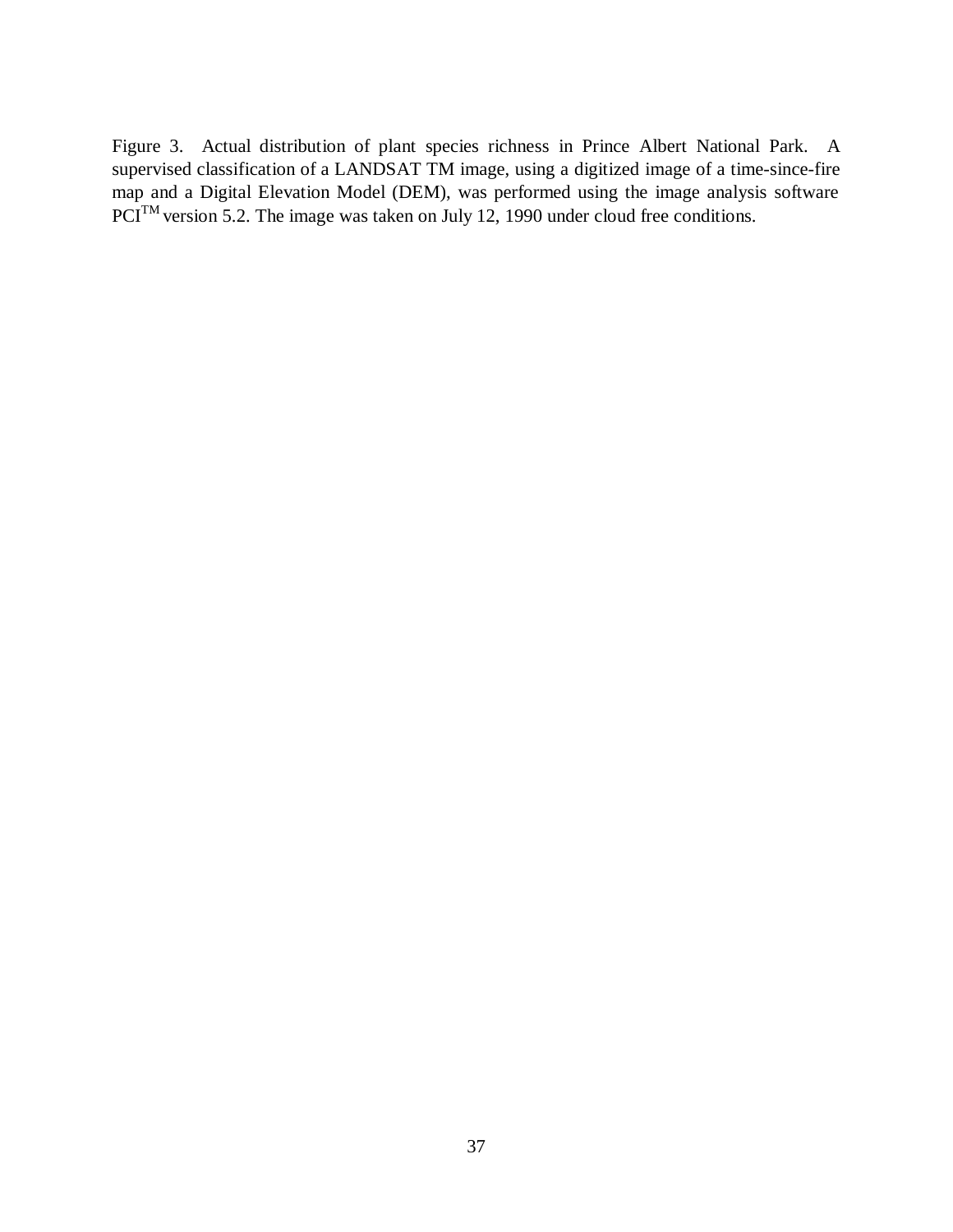Table 1. species that discriminate between harvested and burned stands of the same predisturbance canopy species. Using the discriminating species, stands can be classified as burned or harvested with a percent accuracy. Wilks' Lambda tests significance of the discriminating function and has an associated probability.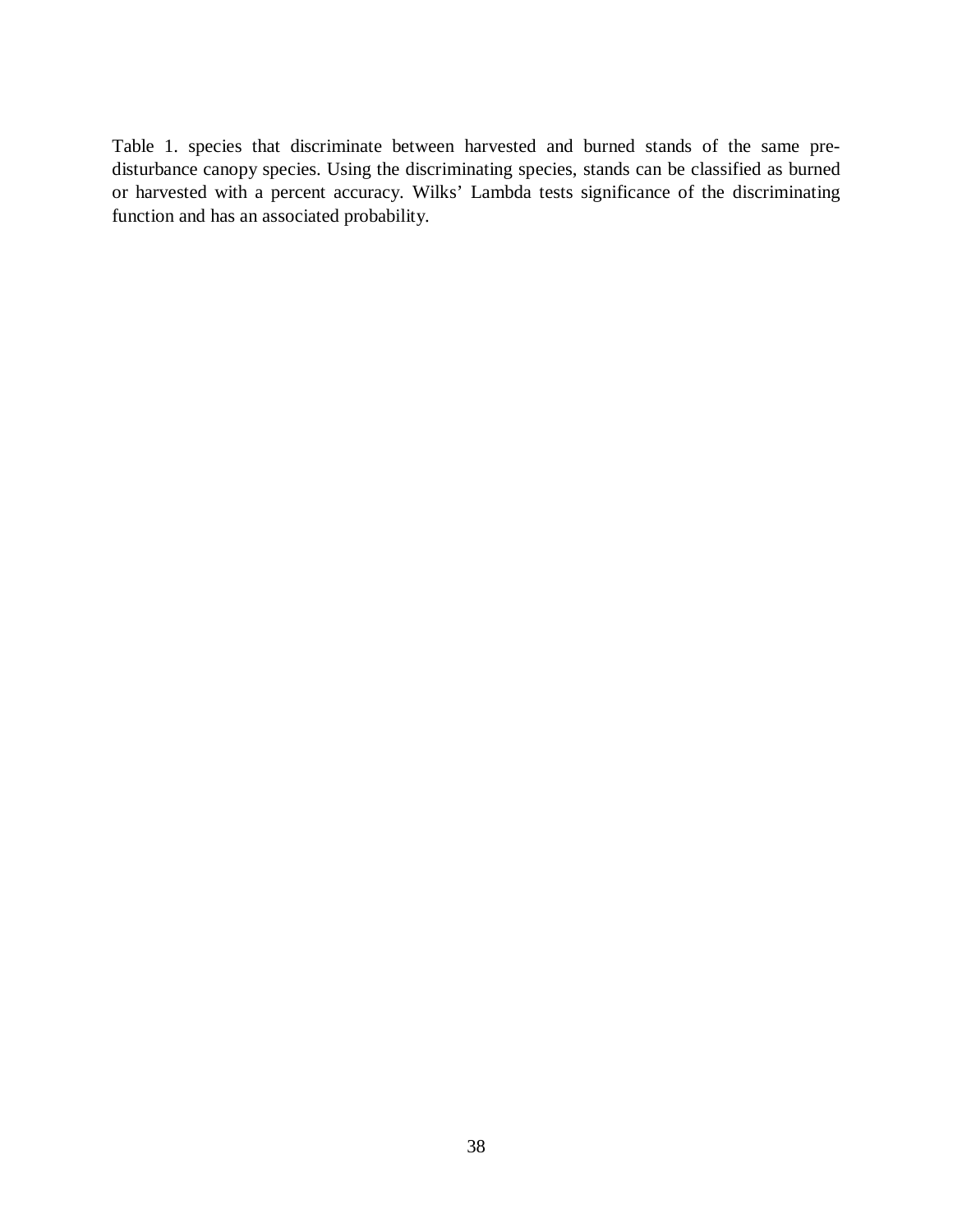However, moisture and nutrients are also related to canopy species. Therefore, moisture and nutrients also determine richness. That is, species richness is determined by the topographic position on the hillslope. The position plus the substrate determine the moisture and nutrients, and moisture and nutrient gradients organize the canopy trees on the hillslope, thereby establishing light availability. If forest managers wish to promote species richness, they need to increase light availability since moisture and nutrients are not easily manipulated.

Recall that time-since-fire was not a significant determinant of species richness. This is due, in part, to the fact that there is only a small proportion of the landscape in the younger age classes so their effect on species richness is minimal. Also, time-since-fire does not have a significant relationship with species richness under the current fire cycle of 25 to 75 years (Weir et al., this report). If the fire cycle decreased to less than 25 years, the relative importance of the temporal gradient compared with light availability and moisture and nutrients would likely increase. This is because, at shorter fire cycles, canopy closure will not have occurred and many light requiring herbaceous species will be present. It is unlikely that the fire cycle or the rotation age in harvested stands will decrease below 25 years. It takes about 70 years for trees to reach a diameter that is economically feasible to harvest.

Therefore, the real issue is not species richness, but rather changes in species composition. Since topographic position cannot be easily manipulated, forest managers need to focus their attention on the factors that cause differences in species composition between harvested and burned stands. Forest managers really have two goals 1) preserving species diversity / composition and 2) promoting tree regeneration. In stands burned by fire, tree regeneration is generally not a problem. Otherwise, we would see large tracts of land deforested and not recovering following fire. Greene and Charron (this report) have shown that seedling survival of jack pine, black spruce, white spruce and trembling aspen is much higher on mineral soil and humus seedbeds where the duff has been consumed by fire. Therefore, forest managers may want to imitate the patterns of duff consumption found in stands burned by fire (Miyanishi and Bajtala, this report) in an attempt to retain similar patterns of tree regeneration.

Preserving species diversity / composition and promoting tree regeneration are not mutually exclusive issues. In harvested stands, there is a compromise between the cover of competing vegetation and the establishment and height / diameter growth of tree seedlings that is not seen in burned stands. *Calamagrostis canadensis* can seriously inhibit the establishment of white spruce seedlings (Eis 1981; Lieffers et al. 1993) and in mixedwood stands of the southern mixedwood boreal forest, *C. canadensis* is characteristic of harvested but not burned stands (Table 2). Lieffers and Stadt (1994) demonstrated that, at 40% light transmission, the cover of *C. canadensis* is well below that attained in open sites and the height growth of *Picea glauca* is near maximum. Part of the problem is that harvested stands tend to have more types of seedbeds than burned stands. In addition to mineral soil and humus and organic layer seedbeds (Greene and Charron in this report), harvested stands also have litter, slash, and residual patches of intact vegetation such as moss and grass seedbeds, not found in burned sites (unpublished data). The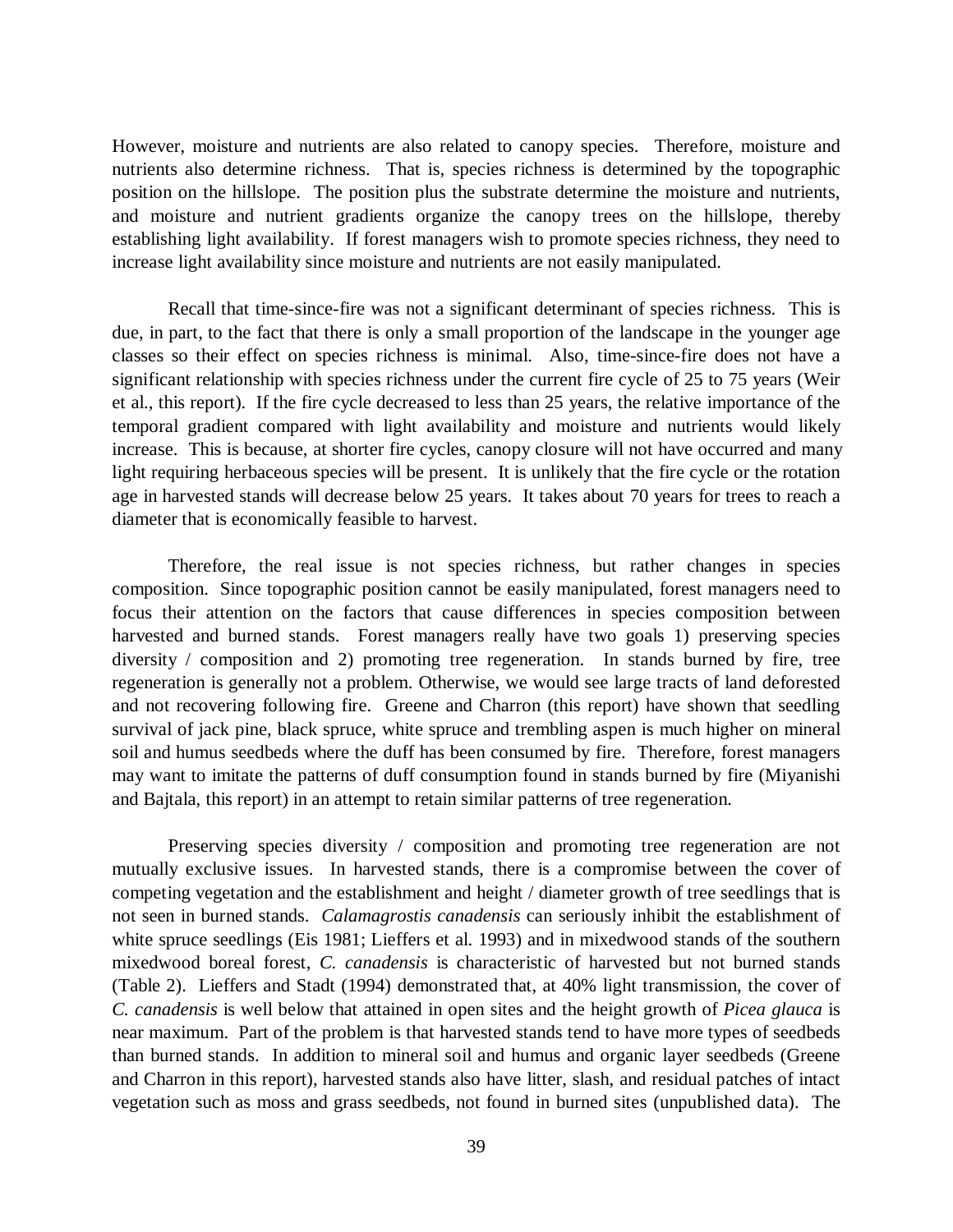residual patches of vegetation are the problem. For example, if *C. canadensis* is found in nearly every square meter in pre-harvest understory it will rapidly spread post-harvest and decrease white spruce establishment (Lieffers et al. 1993).

Site preparation techniques also affect the cover of competing vegetation. In the stands sampled in Weyerhaeuser's FMLA, jack pine and black spruce stands were anchor chain scarified and white spruce stands were disc trenched. In northwestern Ontario, scarification resulted in four times less exposure of mineral soil and humus than wildfires (Fleming et al. 1987). With less exposure of the mineral soil, potential seedbeds for tree regeneration are lost (Greene and Charron this report). Anchor chain scarification and disc trenching also potentially spread clonal species by cutting their rhizomes (Lieffers et al. 1993). In fact, *C. canadensis*, *Elymus innovatus* and *Fragaria virginiana* are characteristic of, and found in high abundance in, harvested jack pine and mixedwood stands and not in the burned counterparts (Table 1). This dichotomy between the cover of competing vegetation and tree regeneration between harvested and burned stands is another reason forest managers may wish to imitate the patterns of duff consumption in burned stands (Miyanishi and Bajtala, this report).

# **CONCLUSIONS**

Light availability is the principal determinant of species richness while moisture and nutrients are secondarily involved. Disturbance processes may not be a very important determinant of species diversity patterns in the boreal forest due to the type and frequency of disturbance. For example, the main disturbance in the southern mixedwood boreal forest is large, high intensity, stand replacing fires. In the Pacific Northwest, there are a variety of disturbances including large wildfires, low intensity underburns, windstorms and pathogens (Halpern and Spies 1995). These disturbances affect forest structure in different ways. Therefore, plants adopt many strategies to be successful. In Prince Albert National Park, the fire cycle has changed three times since 1700 (Weir et al. 1999). Therefore, in the boreal forest, plants can adopt a strategy of recolonization within the first few years following fire. In fact, this has been demonstrated for tree species in the southern mixedwood boreal forest (Greene and Charron this report). Herbaceous plants may follow the same strategy since, given the variable fire cycle, plants that adopt a strategy of establishing a long time after fire may never get the opportunity.

The hillslope pattern of species richness is related to the dominant canopy species which is, in turn, related to substrate material and topographic position on the hillslope. Therefore, on glacial till, trembling aspen stands are found near the tops of hillslopes and are species rich while mixedwood stands, further downslope, are species poor. On glaciofluvial substrates, jack pine dominated stands on the tops of hillslopes are species rich while further downslope black spruce stands are species poor. The landscape pattern of species richness is related to the hillslope pattern of species richness as well as to the temporal gradient of time-since-fire. Young,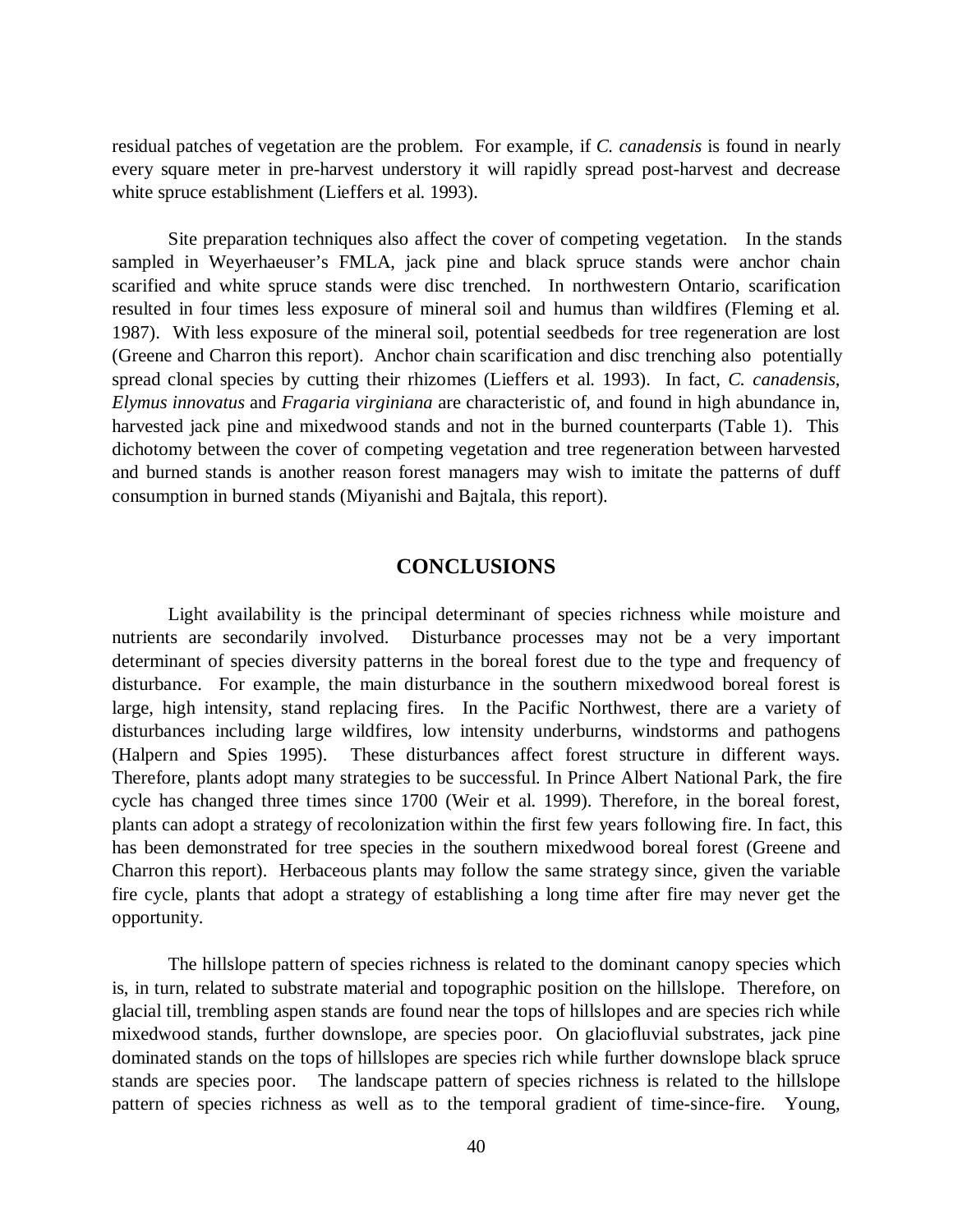trembling aspen stands have the highest species richness, while old black spruce stands have the poorest species richness.

Current harvesting practices do not change species richness (with the exception of white spruce stands), although they do alter species composition. If the goal is to imitate the forest ecosystem processes, then forest managers should be examining the change in species composition caused by harvesting and not changes in species richness. Forest managers really have two goals: 1) preserving species diversity / composition and 2) promoting tree regeneration. In harvested stands there is a compromise between the cover of competing vegetation and the establishment and growth of tree seedlings not seen in burned stands. Part of this dichotomy is due to residual patches of vegetation, less exposure of suitable seedbeds and the potential spreading of clonal species due to scarification in harvested stands.

# **REFERENCES**

- Anderson, M.G., and Burt, T. P. 1977. Automatic monitoring of soil moisture conditions in a hillslope spur and hollow. J. Hydrol. 33:27-36.
- Auclair, A. N., and Goff, F. G. 1971. Diversity relations of upland forests in the western Great Lakes area. Am. Nat. 105(946): 499-528.
- Barbour, M. G., and Billings, W. D. 1988. North American Terrestrial Vegetation. Cambridge University Press, Cambridge, United Kingdom.
- Bartelink, H. H. 1998. Radiation interception by forest trees: a simulation study on effects of stand density and foliage clustering on absorption and transmission. Ecol. Model. 105: 213-225.
- Bridge, S. R. J., and Johnson, E. A. 1999. Geomorphic principles of terrain organization and vegetation gradients. J. Veg. Sci. (In Press).
- Bull, W. B. 1975. Allometric change of landforms. Geol. Soc. Am. Bull. 86: 1489-1498.
- Chabot, B. F., and Mooney, H.A. 1985. Physiological Ecology of North American Plant Communities. Chapman and Hall, New York, U.S.A.
- Ciha, A. J. 1984. Slope position and grain yield of soft white winter wheat. Agron. J. 76: 193- 196.
- Cottam, G., and Curtis, J. T. 1956. The use of distance measures in phytosociological sampling. Ecol. 37: 451-460.
- Dawes, W. R., and Short, D. 1994. The significance of topology for modeling the surface hydrology of fluvial landscapes. Water Resources Res. 30(4): 1045-1055.
- Day, Jr., F. P., and Monk, C.D. 1974. Vegetation patterns on a southern appalachian watershed. Ecol. 55: 1064-1074.
- Eis, S. 1981. Effect of vegetative competition on regeneration of white spruce. Can. J. For. Res. 11: 1-8.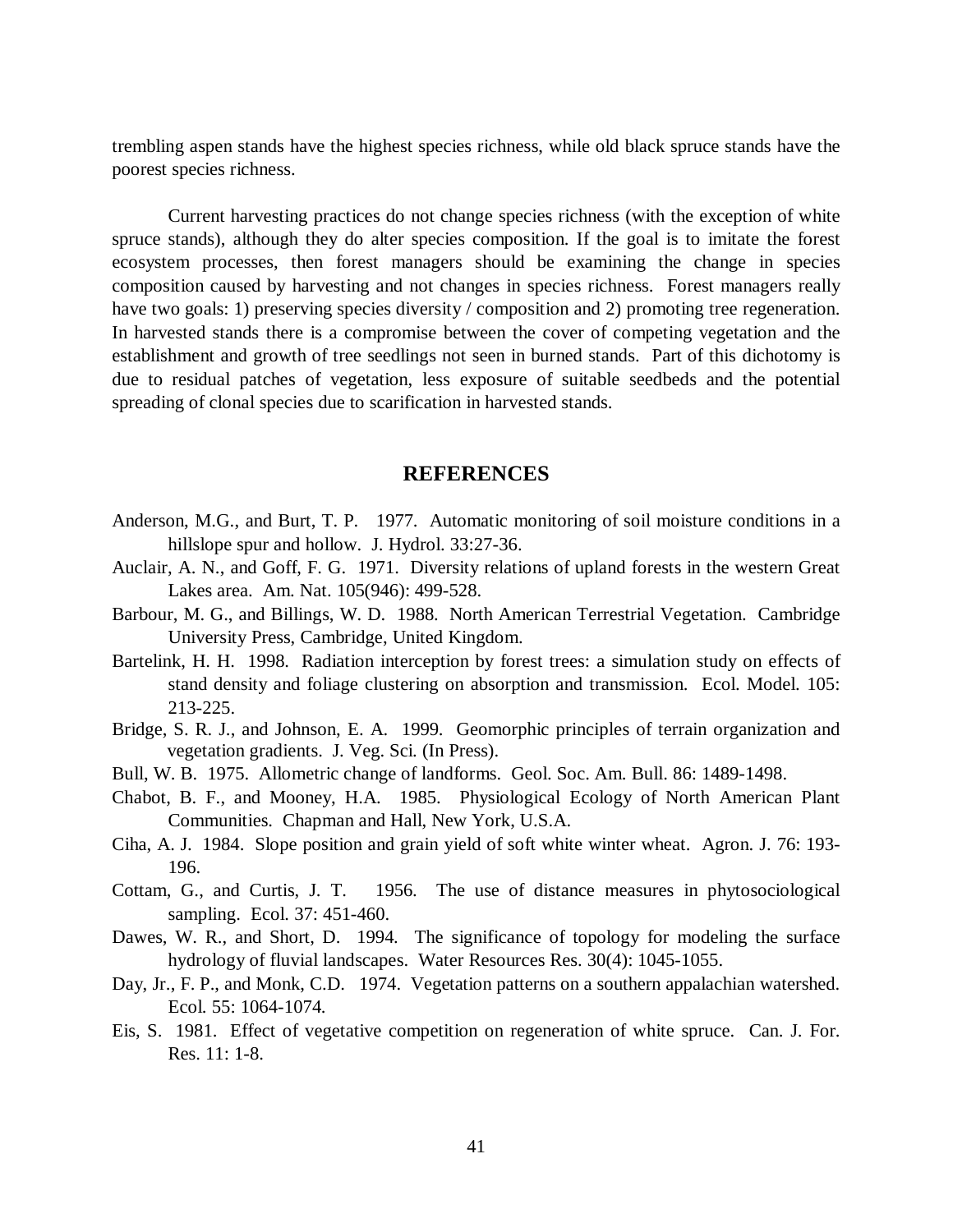- Fleming, R. L., Mossa, D. S., and Burns, T.R. 1987. Scarification trials for direct seeding on upland black spruce sites in Northwestern Ontario. Canadian Forest Service Information Report O-X-385.
- Foster, D. R., and King, G. A. 1986. Vegetation pattern and diversity in southeast Labrador, Canada: *Betula papyrifera* (Birch) forest development in relation to fire history and physiography. J. Ecol. 74: 465-483.
- Hack, J. T., and Goodlet, J.C. 1960. Geomorphology and forest ecology of a mountain region in the central Appalachians. Geological Survey Professional Paper 347. United States Government Printing Office, Washington.
- Halpern, C. B., and Spies, T.A. 1995. Plant species diversity in natural and managed forests of the Pacific Northwest. Ecol. Appl. 5(4): 913-934.
- Harr, R. D. 1977. Water flux in soil and subsoil on a steep forested slope. J. Hydrol. 33:37-58.
- Holland, P. G. 1971. Seasonal change in the shoot flora diversity of hardwood forest stands on M. St. Hilaire, Quebec. Can. J. Bot. 49: 1713-1720.
- Host, G.E., and Pregitzer, K.S. 1992. Geomorphic influences on ground-flora and overstory composition in upland forests of north-western lower Michigan. Can. J. For. Res. 22:1547-1555.
- Host, G. E., Pregitzer, K. S., Ramm, C. W., Hart, J. B., and Cleland, D.T. 1987. Landformmediated differences in successional pathways among upland forest ecosystems in northwestern lower Michigan. For. Sci. 33(2): 445-457.
- Huston, M. A. 1994. Biological Diversity: The coexistence of species on changing landscapes. Cambridge University Press, Cambridge, United Kingdom.
- Johnson, E. A. 1981. Vegetation organization and dynamics of lichen woodland communities in the Northwest Territories, Canada. Ecol. 62(1): 200-215.
- Kleiss, H. J. 1970. Hillslope sedimentation and soil formation in northeast Iowa. Soil Sci. Soc. Am. Proc. 34: 287-290.
- Kull, K., and Zobel, M. 1991. High species richness in an Estonian wooded meadow. J. Veg. Sci. 2: 711-714.
- Lawton, R. M. 1978. A study of the dynamic ecology of Zambian vegetation. J. Ecol. 66: 175- 198.
- Lieffers, V. J., and Stadt, K.J. 1994. Growth of understory *Picea glauca*, *Calamagrostis canadensis* and *Epilobium angustifolium* in relation to overstory light transmission. Can. J. For. Res. 24: 1193-1198.
- Lieffers, V. J, MacDonald, S. E., and Hogg, E. H. 1993. Ecology of and control strategies for *Calamagrostis canadensis* in boreal forest sites. Can. J. For. Res. 23: 2070-2077.
- Malo, D. D., Worcester, B. K., Cassel, D. K., and Matzdorf, K. D. 1974. Soil-landscape relationships in a closed drainage system. Soil Sci. Soc. Am. Proc. 38: 813-818.
- Marks, P. L., and Harcombe, P. A. 1981. Forest vegetation of the Big Thicket, southeast Texas. Ecol. Monogr. 51(3): 287-305.
- McConnell, B. R., and Smith, J.G. 1970. Response of understory vegetation to Ponderosa pine thinning in Eastern Washington. J. Range Mgmt. 23: 208-212.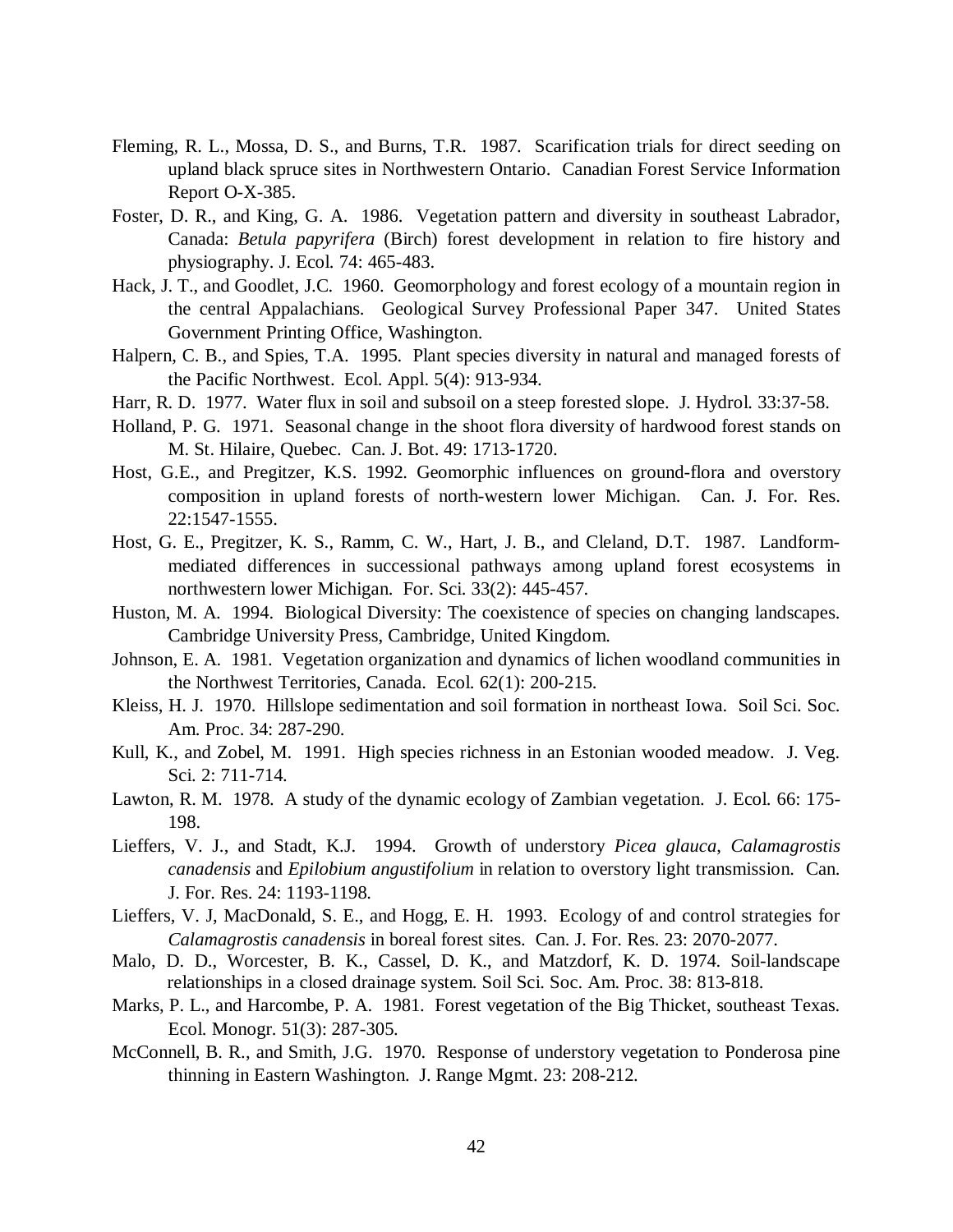- Meier, A. J., Bratton, S. P., and Duffy, D.C. 1995. Possible ecological mechanisms for loss of vernal-herb diversity in logged eastern deciduous forests. Ecol. Monogr. 5(4): 935-946.
- Nicholson, S. A., and Monk, C.D. 1974. Plant species diversity in old-field succession on the Georgia Piedmont. Ecol. 55(5): 1075-1085.
- O'Loughlin, E. M. 1981. Saturation regions in catchments and their relations to soil and topographic properties. J. Hydrol. 53: 229-246.
- Reich, P. B., Bakken, P., Carlson, D., Frelich, L., Friedman, S., and Grigal, D. 1999. Influence of logging and fire on boreal forest biodiversity and productivity. Nature (in press).
- Richardson, D. M., Cowling, R. M., Lamont, B. B., and van Hensbergen, H. J. 1995. Coexistence of *Banksia* species in southwestern Australia: the role of regional and local processes. J. Veg. Sci. 6: 329-342.
- Roberts, M. R., and Christensen, N.L. 1988. Vegetation variation among mesic successional forest stands in northern lower Michigan. Can. J. Bot. 66: 1080-1090.
- Romme, W. H. 1982. Fire and landscape diversity in subalpine forests of Yellowstone National Park. Ecol. Monogr. 52(2): 199-221.
- Rowe, J. S. 1972. Forest regions of Canada. Publication Number 1300, Canadian Forest Service, Department of Environment, Ottawa, Canada.
- Russell, R. P., and Parsons, R.F. 1978. Effects of time since fire on heath floristics at Wilson<sup>[]</sup>s Promontory, Southern Australia. Aust. J. Bot. 26: 53-61.
- Schoonmaker, P., and McKee, A. 1988. Species composition and diversity during secondary succession of coniferous forests in the Western Cascade Mountains of Oregon. For. Sci. 34(4): 960-979.
- Shafi, M. I., and Yarranton, G. A. 1973. Vegetational heterogeneity during a secondary (postfire) succession. Can. J. Bot. 51: 73-90.
- Specht, R. L., Rayson, P., and Jackman, M. E. 1958. Dark Island heath (Ninety-Mile Plain, South Australia) VI. Pyric succession: changes in composition, coverage, dry weight and mineral nutrient status. Aust. J. Bot. 6: 59-88.
- Taft, J. B., Schwartz, M. W., and Loy, R. P. 1995. Vegetation ecology of flatwoods on the Illinoian till plain. J. Veg. Sci. 6:647-666.
- Uemura, S. 1994. Patterns of leaf phenology in forest understory. Can. J. Bot. 72: 409-414.
- Weir, J. M. H., Johnson, E.A., and Miyanishi, K. 1999. Fire frequency and the spatial age mosaic of the mixedwood boreal forest in Western Canada. Ecol. Appl. (in press).
- Wentworth, T. R. 1981. Vegetation on limestone and granite in the Mule Mountains, Arizona. Ecol. 62(2): 469-482.
- Whittaker, R. H., and Niering, W. A. 1975. Vegetation of the Santa Catalina mountains, Arizona. V. Biomass, production, and diversity along the elevation gradient. Ecol. 56: 771-790.
- Wood, E. F., Sivapalan, M., Beven, K., and Band, L. 1988. Effects of spatial variability and scale with implications to hydrologic modeling. J. Hydrol. 102: 29-47.
- Zobel, D. B., McKee, A., Hawk, G. M. 1976. Relationships of environment to composition, structure and diversity of forest communities of the Central Western Cascades of Oregon. Ecol. Monogr. 46: 135-156.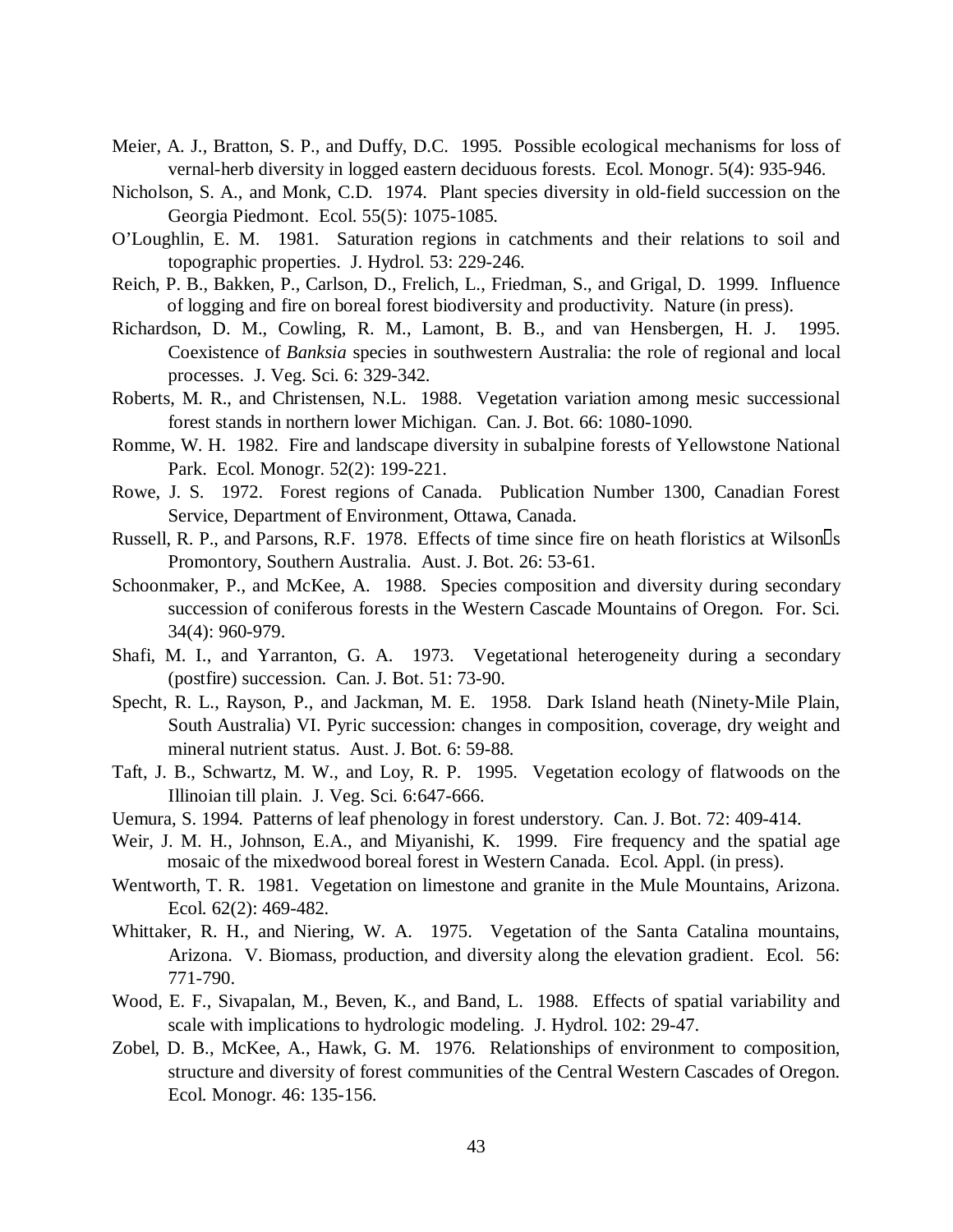# **A model of fragmentation resulting from human settlement in the mixedwood boreal forest of Saskatchewan**.

SFM Network Project:

Understanding how fire behavior characteristics shape tree population dynamics, diversity and forest patterns

by

# **T.L. Tchir and E.A. Johnson**

Department of Biological Sciences and Kananaskis Field Stations University of Calgary Calgary, Alberta, T2N 1N4

**May 1999**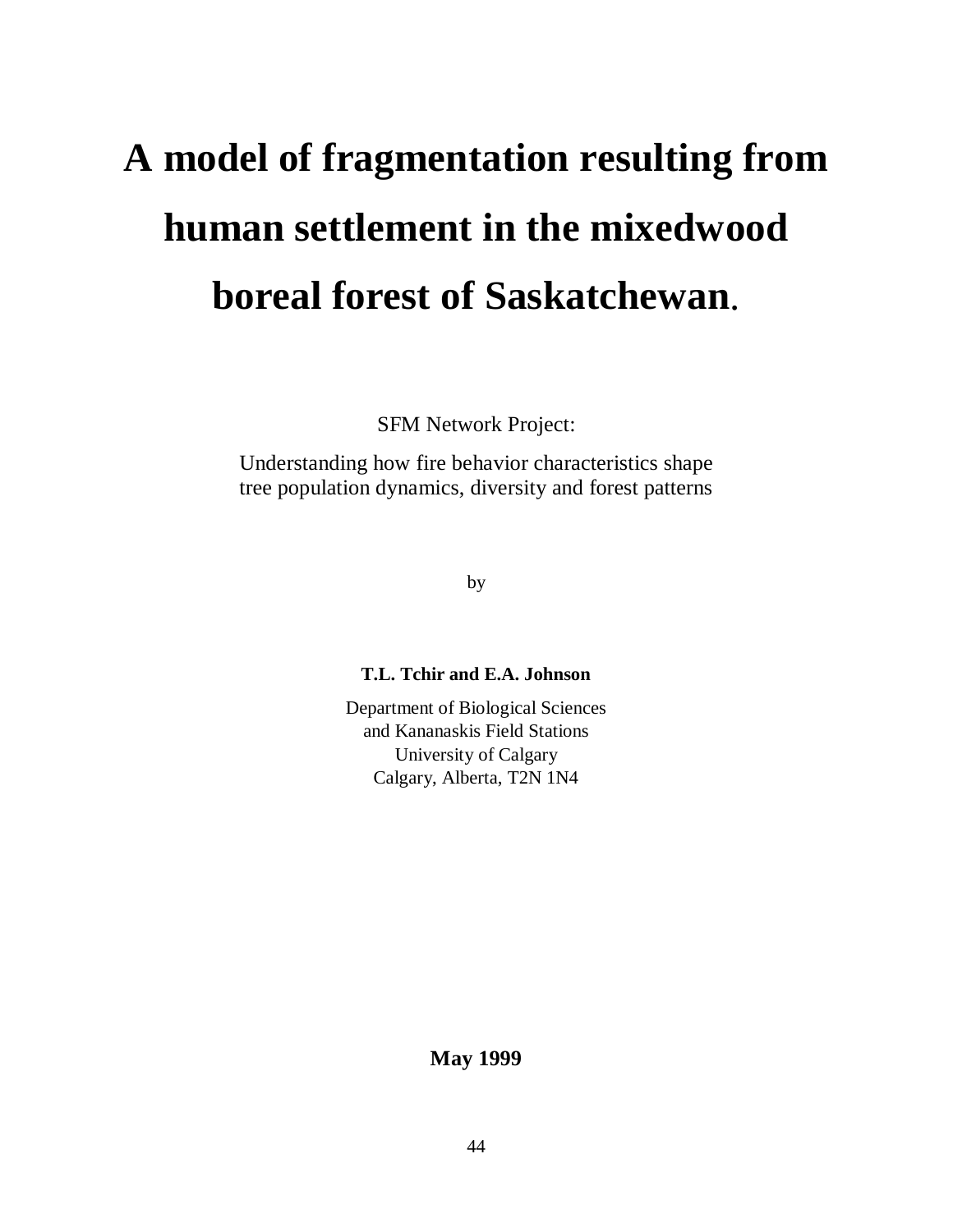# **EXECUTIVE SUMMARY**

One of the objectives of the SFM has been to use forestry practices to mimic the effects of natural disturbances on the landscape. To ensure that forestry practices are mimicking natural disturbance processes rather than other anthropogenic disturbance processes, it is important to determine what effects both natural and man-made disturbance processes have on the landscape. Natural disturbance processes temporarily fragment the forest, leaving a mosaic of age classes and forest types, while agricultural practices leave different patterns and are more persistent in altering the landscape by converting forest to agriculture. Therefore, we define fragmentation as a continuum, with natural disturbance occupying one extreme and agricultural disturbance on the other. The **objective** of this study was to model fragmentation resulting from agricultural practices, since models of fire frequency have already been developed by Weir et al. (elsewhere in this project report) to determine the fragmentation patterns resulting from natural disturbance. The next step will be to modify the agricultural fragmentation model to determine what patterns forestry activities will leave on the landscape and to place fragmentation due to logging along the disturbance continuum.

Fragmentation resulting from human activities, whether it is permanent or temporary, also concerns ecosystem managers because of its widespread occurrence and effect on ecosystem processes. The conversion of much of the eastern half of the North American continent to a productive agricultural landscape, and the recent conversion of the southern edge of the western boreal forest to mixed agriculture, have significantly altered the structure of the North American forest. Forests to the immediate north of the agricultural fringe have also experienced human disturbance from logging or pulpwood cutting activities, and locating a forested area that is not influenced to some degree by human activities is unlikely. A mechanistic understanding of fragmentation is needed to understand the implications of these widespread human disturbances on ecosystem processes such as animal and seed dispersal, habitat loss, vegetation composition and natural disturbance.

Previous studies in landscape ecology have attempted to quantify fragmentation based on the patterns created. Unfortunately, this descriptive approach lacks generality since it does not define the underlying mechanisms of the fragmentation process. As a result, patterns produced by similar mechanisms (processes) can appear different on different landscapes. Since settlement is a decision-based process based on maximizing the ratio of economic return to energy investment, a decision-based model of the fragmentation process will be used to determine which parts of the landscape are more likely to experience human disturbance, through settlement and agricultural activities, and which are more likely to be left as forested remnants. The decision rules used to determine where to settle are based on biophysical and socioeconomic attributes such as nearness to neighbors and transportation networks, as well as moisture and nutrient gradients.

Empirical maps (1890-1960) of land use change in the mixedwood boreal forest south of Prince Albert National Park, Saskatchewan, were compared to simulations of land use change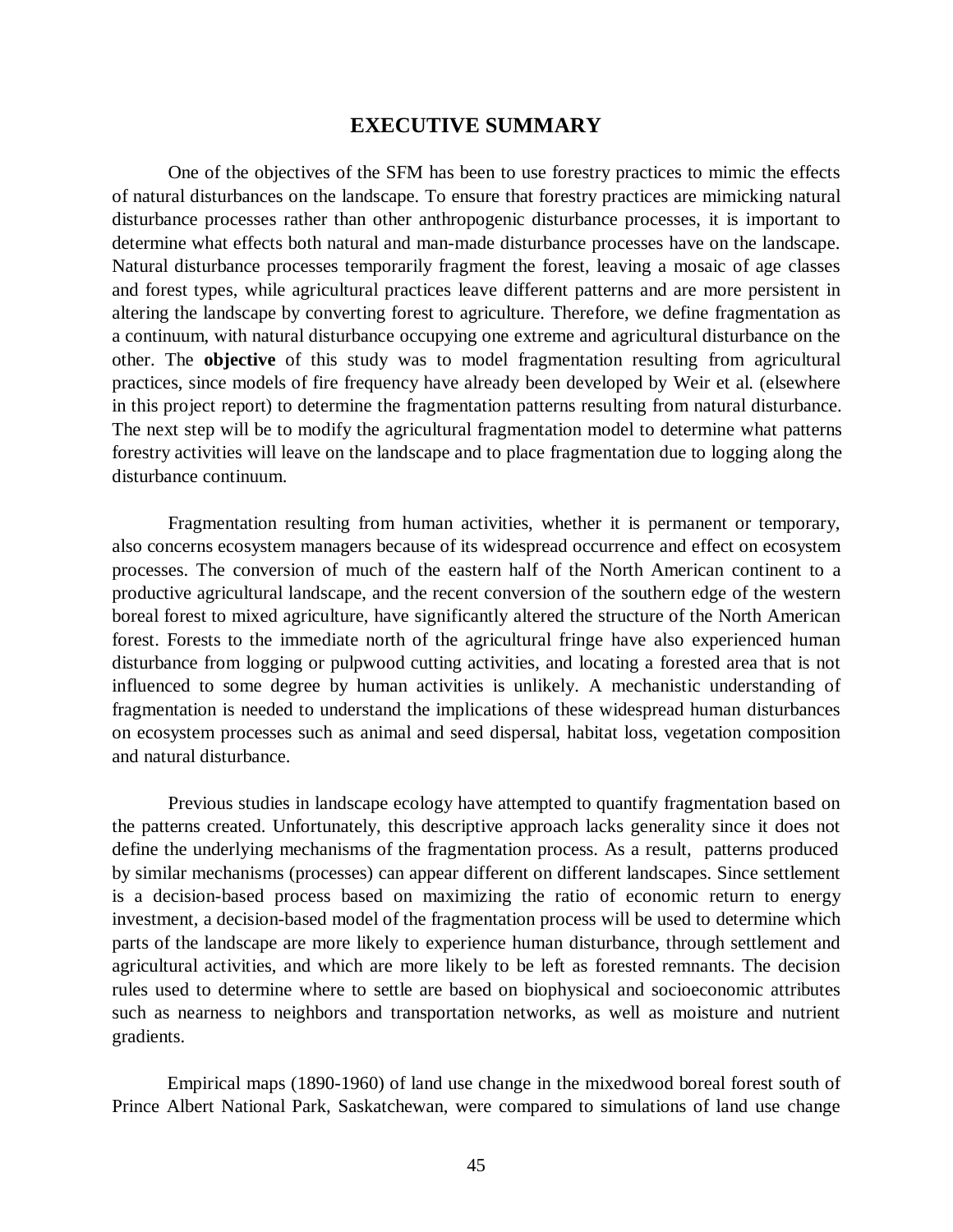from a decision-based fragmentation model to determine which decision rules were driving the settlement process. Amount of stoniness, soil formation and soil texture govern the fragmentation that occurs as a result of agricultural practices, highlighting the importance of terrain structure on forest fragmentation. Areas of lacustrine origin with fine textured soils and few stones were most influential, followed by soils of glaciofluvial and glacial till origin. Other biophysical and socioeconomic attributes did not seem to be very important in influencing the settlement decision rules.

Our fragmentation model can be used as part of a **tool kit** to predict which parts of the terrain are most likely to experience settlement. The predictive ability of this model has many applications. For example, this model of fragmentation can be combined with information on dispersal mechanisms, migration patterns and habitat preferences of birds and other wildlife to determine how a change in landscape or a change in decision rules will affect these species. In forests that have been fragmented this model can also be used to predict the behavior of natural disturbance processes (e.g. fire, insects), which follow certain rules of spread.

Since the decision rules of logging are similar to the decision rules of settlement, the next step will be to modify the fragmentation model to determine what patterns cutting and regeneration will leave on the landscape. The fragmentation patterns resulting from the model of forestry activities will then be compared to patterns resulting from the settlement model, as well as to patterns resulting from existing models of fire frequency, to determine how forestry practices should operate to best mimic the effects of natural disturbances on the landscape.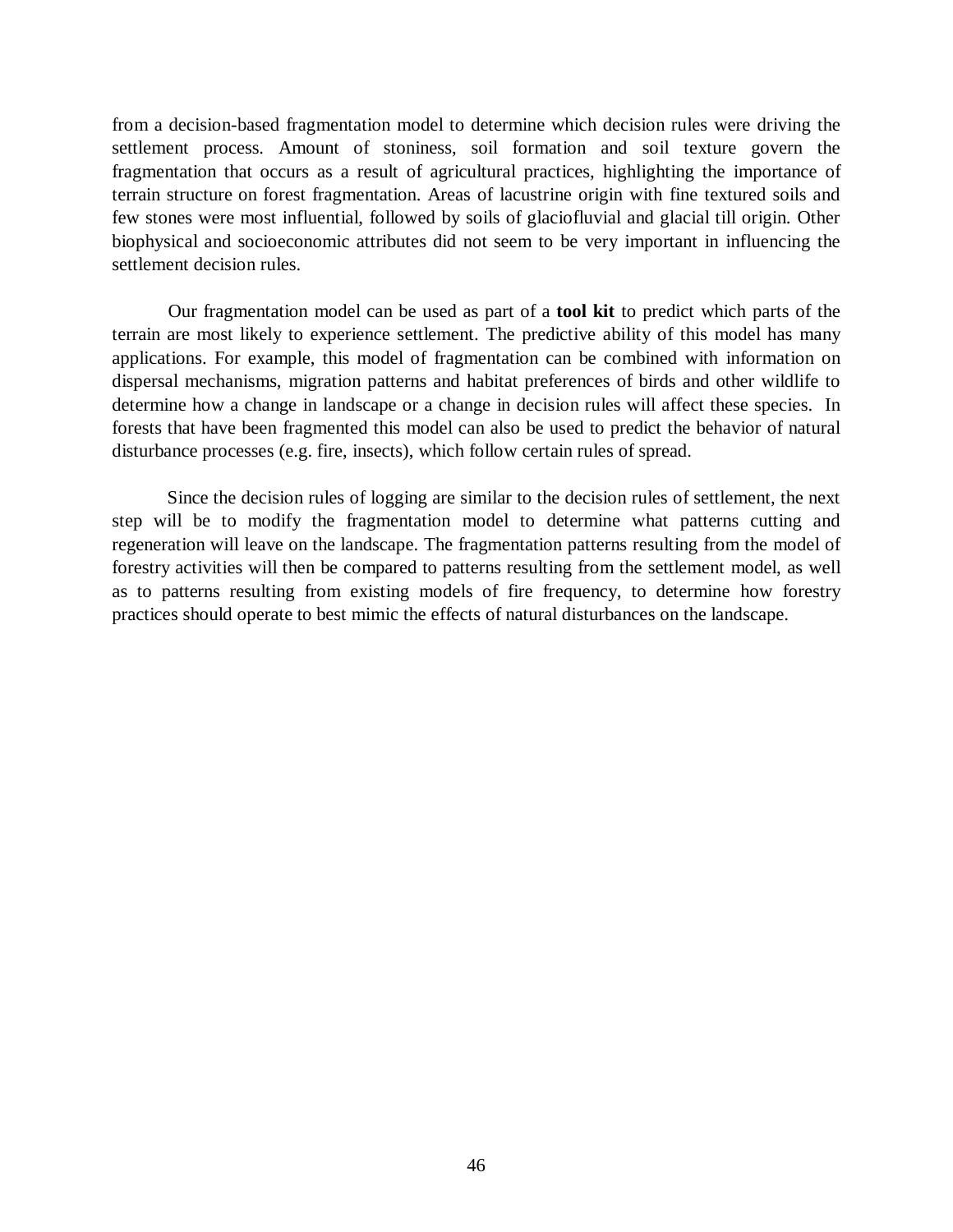# **INTRODUCTION**

The physical manifestation of both natural and man-made disturbance processes, defined here as fragmentation, can have both permanent and temporary effects on the landscape. Natural disturbance processes temporarily fragment the forest, leaving a mosaic of both age classes and forest types that are different than the patterns created by the long-lasting removal of forest sections by agricultural activities. However, abandonment of farmsteads and shifting agricultural practices may leave fragmentation patterns more similar to the patterns left by natural disturbance processes than to the patterns normally associated with persistent agricultural activities. Ecosystem managers are interested in using forestry practices to mimic the effects of natural disturbance processes on the landscape. To ensure that forestry practices are mimicking natural disturbance processes rather than other man-made disturbance processes, it is important to determine what effects both natural and man-made disturbance processes have on the landscape.

Fragmentation operates within a continuum of disturbance. Occupying one end are natural disturbance processes with regrowth of the forest, while at the other extreme are agricultural practices with little or no regrowth of the forest. Other fragmentation processes (i.e. logging, shifting agriculture, homestead abandonment) lie somewhere between these two endpoints. Since models of fire frequency have already been developed to determine fragmentation patterns resulting from natural disturbance (Weir et al. elsewhere in this project report), the objective of this study is to model the fragmentation resulting from agricultural practices. Once the two endpoints on the disturbance continuum have been defined, the next step will be to modify the fragmentation model by incorporating cutting and regeneration to determine where the fragmentation resulting from logging activities lies along the disturbance continuum. It is unknown whether forestry practices result in landscape patterns that are more similar to those patterns created by natural disturbance processes, to those created by temporary agricultural practices or to those created by enduring agricultural practices.

Fragmentation resulting from agriculture, whether permanent or temporary, also concerns ecosystem managers because of its widespread occurrence and effect on animal and seed dispersal, habitat loss, natural disturbance and other ecosystem processes (Burgess and Sharpe 1981; Noss 1987; Saunders et al. 1991; Wilcove et al. 1986). Although human disturbance processes operate at small spatial scales, their effects are widespread throughout the mixedwood boreal forest and include the valleys of interior British Columbia, the wooded plains of central Saskatchewan and Manitoba, the Peace River District of Alberta and the Claybelts of Ontario (Figure 1). Logging practices for saw timber and pulp occur in the northern region of this area, while the southern region has either been fragmented by settlement or completely converted to agriculture (Weir and Johnson 1998). The widespread prevalence of agriculture at the landscape scale means that many forested areas are either adjacent to, or influenced by, this man-made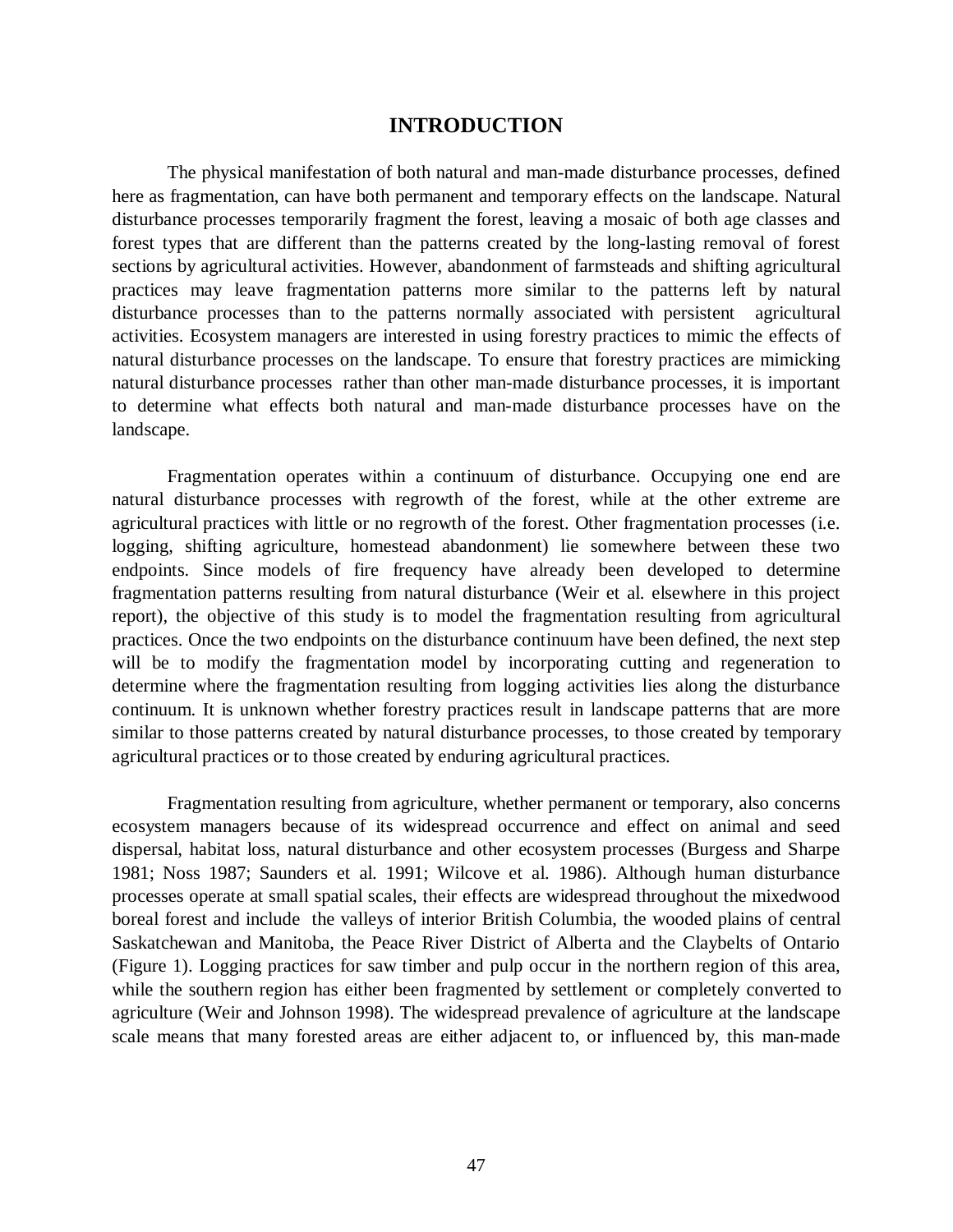Figure 1. The agricultural fringe in the southern boreal forest in Western Canada (modified from Vanderhill 1958).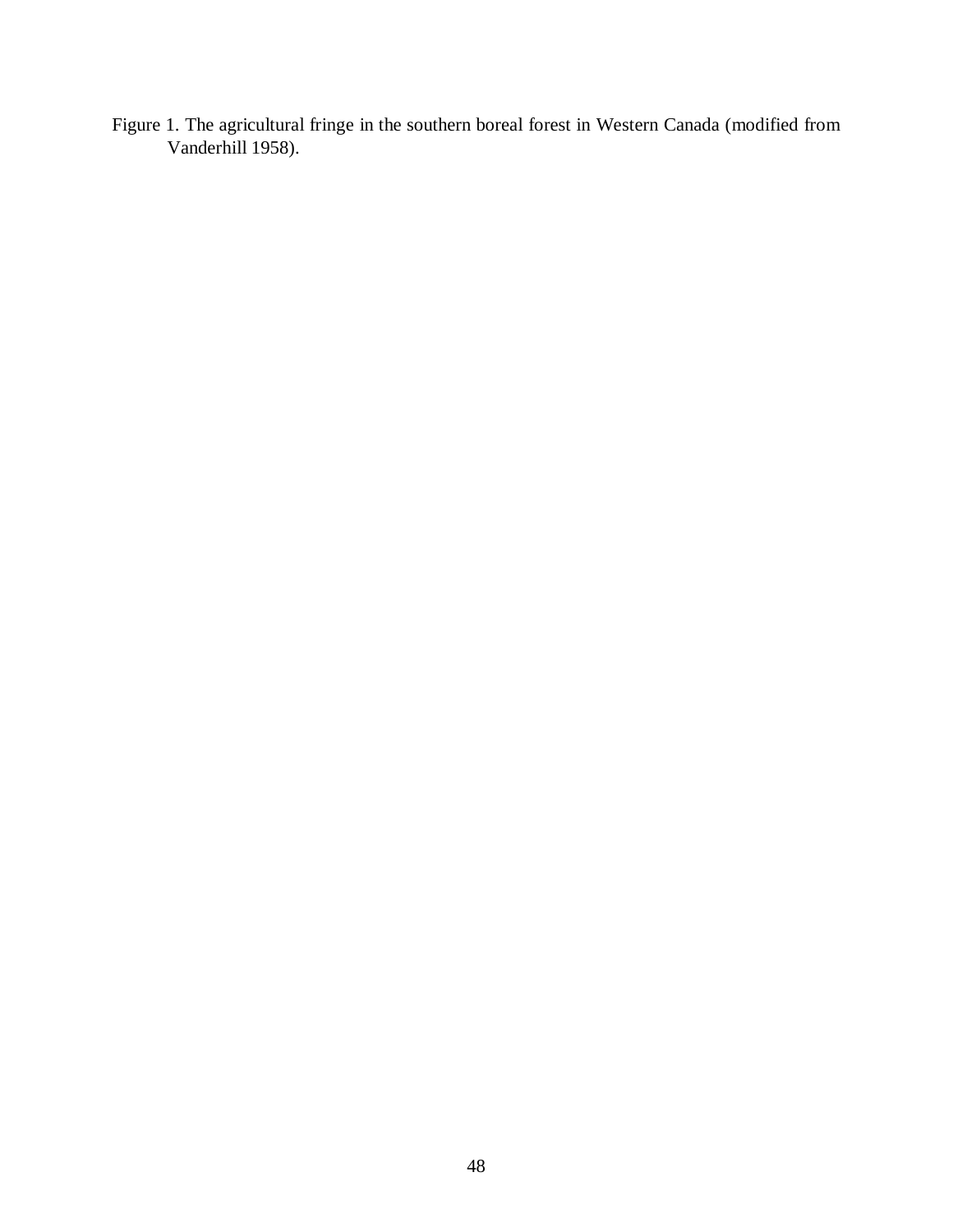disturbance. For this reason it is important to understand the underlying mechanisms of this disturbance process.

Previous studies in landscape ecology have focused exclusively on singular landscapes, classifying the change in spatial patterns from settlement processes and quantifying fragmentation based on the patterns created (Moran 1990; Leemans 1992). Unfortunately, this descriptive approach lacks generality, since it does not define the underlying mechanisms of the fragmentation process. For example, patterns produced by similar mechanisms (processes) can appear different on different landscapes. In the same way, different processes may produce similar patterns on different landscapes. Pattern analysis would be unable to discern whether the differences in pattern are due to different topographies or to different process mechanisms. Our approach is to study fragmentation as a disturbance process and to define the underlying mechanisms. The generality of this approach is more desirable since the fragmentation model can be applied to any landscape defined by those mechanisms.

Settlement is not haphazard or random, but is instead a decision-based process with orderly mechanical movements operating in response to predictable laws and landscape patterns (Lloyd and Dicken 1972; Meinig 1979). Humans settle in specific areas to maximize the agricultural return per energy investment (Hall et al. 1986; Odum 1983). In general, population growth and land use policy influence the amount of land use change, while physical features fundamentally determine the pattern of land use change (Hall et al*.* 1995). Although basic settlement patterns should reveal man $\mathbb{I}_s$  conscious selection of cultural and physical elements (Bylund 1960; Birch 1967; Meinig 1979; Robinson 1982), settlers were privy to only a limited amount of knowledge with respect to landscape attributes. Therefore, the decision rules used to determine where to settle are few and are based on biophysical and socioeconomic attributes (e.g. nearness to neighbours and transportation networks, moisture and nutrient gradients). This study has determined which of these attributes were most influential in deciding where settlement should occur. A decision-based model using statistical deduction was used for a first approximation of the best fitting attributes, and these attributes were used to determine which parts of the landscape are more likely to be settled and which are more likely to be left as forest remnants. Although the spatial pattern of the simulated landscape will more closely approach the actual landscape pattern as more attribute information is added, certain attributes were more important than others in determining settlement patterns.

# **SUMMARY OF DATA ANALYSIS**

The study area is a 3260  $km^2$  agricultural region located just north of Prince Albert in central Saskatchewan, Canada. Although the forest cover of the study area has been modified and today is primarily composed of small isolated fragments of forest surrounded by agricultural land, it was originally covered by continuous mixedwood boreal forest (Rowe 1972). The topography of the study area ranges in elevation from 510 to 580 m above MSL. Glacial meltwater sorted the glacial debris, producing undulating glacial till deposits, fluvial plains of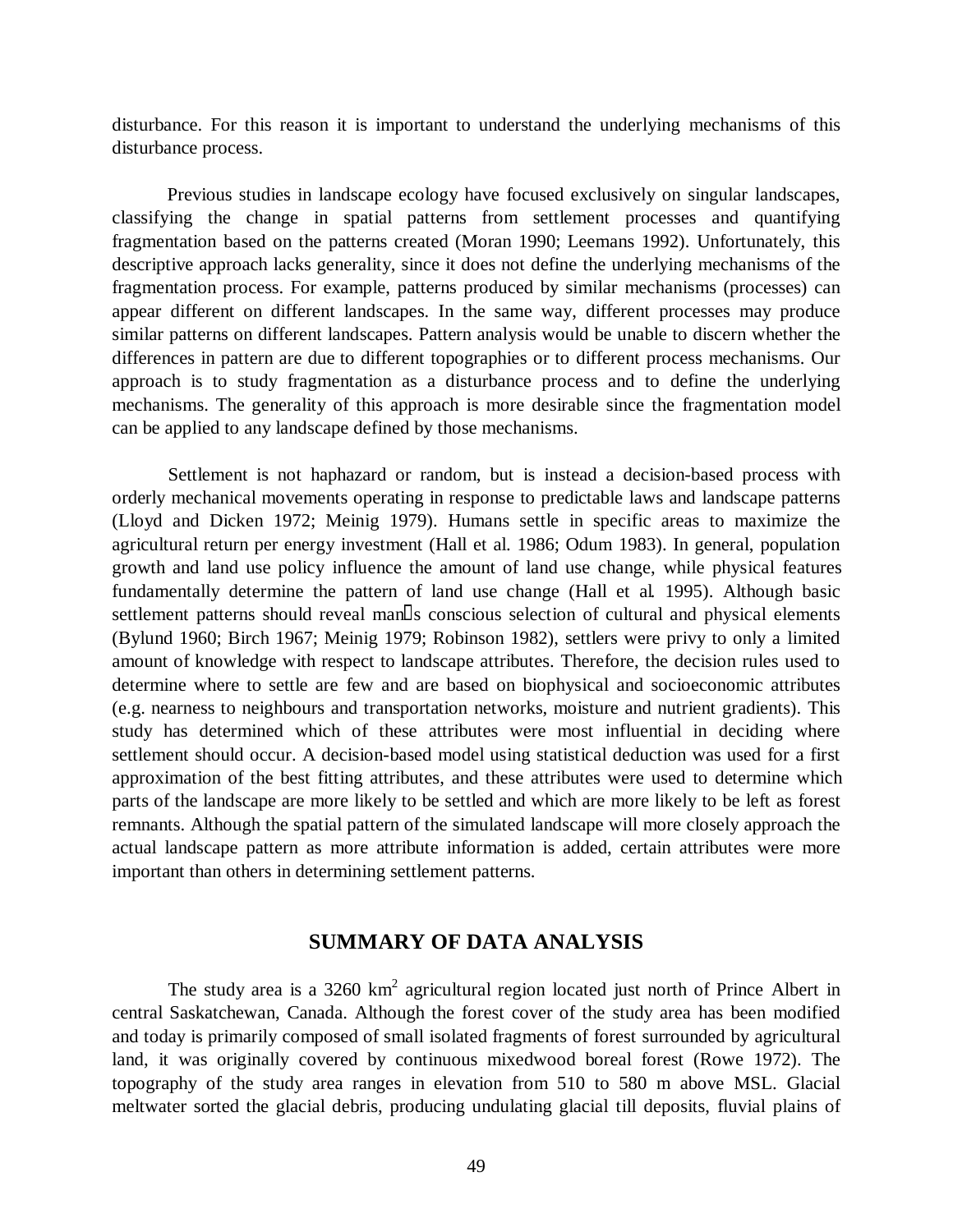sandy outwash and finer textured lacustrine deposits. Forest Reserves were established on the sandy outwash plains (Ellis and Clayton 1970) while dark gray chernozemic and luvisolic soils dominate the rest of the region.

Timber and agricultural exploitation of this area began in 1890 (Weir and Johnson 1998). Between 1890 and 1920, white spruce sawlogs were extracted from berths located throughout the area. After the timber was removed, the berths were canceled and the land was opened to settlement. Organized settlement began in the 1890's after lands in the southern part of the province were largely occupied and most of the homesteads in this region were claimed for settlement. Between 1890 and 1920, the only areas that were not open to settlement were the Indian and Forest Reserves. The majority of the remaining homesteads were claimed in the 1930's, when homesteads in southern Saskatchewan were abandoned because of drought (Fitzgerald 1965). Agriculture consisted primarily of grain (wheat and oats) and livestock operations (Stutt and Van Vliet 1945).

The first step of this study was to develop a model of fragmentation based on the decision rules driving the settlement process. Digital attribute maps of soil texture, soil formation, slope, stoniness, distance to railroad and distance to roads were first reclassified as percent disturbed maps by comparing the categories in each attribute map to empirical land use maps of the mixedwood boreal forest south of Prince Albert National Park, Saskatchewan. To determine which biophysical and socioeconomic attributes were most important in governing the fragmentation process of settlement, a statistical deduction approach (Principal Components Analysis) assigned weights to the digital attribute maps. Attributes highly correlated to disturbance received large weights and were more important in influencing land use change, while attributes less correlated to disturbance received smaller weights. Principal Components Analysis was an appropriate method since the interrelations among factors affecting land use change are unknown. Other statistical methods require that the dependence or independence among variables be known.

Six Principal Components Analyses were carried out for each of the six decades from 1900-1960 on the percent disturbed maps and weights proportional to the attribute's coefficient in the first principal component were assigned to each percent disturbed map. The first principal component accounted for 48% - 61% of the variation and was defined consistently in all analyses by large positive weights for amount of stoniness, soil formation and soil texture. The second principal component accounted for an additional 17% - 30% of the variation and was defined by a large positive weight for nearness to railroads.

The results confirm that terrain structure fundamentally determines the pattern of land use change. Since settlement is a decision-based process operating at the scale of the individual settler, the ability to recognize different vegetation zones and soil types was reflected in the settlement pattern. That is, a map cell was more likely to experience disturbance if it had few stones, was classified as either a lacustrine, glaciofluvial or glacial till site and if its soil was a fine textured silty loam, clay or clay loam. These soil characteristics are conducive to the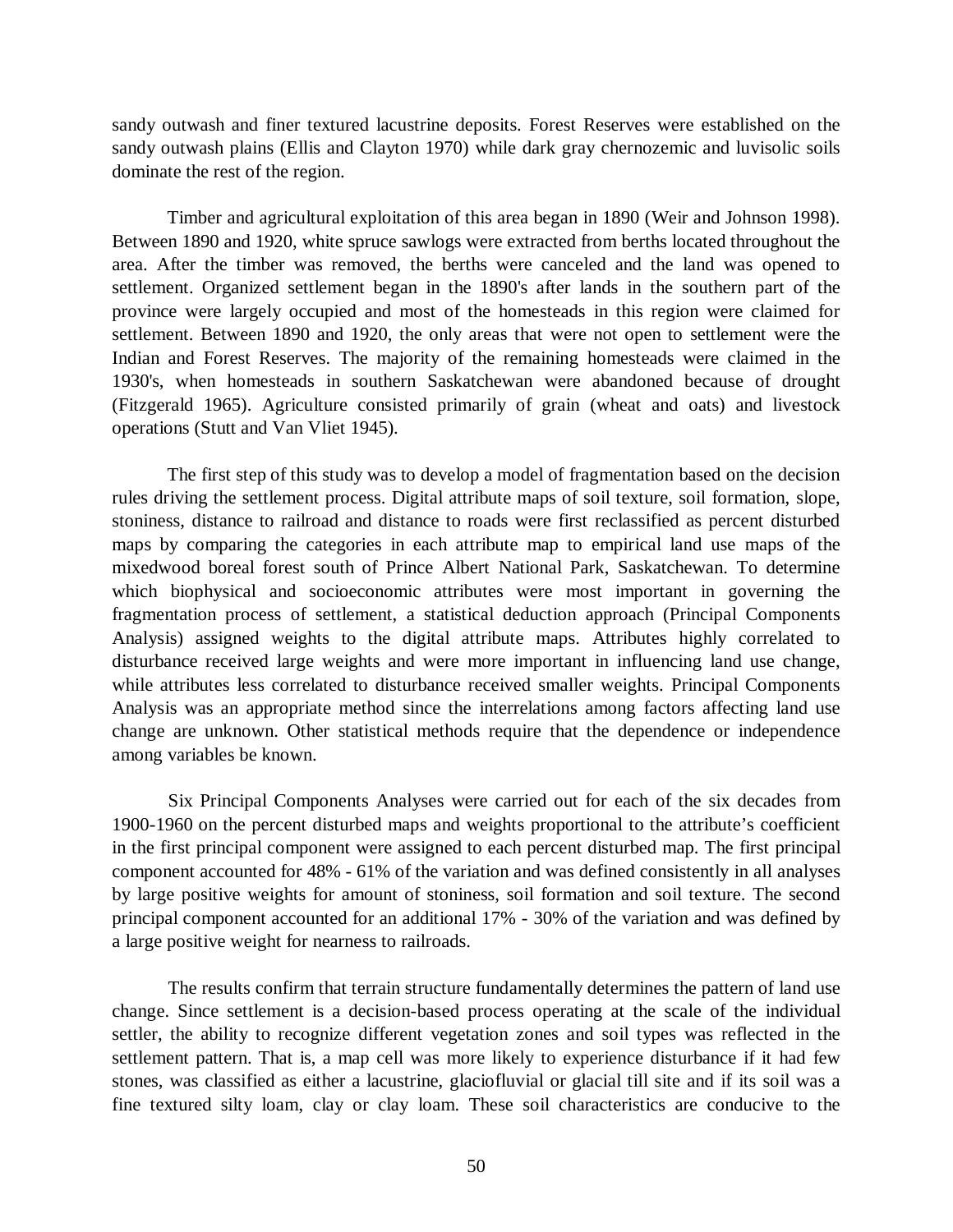successful harvesting of wheat crops and to livestock operations. Agricultural disturbance rarely occurred on sites with large amounts of stones, on steep slopes or in depressions, on organic soils or on very coarse soils such as gravel or sand.

To confirm that the weights correctly identified the attributes driving the settlement process, simulations were run incorporating the attribute weights in a spatially explicit, GIS based computer program. The settlement process was simulated by searching the landscape for locations with the highest percent disturbed on the heavily weighted attributes. The model of fragmentation was then validated by comparing the settlement simulations to empirical settlement data. The Kappa parameter was used to compare the percent success of the simulation to the expected percent success due to chance alone. Success occurred when a grid cell in the simulated map matched the corresponding grid cell in the empirical map of land use. A Kappa equal to 1 indicates that the simulation is perfect, while a Kappa equal to 0 indicates that the simulation is only as successful as would be expected by chance alone. The Kappa for the undisturbed cells ranged in values from 0.1384 to 0.6925 while the Kappa for the disturbed cells ranged in values from 0.3742 to 0.6993. Overall Kappa values ranged from 0.7282 to 0.7903. The percent of total cells classified correctly by the model ranged from 70% - 89%. These results indicate that the fragmentation model performed well in predicting the locations of settlement and in determining the decision rules used to settle the landscape (Figure 2a and b).

# **MANAGEMENT APPLICATIONS**

The simplification of the settlement process into a general model has several applications. Our mechanistic approach provides inherent understanding of the spatial organization of the patterns on the landscape. Unlike many pattern analysis studies which only provide a description of the pattern and then attempt to correlate this pattern to an ecosystem process (e.g. fractal dimension, amount of edge, fragmentation indices, etc.), we can use our model as part of a **tool kit** to predict where and why fragmentation occurs. This approach is more powerful because it allows us to determine the mechanisms controlling fragmentation and how those mechanisms influence other ecosystem processes.

This model has shown that fragmentation is not a random process, but that the spatial arrangement of forested remnants across the landscape reflect the spatial arrangement of productive and unproductive land. Land use policy makers who must decide how to optimally partition the land into various uses can apply this model in predicting what effects their decisions will have on the landscape. The ability to predict areas that are susceptible to fragmentation is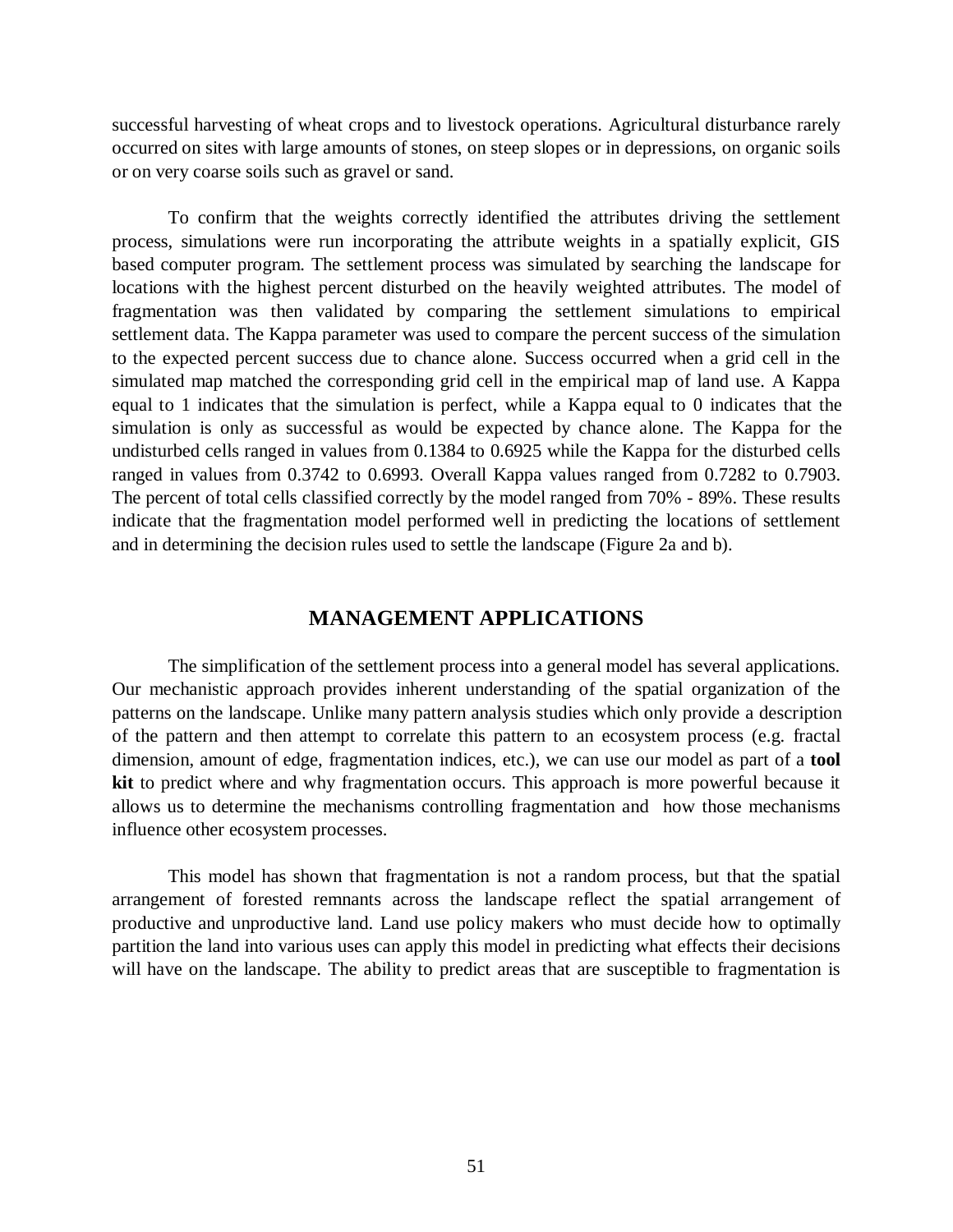Figure 2a. 1963 map of simulated land use change of the mixedwood boreal forest south of Prince Albert National Park, Saskatchewan.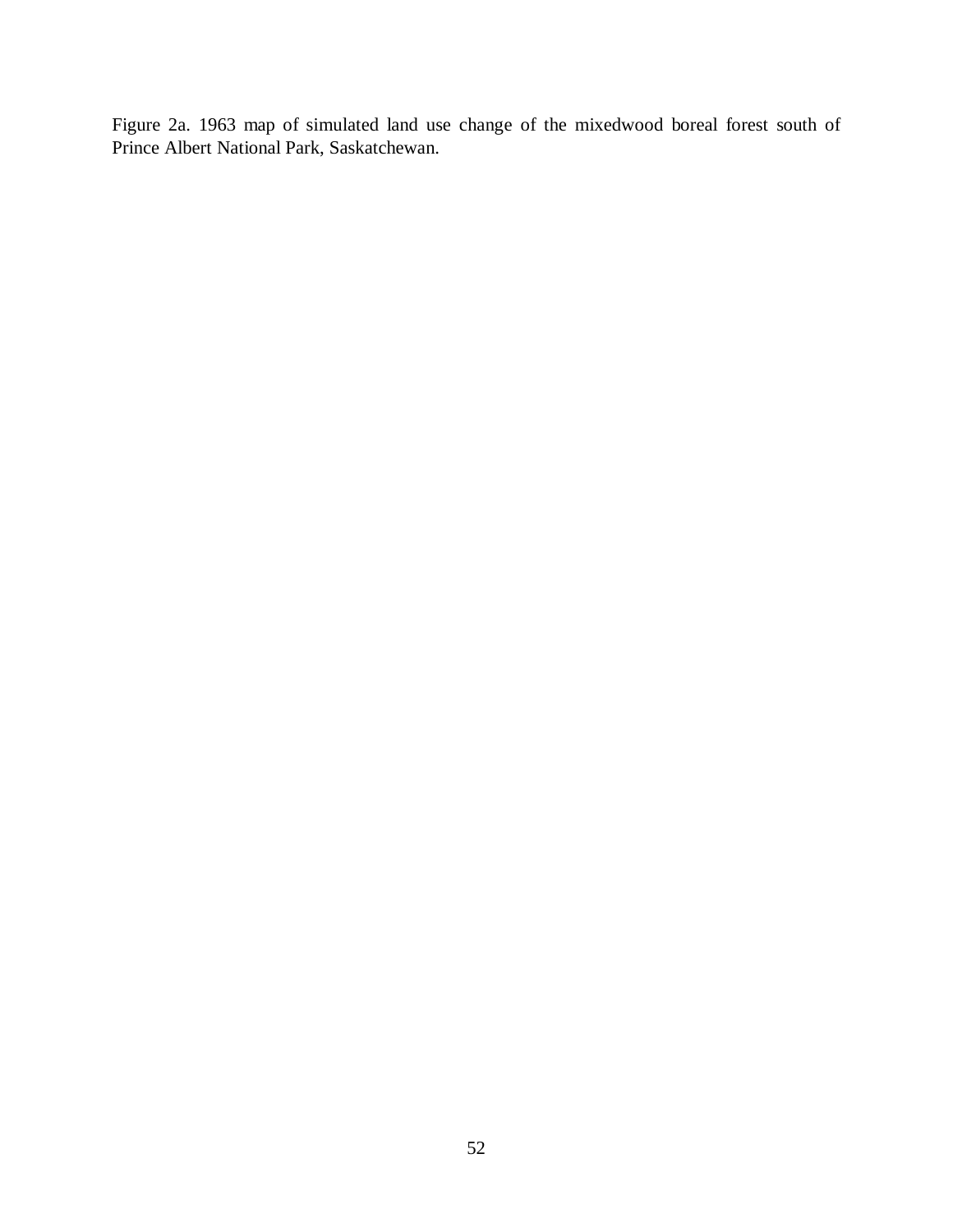Figure 2b. 1963 map of empirical land use change of the mixedwood boreal forest south of Prince Albert National Park, Saskatchewan.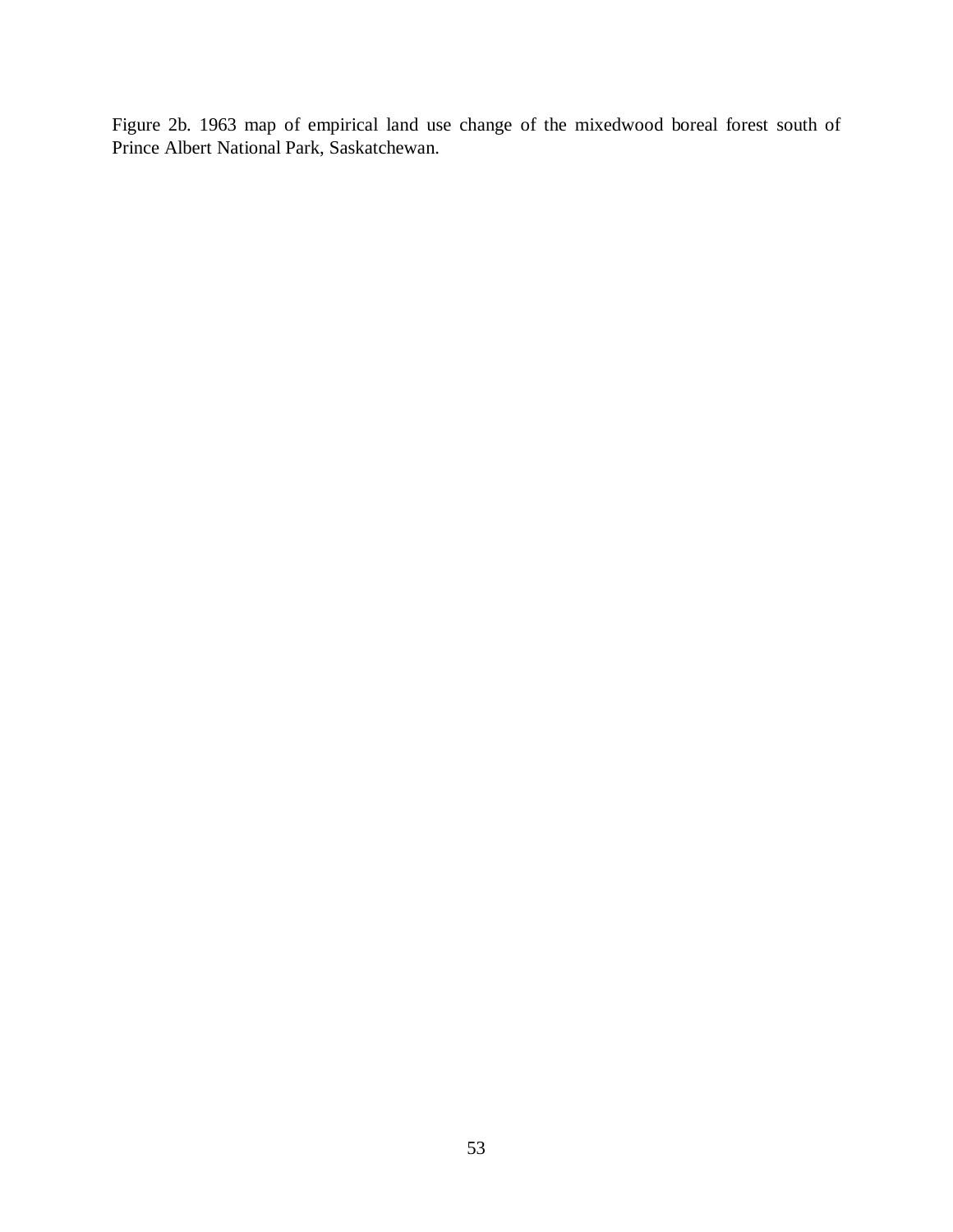also of practical use to the forestry industry. Large forestry operations, as well as small logging companies, may want to predict the location and distribution of remnant forest stands across the landscape to increase their economic productivity. For example, the ability to predict the type of forests remaining on the landscape can influence decisions regarding what proportion of the operation should be devoted to hardwoods and what proportion to softwoods. As well, this model can be used to predict the distance or connectivity between remnant stands to reduce transportation costs and to debate the merits of one land use policy to that of another.

Another application of this tool is to alter the decision rules driving the fragmentation model and analyze the change in fragmentation patterns across the landscape. Each rule could be manipulated separately to compare the resulting landscape patterns to those found by the original settlement rules. Ecosystem managers may find this useful when predicting the landscape effects of a particular land use policy on a singular landscape or in determining how topography alters the fragmentation pattern. Our plan is to incorporate the decision rules used in logging (i.e. a particular slope angle, nearness to roads, etc.) and use the model to predict what patterns cutting and regeneration will leave on the landscape. The patterns resulting from forestry activities can then be compared to patterns resulting from the settlement model and those from existing models of fire frequency to determine how forestry practices should operate to best mimic the effects of natural disturbances.

This model can also be used to study the effects of fragmentation on ecosystem processes by predicting changes in connectivity of forested remnants. For example, birds and wildlife are often restricted in their distributions by habitat type and by the amount of continuous forest. We can use this model to predict the spatial distribution of specific stand types across the landscape to determine the importance of the connectivity of forested remnants to their dispersal and migration patterns. Another process that fragmentation also affects is the fire cycle. The spatial continuity of forest stands (i.e. fuel) is essential for fire to propagate across the landscape. There exists a critical point at which the forest becomes so fragmented that the individual fires along the flaming front can no longer connect and begin behaving independently of each other. We can use this fragmentation model and our knowledge of fire spread to determine this critical fragmentation value and develop a causal mechanism linking the effects of forest fragmentation to the spread of fires.

## **CONCLUSION**

To ensure that forestry practices are mimicking the effects of natural disturbances on the landscape and not other man-made disturbance processes, it is important to study the effects of both natural and man-made disturbances. The first step of the study was to characterize fragmentation effects on the landscape based on a continuum of disturbance. Since fire frequency models have already been developed (Weir et al. elsewhere in this project report) to define one end of the continuum, empirical data were used in this study to develop a fragmentation model based on the decision rules of settlers to determine the other extreme of the continuum. It was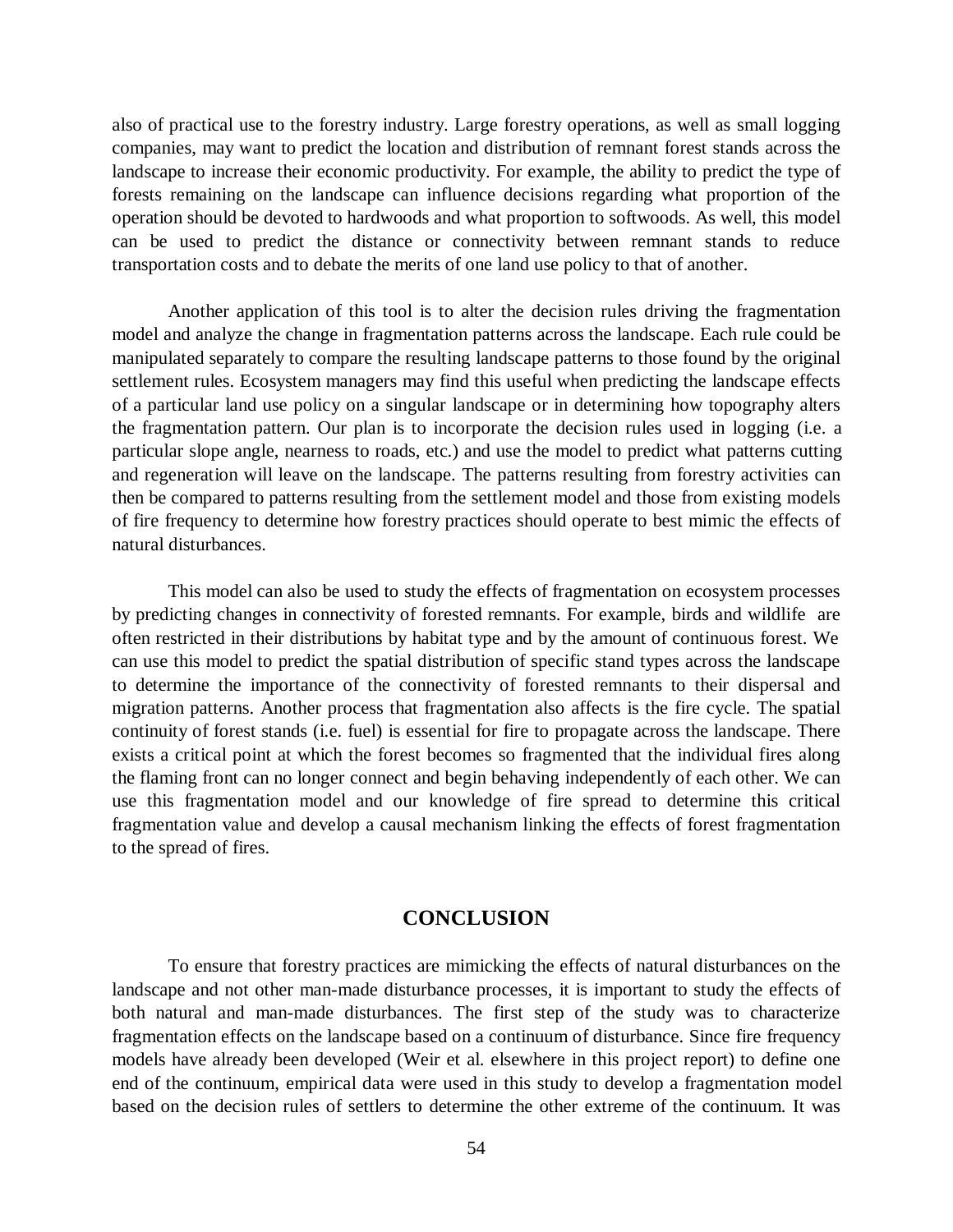found that terrain structure governed the forest fragmentation resulting from human settlement since areas of lacustrine origin with fine textured soils and few stones were preferred, followed by areas of glaciofluvial and glacial till origin. The importance of this study is that the settlement process has been simplified into a general model which can be applied to other landscapes. This model can be used to provide insight into how agricultural settlement can change the pattern on the landscape.

What remains to be determined is where forestry practices fit on the disturbance continuum. To answer this question, records of logging activities will be combined with management policies and goals to determine the decision rules employed by forestry companies to fragment the forest. Since forestry managers incorporate the effect of terrain when choosing the type and age of stand to harvest, we should be able to easily modify the settlement model to determine what patterns cutting and regeneration will leave on the landscape. The fragmentation patterns resulting from the model of forestry activities can then be compared to patterns resulting from the settlement model and from existing models of fire to provide insight into how landscape patterns change with respect to changes in land use.

# **REFERENCES**

- Birch, B. P. 1967. The measurement of dispersed patterns of settlement. Tijdschrift Voor Econ. En Soc. Geografie 58: 68-75.
- Burgess, R. L., and Sharpe, D. M. 1981. Forest island dynamics in man-dominated landscapes. Ecological Series No. 4. Springer-Verlag, New York, N.Y., USA.
- Bylund, E. 1960. Theoretical considerations regarding the distribution of settlement in inner north Sweden. Geografiska Annaler 4: 225-231.
- Ellis, J. G., and Clayton, H. S. 1970. The physiographic divisions of the northern provincial forest in Saskatchewan. Saskatchewan Institute of Pedology, Saskatoon, Saskatchewan.
- Fitzgerald, D. F. 1965. Pioneer settlement in northern Saskatchewan. Unpublished Ph.D. thesis, University of Minnesota, Minneapolis, Minnesota.
- Hall, C. A. S., Cleveland, C. J., and Kaufman, R. 1986. Energy and resource quality: the ecology of the economic process. John Wiley & Sons, New York, N.Y., USA.
- Hall, C. A. S., Tian, H., Qi, Y., Pontius, G., and Cornell, J. 1995. Modeling spatial and temporal patterns of tropical land use change. J. Biogeogr. 22:753-757.
- Leemans, R. 1992. The biological component of the simulation model for forest dynamics. In: Shugart, H.H., R. Leemans and G.B. Bonan. Systems analysis of the global boreal forest. Cambridge University Press, Cambridge, UK.
- Lloyd, P. E., and Dicken, P. 1972. Location in space: a theoretical approach to economic geography. Harper and Row Publishers, New York, N.Y.
- Meinig, D. W. 1979. The interpretation of ordinary landscapes. Geographical essays. Oxford University Press, Oxford, U.K.
- Moran, E. F. 1990. The ecosystems approach in anthropology: from concept to practice. University of Michigan Press, Ann Arbor.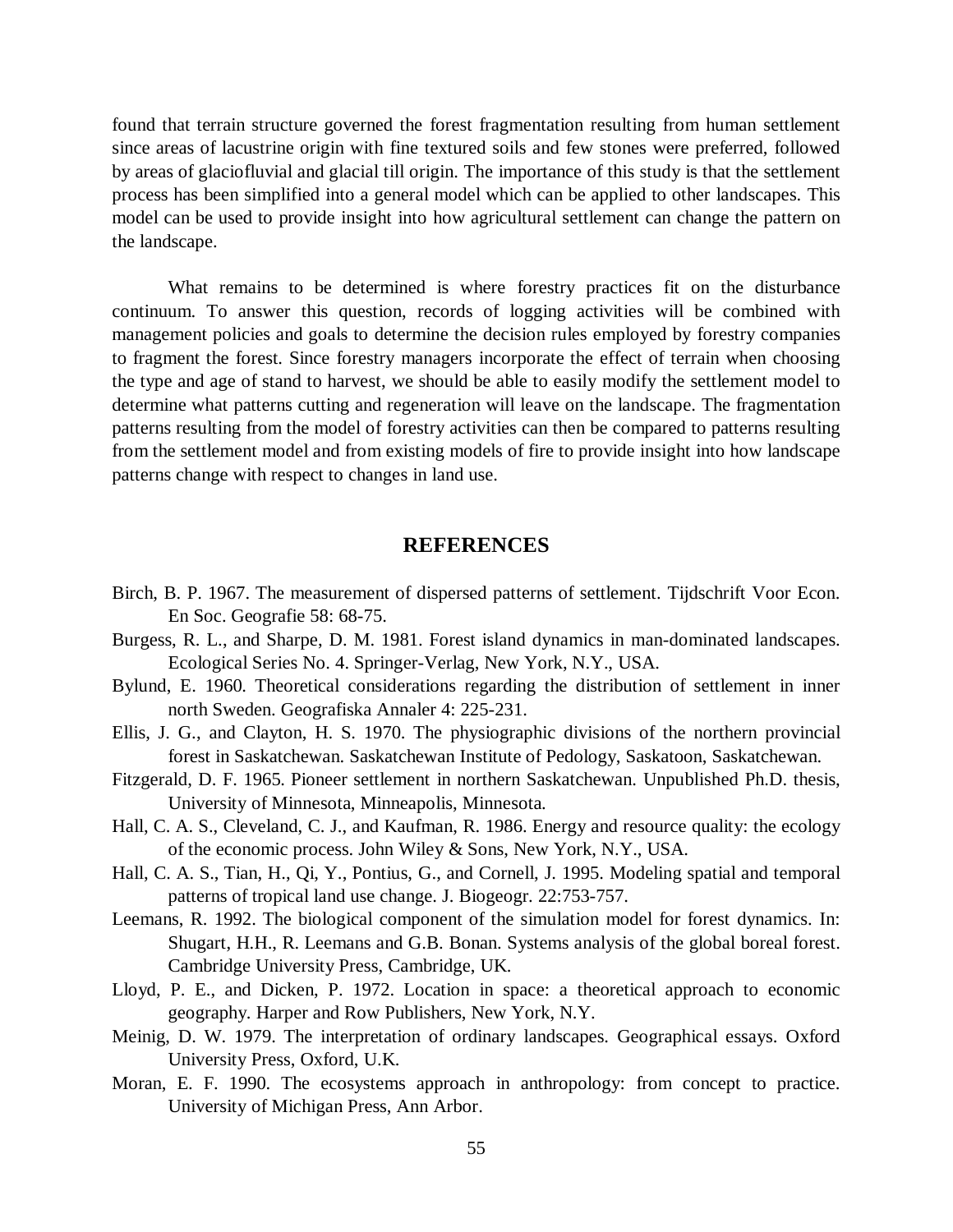- Noss, R. F. 1987. Protecting natural areas in fragmented landscapes. Natural Areas Journal 7:2- 13.
- Odum, H. T. 1983. Systems ecology. Wiley Interscience, New York, N.Y., USA.
- Robinson, J. L. 1982. The physical environment of Canada and the evolution of settlement patterns. Talonbooks, Vancouver, Canada.
- Rowe, J. S. 1972. Forest regions of Canada. Canadian Forestry Service, Department of the Environment, Ottawa, Ontario. Publication No. 1300.
- Saunders, D. A., Hobbs, R. J., and Margules, C. R. 1991. Biological consequences of ecosystem fragmentation: a review. Conservation Biology 5:18-32.
- Stutt, R. A., and Van Vliet, H. 1945. An economic study of land settlement in representative pioneer areas of northern Saskatchewan. Department of Agriculture, Canada. Publication No. 767, Technical Bulletin No. 52.
- Vanderhill, B. G. 1958. Observations in the pioneer fringe of western Canada. J. Geogr. 57: 431-441.
- Weir, J. M. H., and Johnson, E. A. 1998. Effects of escaped settlement fires and logging on forest composition in the mixedwood boreal forest. Can. J. For. Res. 28: 459-467.
- Wilcove, D. S., McLellan, C. H., and Dobson, A. P. 1986. Habitat fragmentation in the temperate zone. In: Soule, M.E. (Ed.). Conservation biology: the science of scarcity and diversity. Sinauer Associates, Sunderland, MA. USA. pp. 237-256.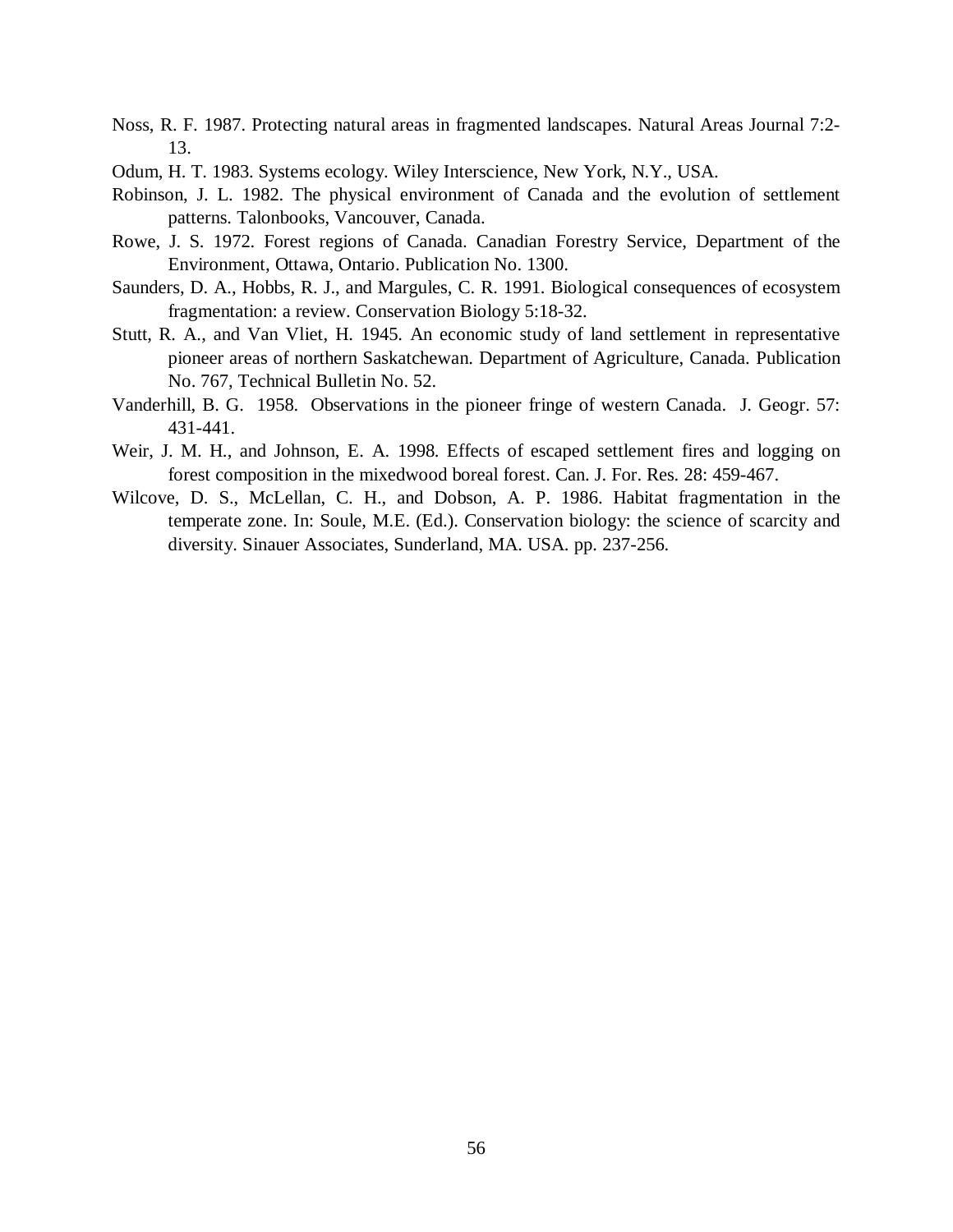# **Patterns of Duff Consumption in** *Pinus banksiana* **and** *Picea mariana* **Stands in the Mixedwood Boreal Forest.**

**SFM Network Project:**

**Understanding how fire behavior characteristics shape tree** population dynamics, diversity and forest patterns.

by

# **Kiyoko Miyanishi and Mark J. Bajtala**

Department of Geography University of Guelph, Guelph, Ontario

**May 1999**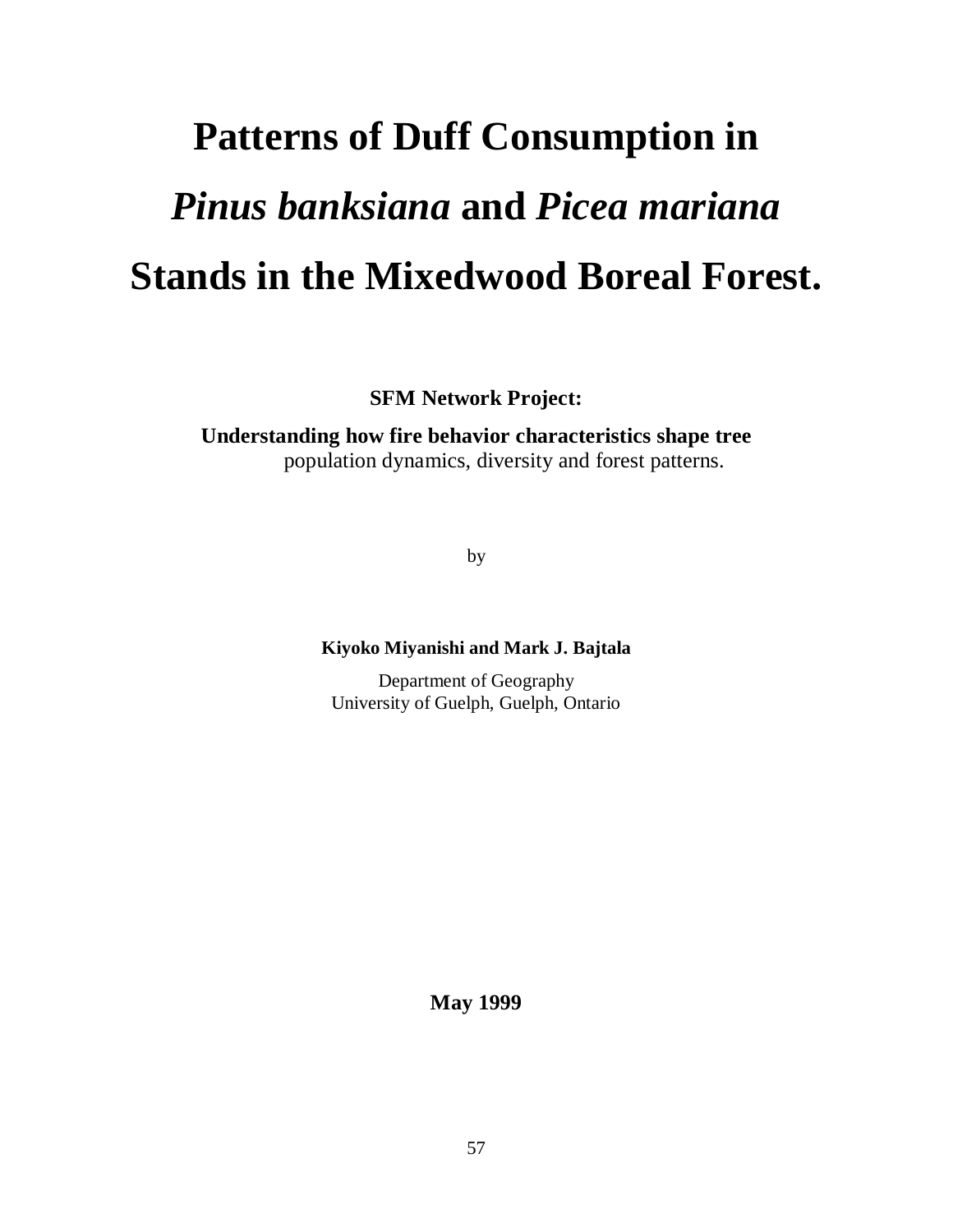# **EXECUTIVE SUMMARY**

Post-fire regeneration of *Pinus banksiana* (jack pine) and *Picea mariana* (black spruce) is generally limited more by the availability of appropriate seedbed than of seeds, due to their in situ aerial seedbanks. Successful recruitment of these species is largely restricted to areas from which duff (the organic layer above the mineral soil) has been removed. Studies have shown that duff consumption in boreal forest fires exhibits extreme patchiness within stands. Since successful seedling establishment appears to occur primarily within burned patches from which the duff has been consumed, the ability to predict the total area as well as the spatial distribution of these burned patches would help in predicting the density and spatial distribution of post-fire seedling regeneration. Therefore, the objective of this study was to describe and explain the spatial pattern of duff consumption within and between *P. banksiana* and *P. mariana* dominated stands. The burned patches were found to be significantly spatially correlated to the standing boles of fire-killed trees. A major factor explaining this relationship appears to be the significantly lower duff moisture found directly beneath tree crowns since propagation of smoldering combustion (the process by which duff is consumed) is limited by duff moisture. This within stand spatial variation in duff moisture can be explained by the interception of precipitation by tree crowns as well as inhibition of dew formation beneath tree crowns. The large within-stand variability in duff moisture and in duff consumption by fire raises questions about the usefulness of mean estimates of either measure, especially for predicting post-fire seedbed conditions.

The results from this study also found significant differences between the two stand types in their patterns of duff consumption; *P. banksiana* stands had a greater number of burned holes in the duff than *P. mariana* stands, but these holes were significantly smaller and the total area covered by these holes was significantly less than in *P. mariana* stands. These differences were explained by the more clustered distribution of trees in *P. mariana* stands compared with *P. banksiana* stands, resulting in larger continuous areas of dry duff. The implications of these results are that the density and spatial distribution of trees in the post-fire stand may be the result of the density and spatial distribution of trees in the pre-fire stand. In other words, a high density stand with clustered trees would result in a few large areas of duff consumption within which successful seedling recruitment is likely to occur. Thus, the trees in the regenerating stand after the fire are likely to be clustered within these burned patches of duff. The results of this study together with those from the Greene and Charron study (this report) could help provide a guide to the types of burned stands that may require some post-fire treatment (e.g. surface scarification) for the desired regeneration.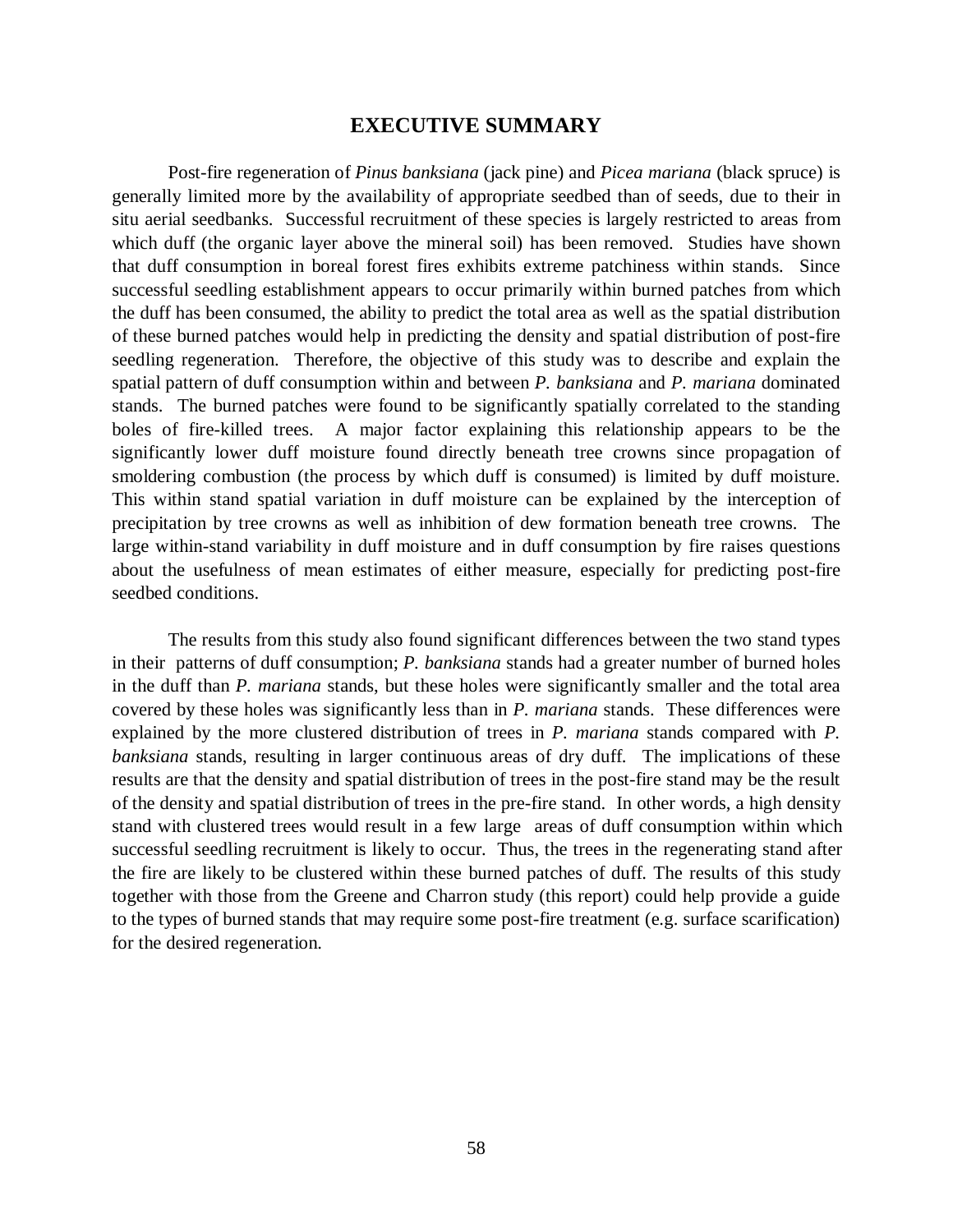## **ACKNOWLEDGEMENT**

We acknowledge Prince Albert National Park staff, especially Jeff Weir, and Weyerhaeuser Saskatchewan for providing logistical support and information and Sylvia Chipman, Samantha Berry, Marlene Wong, and Terry To for help in collecting field data. Funding for this research was contributed by the Sustainable Forest Management Network, a University of Guelph Latornell Travel Scholarship to M.J. Bajtala, and K. Miyanishi<sup>n</sup>s General Purpose Research Fund.

## **INTRODUCTION**

It has long been recognized that boreal forest trees such as *Pinus banksiana* (jack pine) and *Picea mariana* (black spruce) establish best on exposed mineral soil (Van Wagner 1972; Chrosciewicz, 1970, 1974, 1976). Overlying the mineral soil in unburned boreal stands is a layer of litter and duff. Duff (the O soil horizon) is composed of a top  $O_f$  layer of partially decomposed material whose origins can still be recognized and a bottom  $O<sub>h</sub>$  layer of decomposed material whose origins cannot be identified (Van Wagner 1972). Greene and Charron (this report) show that seedling survivorship is similar on mineral soil and the  $O<sub>h</sub>$  layer but low enough on the Of layer to virtually preclude successful seedling recruitment on this latter seedbed. Thus, anyone interested in post-fire seedling regeneration must be concerned with the consumption/removal of the  $O_f$  layer by fire. Duff is consumed primarily by smoldering combustion which occurs after passage of the flaming front.

Duff consumption has generally been measured by the mean difference between pre- and post-fire duff depths or mass. However, a number of studies (e.g., Van Wagner 1972; Chrosciewicz 1976; Dyrness and Norum 1983; Zasada et al. 1983) have commented on the large within-stand variability in duff consumption. As described by Dyrness and Norum (1983), burned sites in the boreal forest appear to be characterized by  $\Box$ many deeply burned holes scattered among broad areas of unburned or scarcely burned forest floor. This observed discontinuous pattern of duff consumption raises questions concerning the usefulness of *mean* measures of post-fire duff depth or duff reduction as an indication of the availability of suitable seedbed for tree seedling regeneration. Furthermore, since successful seedling regeneration appears to be primarily restricted to these burned holes in the duff (Greene and Charron, this report), we should be more concerned with the areal extent and spatial distribution of these burned holes rather than with mean estimates of either duff consumption or post-fire duff depths.

Therefore, the **objective** of this study was to describe and explain spatial patterns of duff consumption (i.e. burned holes in the duff) in order to develop some understanding of the process by which duff is consumed in a fire and the major factor(s) influencing this process. Our study site was a 900 ha burn near Bittern Creek, located in the Weyerhaeuser FMLA in the mixedwood boreal zone of central Saskatchewan. This stand-replacing fire was ignited by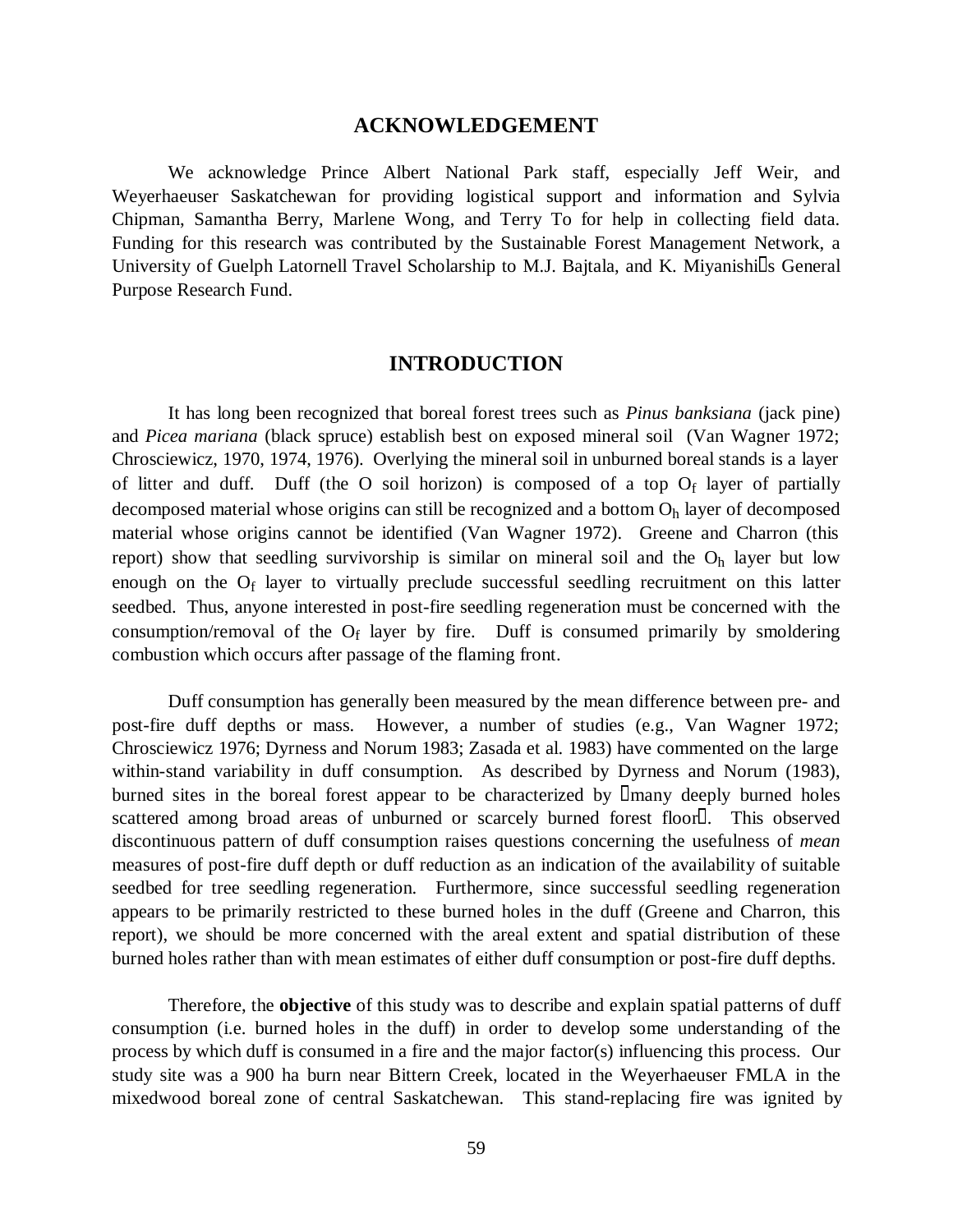lightning on June 5, 1996 and burned for 3 days. Data were collected from this site 3 months after the fire. We sampled 20 upland mature stands dominated by either *Pinus banksiana* or *Picea mariana*, mapping and measuring standing and fallen trees as well as measuring spatial variation in duff depth. The burned holes in the duff were very distinct. Therefore, these holes were mapped and their areas were visually estimated. The data were used to describe the extent and patterns of duff consumption within and between stand types as well as to attempt to relate the patterns to stand characteristics.

In 1997, data on spatial variation in duff characteristics (moisture, depth and bulk density) were collected from unburned stands comparable to the burned stands in age, density and species composition. Also, the influence of tree crowns on precipitation interception, duff moisture, depth and bulk density was investigated.

A detailed description of the methods and results can be obtained in Bajtala (1999).

# **SUMMARY OF DATA ANALYSIS**

Overall, we found that the mean percent of burned area was significantly greater in *P. mariana* stands (24.4%) than in *P. banksiana* stands (8.6%). Furthermore, the *P. banksiana* plots had on average three times the number of patches as the *P. mariana* stands, while those fewer holes in the *P. mariana* stands were significantly larger (by an order of magnitude) than the holes in the *P. banksiana* stands. Since each burned patch had to be initiated by at least one ignition point, the fact that the *P. banksiana* stands had significantly more patches but significantly less area in burned patches than the *P. mariana* stands indicates that the area of burned duff is not limited by duff ignition points but rather by whether or not smoldering is propagated or extinguished once the duff has been ignited.

The next step was to explain why smoldering would be preferentially propagated in the *P. mariana* stands, creating these large burned holes, and not in the *P. banksiana* stands. Examination of the maps showing the location of the burned patches and standing stems suggested that the burned patches may be spatially related to the standing boles of the fire-killed trees. Chi-square analyses confirmed that, for all but two of the stands, this spatial relationship was significant. The most obvious explanation for this relationship is the interception of precipitation by the tree canopy, decreasing moisture input to the duff directly beneath trees. Measures of precipitation throughfall for a sample of isolated trees in unburned stands found generally significantly increasing throughfall with distance from the stems although the degree of interception varied between rainfall events, even for the same trees. Thus, from precipitation inputs alone, we should expect drier patches of duff around the bases of trees. Furthermore, reradiation from the canopy to the ground at night would inhibit surface cooling and dew formation directly beneath the canopy, thus influencing duff moisture even in the absence of rain. Actual measures of duff moisture obtained from beneath and beyond the canopy of *P. mariana* trees in unburned stands confirmed this pattern of significantly drier duff around the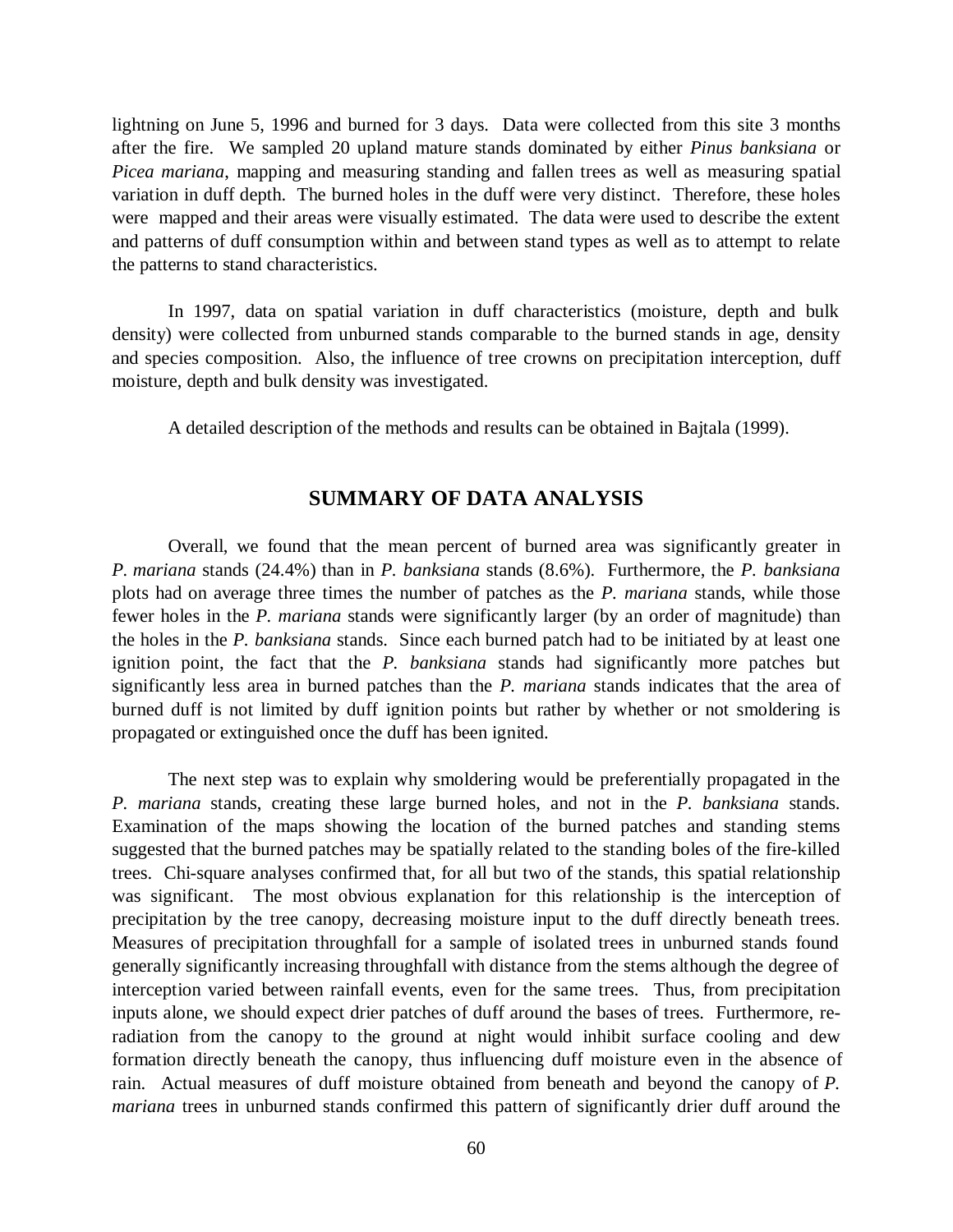bases of trees. No significant differences were found in depth or bulk density of the duff beneath and beyond the canopy. Thus, within stand variation in duff moisture alone appears to be a reasonable explanation for within stand variation in duff consumption. Fuel moisture is a critical factor in the extinguishment of smoldering combustion (Ohlemiller 1985).

To use precipitation interception by tree crowns to explain the spatial patterns of duff consumption and their differences between stand types, we then looked at the density and spatial distribution of standing stems in the burned stands to obtain an idea of the distribution of the prefire tree crowns. First, the two stand types differed significantly in density of standing stems with the *P. mariana* stands having a significantly higher density of stems than the *P. banksiana* stands. Second, using nearest neighbour analysis, we found that the stems were significantly more clustered in the *P. mariana* stands than in the *P. banksiana* stands. The more clustered the stems and the higher the density of stems, the more likely it is that there would be both larger continuous patches of dry duff and a greater total area of dry duff.

Therefore, given the same weather conditions and the same precipitation in both types of stands, we would expect to find greater spatial discontinuity in duff moisture within *P. mariana* stands than within *P. banksiana* stands. This spatial discontinuity in duff moisture would be spatially correlated with the tree crowns. In turn we find that the burned holes in duff are spatially correlated with the trees. Continued propagation of smoldering is dependent on sufficient heat being transferred from the exothermic oxidation zone to the unburned duff to cause pyrolysis or heat degradation, resulting in the formation of char which is the first stage in the process of smoldering. The presence of moisture means that heat being generated from the oxidation of the char would be converted to latent heat in evaporating the water. The evaporation process thus acts as a heat sink and, if enough heat from the oxidation zone is used up in latent heat, there would not be sufficient heat to pyrolyze the unburned duff. This would result in the extinguishment of smoldering.

## **MANAGEMENT APPLICATIONS**

There are several findings from this study that should be of interest to forest managers. The first is the recognition of the discontinuous nature of duff consumption. Since Greene and Charron (this report) found that the key factor in first year seedling survivorship is the seedbed type (i.e. humus  $(O_h)$ ) or mineral soil vs  $O_f$ ), the success of post-fire regeneration is dependent not on the mean decrease in duff depth nor on the mean mass of duff consumed by fire (measures used in most previous studies of post-fire regeneration) but on the **area** over which the  $O_f$  layer is totally removed. If stands differ in pre-fire duff depth, a similar percentage loss of duff mass or mean duff depth can represent a significantly different availability of suitable seedbed for seedling regeneration.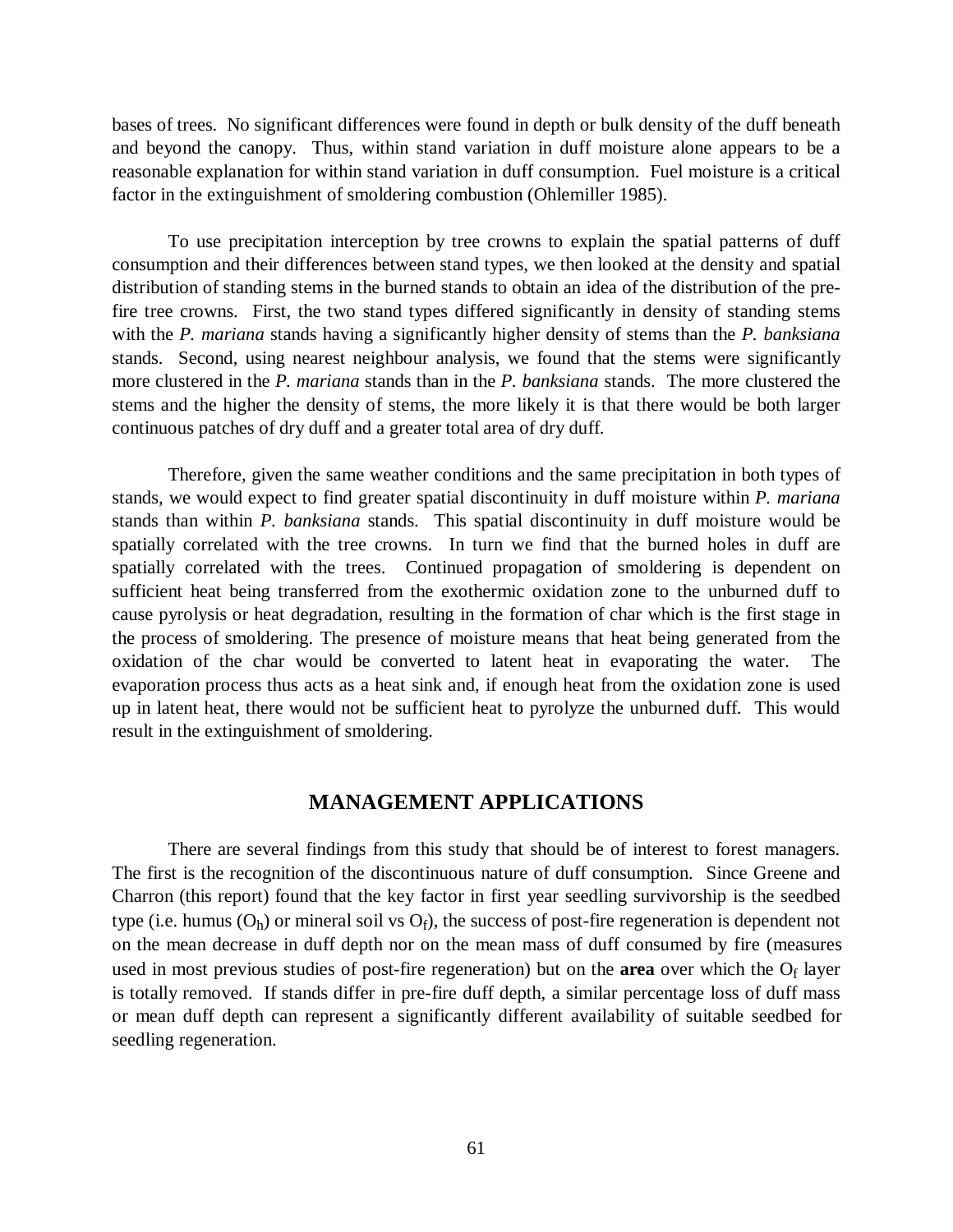The second is that, even in a stand-replacing crown fire such as the one occurring at Bittern Creek in 1996, removal of the Of layer occurred on only about 9% of the forest floor in *P. banksiana* stands and about 25% in *P. mariana* stands. Greene and Charron's (this report) study of the post-fire seedfall in these stands indicates that the in situ aerial seedbank is depleted after the first couple of years and that the majority of seedling mortality occurs within the first year. Furthermore, Gutsell and Johnson $\mathbb{S}$  (this report) study of stand dynamics indicates that recruitment of canopy trees is restricted to the first few years after fire. Thus, the condition of the forest floor immediately after the fire is critical in determining the density of trees in the post-fire stand. This would suggest that seedbed preparation (e.g. scarification of the forest floor) within the first year following fire would significantly increase the density of the post-fire regenerating stand. It also suggests that disturbance of the duff during salvage logging may have a beneficial side effect.

A third result of this study is a recognition of the patchiness of the post-fire surface in terms of available seedbed. This patchiness has important implications for the spatial distribution of the trees in the stand regenerating after a wildfire. Numerous small patches of suitable seedbed scattered throughout the stand (as we found in *P. banksiana* stands) would be expected to result in more regularly spaced small groupings of seedlings among which selfthinning would occur, resulting in a potentially lower density stand of trees that are more regularly or randomly distributed. On the other hand, a few very large patches of suitable seedbed covering a greater proportion of the stand surface (as we found in *P. mariana* stands) would be expected to result in stands with a higher density of trees that are clustered. Our study of unburned upland stands dominated by *Pinus banksiana* and *Picea mariana* found significantly higher densities of trees in *P. mariana* dominated stands with trees that were significantly more clustered in their spatial distribution. Although these may often be the natural types of stands regenerating after wildfires, they may not necessarily be the desirable types of stands in terms of fiber production. The explanation provided for the spatial distribution of trees found in these stands allows managers the opportunity to influence the post-fire stand through seedbed treatments.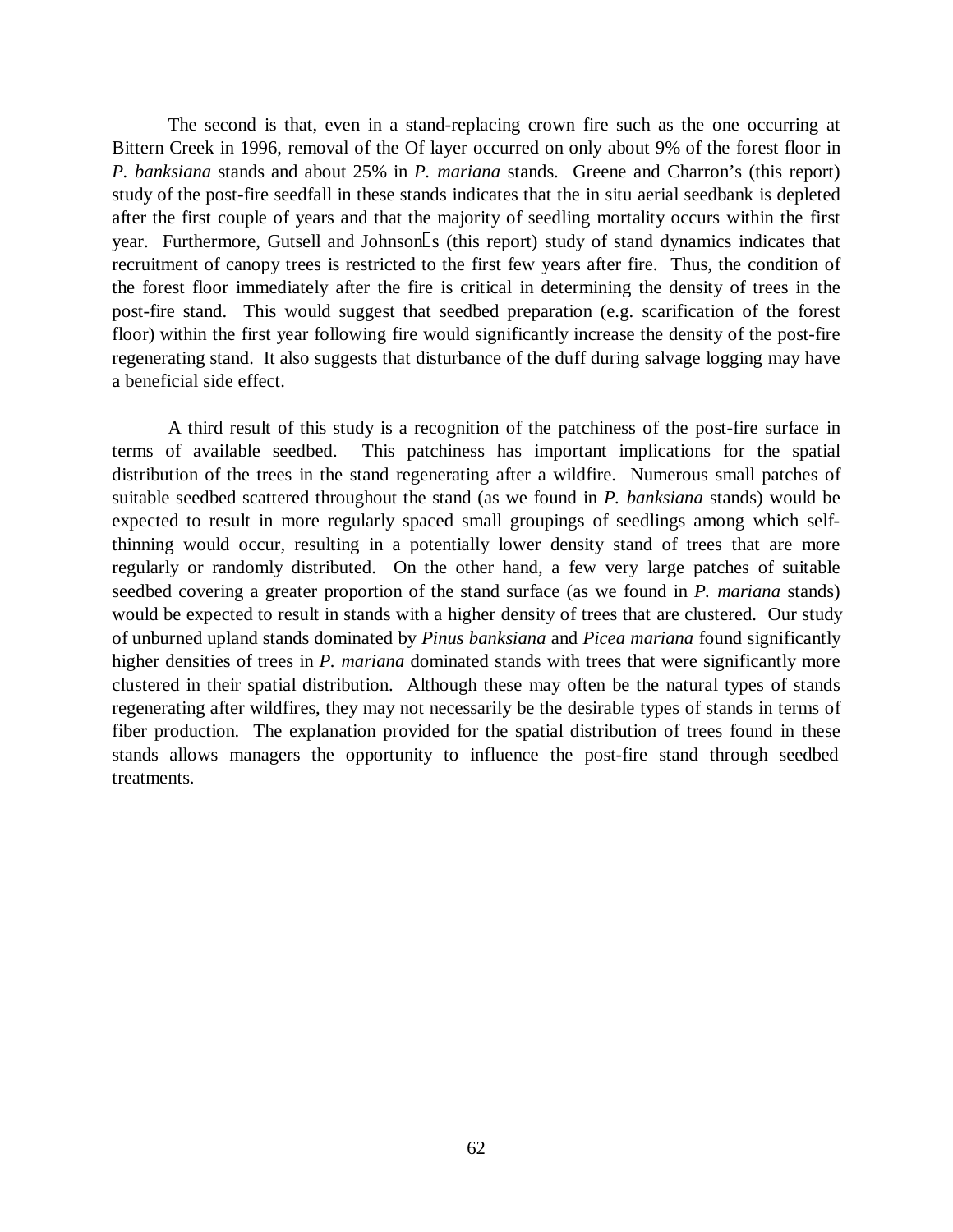# **CONCLUSIONS**

In conclusion, we can make two points. The first is that the discontinuous nature of duff consumption points out the limitations of using mean measures of duff consumption or post-fire duff depth to predict post-fire seedbed availability and potential post-fire seedling regeneration. Second, we can speculate on the consequences of the patterns and stand type differences we found in the areal extent and spatial distribution of these burned patches of duff. A reasonable explanation for the higher stem densities and more clustered distribution of stems that we tend to find in *P. mariana* stands compared with *P. banksiana* stands lies in the greater area of burned duff and the fewer larger patches of burned duff occurring at the time of initiation of the stand after a fire. If this is the case, it may be that, not only is the species composition of the pre-fire stands likely to be repeated in the post-fire stands due to seed availability (see Greene and  $Charron  $\simeq$  15$  stems.

## **REFERENCES**

- Bajtala, M. J. 1999. Spatial patterns of duff consumption in jack pine and black spruce stands in the boreal mixedwood forest. M.Sc. thesis, University of Guelph, Guelph, ON.
- Chrosciewicz, Z. 1970. Regeneration of jack pine by burning and seedling treatments on clearcut sites in central Ontario. Can. For. Serv. Ont. For. Res. Lab. Inf. Rep. O-X-138.
- Chrosciewicz, Z. 1974. Evaluation of fire-produced seedbeds for jack pine regeneration in central Ontario. Can. J. For. Res. 4: 455-457.
- Chrosciewicz, Z. 1976. Prediction of forest-floor moisture content under diverse jack pine canopy conditions. Can. J. For. Res. 19: 1483-1487.
- Dyrness, C. T., and Norum, R. A. 1983. The effects of experimental fires on black spruce forest floors in interior Alaska. Can. J. For. Res. 13: 879-893.
- Ohlemiller, T. J. 1985. Modeling of smoldering combustion propagation. Review. Prog. Energy Combust. Sci. 11: 277-310.
- Van Wagner, C. E. 1972. Duff consumption by fire in eastern pine stands. Can. J. For. Res. 2: 34-39.
- Zasada, J. C., Norum, R. A., and Teutsch, C. E. 1983. Artificial regeneration of trees and tall shrubs in experimentally burned upland black spruce/feather moss stands in Alaska. Can. J. For. Res. 13: 903-913.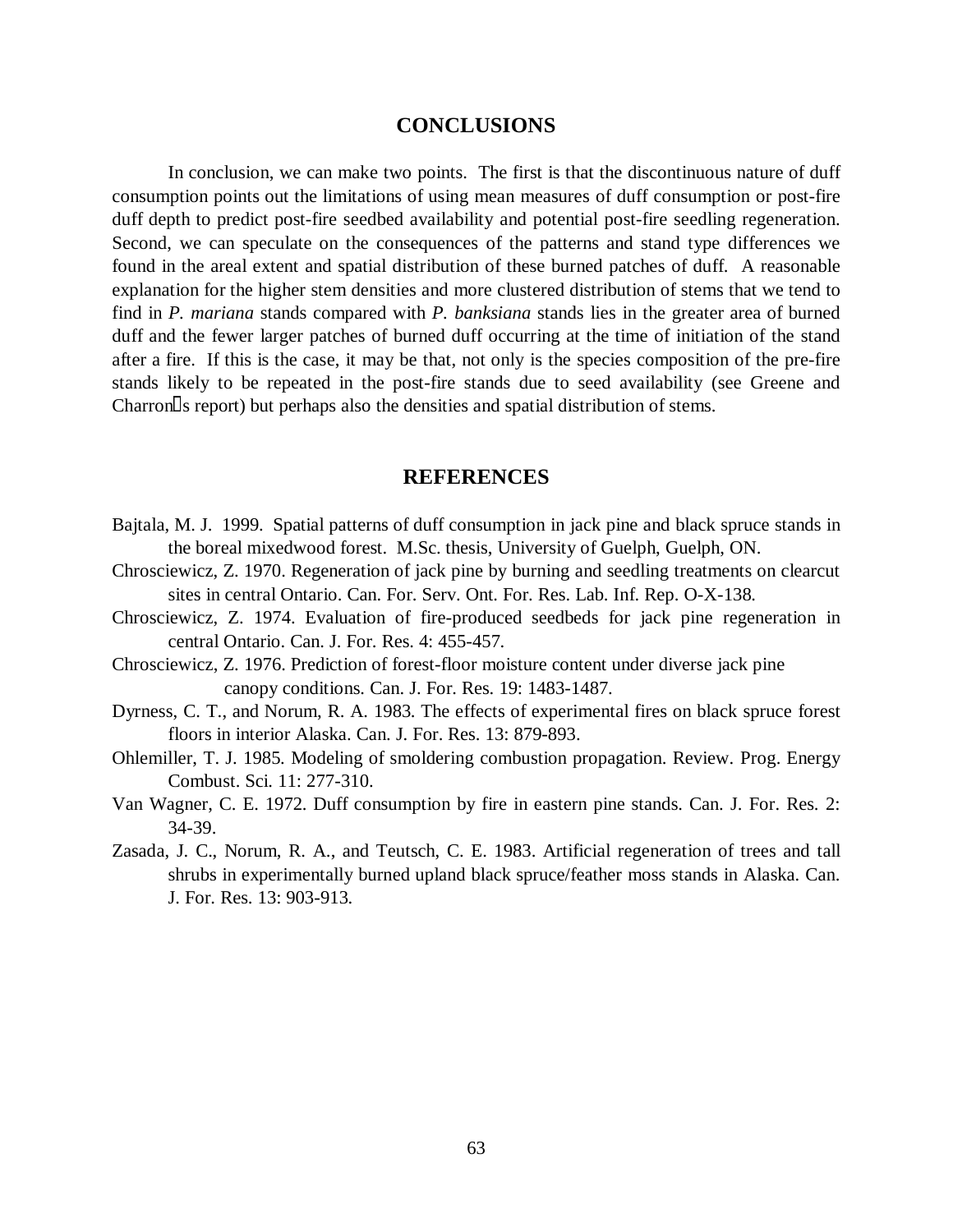# **Recruitment models: seed production, dispersal and juvenile mortality after fire and cutting**

SFM Project:

Understanding how fire behavior characteristics shape tree population dynamics, diversity and forest patterns.

by

# **David F. Greene and I. Charron**

Departments of Biology and Geography Concordia University

**May 1999**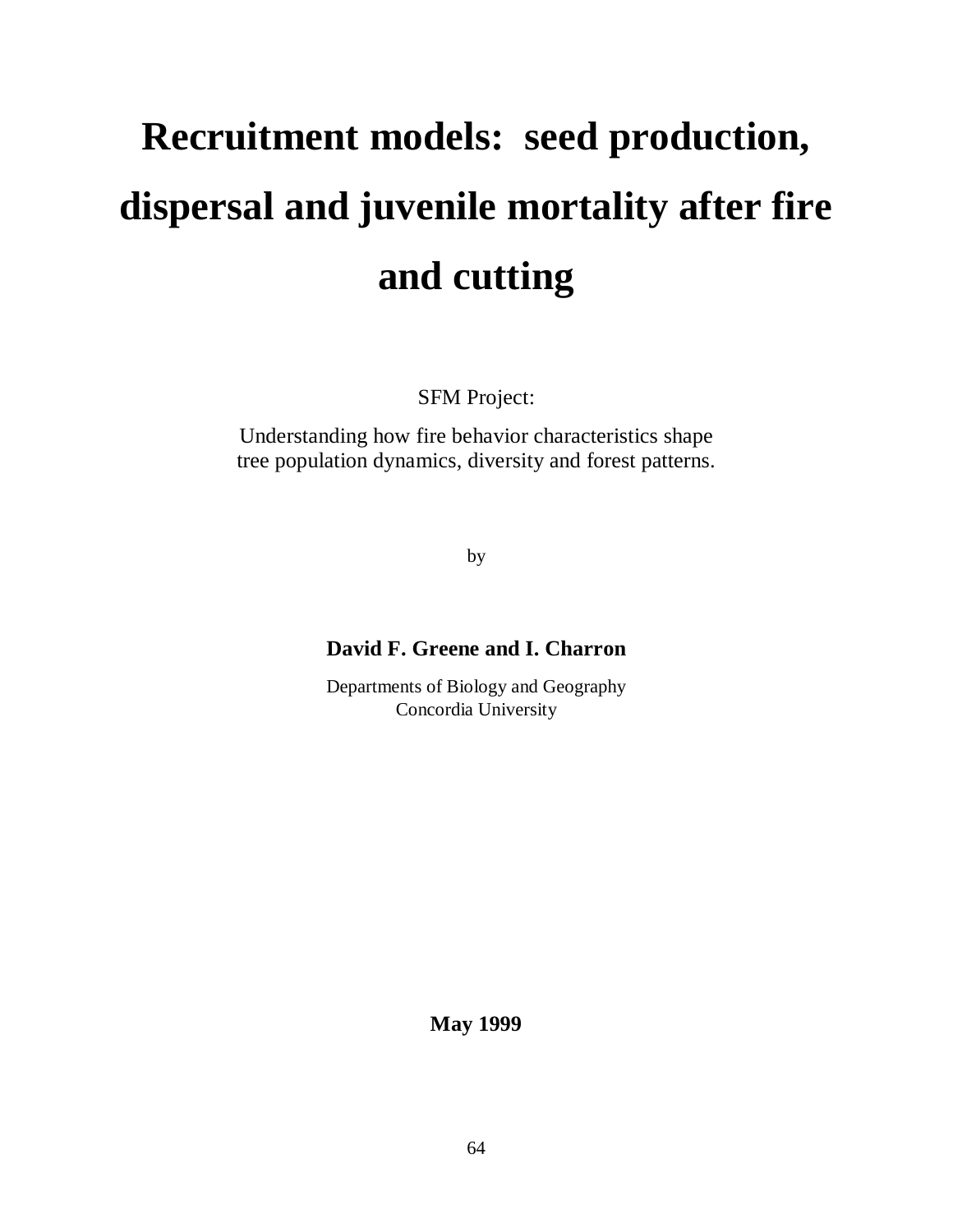# **EXECUTIVE SUMMARY**

Foresters are hopeful that they will be able to better regenerate clearcut sites if they are capable of mimicking natural disturbances. It is therefore important to understand processes influencing natural regeneration after disturbances. Models of tree regeneration that include seed production, seed dispersal, sprout production, and juvenile mortality have been developed for eight boreal tree species. The models have been divided into three groups depending on the mode of reproduction of the species of interest. The models are applicable to both fires and clear-cuts.

The first model is derived for species that disperse from aerial seedbanks like jack pine and black spruce, and therefore does not include a dispersal term. The second model derived for aspen and balsam poplar also lacks a dispersal term since the species recruit from root suckers. The third model derived for white spruce, balsam fir, and larch includes a dispersal term since the species must disperse from living sources.

The models demonstrate that both sprout and seed production are dependent on tree size (basal area) and seed size; that seed dispersal by wind is dependent on seed size (terminal velocity) and release height; and that germinant mortality is dependent on organic layer thickness and seed size.

In essence, the theory of the models is based on four easily measured parameters: two of them biotic (seed size and tree size) and two controlled by disturbances (distance-to-source and organic layer thickness). Thus, this study now provides foresters with tools to predict regeneration densities following disturbances such as burns and large clearcuts.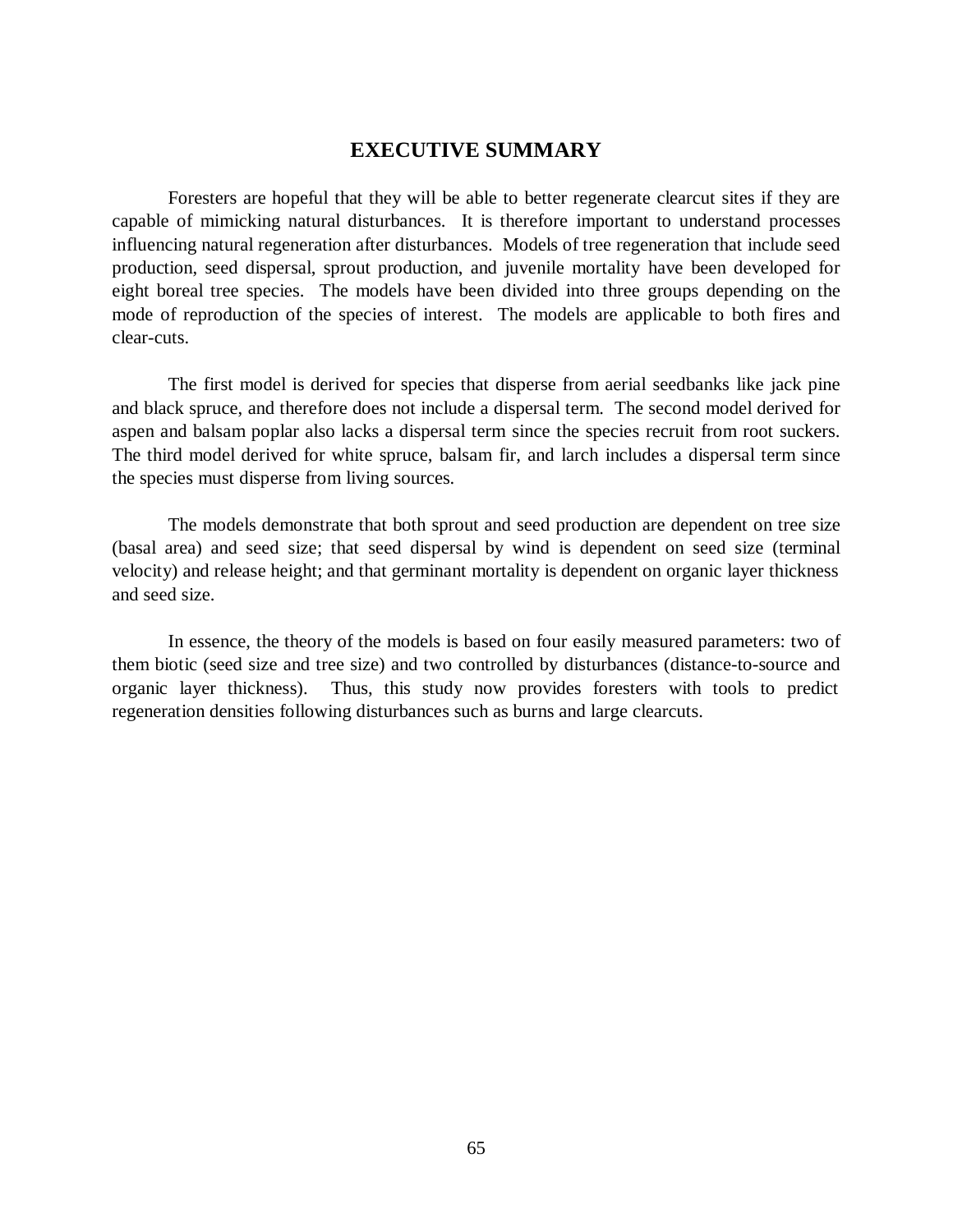## **INTRODUCTION**

Studies of population dynamics of boreal forest trees have found that recruitment of individuals which will eventually make up the canopy does not occur throughout the history of the stand but only during the first few years after large disturbances (Johnson 1992, Gutsell and Johnson in this report). Consequently the recruitment processes during this post-disturbance period are critical to the future growth and composition of a stand.

In the last 4 years we have developed models of tree regeneration (seed production, dispersal, and juvenile mortality) following large-scale disturbances. Although the theory is at present not general; it applies only to burns, we do have some data to indicate that it is applicable for any large clearing (stripcuts, clearcuts) where light is not limiting. We divide the eight boreal tree species into three functional groups. The first group includes the three hardwoods (aspen, paper birch, balsam poplar) that can regenerate asexually after a severe disturbance. The second group consists of jack pine and black spruce, which can also recruit from within the disturbance, but do so via an aerial seedbank rather than asexually. The final group involves the three species that must disperse into the disturbance via seed from living sources (white spruce, larch, and balsam fir). Of course the previous five species are also capable of colonizing sexually from disturbance edges. The **objective** of this study is to provide a series of simple tools for foresters to predict the regeneration following large disturbances. These are cohort models in that the density being predicted is for the initial group of seedlings that started in the first years following the disturbance.

### **The Asexual Recruitment Model**

#### *Root suckers*

Drawing on published data sets for clearcuts and burns from Alaska, Saskatchewan, Minnesota, Ontario, and Quebec, Greene and Johnson (1999) have shown that aspen and balsam poplar root sucker density  $(F<sub>D</sub>)$  is a function of pre-disturbance basal area density (the dimensionless  $B_D (m^2/m^2)$  and time since disturbance (t in years):

$$
FD=11600 BD 0.79(t+1) -1.64
$$
 (1)

This equation is expected to hold at least until 100 years after a disturbance (cf. yield tables such as those of Jarvis 1968). Unlike the equations for sexual recruitment below, we include time- since-fire because the clonal stems almost immediately begin to self-thin. We see no need to make equation (1) spatially realistic as poplar suckers typically recruit within about 10 m of the nearby boles and it is rare to find conspecific boles isolated by more than 10 m (except in cases where the poplars comprise such a small proportion of the basal area that they are of little interest to foresters).

# *Basal suckers*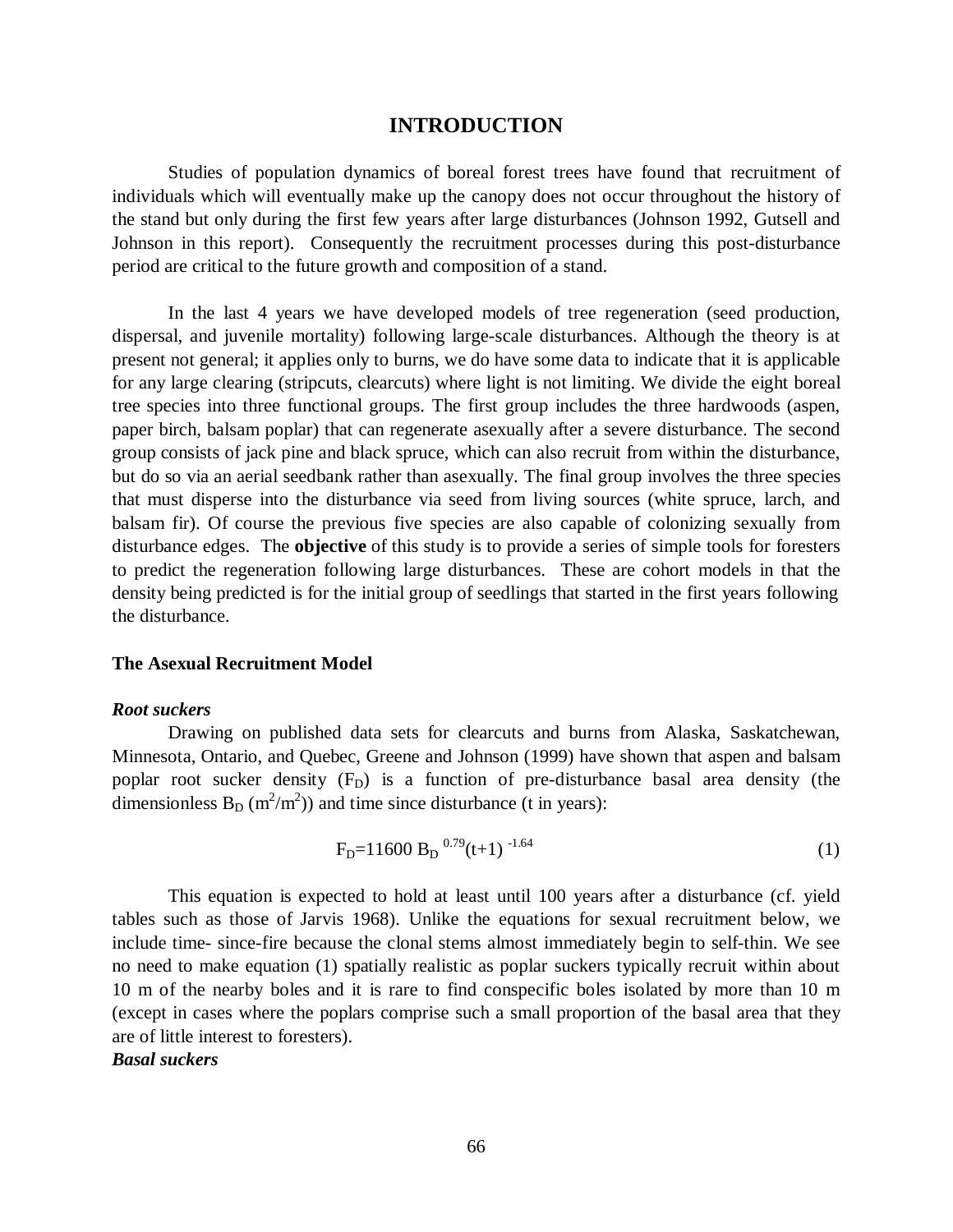We have no model for basal suckering for poplars and birch but it seems reasonable to imagine that,

$$
F_D=N_D \tag{2}
$$

where  $N_D$  is pre-disturbance stem density (stems/m<sup>2</sup>). That is, we picture the large number of rapidly thinning, asexual recruits as, in effect, a single self-replacing stem. An unpublished data set from Saskatchewan indicates that asexual stem number in birch is unrelated to the basal area of the parent bole while total basal area of the asexual stems (summed) is strongly correlated with parent basal area. We see, however, no practical significance for this.

#### **THE SEXUAL RECRUITMENT MODELS**

The basic model for sexual recruitment density  $(F_{Dx})$  at distance x a decade after a severe disturbance is

$$
F_{dx} = Q_D S T f(x)
$$
 (3)

where  $Q_D$  is seed density (seeds/m<sup>2</sup>) within an area source (array of conspecific sources), S is juvenile survivorship, T is the number of years available for colonization before shading and seedbed deterioration dramatically reduce the initially high survivorship, and *f*(x) is the dispersal term.

In what follows we will develop two varieties of the model. In the first version, appropriate for any wind-dispersed species, we deal with an area source adjacent to a burn or clearcut. In the second version, we deal with the two aerial seedbank species (jack pine and black spruce) that can colonize the clearing in situ (from standing dead trees or scattered slash).

### **Seed Production**

Following Greene and Johnson (1994), the seed production equation is

$$
Q=3067B^{0.92}m^{0.58} \tag{4}
$$

where Q is the mean annual seed production of a single seed tree, B is the basal area  $(m<sup>2</sup>)$  of a single tree, and m is seed mass (in grams). We will assume that averaging across T years (the colonization period) will reduce the enormous temporal variation due to masting.

Let us translate Q in equation (4) to seed density,  $Q_D$  (seeds/m<sup>2</sup>), the more appropriate measure for an area source, as

$$
Q_{D} = 3067 B_{D} m^{-0.58}
$$
 (5)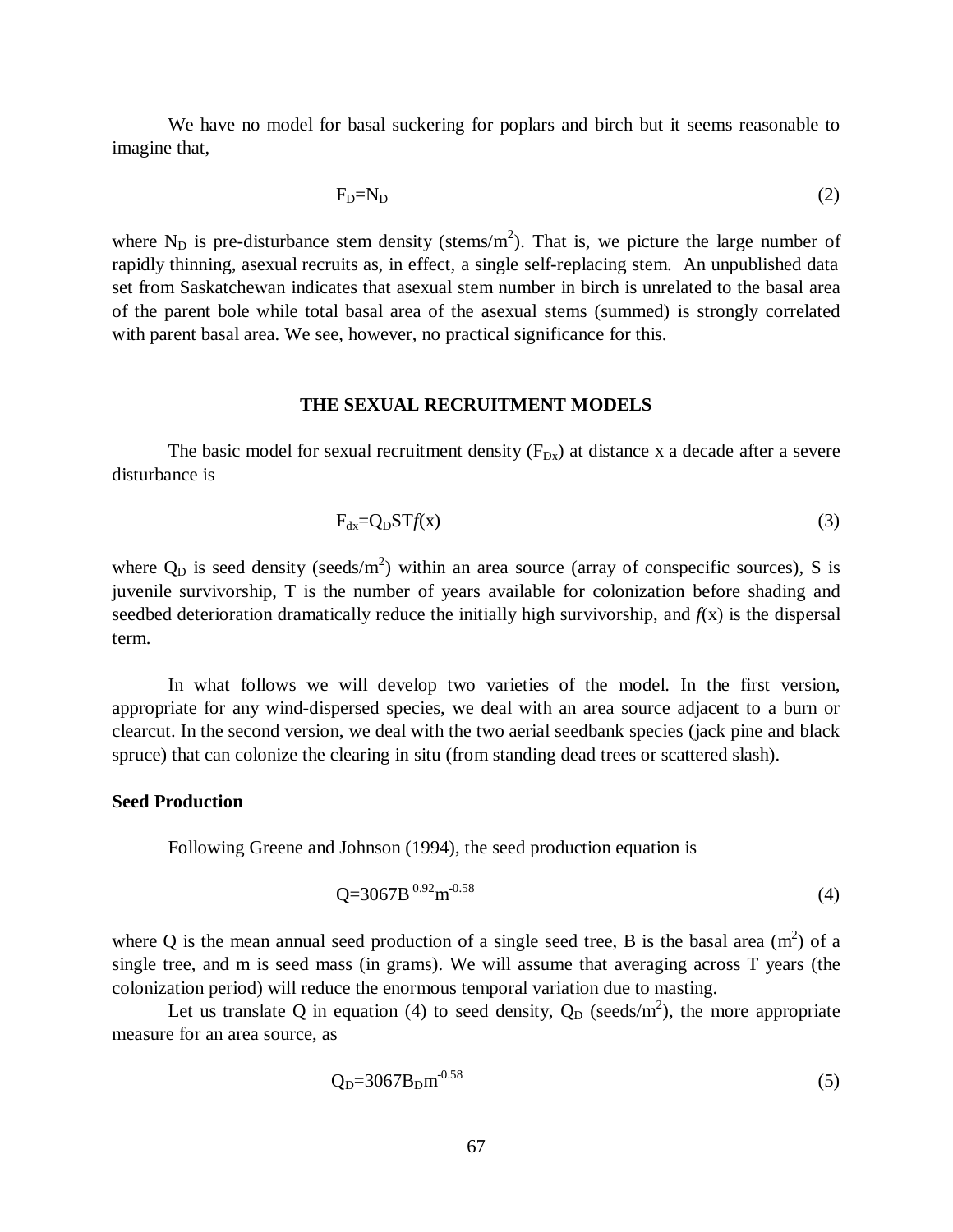where the exponent on B (0.92) can be ignored as we switch to  $B<sub>D</sub>$  because it is sufficiently close to 1.0 that there is less than a 50% overestimate of the seed density given the relatively low coefficient of variation of conspecific seed producer (canopy tree) basal area.

Greene and Johnson (1999) examined the stored seed production in jack pine and black spruce and found that equation (5) is a good predictor of the accumulated seed bank; i.e. they behave as if they had a single mean year's crop.

#### **Juvenile Survivorship**

The great majority of mortality within a conifer cohort in the first decade occurs in the first summer, about 85% of the total mortality on mineral soil and burned humus, and about 99% of the total mortality on burnt  $O_f$  (Charron and Greene, unpubl. report; Greene et al. 1999). Subsequently, for a cohort, annual mortality is near zero until the onset of thinning. As argued by Greene and Johnson (1999) and Charron (1998), this juvenile mortality is greatly dependent upon seedbed quality, and, further, seedbeds in upland sites can be reasonably dichotomized as optimal (mineral soil, fresh or burnt humus, well rotted logs, fresh Sphagnum) or poor (fresh or burnt duff, non-Sphagnum mosses, undecomposed logs). Note that, with the exception of Sphagnum, these categories correspond to high or low porosity, respectively. That is, they represent a dichotomy in microenvironmental water availability at the scale of a boreal germinant (less than 4 cm in length: Charron 1998).

Relying on direct seeding results, Greene and Johnson (1998) have written the equation for juvenile survivorship (S) by the third year for a cohort averaged across all seedbeds as

$$
S=0.43 (pS_1+(1-p)S_2)
$$
 (6)

where the subscripts 1 and 2 refer to the optimal or poor seedbeds, respectively, and p is the fraction of the post-disturbance forest floor composed of the optimal seedbeds and

$$
S_1 = 1 - \exp(-1.83 \, \text{m}^{0.43}) \tag{7}
$$

$$
S_2 = 1 - \exp(-0.33 m^{0.77}).
$$
\n(8)

The survivorship for either seedbed category is a function of seed mass (m in grams), as this quantity controls germinant length. Charron (1998) showed that length was proportional to mass raised to the power 0.33 as expected from allometric reasoning.

Equations (7) and (8) apply only to recent disturbances sufficiently severe that light is ample for the first decade.

A simpler formula (with the assumption  $p=0.17$ ) for burns and clearcuts is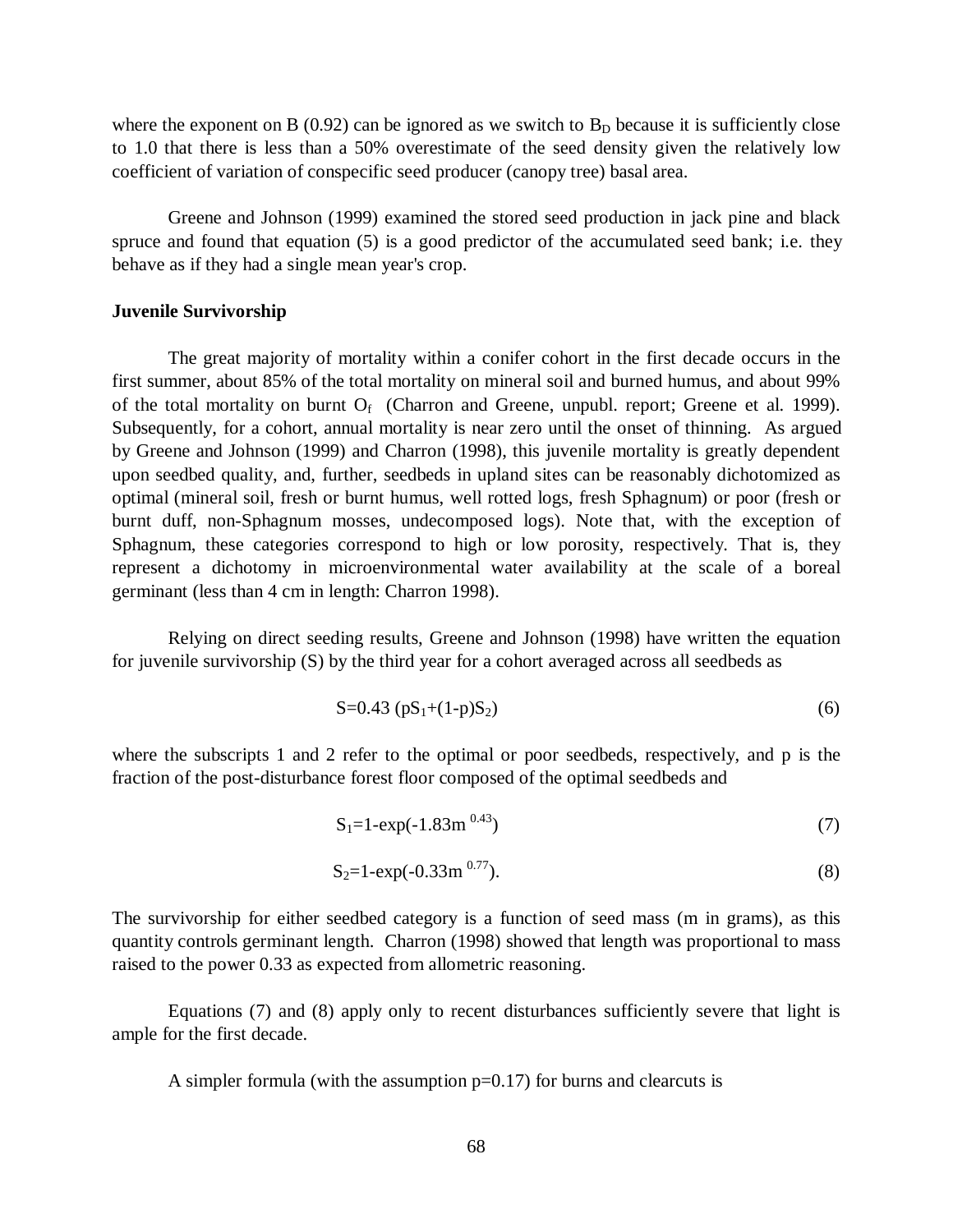$$
S=0.28m^{0.52} \tag{9}
$$

The initial value of p varies widely at the scale of the 30 x 2 m transects used by Charron (1998)  $(0.05 < p < 0.7)$ . Consequently, even if seed deposition were uniform across an area, we would expect wide variation in seedling density. In addition, Charron (1998) found marked spatial segregation of seedbeds at the scale of inter-bole distances of 1-3 m with the areas at the bases of boles being effectively 100% mineral soil or humus, while the inter-bole areas was comprised of thick burnt  $O_f$ . Thus, there is, at this small scale, almost perfect self-replacement of vegetation types with conifers colonizing exactly the same sites as before while herbs, mosses, and shrubs resume their cover of the intervening areas (see also Miyanishi and Bajtala this report).

The value of p must decline with time-since-fire but the rate of decline is unclear. Charron and Greene (unpubl. report) report that mineral soil and humus were exceedingly rare in an 8-year-old fire with the predominant seedbed being leaf litter or pioneer mosses. By contrast, in more recent fires (two or three years after burning) mineral soil was still an appreciable component of the substrate. It would appear then that the great decline in p occurs in the interval 4 to 8 years after burning (the period of rapid increase in the herb/hardwood leaf area index). In a few more years our permanent plots at recent burns will permit us to clarify this issue.

As reviewed in Greene et al (1999), the time frame for the relatively high survivorship in equations (6) through (9) is short. After a few years, litter accrual and rapidly increasing leaf area indices begin to dramatically increase the first year mortality for a new cohort. This means that the period of actual recruitment after disturbance is short. No quantification has yet been carried out for this change in cohort mortality. However, we have permanent plots that we have monitored for four years in which each year we sow seeds. At present, we believe the recruitment period to be about four years. During this interval, S is given by equations (6) or (9) and after the fourth year, S=0 for a new cohort. Thus,

$$
T=4\tag{10}
$$

For the aerial seedbanks of jack pine and black spruce, the colonization period is limited by seedbank depletion rather than seedbed deterioration, with the aerial cones effectively emptied of seeds by the second or third year, respectively, following fire.

## **Dispersal**

As in Greene and Johnson (1996), we idealize the area source as an orchard-like array of conspecifics, with a source strength of  $Q_D$  (seed/m<sup>2</sup>) experiencing a uniform distribution of horizontal wind azimuths. With  $x=0$  defined as the forest edge, the amount of seeds  $(Q_{\text{DX}} = \text{seeds/m}^2/\text{distance})$  in the clearing is given as

$$
Q_{DX} = 0.5 Q_D exp(-0.15(xf)^{0.5})
$$
\n(11)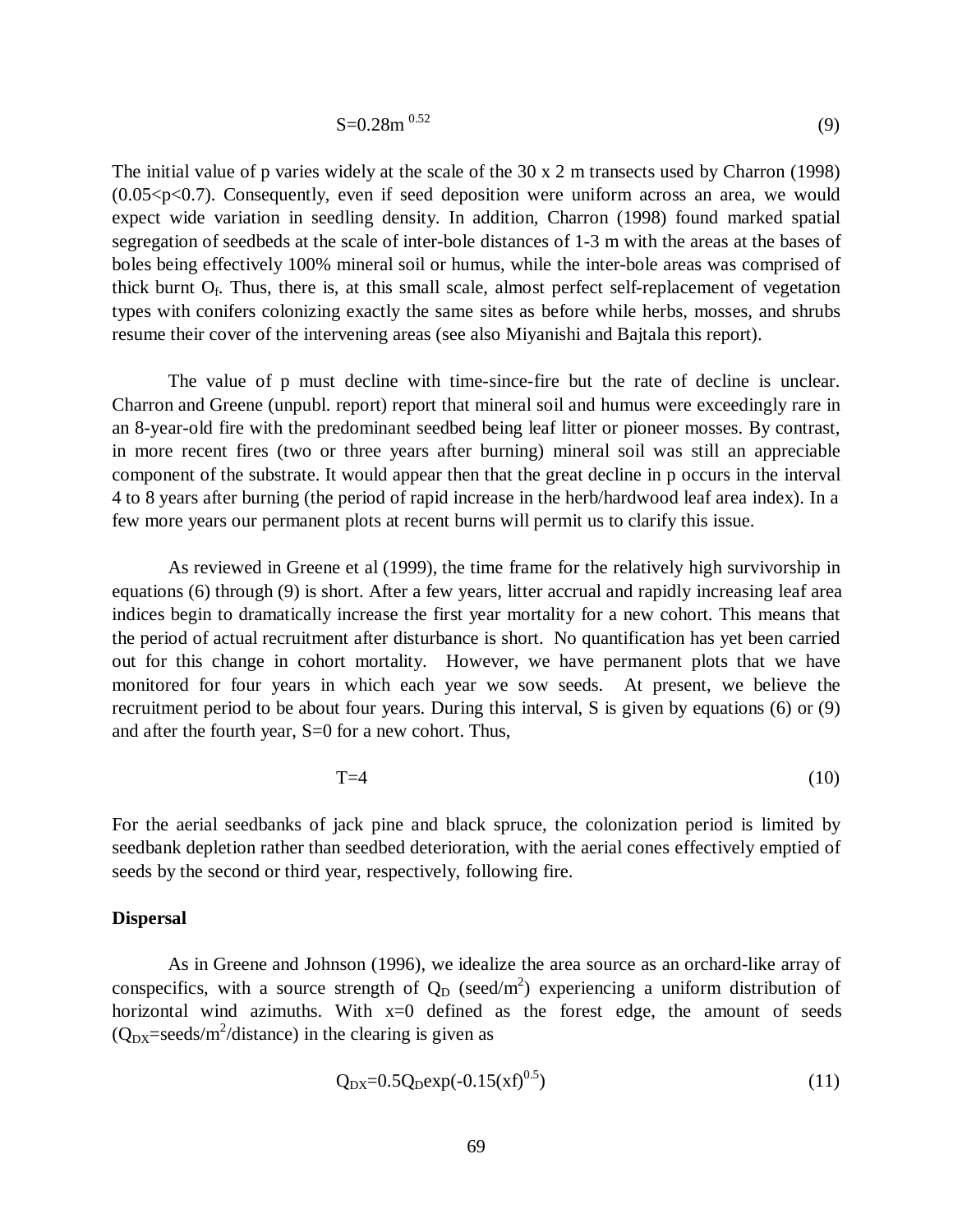where f is the mean terminal velocity (m/sec) of the seeds, and the empirical coefficients in the exponential term result from default parameters for the distributions of horizontal and vertical wind speeds for a forest 25 m in height. We have measured the terminal velocities of all the boreal tree species and arrived at the equation ( $r^2$ =0.87, N=8 species):

$$
f=1.9m^{0.17} \tag{12}
$$

Note that the exponent 0.17 is expected from dimensional considerations of the aerodynamics of lift (as in Greene and Johnson 1992).

#### **Sexual Recruitment from a Forest Edge**

Coupling equations (5), (9), (10), and (11) we write the equation for  $F_{Dx}$ (stems/m<sup>2</sup>/distance) by about the tenth year following disturbance (with  $T = 4$  years only) as

$$
F_{Dx} = 1717B_D \text{ m}^{-0.06} \exp(-0.15(\text{xf})^{0.5})
$$
 (13)

Greene and Johnson (unpubl. report) have evidence that this argument applies fairly well to white spruce, balsam fir, larch, and balsam poplar in both clearcuts and burns. Note that in equation (13) the role of seed mass in production and survivorship has, essentially, canceled out and could be ignored.

#### **Sexual Recruitment from Aerial Seedbanks**

For jack pine and black spruce, the colonization term, T, can be ignored as the aerial seedbanks are essentially depleted by the third year following the death of the seed sources (Charron 1998). Thus, ignoring the dispersal term, we can write the recruitment density of these two species as

$$
FD=429BD m-0.06
$$
 (14)

Greene and Johnson (1999) have shown that equation (14) is a good approximation of recruit density following fire in Quebec, Saskatchewan, and Ontario. How well it might apply to clearcuts where cone-laden slash has been scattered is not known.

#### **Residual Stands and Distance to Living Sources**

Using color air photos of recent burns in central Saskatchewan, we have arrived at the following conclusions regarding the role of residual (unburnt) stands in post-fire recruitment.

First, the proportion of residual stands increases with burn area. Our largest burns (10,000 ha) have about 5% of the nominal area in residual stands. Nonetheless, the residual stands themselves have a log-normal distribution of sizes (median size around 0.1 ha); the great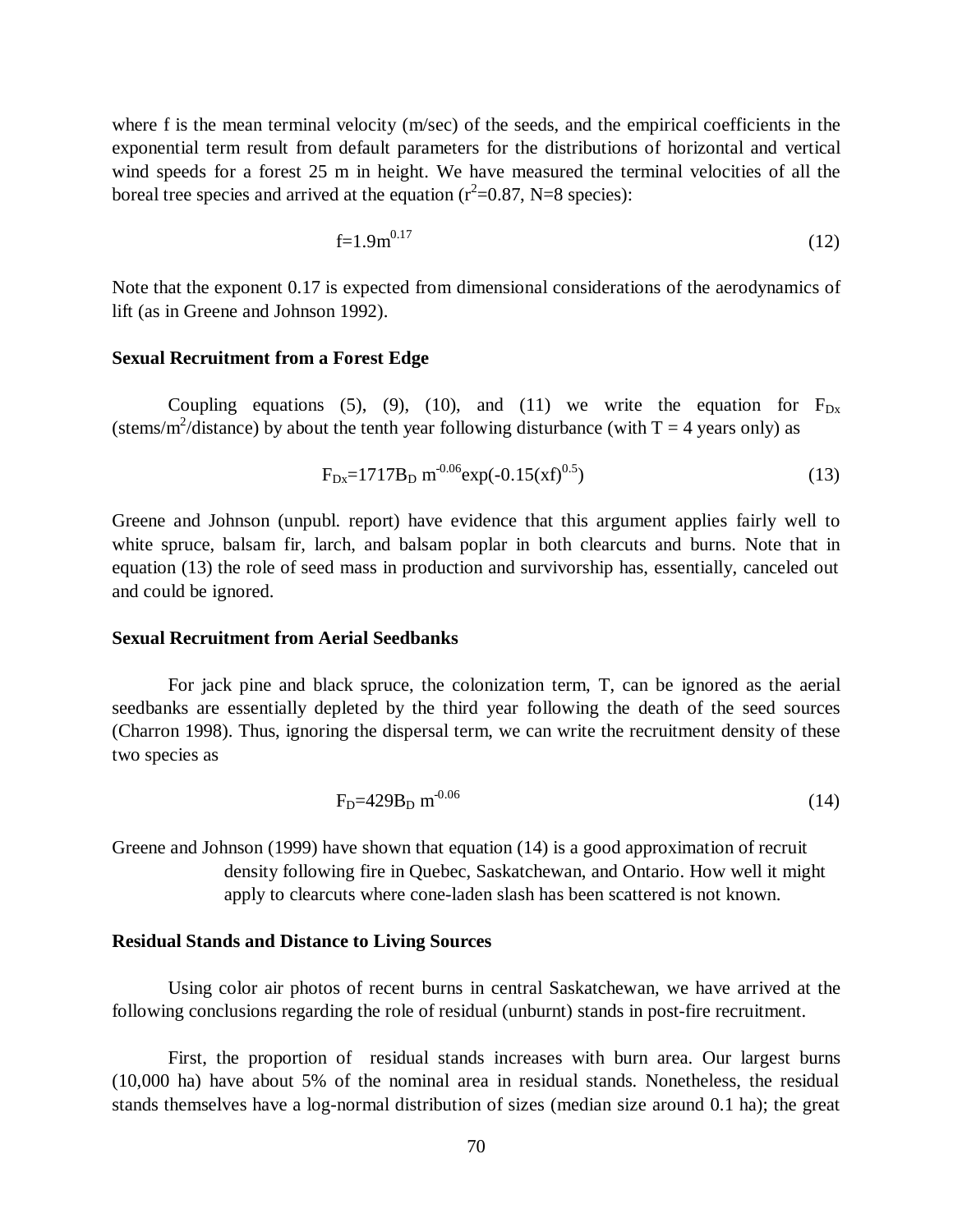majority of the summed residual area is "wasted" in a few very large residual stands where the majority of the seed production falls within the stand.

Second, the distribution of distance-to-nearest-living-source is an extreme value distribution. The median distance is only about 100 m (around the maximum effective seeding distance for spruce, fir, and larch where we might expect adequate stocking from a large area source) but around 30% of the burn is farther than 250 m from any source. Consequently, much of the burn, as with a large clearcut, is poorly stocked by these three species. Further, the main reason the median distance in large fires is so small is not because of the residual stands but rather primarily because of the strong invagination of the nominal burn perimeter. In conclusion, residual stands certainly aid in the stocking of burns by the three obligatory dispersing species, but they are less important than the convolution of the main burn edge. In any case, the distance-to-source distribution makes clear that large burns can never be adequately stocked by these three species.

The final conclusion is that there is no strong tendency for one species to dominate the composition of residual stands as one might expect if there were marked differences in flammability. In the larger burns, aspen and white spruce had a 6% chance of being in a residual stand while black spruce and jack pine had a 4% chance. With a large enough sample size, such differences become statistically significant but it is not clear whether they are significant ecologically or silviculturally.

## **MANAGEMENT APPLICATIONS**

We can draw from this research a number of conclusions of interest to managers. Keep in mind these conclusions apply only to burns and large man-made clearings in upland sites.

Poplar density can be tolerably well predicted from 1 to 100 years following disturbance as a simple function of pre-disturbance basal area per area and time-since-disturbance. Indeed, stand density of the poplar is the least variable phenomenon in boreal forest recruitment. Therefore, pre-harvest inventory data will allow prediction of post-harvest stem density. Despite what is sometimes said (largely anecdotally) in the forestry literature, we see no evidence that a small number of poplars per hectare can give rise to a well-stocked post-harvest stand.

The recruitment of white spruce, fir, and larch in burns and clearcuts is predictable but there is a large amount of variation. At the scale of a harvest block, this variation is primarily due to the percentage of mineral soil exposed by the fire or site preparation, and to the clumping of seed sources at the edges of the disturbance. The essentials of the management prescription for adequate natural regeneration are as follows. The cut requires a percentage mineral soil exposure that must rise as the basal area per area of the target species declines. For example, in an area where white spruce comprises a small fraction of the basal area, the amount of optimal seedbed must increase. Indeed, we can show that where white spruce basal area per area is less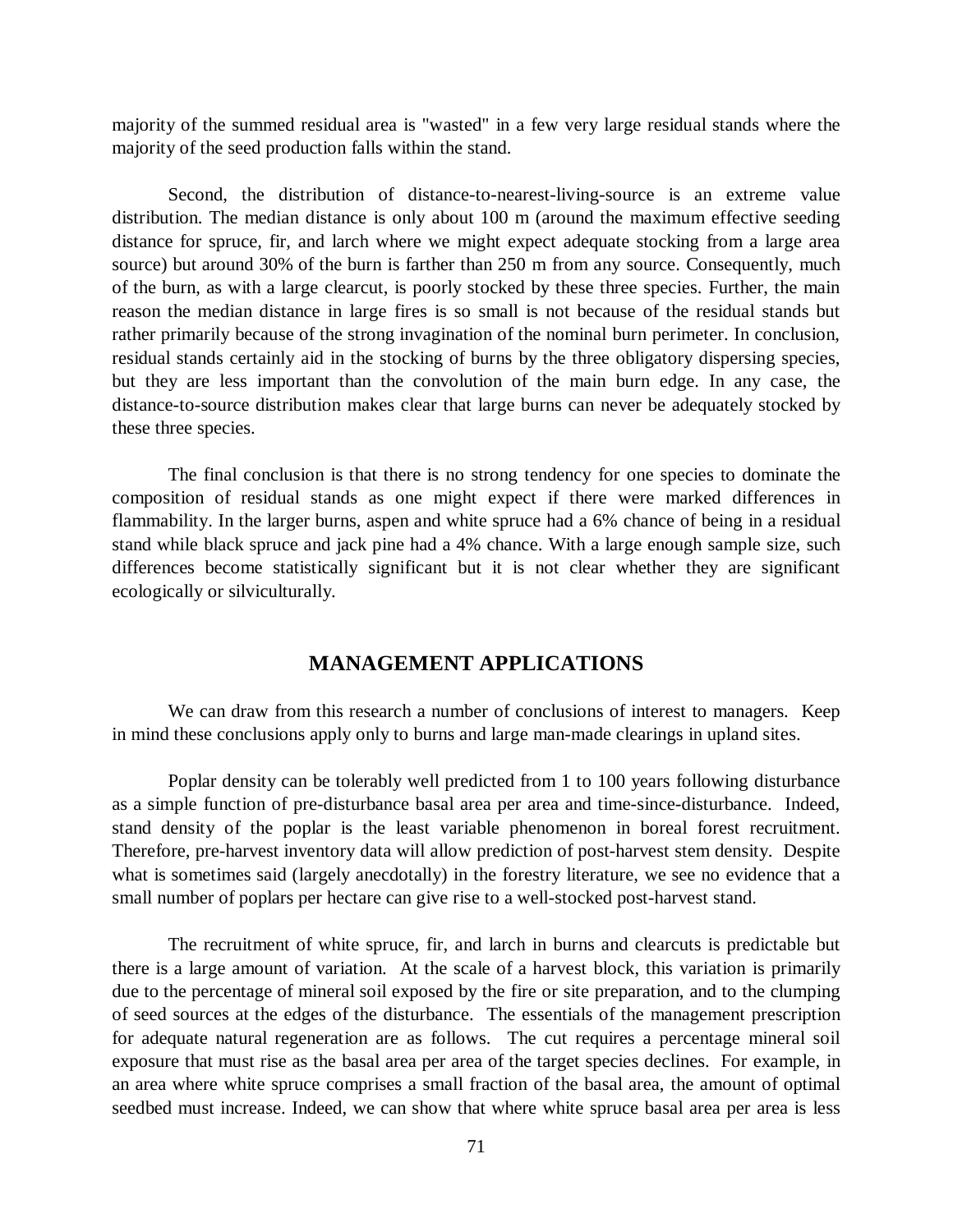than 5 m<sup>2</sup>/ha, even 100% mineral soil exposure (an impossible task) would give you adequately stocked stands in only about 20% of such harvest blocks.

One thing foresters can do to increase the likelihood of adequate stocking is to increase the ratio of edge to harvested area (thus increasing the mean number of seeds per area). This can be done most economically by strip cuts with very narrow residual strips. Nonetheless, we hasten to point out that even this measure cannot provide a highly reliable stocking if the source basal area per area is small.

We can also mention a public relations issue. Environmentalists have made much of the fact that natural recruitment of white spruce and fir in clearcuts is rather poor and, further, that the proportion of hardwoods (i.e. primarily aspen and paper birch) relative to conifers rises greatly following cutting. Thus, it has been argued that there is proof that the cuts are unnatural. We have shown that white spruce, fir, and larch colonize natural burns just as poorly as they colonize clearcuts. They never satisfactorily stock large burns. The reason is the dispersal constraint. The three hardwood species have in situ recruitment mechanisms and fast growth rates and thus their proportion of the recruitment (measured as either stem number or basal area) at, say, the tenth year following a fire is much higher than before the fire. Nonetheless, the sustained mortality of these asexual stems (in contrast to the conifers with their brief initial mortality) means that the difference in numbers will decline with time.

Managers are usually required to establish a post-harvest forest that is, more or less, similar in species composition to the pre-harvest forest. Our results argue that managers could best 'imitate' nature if they were permitted to maintain species proportions at the scale of the landscape rather than the harvest block. White spruce, fir, and larch shift around the landscape from one fire cycle to the next. Adequate stocking is only found within about 100 m of burn edges that contain a suitably large source strength. Given the inherent unreliability of sexual recruitment by these species (due primarily to temporal variation in seed production-masting-and the short lifetime of optimal seedbeds) the manager could argue for flexibility in the legislative stocking standards as a necessary pre-requisite of a shift toward reliance on natural regeneration as well as an attempt to 'imitate nature'.

Jack pine, black spruce, and aspen essentially replace themselves following fire. Given that the bulk of jack pine seeds are released in the first few months following fire, adequate stocking is assured as long as salvage is delayed until the late autumn, and the machinery that crushes germinants/seedlings and churns seeds deep into the soil is limited to about 30% of the total surface area. The same reasoning applies to the asexual stems of aspen where the great majority will appear in the first summer. Black spruce is more problematic because its seed abscission schedule is staggered across the first three summers. We recommend that the black spruce portions of burns should have salvage delayed to at least the second autumn, where about 70% of the seeds have abscised.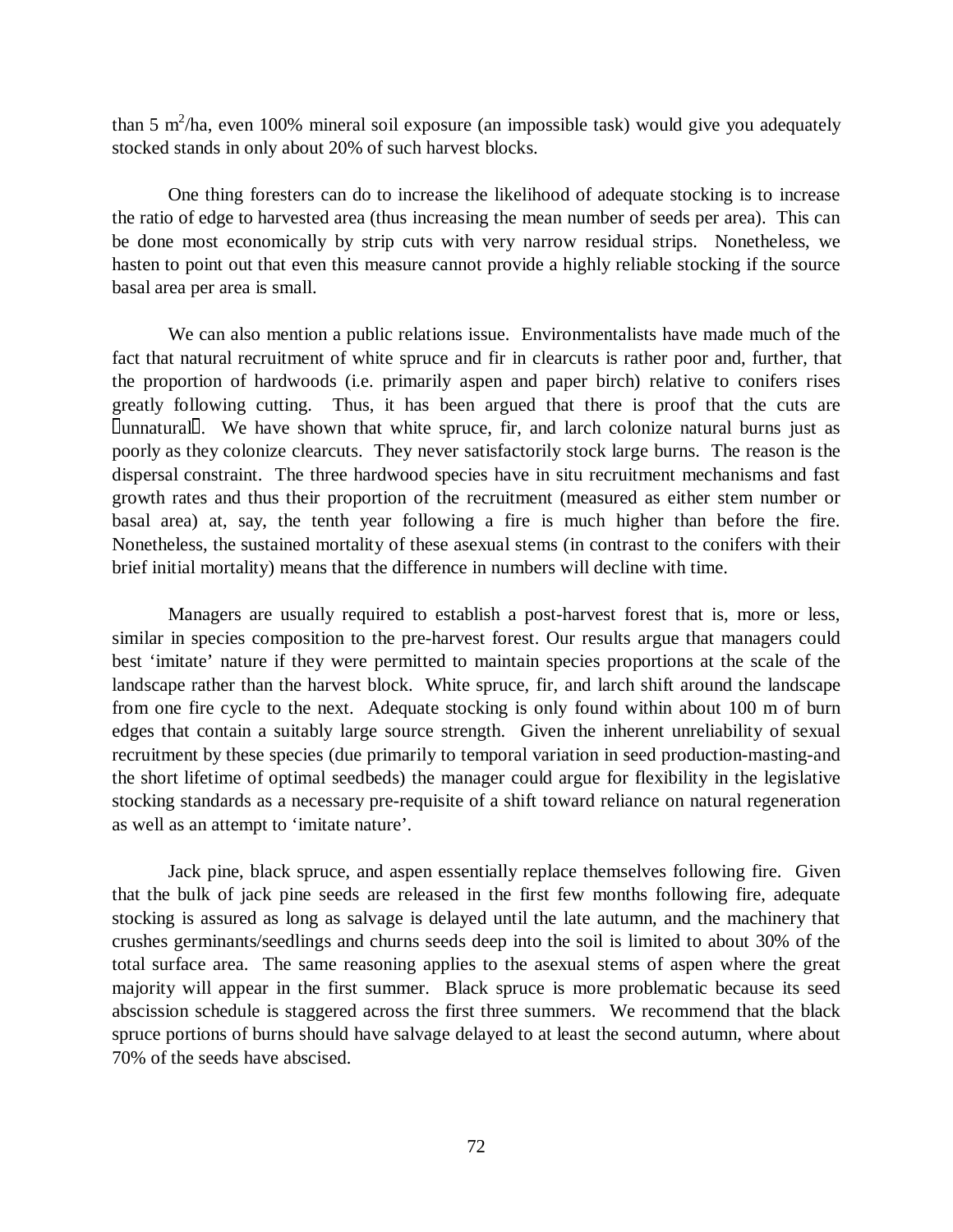## **CONCLUSION**

The foregoing models have been adequately tested and the variables can be easily obtained. These models include functions for life history processes, and it is of some interest that seed mass and tree size figure repeatedly in the equations. Seed mass is inversely correlated with both seed production and dispersal and positively correlated with juvenile survivorship. As we saw, however, the roles of seed mass in production and survivorship tend to cancel out. Larger trees produce more seeds or asexual stems. Further, although it was embedded in the coefficients in equation (11), taller trees have more effective dispersal than shorter trees. The median dispersal distance of a single tree is proportional to the height of the tree.

Seed mass can be taken as default value from Schopmeyer (1974) as in Greene and Johnson (1994, 1996, 1999). Basal area density is a standard inventory measurement. In short, the models advanced here can be readily applied to burns and clearcuts.

Another conclusion from our research is that jack pine, black spruce, and the three hardwood species tend to simply self-replace at almost any spatial scale we might examine (Greene and Johnson 1999). There is no succession (see Gutsell and Johnson in this report). By contrast, fir, white spruce, and larch shift around the landscape from one fire cycle to the next. A burnt white spruce stand, for example, will not have white spruce recruitment unless unburnt seed sources are nearby. Most of the time there will be no nearby sources as over 50% of the burn area is farther than adequate seeding distance from the nominal burn edge or residual edges.

#### **REFERENCES**

- Charron, I. 1998. Sexual recruitment of trees following fire in the mixedwood boreal forest of Saskatchewan. M.Sc. thesis, Department of Biology, Concordia University.
- Greene, D. F., and Johnson, E. A. 1999. Modeling of *Populus tremuloides*, *Pinus banksiana*, and *Picea mariana* following fire in the mixedwood boreal forest. Can. J. For. Res. 29: 462-473.
- Greene, D. F., and Johnson, E. A. 1998. Seed mass and early survivorship of tree species in upland clearings and shelterwoods. Can. J. For. Res. 28: 1307-1316.
- Greene, D. F., and Johnson, E. A. 1996. Wind dispersal of seeds from a forest into a clearing. Ecology 77: 595-609.
- Greene, D. F., and Johnson, E. A. 1994. Estimating the mean annual seed production of trees. Ecology 75: 642-647.
- Greene, D. F., and Johnson, E. A. 1992. Can the variation in samara mass and terminal velocity on an individual plant affect the distribution of dispersal distances? Am. Nat 139: 825- 838.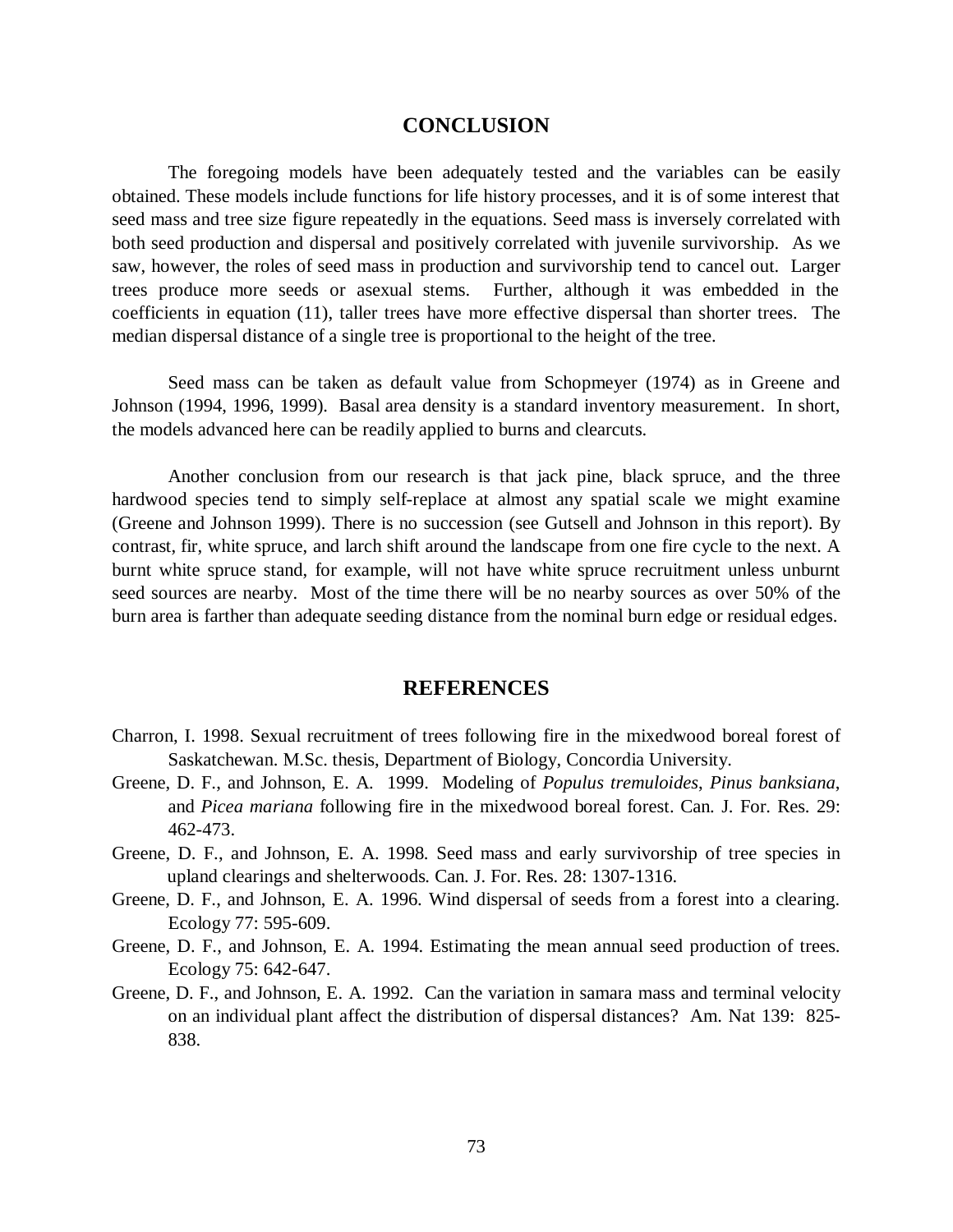- Greene, D. F., Zasada, J. H., Sirois, L., Morin, H., Kneeshaw, D., Charron, I., and Simard, M-J. 1999. A review of the recruitment dynamics of boreal forest trees. Can. J. For. Res. In press.
- Jarvis, J. M. 1968. Silviculture and management of natural poplar stands. In: Maini. J.S., and J.H. Crawford (editors). Growth and utilization of poplars in Canada. For. Branch, Publ. No. 1205, Ottawa, pages 70-87.
- Johnson, E. A. 1992. Fire and vegetation dynamics: studies from the North American boreal forest. Cambridge University Press, Cambridge, United Kingdom.
- Schopmeyer, C. S. (editor). 1974. Seeds of woody plants in the United States. USDA, Washington, DC.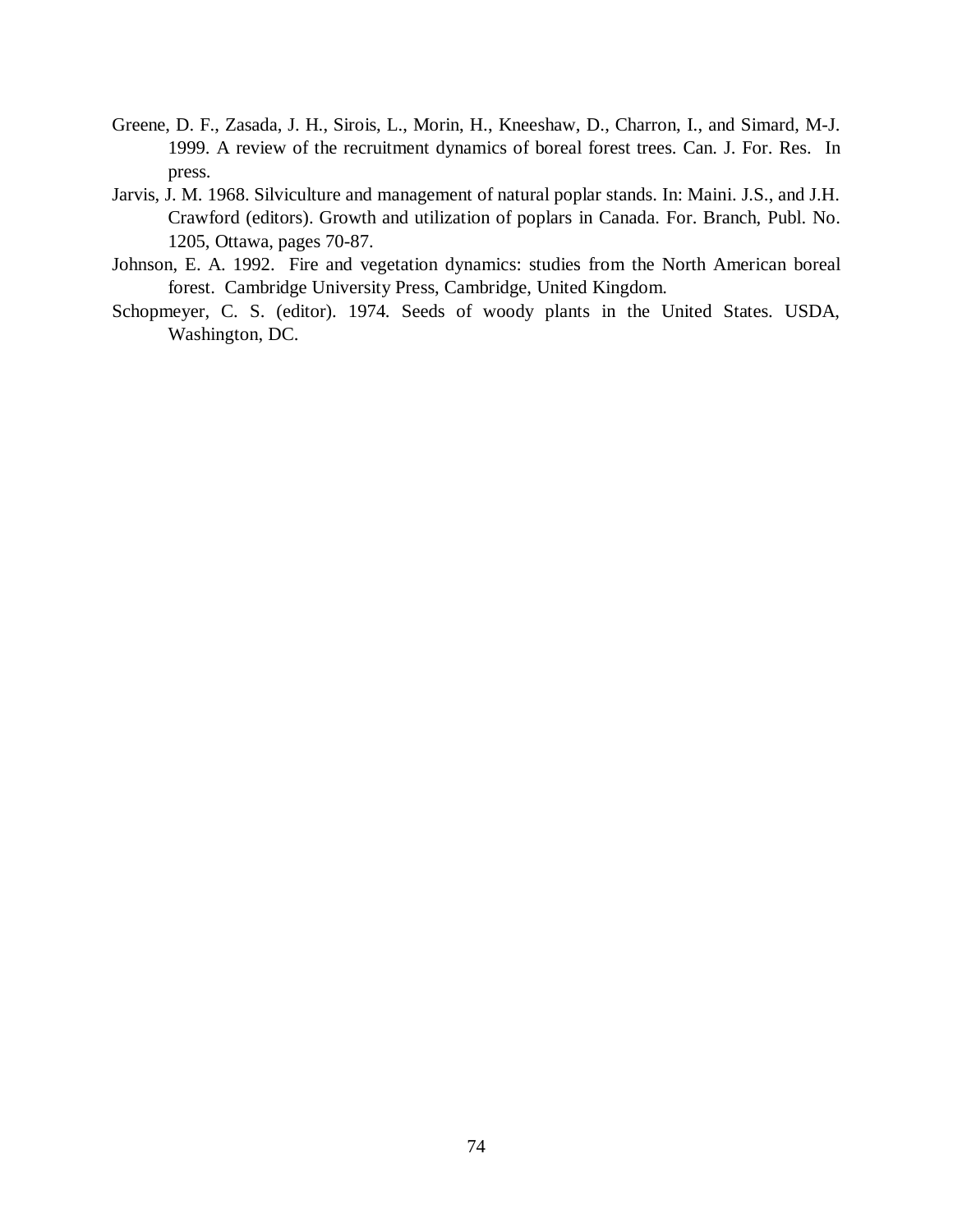# **The local population dynamics of trees in the mixedwood boreal forest**

**SFM Network Project: Understanding how fire behaviour characteristics shape tree population dynamics, diversity and forest patterns**

by

## **S.L. Gutsell and E.A. Johnson**

Dept. Biological Sciences and Kananaskis Field Stations, University of Calgary, Calgary, Alberta

**May 1999**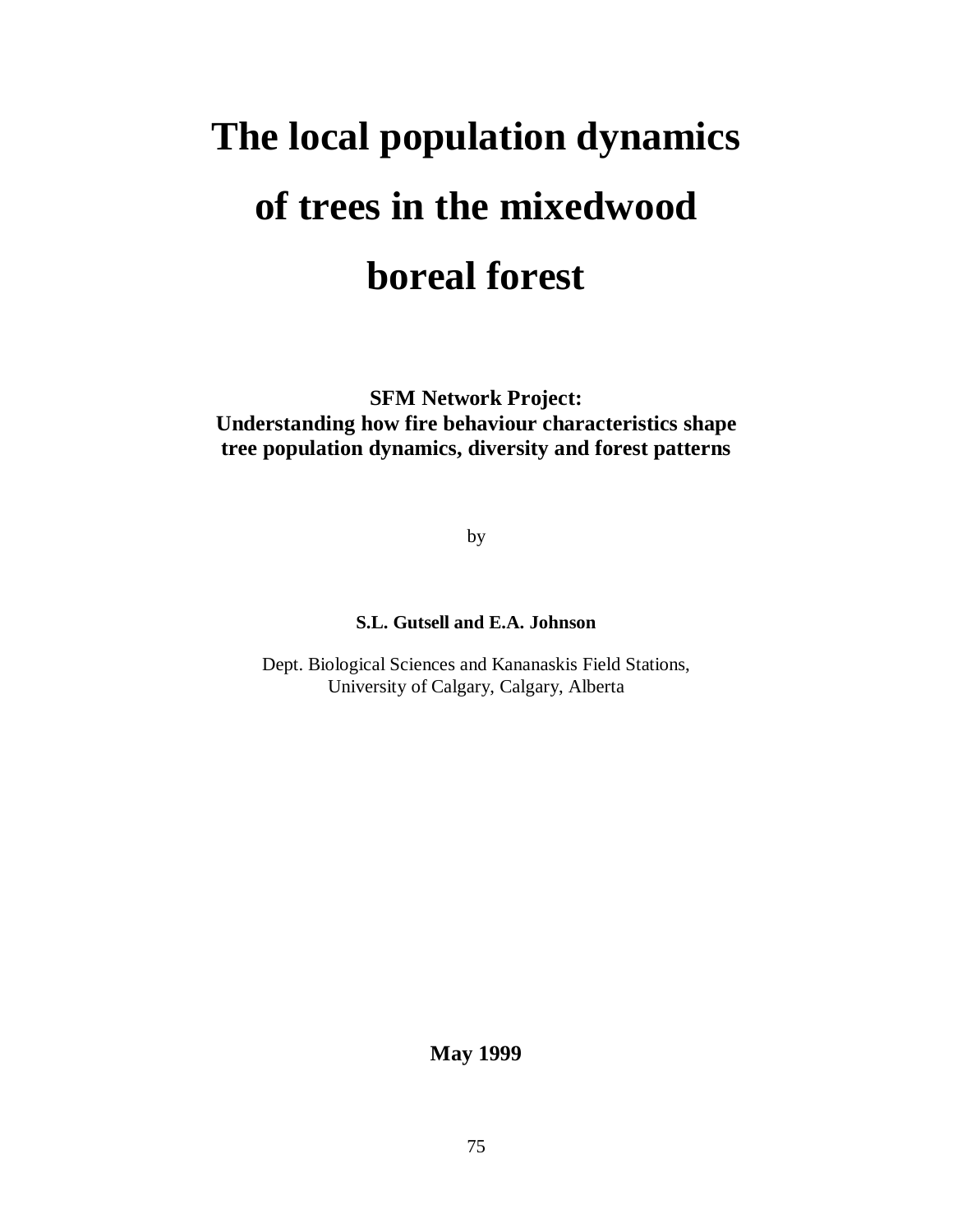### **EXECUTIVE SUMMARY**

The proposal that forest management practises should simulate disturbance and ecological processes requires that we first understand how the disturbance and ecological processes create the forest ecosystem patterns. With a clear understanding of the processes underlying the time-since-fire mosaic and the distribution of tree species, in this study we have gained an understanding of how the local scale population dynamics, i.e. the recruitment and mortality of individuals between fires, affects the abundance of individuals through time.

Evidence from 42 stand reconstructions have challenged our strong beliefs regarding patterns of species replacement through time, i.e. forest succession. We show that the invalid assumptions underlying methods used to study patterns of forest succession, namely static diameter and static age distributions, have led to questionable conclusions. Since the conclusions reached by these studies have guided forest management practises, our results have important implications for forest management.

Much of forest management is based on when individuals recruit into a population and on the future vegetation composition expected on a particular site. Our results have shown that successful recruitment of all canopy trees occurs within the first few years after wildfire. Consequently, the future composition of the forest is determined within the first few years after wildfire. In mixed stands there may be a conspicuous change in canopy composition, but this is simply a result of differences in height growth rates between species. Our results also show that gap phase replacement does not play an important role in our study area, particularly because of the slow growth rates of tree species and the relatively short fire cycle.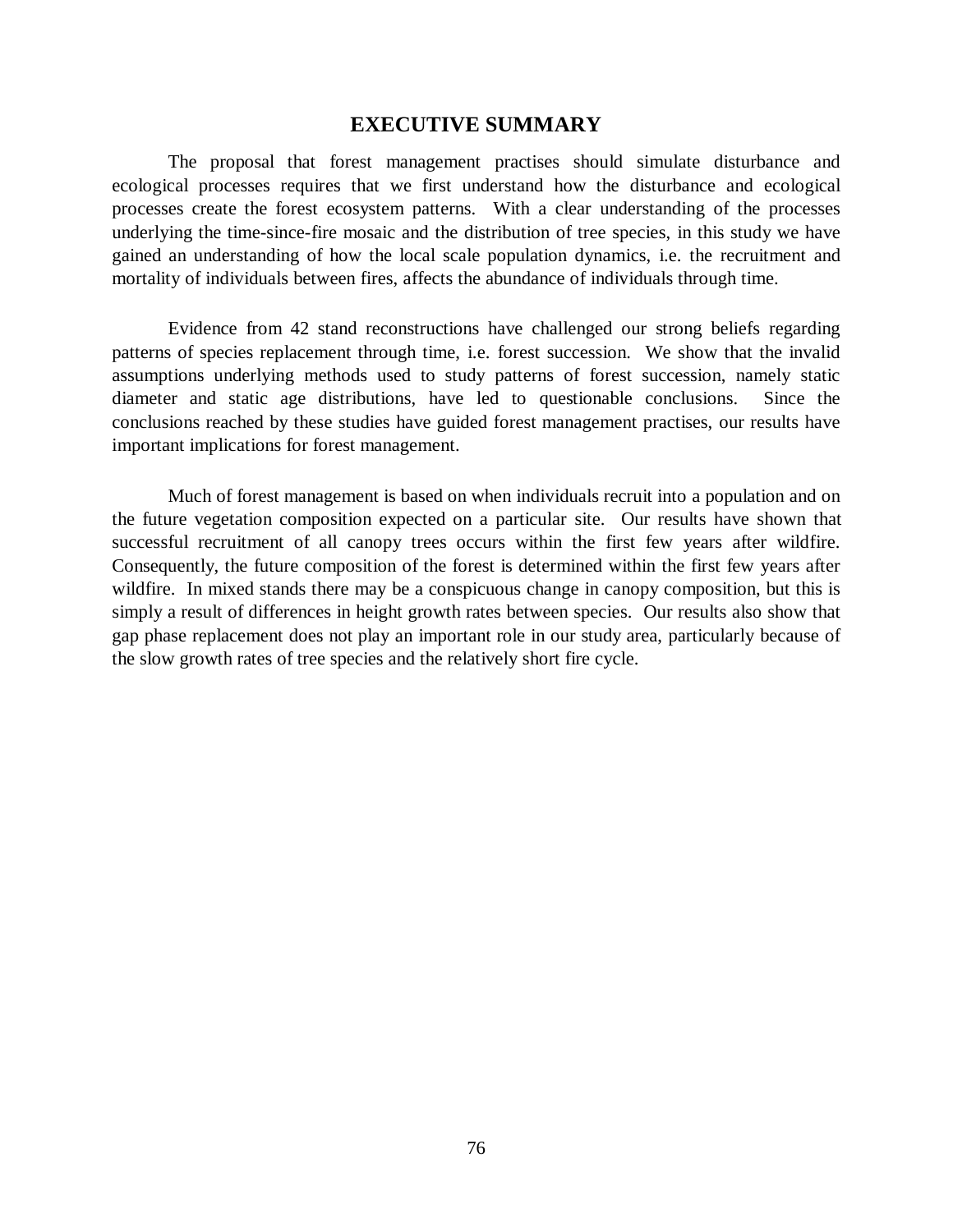## **INTRODUCTION**

It has been proposed that sustainable forest management practises should simulate disturbance and ecological processes in order to maintain forest ecosystem structure, function and biodiversity. To achieve this goal we must first understand how the disturbance and ecological processes produce the forest ecosystem patterns. Our other studies have shown how forest fires produce the mosaic pattern of time-since-fire on the landscape (see Weir et al. in this report), and how surficial geology and geomorphic processes create the moisture and nutrient gradients which control the distribution of plant species on the landscape (see Bridge and Johnson in this report). With a clear understanding of the processes underlying the time-sincefire mosaic and the distribution of tree species, in this study we have sought to understand how the local scale population dynamics, i.e. the recruitment and mortality of individuals between fires, affects the abundance of individuals through time.

Clearly the best way to study the changing abundance patterns of individuals is to follow a population from the time of stand initiation (i.e. after a disturbance) until the next stand replacing wildfire. In long lived plants such as trees, however, the tracking of individuals requires a much longer time period than is practical. To get around this difficulty ecologists have developed a variety of approaches, each of which relies on one or more critical assumptions. In most studies this involves stand level arguments about tree species replacement through time, i.e. **succession**. Although most studies acknowledge that the assumptions limit their ability to make inferences about succession (i.e. the patterns of recruitment and mortality of individuals), they often then proceed to make such inferences.

One approach has been to record individuals by their size. By measuring the diameter at breast height or at the base of each live individual within a stand, and then dividing individuals into size classes, patterns of succession are inferred based on the individuals which dominate each size class. Such diameter data are most commonly presented as a **static diameter distribution** (e.g. Stewart 1986; Platt et al. 1988; Kuuluvainen et al. 1998), which is simply a frequency histogram of live individuals in diameter classes representing a single stand at one point in time. In a static diameter distribution it is assumed that the larger individuals represent the early stages of succession and the smaller individuals represent a future successional stage, i.e. the larger individuals will eventually be replaced by the smaller individuals.

Another approach has been to record individuals by their age. By coring at breast height or at the base of all live individuals within a stand and then dividing individuals into age classes, patterns of succession are inferred based on the individuals which dominate each age class. Such age data are most commonly presented as a **static age distribution** (e.g. Whipple and Dix 1979; Veblen 1986; Engelmark et al. 1998), or as a **chronosequence** (e.g. Huff 1995; Frenot et al. 1998). A static age distribution is simply a frequency histogram of live individuals in age classes from a single stand at one point in time. A chronosequence is a series of stands (static age distributions) of different ages. In a static age distribution it is assumed that within a stand the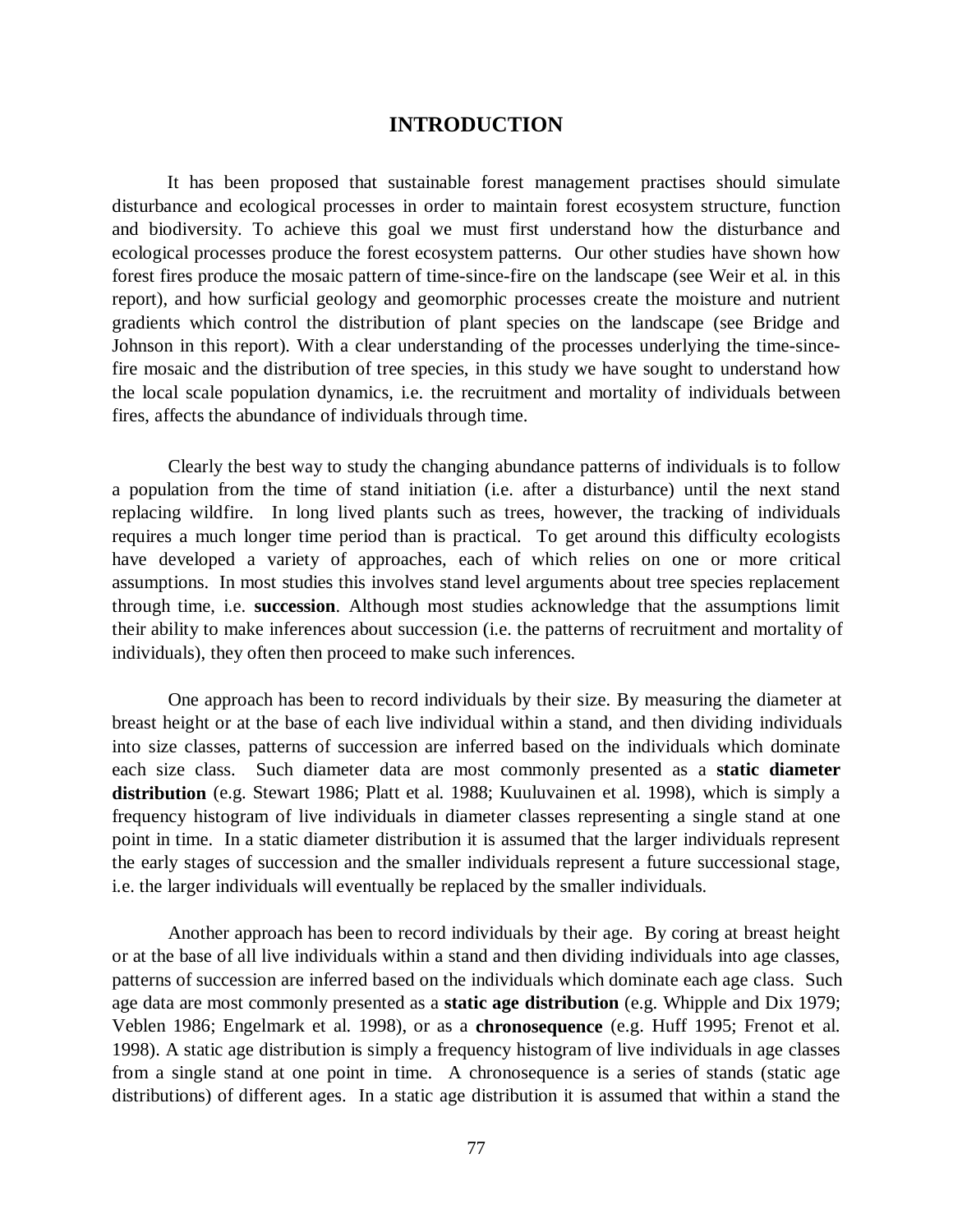older individuals represent the early stages of succession, while the younger individuals represent a future successional stage, i.e. the older individuals will eventually be replaced by the younger individuals. In a chronosequence, the assumption is that younger stands, representing the earlier stages of succession, will later have a species composition identical to that of the older stands.

An alternative approach called stand reconstruction tracks changes in a given stand over time by reconstructing the recruitment and mortality of individuals at different times in a stand  $\Box$ history (Johnson and Fryer 1989; Johnson et al. 1994). It requires the ability to detect and date trees that have died in the past. By aging at the root collar all live and dead individuals (standing, fallen and buried) within each stand, patterns of recruitment and mortality are observed rather than inferred.

The **objective** of this study has been to use stand reconstructions to test the critical assumptions underlying the most common approaches to studying patterns of forest dynamics: the static diameter distribution, the static age distribution and chronosequences. Using evidence from 42 stand reconstructions, our study demonstrates that the assumptions made using these methods are questionable and can lead to inaccurate conclusions regarding patterns of forest succession. As we will demonstrate, many of our strongly held beliefs about forest succession are misconceptions stemming from studies which have made, but not validated, these assumptions. Since the conclusions reached by such studies have been used, at least in part, as a basis for forest management practises, our results have important implications for forest management.

## **SUMMARY OF DATA ANALYSIS**

Using the stand reconstruction method (Johnson and Fryer 1989) we have reconstructed the recruitment and mortality of individuals within 42 upland stands in the southern mixedwood boreal forest of Saskatchewan. The stands selected for study were based on the distributions of the five dominant upland tree species along the moisture and nutrient gradients (see Bridge and Johnson in this report), and the time-since-fire map by Weir et al. (in this report). Twenty five stands were sampled on glaciofluvial hillslopes, and seventeen stands on glacial till hillslopes (Figure 1). For each hillslope position (top-mid, and bottom), 8-15 stands were chosen to represent a range in time-since-fire of 1 to 160 years.

Within each stand all live and dead (standing and downed) trees, saplings and seedlings were mapped and their age and diameter at base determined. Disks were taken at 1 metre intervals from the base to the top of each tree for stem analysis. All sapling and tree stumps were excavated to locate the root collar and determine the date of establishment. Finally, the forest floor was excavated to locate and sample all dead buried boles. In the laboratory all discs were sanded and rings counted. A master chronology was constructed for each species in each stand to determine the date of recruitment and death of each dead tree. All stumps were crosssectioned and cross-dated to locate any missing rings and determine the date of establishment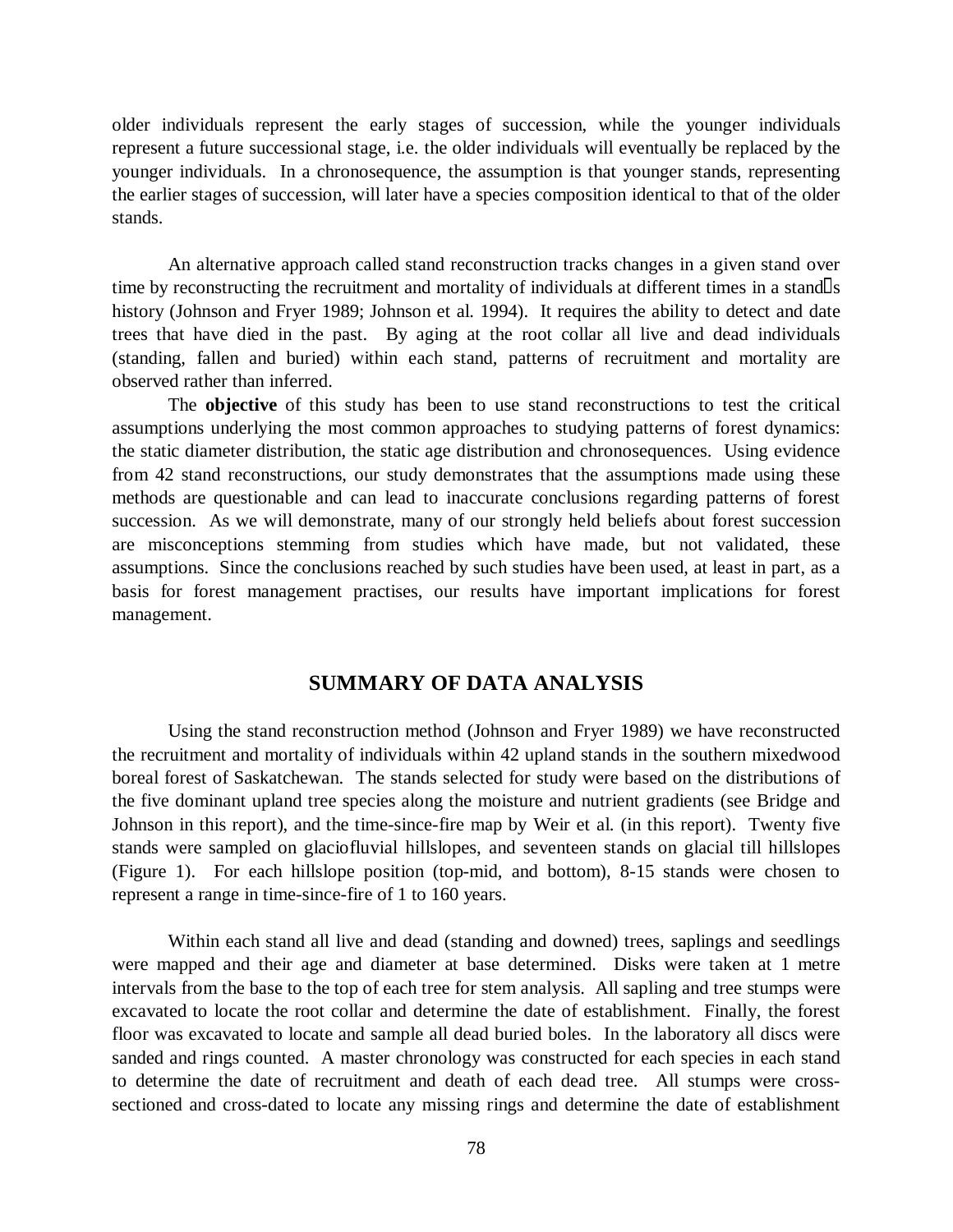Figure 1. General landscape patterns of vegetation distribution. Locations of dominant canopy species is based on the relationship between stand position on the moisture and nutrient gradients and the stand distance from the ridgeline (Bridge and Johnson in this report).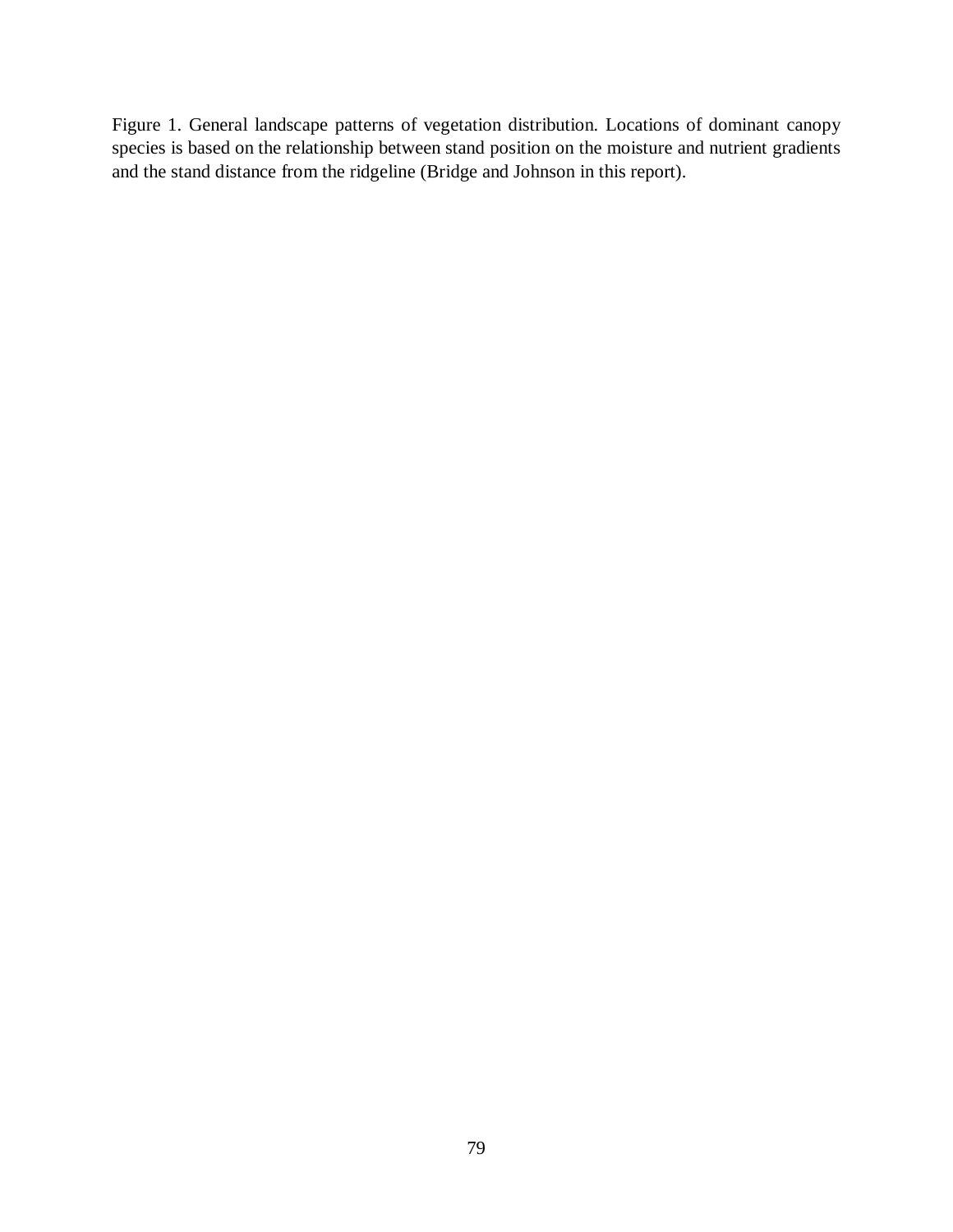(DesRochers and Gagnon 1997). For brevity in this report, we will only discuss our tests of the assumptions of the static diameter and static age distributions.

Within each of our stands we constructed a static diameter distribution by dividing all live individuals into size classes based on basal diameter. The static diameter distribution method makes at least two key assumptions: 1) there is a good correlation between diameter and age, i.e. larger diameter individuals are older than smaller diameter individuals; and 2) within a stand, the larger diameter individuals represent the early stages of succession, whereas the smaller diameter individuals represent a future successional stage, i.e. the larger individuals will eventually be replaced by the smaller individuals.

We tested the first assumption of the static diameter distribution by examining the correlation between basal diameter and age for all species within each stand. In all of our stands the same pattern was evident: despite a wide range in the basal diameter of individuals, most individuals are very close in age. For example, Figure 2 shows the static diameter distribution of a 126 year old jack pine-black spruce stand. The basal diameter of jack pine individuals ranges from 13-35 cm, however, all are about 124 years of age (Figure 3). The basal diameter of the oldest group of black spruce individuals ranges from 12-26 cm, however, they are also about 124 years of age. In addition, notice that the basal diameter of the youngest group of black spruce individuals are all 1 cm, however, they range in age from 5-30 years. Since data from our stands shows that despite a wide range in diameter, larger diameter individuals are no older than the smaller diameter individuals, it follows that we should not expect a replacement in time of the larger with the smaller individuals (i.e. assumption 2). We will address the question of a replacement of the oldest individuals of jack pine and black spruce with the youngest individuals of black spruce later, within the section discussing static age distributions. Consequently, we conclude that unless diameter and age are very well correlated, we must question the conclusions reached by studies that use the diameter distribution method to infer patterns of succession.

Within each of our stands we constructed a static age distribution by dividing all live individuals into age classes based on age at 30 cm above ground level, the typical height at which trees are cored. The static age distribution method makes at least two key assumptions: 1) the number of annual growth rings counted on each tree core or basal disk is an accurate estimate of tree age; and 2) within a stand the older individuals represent the early stages of succession, whereas the younger individuals represent a future successional stage.

We tested the first assumption of the static age distribution by examining whether the number of annual growth rings counted on each tree core or basal disk taken 30 cm from ground level matches the number of rings counted at the root collar. As shown recently by DesRochers and Gagnon (1997), the only accurate way to determine the age of a tree is to locate the root collar (the transition zone between stem and root) and use dendrochronology to account for missing rings. In all of our stands, we found that aging a tree by counting rings at 30 cm will almost always underestimate the actual age of a tree. This age underestimate increases as tree growth rate decreases. In addition, the number of locally missing rings increases as growth rate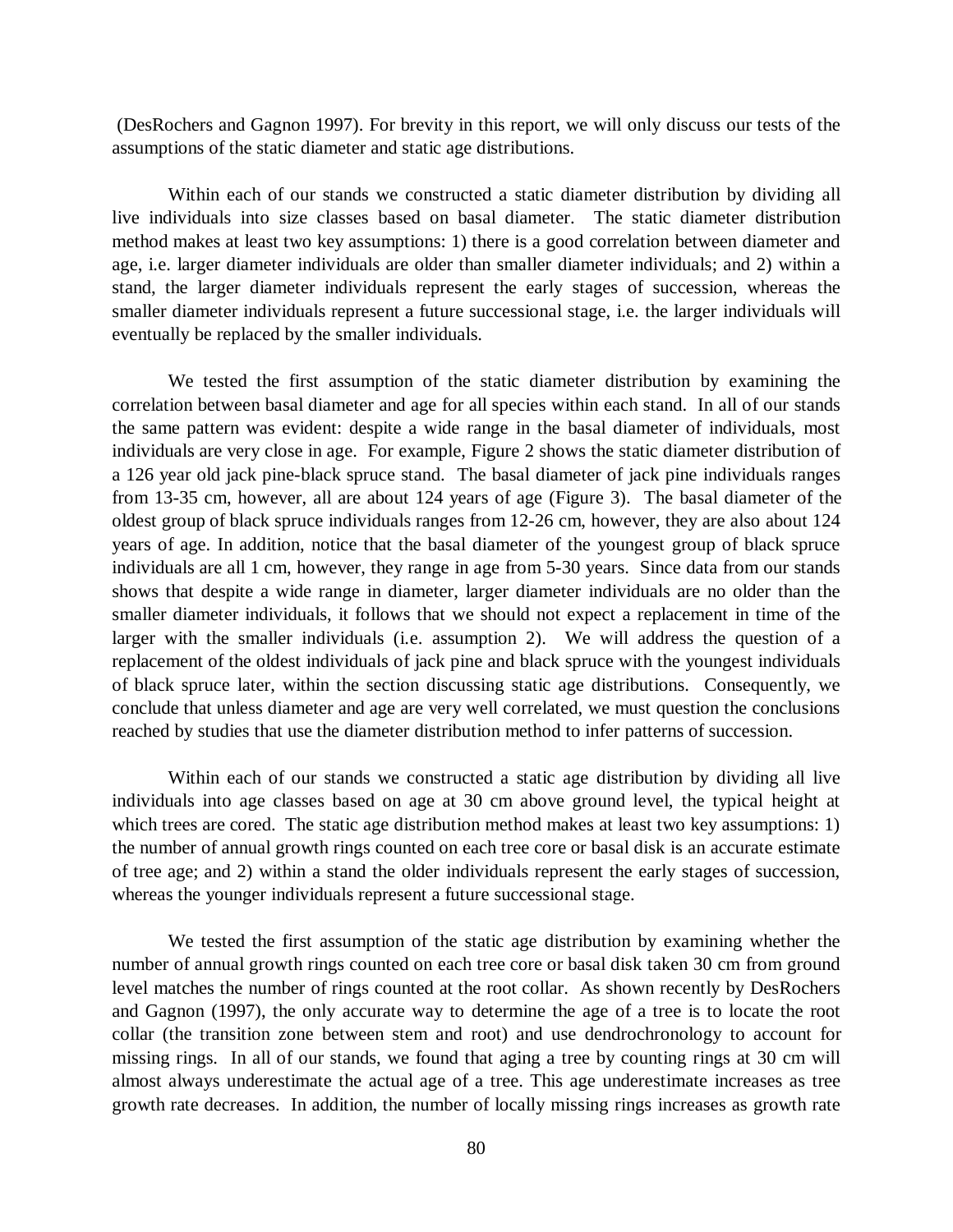Figure 2. The static diameter distribution of individuals within a 126 year old jack pine – black spruce stand.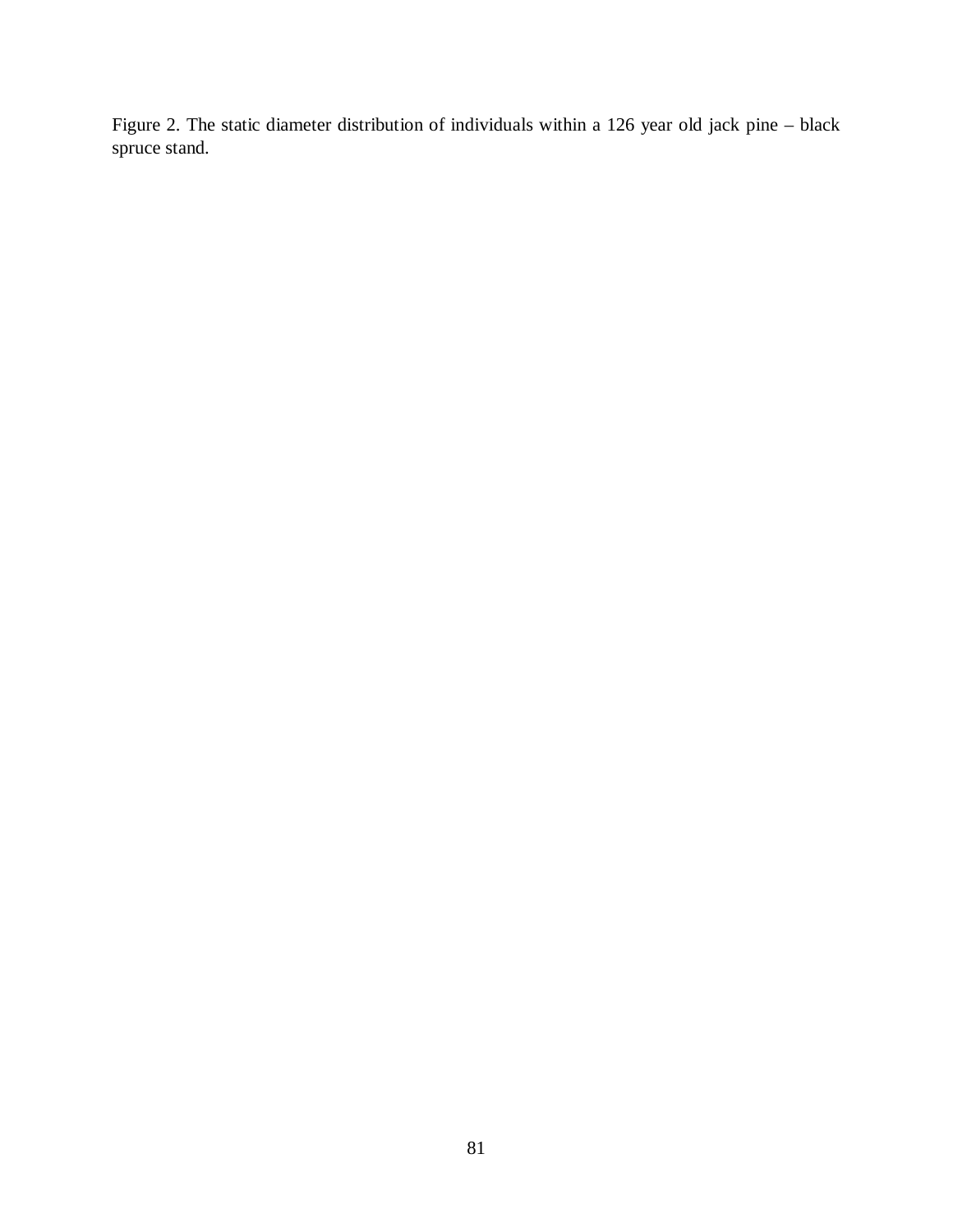Figure 3. The correlation between basal diameter and age of individuals within a 126 year old jack pine – black spruce stand.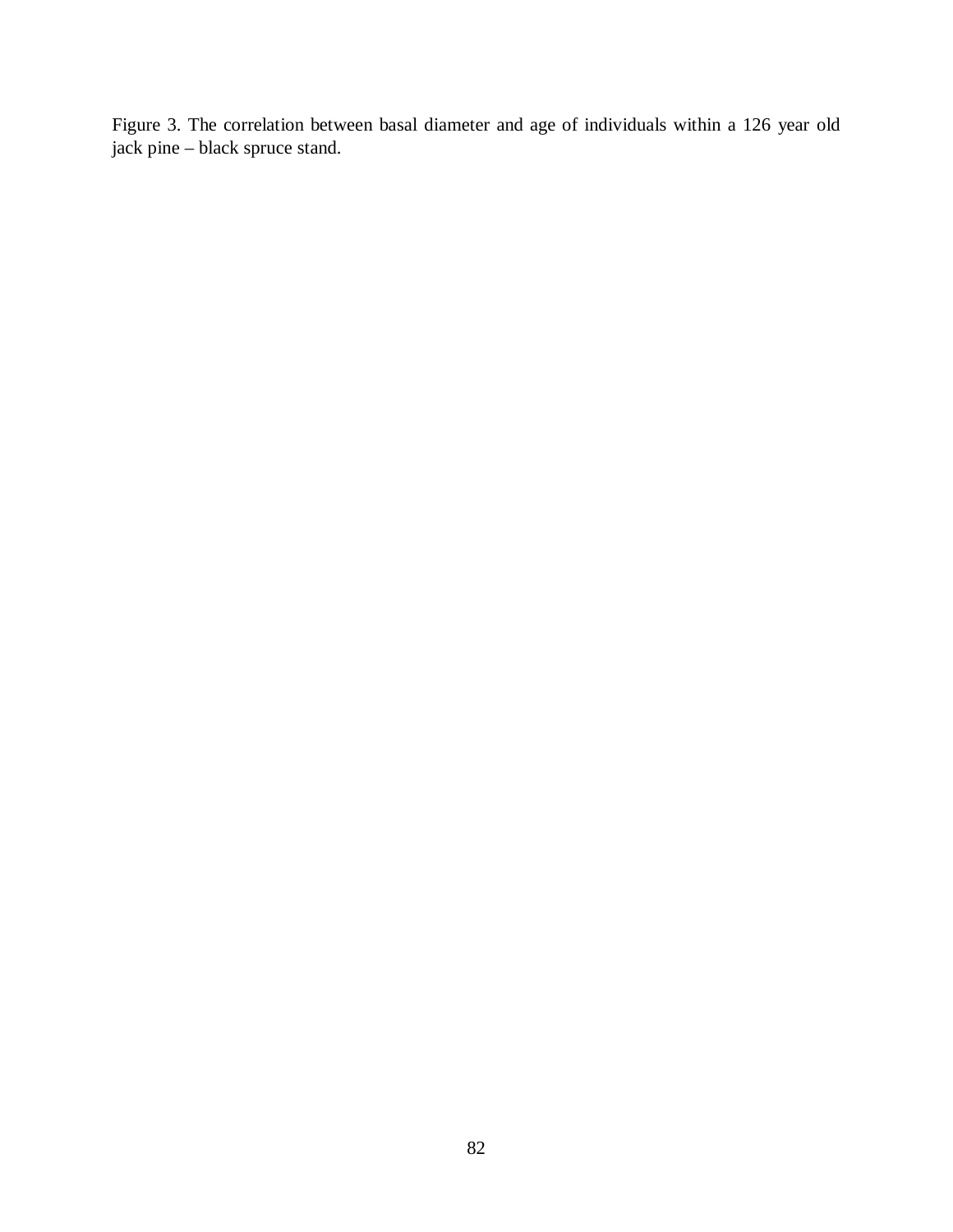decreases. For example, Figure 4 compares, for our 126 year old jack pine-black spruce stand, the static age distribution of individuals aged at 30 cm and at the root collar. Notice that the pattern of recruitment in the individuals aged at 30 cm shows that there is a lag in recruitment of five years for the faster growing jack pine and ten years for the slower growing black spruce. However, the patterns of recruitment for the same individuals aged at the root collar shows that most individuals of both species recruit within the first five years after fire. This pattern of recruitment is consistent among all of our stands dominated by jack pine and black spruce (also see Greene and Charron in this report). In our stands dominated by trembling aspen, white spruce and balsam fir, most individuals recruit within the first 7 years after fire. Very little successful recruitment occurs after this period as most individuals suffer very high rates of mortality. Balsam fir appears to be the only species capable of a significant amount of recruitment after the first few years. These patterns are also consistent with studies of recruitment done in other areas of the boreal forest (e.g. Gagnon and Morin 1990; St-Pierre et al. 1992; DesRochers and Gagnon 1996).

The inaccuracy of aging individuals at coring level has important implications when one is interpreting patterns of succession. Slow growing tree species will always appear to recruit much later after fire compared to fast growing species, leading one to infer in a static age distribution that there will be a replacement of early recruiting species with later recruiting species. In mixed species stands there is often a conspicuous change in the canopy composition (for example, from a canopy dominated by jack pine to one with both jack pine and black spruce), however, these changes are simply due to differences in the height growth rates between species. Stem analysis data from our 126 year old jack pine-black spruce stand for example (Figure 5), shows that while both species recruit within the first five years after fire, jack pine grows much faster within the first 25-30 years. Consequently, unless trees are aged at the root collar and dendrochronology is used to account for locally missing rings, we must question the accuracy of the data and any conclusions of studies that are based on trees aged by coring or cutting above the root collar.

We tested the second assumption of the static age distribution, that older individuals would eventually be replaced by younger individuals, by examining the possibility that a second cohort of individuals will eventually make it into the canopy. To establish this, we looked at the height growth rates of individuals within each stand using our stem analysis data. In all stands the likelihood of a second cohort making it into the canopy was very low, simply because of the slow growth rates of most tree species and the relatively short fire cycle. For example, data from our 126 year old jack pine-black spruce stand shows that the initial cohort of black spruce took about 80 years to enter the canopy of jack pine (Figure 5). Given that the  $2<sup>nd</sup>$  small cohort of black spruce established 110 years post-fire, the chance of the stand surviving another 65 years, to 190 years, is about 1% (i.e. 1% of the study area is older than 190 years, see Weir et al. in this report). Consequently, our tests of both assumptions for the static age distribution demonstrate that we must question the conclusions reached by studies that use a static age distribution to infer patterns of succession.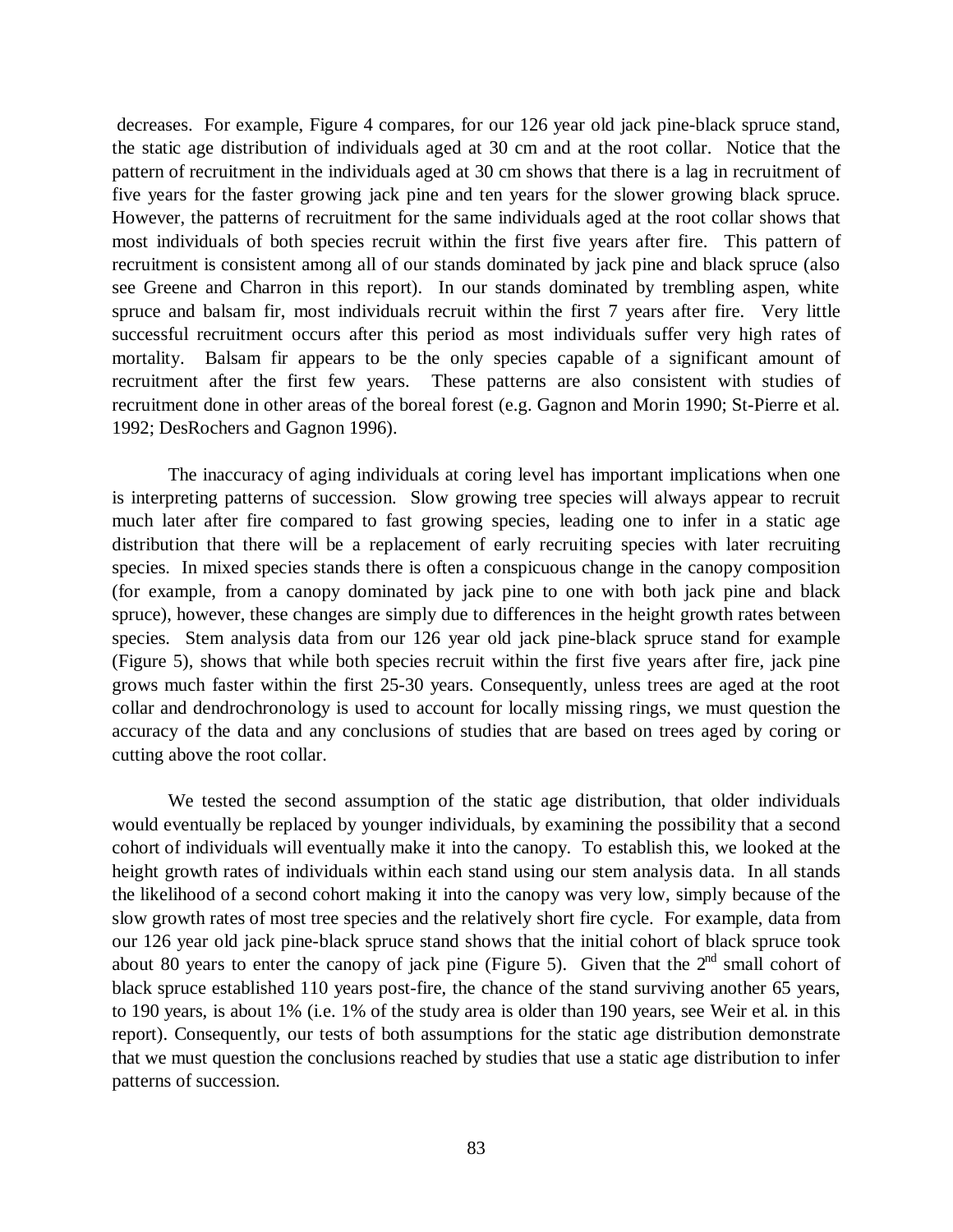Figure 4. The static age distribution of individuals within a 126 year old jack pine – black spruce stand, showing individuals aged at 30 cm from ground level and at the root collar.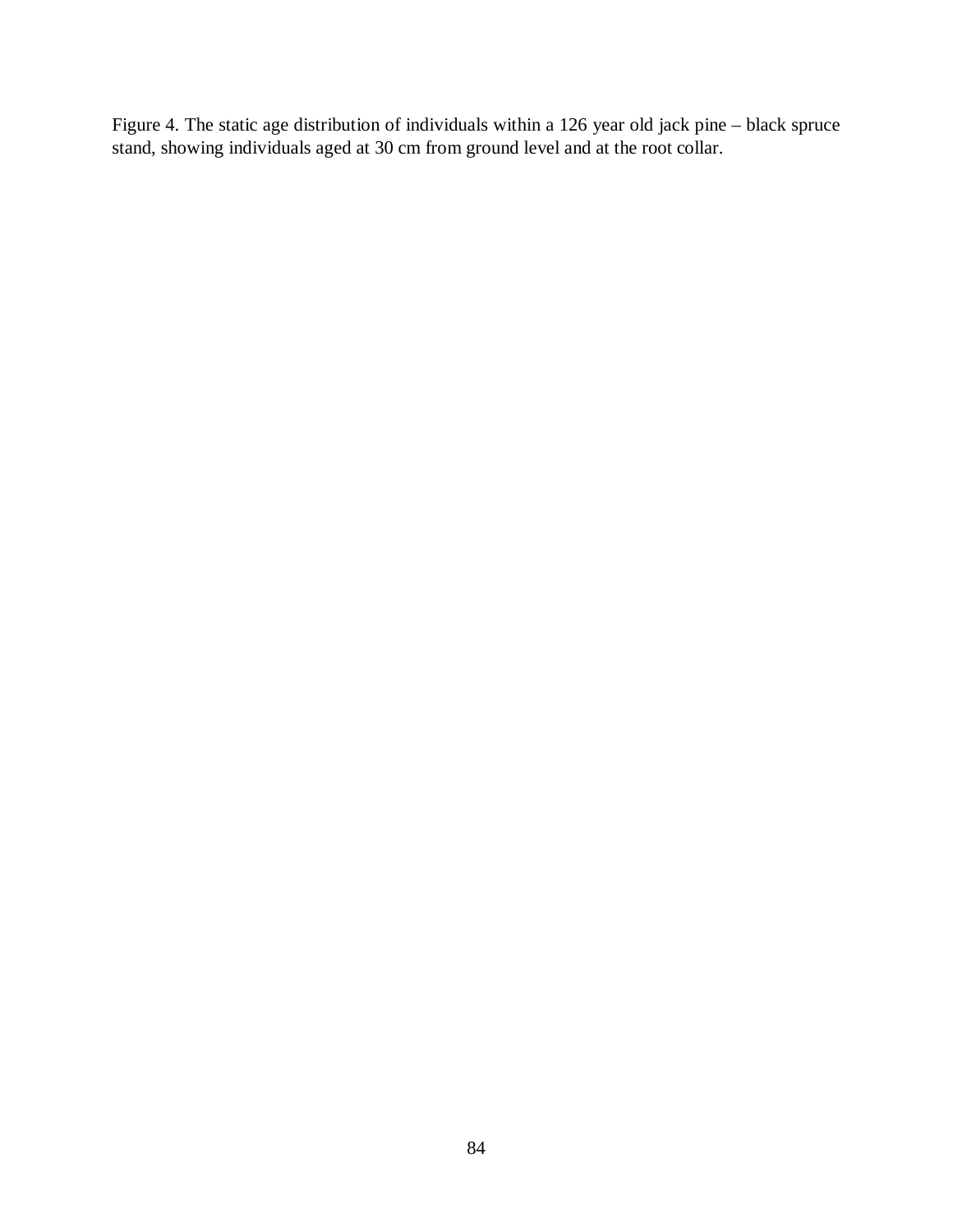Recent studies have also indicated that gap-phase replacement, that is, the replacement of canopy individuals who die and leave a canopy gap, with individuals from successive cohorts, may play an important role in the dynamics of these forests. The relatively short fire cycle within our study area however, indicates that given the relatively slow growth rates of subsequent cohorts, there is little chance that they will make it into the canopy to fill in the gap. If however, individuals within subsequent cohorts are capable of releasing, that is, increasing their growth rates once a gap forms, then gap replacement may be possible. We tested this hypothesis by examining whether the mortality of canopy individuals within old stands is followed by an increase in the height growth rate of understorey individuals, thereby filling the gap. In all of our old stands we saw no evidence to suggest that the mortality of canopy individuals leads to understorey individuals releasing such that they fill in the gap (see for example Figure 5). Consequently, it does not appear likely that gap phase replacement plays an important role in the forest dynamics within our study area.

## **MANAGEMENT APPLICATIONS**

A clear understanding of the population dynamic processes of recruitment and mortality of individuals is critical to adopting appropriate forest management practises. Up to now, studies of forest dynamics have used a static diameter distribution or static age distribution, both of which are based on a number of untested assumptions. We found no evidence to support the assumptions of these methods, bringing into question conclusions reached by studies using static diameter or age distributions. Since the conclusions drawn by such studies have been important, at least in part, in guiding forest management practises, our results have important implications for forest management.

Much of forest management is based on when individuals recruit into a population and on the future vegetation composition expected on a particular site. As our results have shown, the recruitment of individuals that successfully make it into the canopy occurs within the first few years after wildfire, except balsam fir that is capable of recruiting for longer periods. Consequently, the future vegetation composition of the forest is determined within the first few years after disturbance. In mixed stands there may be a conspicuous change in canopy composition, but this is simply a result of differences in height growth rates between species. As we have shown in our other studies (Greene and Charron in this report), early recruitment is dependent on the availability of appropriate seedbeds (exposed mineral soil and thin humus) and seed sources (unburned residuals stands and burn edges). With an understanding of how fire creates patterns of appropriate seedbeds (Miyanishi and Bajtala in this report) and unburned residual stands (i.e. seed sources), we can now recommend the kind of site preparation required to mimic regeneration processes in forest management.

Forest management proposals considering a two pass harvesting system must demonstrate that individuals left behind in the first pass are young and vigorous enough such that they will release, i.e. increase their growth rates, after the first pass and form the next canopy. If, as our results show, individuals within a stand are the same age, despite a wide range in their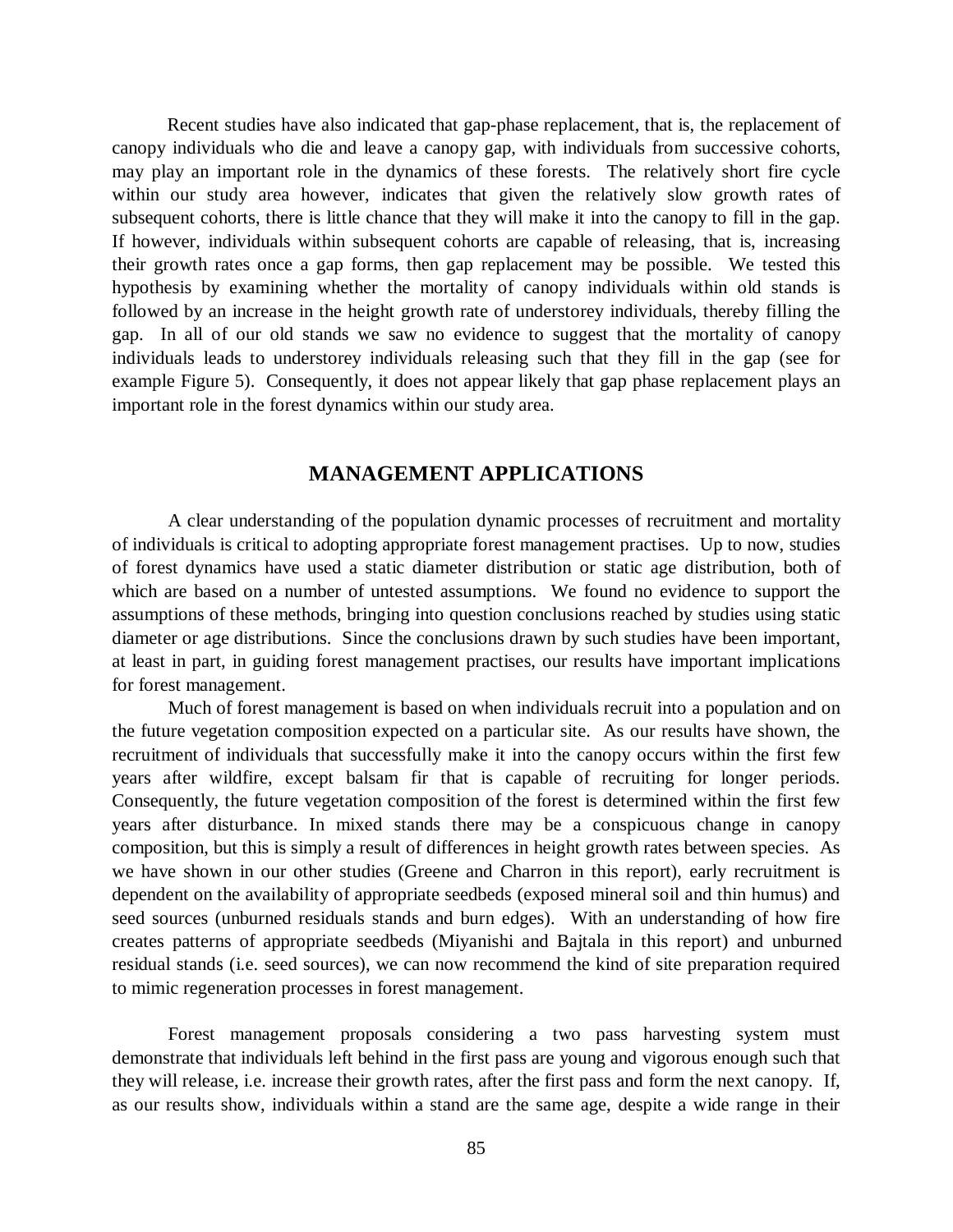diameters, it is likely that these smaller (but old) individuals left behind in the first pass will not release, but will simply continue to grow slowly or die. If on the other hand individuals are young enough to release, what is the likelihood of those individuals making it into the canopy, given their growth rates and the fire cycle of the area? Our results show that slow growth rates and a relatively short fire cycle make this possibility unlikely, even with a management strategy that includes fire suppression.

# **CONCLUSIONS**

The proposal that forest management practises should simulate disturbance and ecological processes requires that we have a clear understanding of how the disturbance and ecological processes create the forest ecosystem patterns. With a clear understanding of the processes underlying the time-since-fire mosaic and the distribution of tree species, in this study we have gained an understanding of how the local scale population dynamics, i.e. the recruitment and mortality of individuals, between fires, affects the abundance of individuals through time.

Data from 42 stand reconstructions have allowed us to critically examine the assumptions of the most common methods used to study forest succession, the static diameter and static age distributions. We found no evidence to support the assumptions underlying these methods which raise serious questions about the conclusions of studies using these methods. Our results challenge some of our strong beliefs regarding patterns of species replacement through time, i.e. succession, and gap-phase replacement. Since the conclusions reached by other studies have, at least in part, guided forest management practises, our results have important implications for forest management.

### **REFERENCES**

- DesRochers, A. and Gagnon, R. 1997. Is ring count at ground level a good estimation of black spruce age? Can. J. For. Res. 27: 1263-1267.
- Engelmark, O., Hofgaard, A., and Arnborg, T. 1998. Successional trends 219 years after fire in an old *Pinus sylvestris* stand in northern Sweden. J. Veg. Sc. 9: 583-592.
- Frenot, Y., Gloaguen, J.C., Cannvacciuolo, M., and Bellido, A. 1998. Primary succession on glacier forelands in the subantarctic Kerguelen Islands. J. Veg. Sc. 9: 75-84.
- Gagnon, R. and Morin, H. 1990. Establishment period of black spruce (*Picea mariana*) after fire. In Tree Rings and Environment: International Symposium, Lund, Sweden. 3-9 Sept. 1990.
- Huff, M. 1995. Forest age structure and development following wildfires in the western Olympic Mountains, Washington. Ecol. Appl. 5: 471-483.
- Johnson, E.A. and Fryer, G.I. 1989. Population dynamics in lodgepole pine-Engelmann spruce forests. Ecol. 70: 1335-1345.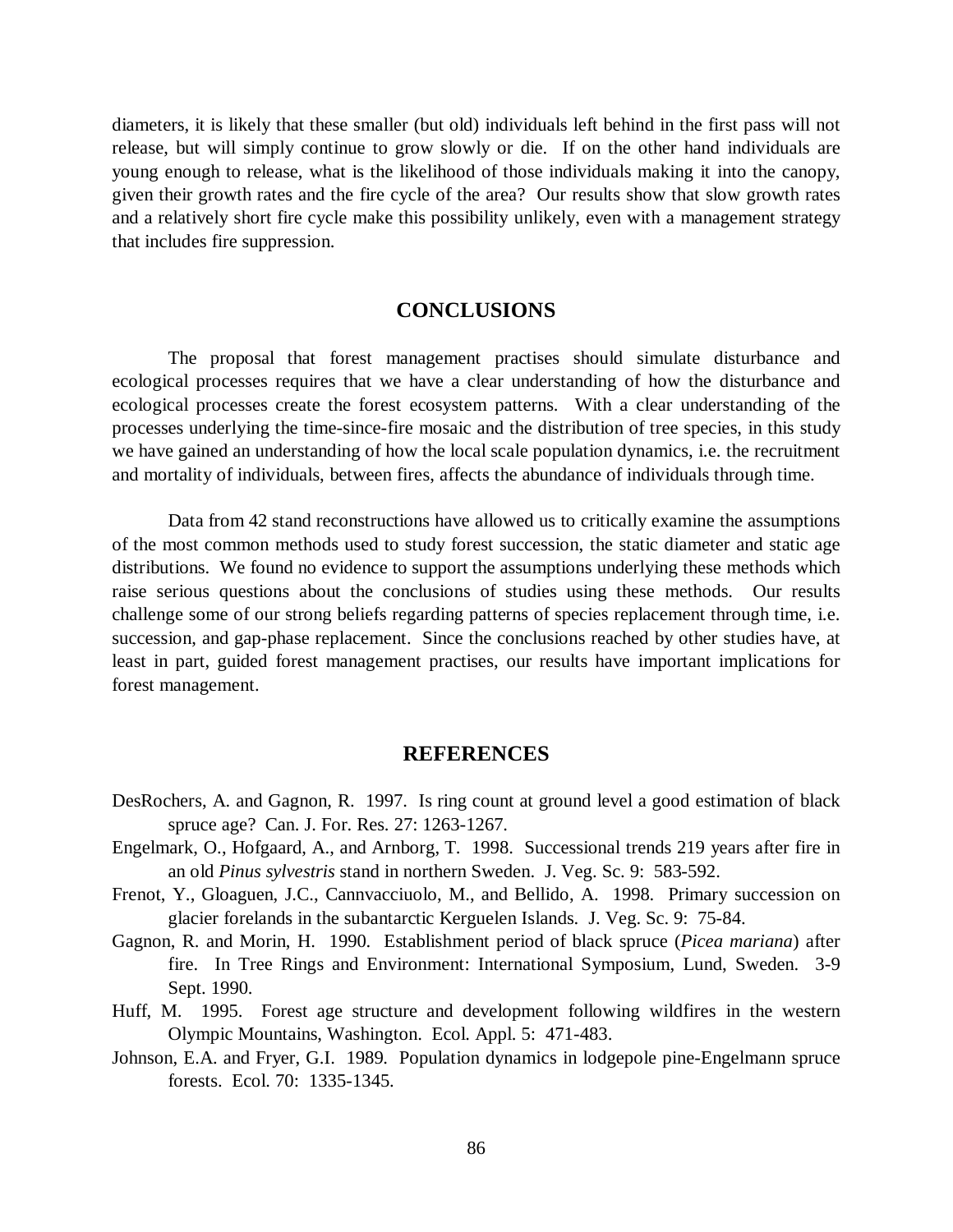Figure 5. The height growth of individuals within a 126 year old jack pine – black spruce stand. Note the slower growth rate of black spruce (grey lines) compared to the jack pine (black lines) within the first 25-30 years.